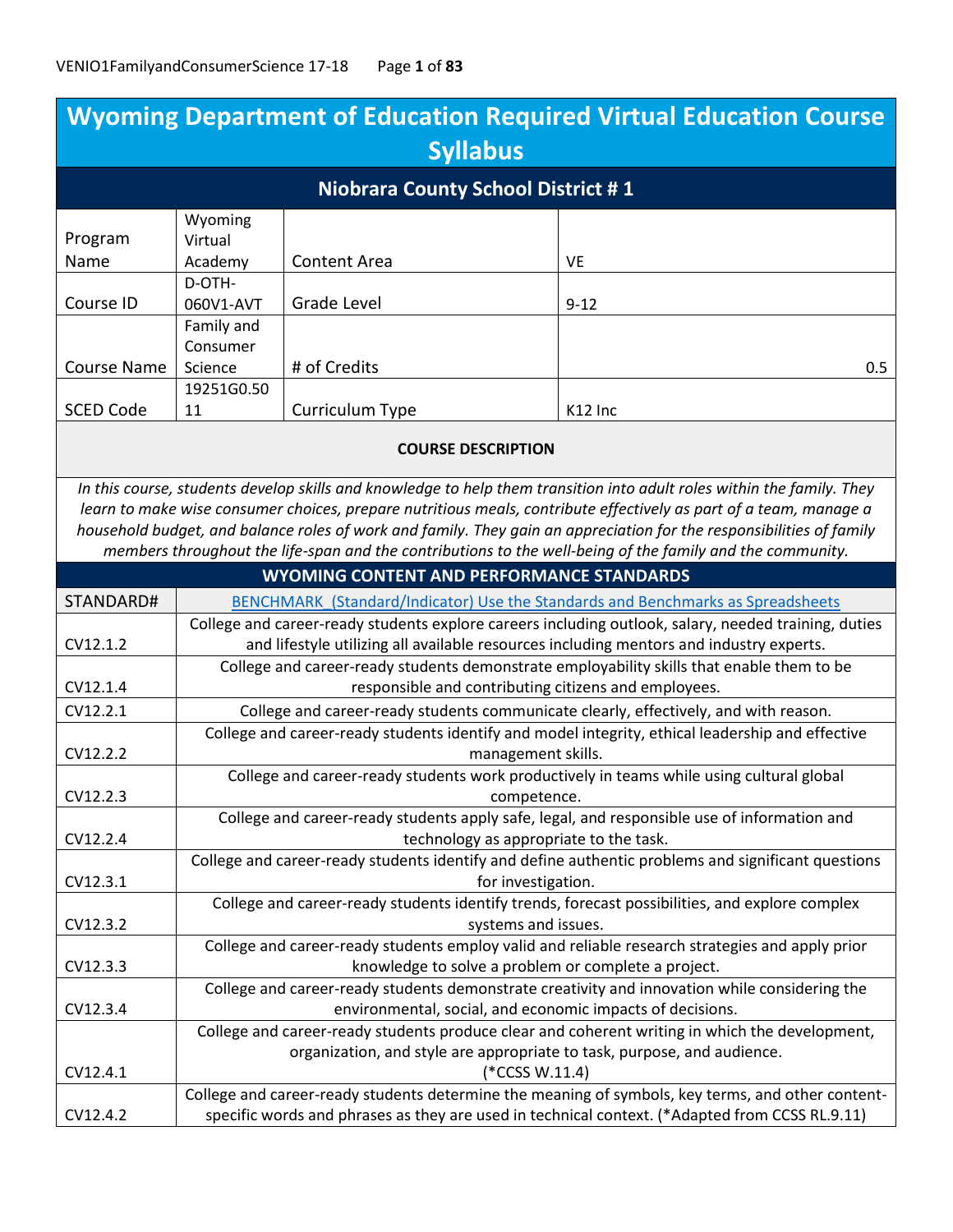| College and career-ready students acquire, manipulate, analyze, diagnose, and/or report           |  |  |
|---------------------------------------------------------------------------------------------------|--|--|
| information, using the appropriate technology.                                                    |  |  |
| College and career-ready students precisely follow a complex multistep procedure when performing  |  |  |
| technical tasks.                                                                                  |  |  |
| (*Adapted from CCSS RL.9.3)                                                                       |  |  |
| College and career-ready students manage resources to develop, analyze, and implement systems     |  |  |
| and applications.                                                                                 |  |  |
| College and career-ready students productively complete tasks taking constraints, priorities and  |  |  |
| resources into account.                                                                           |  |  |
| College and career-ready students safely and ethically use current industry-standard tools and    |  |  |
| emerging technologies.                                                                            |  |  |
| College and career-ready students utilize technology to develop innovative solutions or products. |  |  |
|                                                                                                   |  |  |
|                                                                                                   |  |  |
|                                                                                                   |  |  |
| <b>SCOPE AND SEQUENCE</b>                                                                         |  |  |
|                                                                                                   |  |  |
|                                                                                                   |  |  |
|                                                                                                   |  |  |
|                                                                                                   |  |  |
| <b>OUTCOMES</b>                                                                                   |  |  |
| OBJECTIVES/STUDENT CENTERED GOALS                                                                 |  |  |
| After you have completed this unit, you will                                                      |  |  |
| be able to:                                                                                       |  |  |
|                                                                                                   |  |  |
| Explain the responsibilities associated with                                                      |  |  |
| managing personal finances.                                                                       |  |  |
| Compare and contrast factors affecting                                                            |  |  |
| annual gross and taxable income and                                                               |  |  |
| reporting requirements.                                                                           |  |  |
| Compare the influence of income and                                                               |  |  |
| fringe benefits to make decisions about work.                                                     |  |  |
| Analyze the management of financial                                                               |  |  |
| resources across the lifespan.                                                                    |  |  |
| Delineate and assess the factors affecting                                                        |  |  |
| the availability of housing (e.g, supply and                                                      |  |  |
| demand, market factors, geographic location,                                                      |  |  |
| and community regulation).                                                                        |  |  |
| Students will be able to compare and                                                              |  |  |
| contrast the relative merits of housing                                                           |  |  |
| options in their community.                                                                       |  |  |
| Analyze the relationship among factors                                                            |  |  |
| affecting consumer housing decisions (e.g.,                                                       |  |  |
| human needs, financial resources, location,                                                       |  |  |
| legal agreements, maintenance                                                                     |  |  |
| responsibilities).                                                                                |  |  |
| Explain how consumer rights and                                                                   |  |  |
| responsibilities are protected (e.g.,                                                             |  |  |
| government agencies, consumer protection                                                          |  |  |
| agencies, consumer action groups).                                                                |  |  |
| Evaluate the role of consumer rights and                                                          |  |  |
|                                                                                                   |  |  |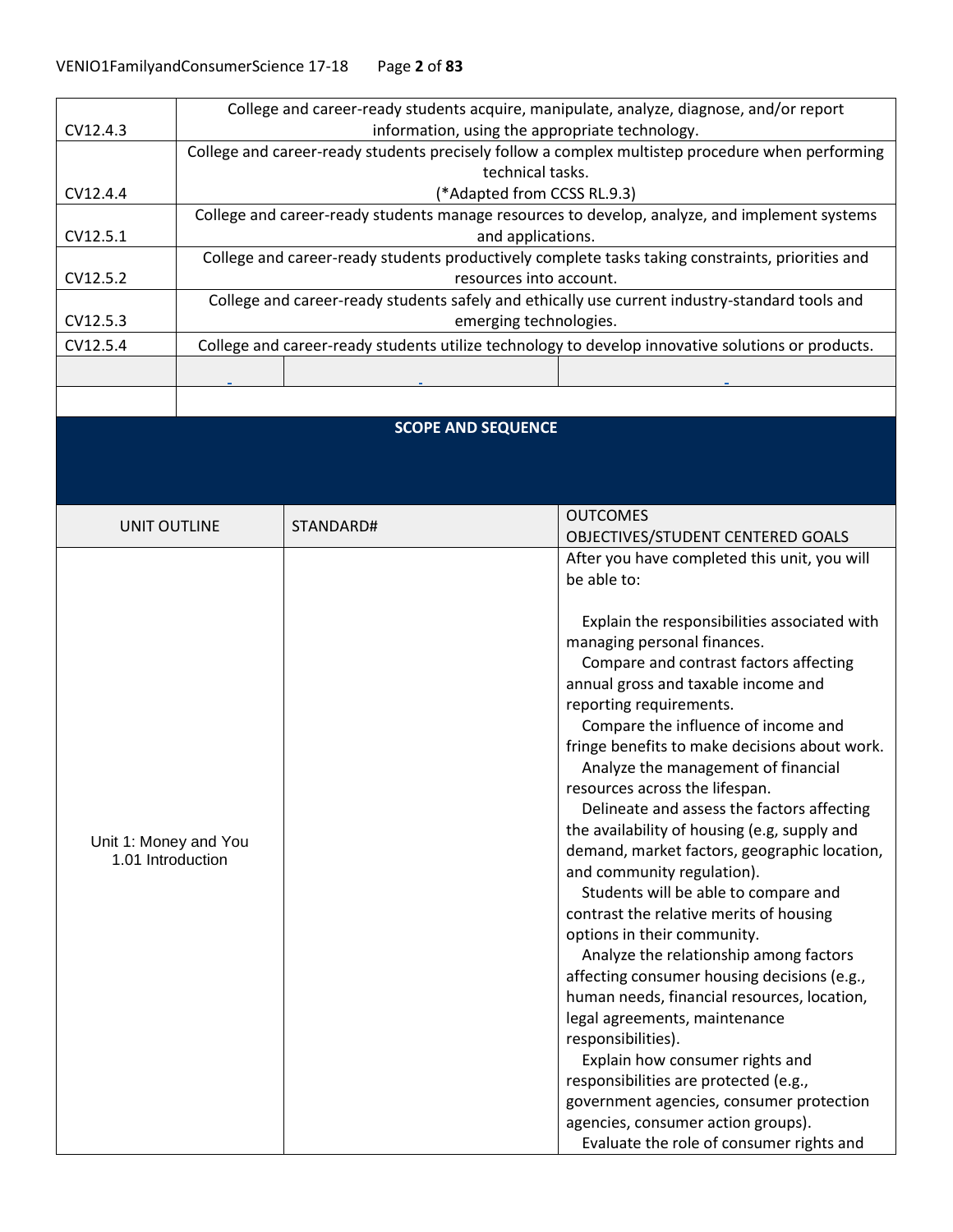|                                                                      | responsibilities in the resolution of a<br>consumer problem through the practical<br>reasoning process.<br>Compare and contrast the selection of<br>goods and services by applying effective<br>consumer strategies.                                                                                                                                                                                                                                                                                                                                                                                                                                                                                                                                                                                                                                                                                                                                                                                                                                                                                                                                                                                                                                                               |
|----------------------------------------------------------------------|------------------------------------------------------------------------------------------------------------------------------------------------------------------------------------------------------------------------------------------------------------------------------------------------------------------------------------------------------------------------------------------------------------------------------------------------------------------------------------------------------------------------------------------------------------------------------------------------------------------------------------------------------------------------------------------------------------------------------------------------------------------------------------------------------------------------------------------------------------------------------------------------------------------------------------------------------------------------------------------------------------------------------------------------------------------------------------------------------------------------------------------------------------------------------------------------------------------------------------------------------------------------------------|
| Unit 1: Money and You<br>1.02 Supporting Yourself and<br>Your Family | After you have completed this unit, you will<br>be able to:<br>Explain the responsibilities associated with<br>managing personal finances.<br>Compare and contrast factors affecting<br>annual gross and taxable income and<br>reporting requirements.<br>Compare the influence of income and<br>fringe benefits to make decisions about work.<br>Analyze the management of financial<br>resources across the lifespan.<br>Delineate and assess the factors affecting<br>the availability of housing (e.g, supply and<br>demand, market factors, geographic location,<br>and community regulation).<br>Students will be able to compare and<br>contrast the relative merits of housing<br>options in their community.<br>Analyze the relationship among factors<br>affecting consumer housing decisions (e.g.,<br>human needs, financial resources, location,<br>legal agreements, maintenance<br>responsibilities).<br>Explain how consumer rights and<br>responsibilities are protected (e.g.,<br>government agencies, consumer protection<br>agencies, consumer action groups).<br>Evaluate the role of consumer rights and<br>responsibilities in the resolution of a<br>consumer problem through the practical<br>reasoning process.<br>Compare and contrast the selection of |
|                                                                      | goods and services by applying effective<br>consumer strategies.<br>After you have completed this unit, you will<br>be able to:                                                                                                                                                                                                                                                                                                                                                                                                                                                                                                                                                                                                                                                                                                                                                                                                                                                                                                                                                                                                                                                                                                                                                    |
| Unit 1: Money and You<br>1.02 Supporting Yourself and<br>Your Family | Explain the responsibilities associated with<br>managing personal finances.<br>Compare and contrast factors affecting<br>annual gross and taxable income and<br>reporting requirements.<br>Compare the influence of income and                                                                                                                                                                                                                                                                                                                                                                                                                                                                                                                                                                                                                                                                                                                                                                                                                                                                                                                                                                                                                                                     |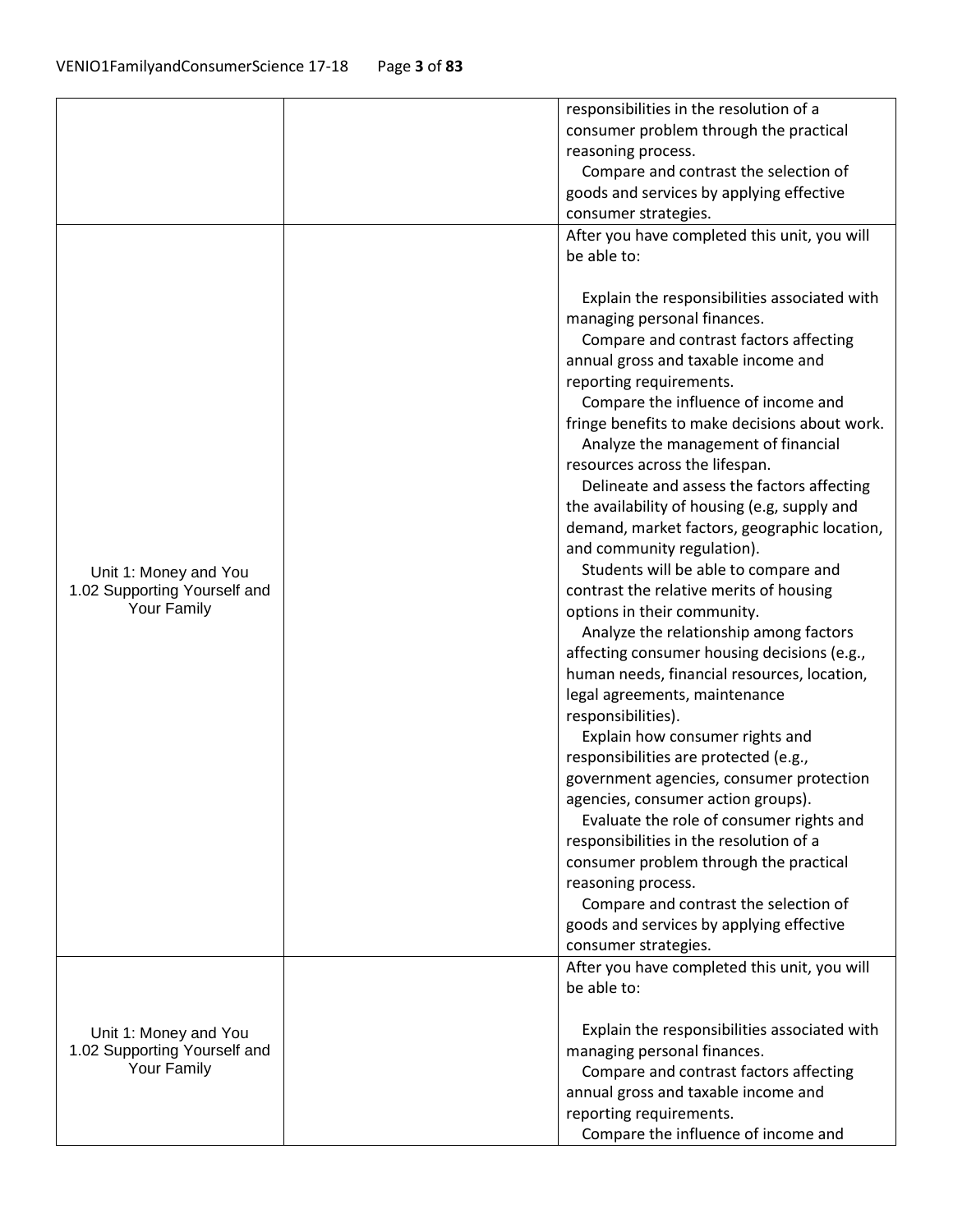|                              | fringe benefits to make decisions about work. |
|------------------------------|-----------------------------------------------|
|                              | Analyze the management of financial           |
|                              | resources across the lifespan.                |
|                              | Delineate and assess the factors affecting    |
|                              | the availability of housing (e.g, supply and  |
|                              | demand, market factors, geographic location,  |
|                              | and community regulation).                    |
|                              | Students will be able to compare and          |
|                              | contrast the relative merits of housing       |
|                              | options in their community.                   |
|                              | Analyze the relationship among factors        |
|                              | affecting consumer housing decisions (e.g.,   |
|                              | human needs, financial resources, location,   |
|                              | legal agreements, maintenance                 |
|                              | responsibilities).                            |
|                              | Explain how consumer rights and               |
|                              | responsibilities are protected (e.g.,         |
|                              |                                               |
|                              | government agencies, consumer protection      |
|                              | agencies, consumer action groups).            |
|                              | Evaluate the role of consumer rights and      |
|                              | responsibilities in the resolution of a       |
|                              | consumer problem through the practical        |
|                              | reasoning process.                            |
|                              | Compare and contrast the selection of         |
|                              | goods and services by applying effective      |
|                              | consumer strategies.                          |
|                              | After you have completed this unit, you will  |
|                              | be able to:                                   |
|                              | Explain the responsibilities associated with  |
|                              | managing personal finances.                   |
|                              | Compare and contrast factors affecting        |
|                              | annual gross and taxable income and           |
|                              | reporting requirements.                       |
|                              | Compare the influence of income and           |
|                              | fringe benefits to make decisions about work. |
|                              | Analyze the management of financial           |
| Unit 1: Money and You        | resources across the lifespan.                |
| 1.02 Supporting Yourself and | Delineate and assess the factors affecting    |
| Your Family                  | the availability of housing (e.g, supply and  |
|                              | demand, market factors, geographic location,  |
|                              | and community regulation).                    |
|                              | Students will be able to compare and          |
|                              | contrast the relative merits of housing       |
|                              |                                               |
|                              | options in their community.                   |
|                              | Analyze the relationship among factors        |
|                              | affecting consumer housing decisions (e.g.,   |
|                              | human needs, financial resources, location,   |
|                              | legal agreements, maintenance                 |
|                              | responsibilities).                            |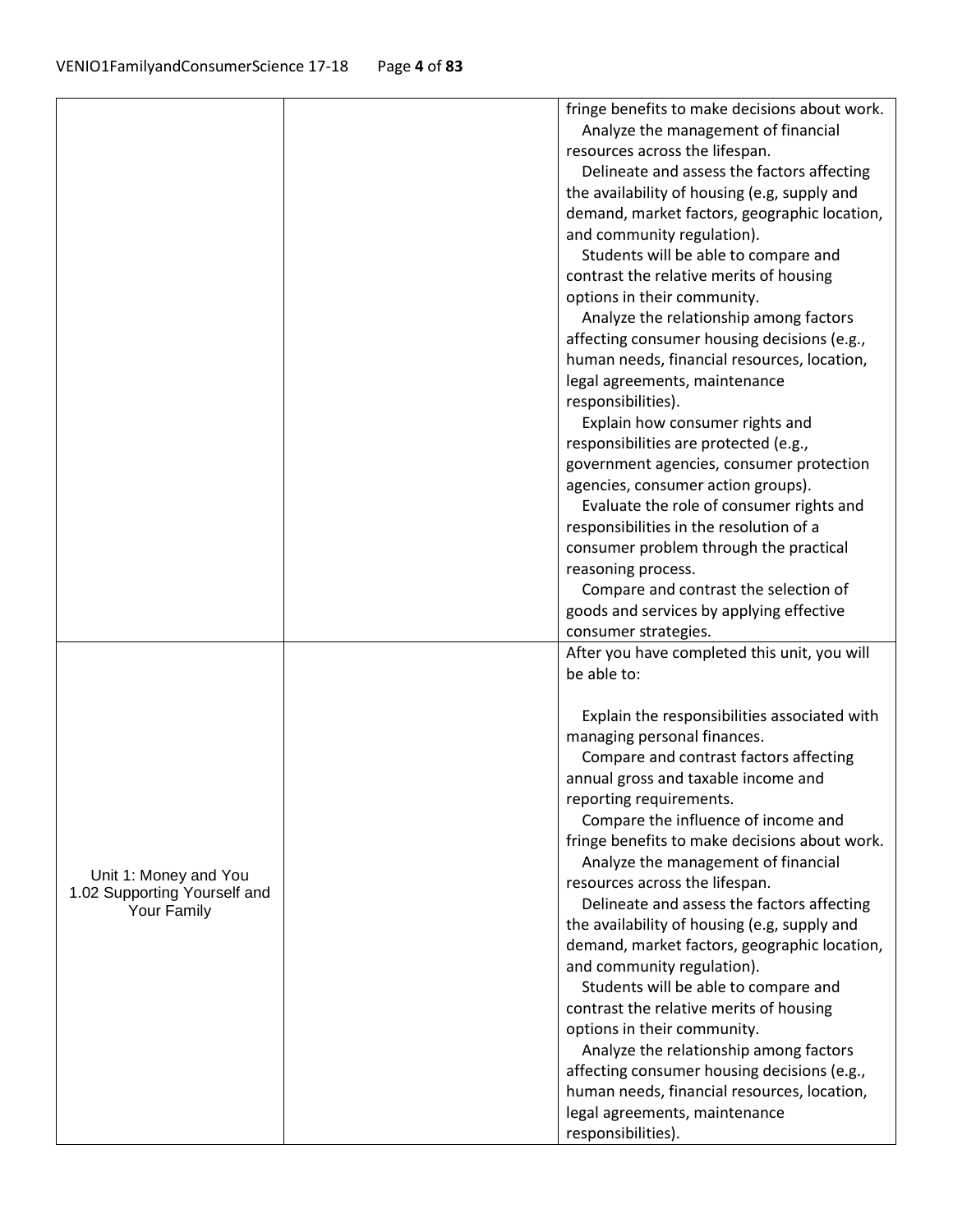|                                                       | Explain how consumer rights and                                       |
|-------------------------------------------------------|-----------------------------------------------------------------------|
|                                                       | responsibilities are protected (e.g.,                                 |
|                                                       | government agencies, consumer protection                              |
|                                                       | agencies, consumer action groups).                                    |
|                                                       | Evaluate the role of consumer rights and                              |
|                                                       | responsibilities in the resolution of a                               |
|                                                       | consumer problem through the practical                                |
|                                                       | reasoning process.                                                    |
|                                                       |                                                                       |
|                                                       | Compare and contrast the selection of                                 |
|                                                       | goods and services by applying effective                              |
|                                                       | consumer strategies.                                                  |
|                                                       | After you have completed this unit, you will                          |
|                                                       | be able to:                                                           |
|                                                       | Explain the responsibilities associated with                          |
|                                                       | managing personal finances.                                           |
|                                                       | Compare and contrast factors affecting                                |
|                                                       | annual gross and taxable income and                                   |
|                                                       | reporting requirements.                                               |
|                                                       | Compare the influence of income and                                   |
|                                                       | fringe benefits to make decisions about work.                         |
|                                                       | Analyze the management of financial                                   |
|                                                       | resources across the lifespan.                                        |
|                                                       | Delineate and assess the factors affecting                            |
|                                                       | the availability of housing (e.g, supply and                          |
|                                                       | demand, market factors, geographic location,                          |
|                                                       |                                                                       |
|                                                       | and community regulation).                                            |
| Unit 1: Money and You<br>1.02 Supporting Yourself and | Students will be able to compare and                                  |
| Your Family                                           | contrast the relative merits of housing                               |
|                                                       | options in their community.<br>Analyze the relationship among factors |
|                                                       | affecting consumer housing decisions (e.g.,                           |
|                                                       | human needs, financial resources, location,                           |
|                                                       | legal agreements, maintenance                                         |
|                                                       | responsibilities).                                                    |
|                                                       | Explain how consumer rights and                                       |
|                                                       | responsibilities are protected (e.g.,                                 |
|                                                       | government agencies, consumer protection                              |
|                                                       | agencies, consumer action groups).                                    |
|                                                       | Evaluate the role of consumer rights and                              |
|                                                       | responsibilities in the resolution of a                               |
|                                                       | consumer problem through the practical                                |
|                                                       | reasoning process.                                                    |
|                                                       | Compare and contrast the selection of                                 |
|                                                       | goods and services by applying effective                              |
|                                                       | consumer strategies.                                                  |
|                                                       | After you have completed this unit, you will                          |
|                                                       | be able to:                                                           |
| Unit 1: Money and You<br>1.03 Managing Your Money     |                                                                       |
|                                                       |                                                                       |
|                                                       | Explain the responsibilities associated with                          |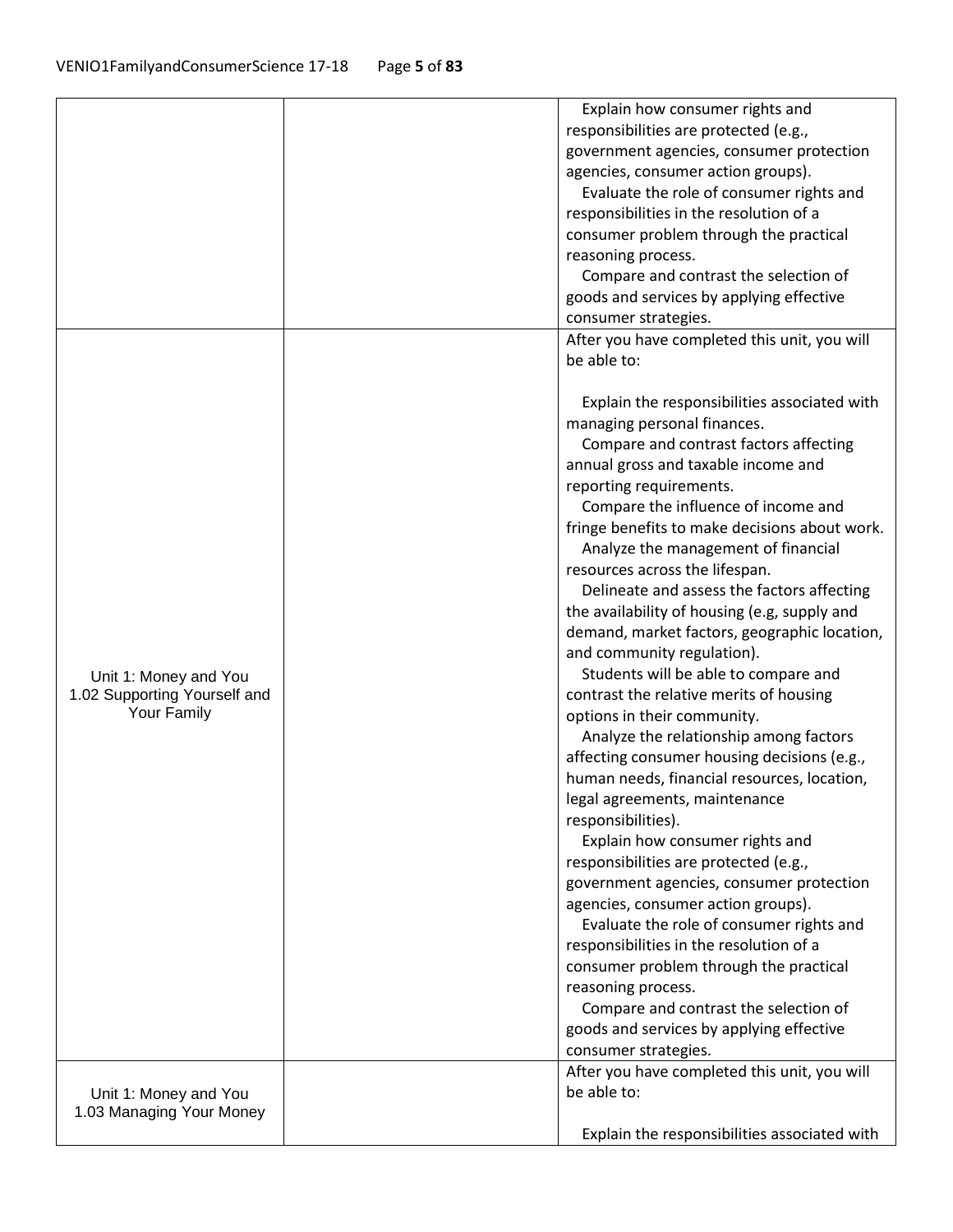|                          | managing personal finances.                                                                  |
|--------------------------|----------------------------------------------------------------------------------------------|
|                          | Compare and contrast factors affecting                                                       |
|                          | annual gross and taxable income and                                                          |
|                          | reporting requirements.                                                                      |
|                          | Compare the influence of income and                                                          |
|                          | fringe benefits to make decisions about work.                                                |
|                          | Analyze the management of financial                                                          |
|                          | resources across the lifespan.                                                               |
|                          | Delineate and assess the factors affecting                                                   |
|                          | the availability of housing (e.g, supply and                                                 |
|                          | demand, market factors, geographic location,                                                 |
|                          | and community regulation).                                                                   |
|                          | Students will be able to compare and                                                         |
|                          | contrast the relative merits of housing                                                      |
|                          | options in their community.                                                                  |
|                          | Analyze the relationship among factors                                                       |
|                          | affecting consumer housing decisions (e.g.,                                                  |
|                          | human needs, financial resources, location,                                                  |
|                          | legal agreements, maintenance                                                                |
|                          | responsibilities).                                                                           |
|                          | Explain how consumer rights and                                                              |
|                          | responsibilities are protected (e.g.,                                                        |
|                          | government agencies, consumer protection                                                     |
|                          | agencies, consumer action groups).                                                           |
|                          | Evaluate the role of consumer rights and                                                     |
|                          | responsibilities in the resolution of a                                                      |
|                          | consumer problem through the practical                                                       |
|                          | reasoning process.                                                                           |
|                          | Compare and contrast the selection of                                                        |
|                          | goods and services by applying effective                                                     |
|                          | consumer strategies.                                                                         |
|                          | After you have completed this unit, you will                                                 |
|                          | be able to:                                                                                  |
|                          |                                                                                              |
|                          | Explain the responsibilities associated with                                                 |
|                          | managing personal finances.                                                                  |
|                          | Compare and contrast factors affecting                                                       |
|                          | annual gross and taxable income and                                                          |
|                          | reporting requirements.                                                                      |
| Unit 1: Money and You    | Compare the influence of income and                                                          |
| 1.03 Managing Your Money | fringe benefits to make decisions about work.                                                |
|                          | Analyze the management of financial                                                          |
|                          | resources across the lifespan.                                                               |
|                          | Delineate and assess the factors affecting                                                   |
|                          | the availability of housing (e.g, supply and<br>demand, market factors, geographic location, |
|                          | and community regulation).                                                                   |
|                          | Students will be able to compare and                                                         |
|                          | contrast the relative merits of housing                                                      |
|                          |                                                                                              |
|                          | options in their community.                                                                  |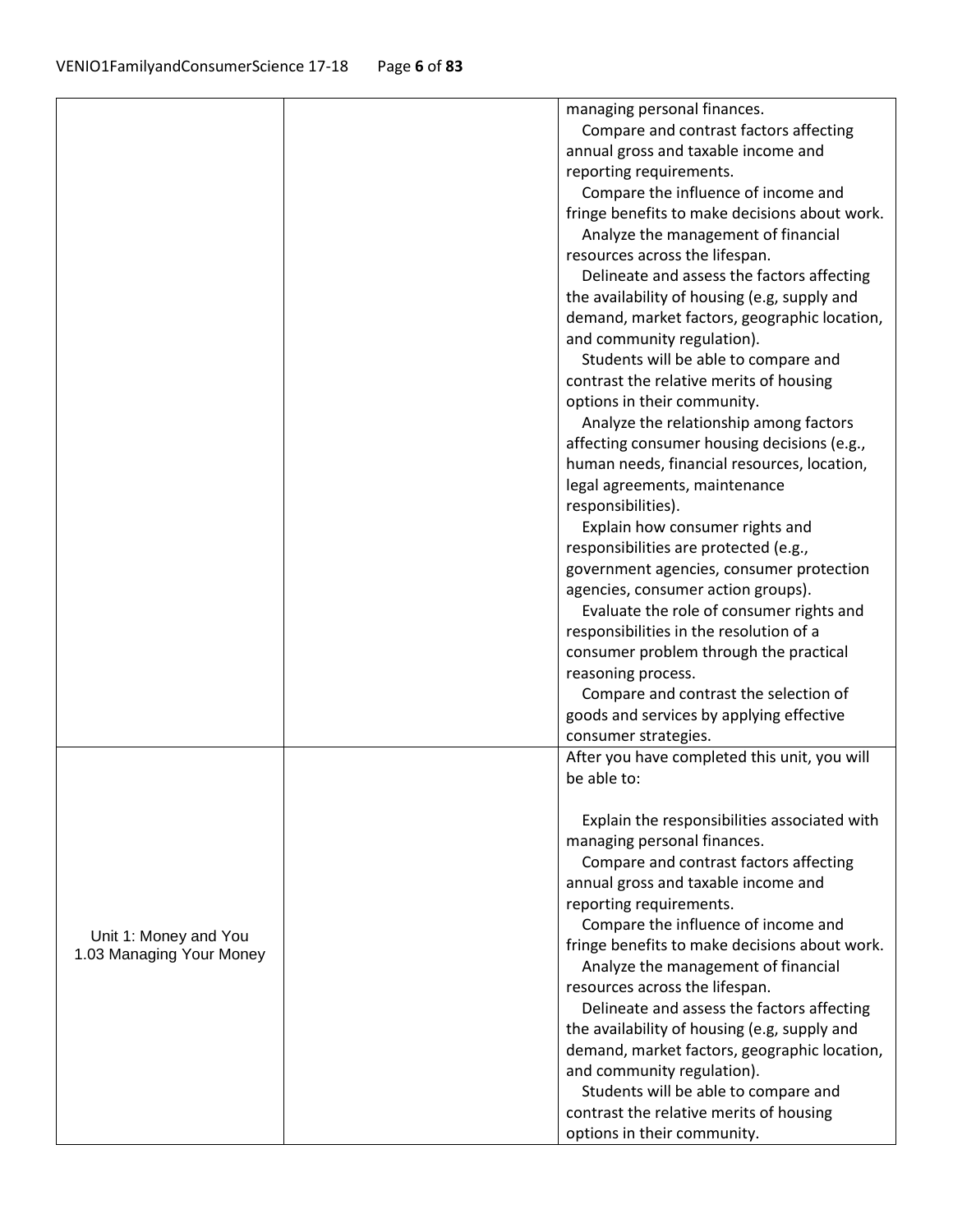|                          | Analyze the relationship among factors                                            |
|--------------------------|-----------------------------------------------------------------------------------|
|                          | affecting consumer housing decisions (e.g.,                                       |
|                          | human needs, financial resources, location,                                       |
|                          | legal agreements, maintenance                                                     |
|                          | responsibilities).                                                                |
|                          | Explain how consumer rights and                                                   |
|                          | responsibilities are protected (e.g.,                                             |
|                          | government agencies, consumer protection                                          |
|                          | agencies, consumer action groups).                                                |
|                          | Evaluate the role of consumer rights and                                          |
|                          | responsibilities in the resolution of a                                           |
|                          | consumer problem through the practical                                            |
|                          | reasoning process.                                                                |
|                          | Compare and contrast the selection of                                             |
|                          | goods and services by applying effective                                          |
|                          | consumer strategies.                                                              |
|                          | After you have completed this unit, you will                                      |
|                          | be able to:                                                                       |
|                          |                                                                                   |
|                          | Explain the responsibilities associated with                                      |
|                          | managing personal finances.                                                       |
|                          | Compare and contrast factors affecting                                            |
|                          | annual gross and taxable income and                                               |
|                          | reporting requirements.                                                           |
|                          | Compare the influence of income and                                               |
|                          | fringe benefits to make decisions about work.                                     |
|                          | Analyze the management of financial                                               |
|                          | resources across the lifespan.                                                    |
|                          | Delineate and assess the factors affecting                                        |
|                          | the availability of housing (e.g, supply and                                      |
|                          | demand, market factors, geographic location,                                      |
|                          | and community regulation).                                                        |
| Unit 1: Money and You    | Students will be able to compare and                                              |
| 1.03 Managing Your Money | contrast the relative merits of housing                                           |
|                          | options in their community.                                                       |
|                          | Analyze the relationship among factors                                            |
|                          | affecting consumer housing decisions (e.g.,                                       |
|                          | human needs, financial resources, location,                                       |
|                          | legal agreements, maintenance                                                     |
|                          | responsibilities).                                                                |
|                          | Explain how consumer rights and                                                   |
|                          |                                                                                   |
|                          | responsibilities are protected (e.g.,<br>government agencies, consumer protection |
|                          |                                                                                   |
|                          | agencies, consumer action groups).                                                |
|                          | Evaluate the role of consumer rights and                                          |
|                          | responsibilities in the resolution of a                                           |
|                          | consumer problem through the practical                                            |
|                          | reasoning process.                                                                |
|                          | Compare and contrast the selection of                                             |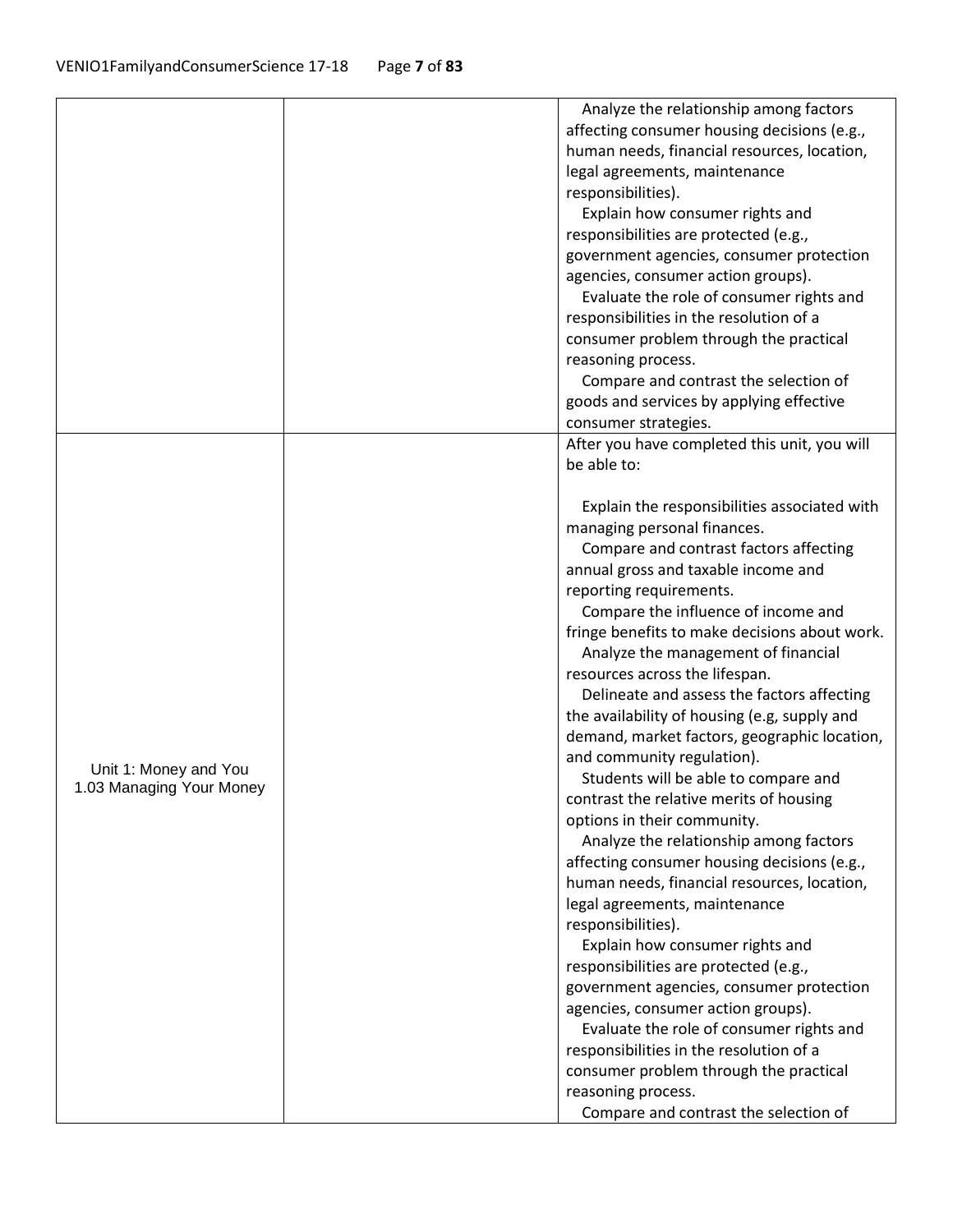|                                                   | goods and services by applying effective<br>consumer strategies.                                                                                                                                                                                                                                                                                                                                                                                                                                                                                                                                                                                                                                                                                                                                                                                                                                                                                                                                                                                                                                                                                                                                                                                                                        |
|---------------------------------------------------|-----------------------------------------------------------------------------------------------------------------------------------------------------------------------------------------------------------------------------------------------------------------------------------------------------------------------------------------------------------------------------------------------------------------------------------------------------------------------------------------------------------------------------------------------------------------------------------------------------------------------------------------------------------------------------------------------------------------------------------------------------------------------------------------------------------------------------------------------------------------------------------------------------------------------------------------------------------------------------------------------------------------------------------------------------------------------------------------------------------------------------------------------------------------------------------------------------------------------------------------------------------------------------------------|
|                                                   | After you have completed this unit, you will<br>be able to:                                                                                                                                                                                                                                                                                                                                                                                                                                                                                                                                                                                                                                                                                                                                                                                                                                                                                                                                                                                                                                                                                                                                                                                                                             |
| Unit 1: Money and You<br>1.03 Managing Your Money | Explain the responsibilities associated with<br>managing personal finances.<br>Compare and contrast factors affecting<br>annual gross and taxable income and<br>reporting requirements.<br>Compare the influence of income and<br>fringe benefits to make decisions about work.<br>Analyze the management of financial<br>resources across the lifespan.<br>Delineate and assess the factors affecting<br>the availability of housing (e.g, supply and<br>demand, market factors, geographic location,<br>and community regulation).<br>Students will be able to compare and<br>contrast the relative merits of housing<br>options in their community.<br>Analyze the relationship among factors<br>affecting consumer housing decisions (e.g.,<br>human needs, financial resources, location,<br>legal agreements, maintenance<br>responsibilities).<br>Explain how consumer rights and<br>responsibilities are protected (e.g.,<br>government agencies, consumer protection<br>agencies, consumer action groups).<br>Evaluate the role of consumer rights and<br>responsibilities in the resolution of a<br>consumer problem through the practical<br>reasoning process.<br>Compare and contrast the selection of<br>goods and services by applying effective<br>consumer strategies. |
|                                                   | After you have completed this unit, you will                                                                                                                                                                                                                                                                                                                                                                                                                                                                                                                                                                                                                                                                                                                                                                                                                                                                                                                                                                                                                                                                                                                                                                                                                                            |
|                                                   | be able to:<br>Explain the responsibilities associated with<br>managing personal finances.                                                                                                                                                                                                                                                                                                                                                                                                                                                                                                                                                                                                                                                                                                                                                                                                                                                                                                                                                                                                                                                                                                                                                                                              |
| Unit 1: Money and You<br>1.03 Managing Your Money | Compare and contrast factors affecting<br>annual gross and taxable income and                                                                                                                                                                                                                                                                                                                                                                                                                                                                                                                                                                                                                                                                                                                                                                                                                                                                                                                                                                                                                                                                                                                                                                                                           |
|                                                   | reporting requirements.                                                                                                                                                                                                                                                                                                                                                                                                                                                                                                                                                                                                                                                                                                                                                                                                                                                                                                                                                                                                                                                                                                                                                                                                                                                                 |
|                                                   | Compare the influence of income and                                                                                                                                                                                                                                                                                                                                                                                                                                                                                                                                                                                                                                                                                                                                                                                                                                                                                                                                                                                                                                                                                                                                                                                                                                                     |
|                                                   | fringe benefits to make decisions about work.                                                                                                                                                                                                                                                                                                                                                                                                                                                                                                                                                                                                                                                                                                                                                                                                                                                                                                                                                                                                                                                                                                                                                                                                                                           |
|                                                   | Analyze the management of financial<br>resources across the lifespan.                                                                                                                                                                                                                                                                                                                                                                                                                                                                                                                                                                                                                                                                                                                                                                                                                                                                                                                                                                                                                                                                                                                                                                                                                   |
|                                                   |                                                                                                                                                                                                                                                                                                                                                                                                                                                                                                                                                                                                                                                                                                                                                                                                                                                                                                                                                                                                                                                                                                                                                                                                                                                                                         |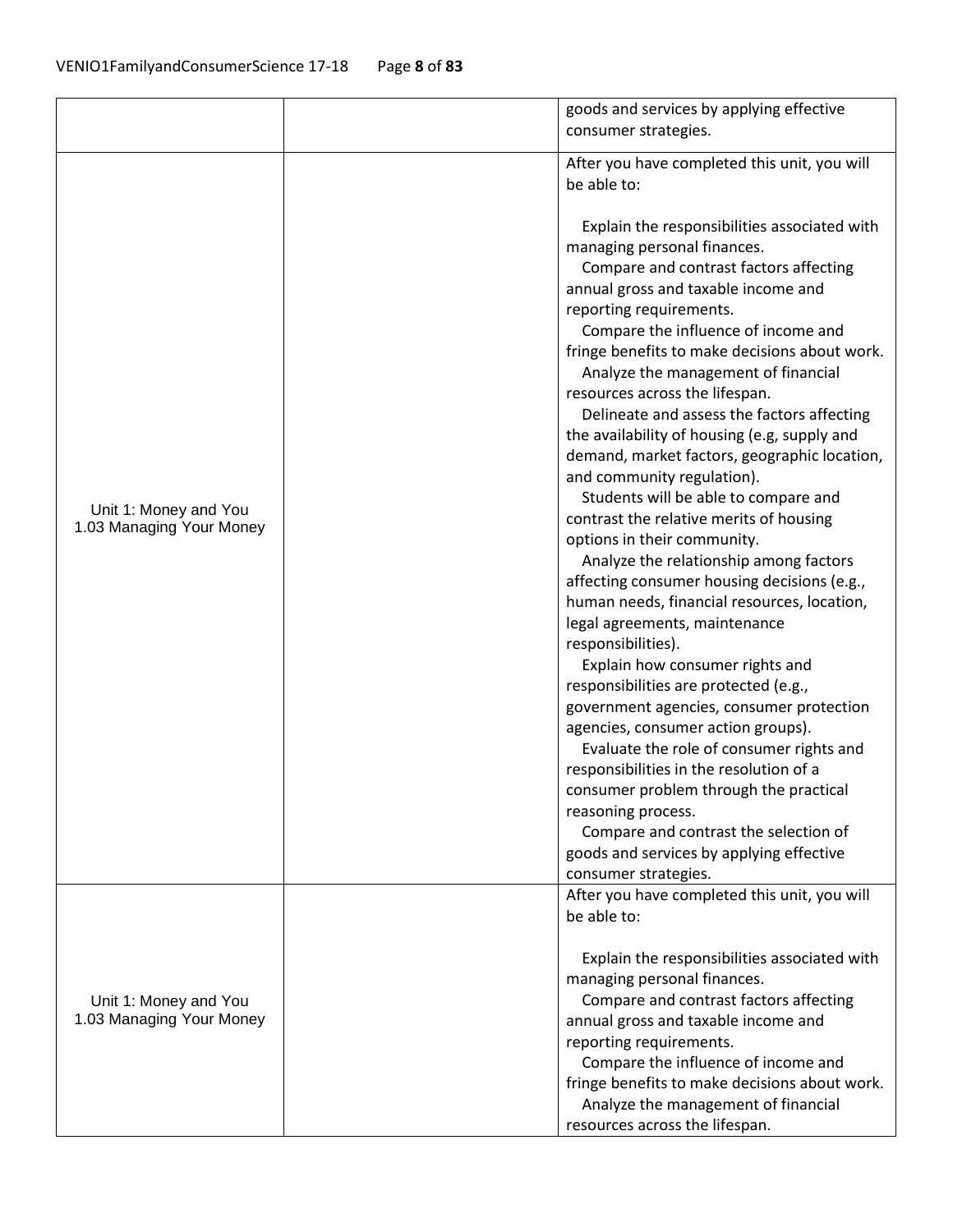|                          | Delineate and assess the factors affecting                                      |
|--------------------------|---------------------------------------------------------------------------------|
|                          | the availability of housing (e.g, supply and                                    |
|                          | demand, market factors, geographic location,                                    |
|                          | and community regulation).                                                      |
|                          | Students will be able to compare and                                            |
|                          | contrast the relative merits of housing                                         |
|                          | options in their community.                                                     |
|                          | Analyze the relationship among factors                                          |
|                          | affecting consumer housing decisions (e.g.,                                     |
|                          | human needs, financial resources, location,                                     |
|                          | legal agreements, maintenance                                                   |
|                          | responsibilities).                                                              |
|                          | Explain how consumer rights and                                                 |
|                          | responsibilities are protected (e.g.,                                           |
|                          | government agencies, consumer protection                                        |
|                          | agencies, consumer action groups).                                              |
|                          | Evaluate the role of consumer rights and                                        |
|                          | responsibilities in the resolution of a                                         |
|                          | consumer problem through the practical                                          |
|                          | reasoning process.                                                              |
|                          | Compare and contrast the selection of                                           |
|                          | goods and services by applying effective                                        |
|                          | consumer strategies.                                                            |
|                          | After you have completed this unit, you will                                    |
|                          | be able to:                                                                     |
|                          |                                                                                 |
|                          | Explain the responsibilities associated with                                    |
|                          | managing personal finances.                                                     |
|                          | Compare and contrast factors affecting                                          |
|                          | annual gross and taxable income and                                             |
|                          | reporting requirements.                                                         |
|                          | Compare the influence of income and                                             |
|                          | fringe benefits to make decisions about work.                                   |
|                          | Analyze the management of financial                                             |
|                          | resources across the lifespan.                                                  |
| Unit 1: Money and You    | Delineate and assess the factors affecting                                      |
| 1.03 Managing Your Money | the availability of housing (e.g, supply and                                    |
|                          | demand, market factors, geographic location,                                    |
|                          | and community regulation).                                                      |
|                          | Students will be able to compare and<br>contrast the relative merits of housing |
|                          | options in their community.                                                     |
|                          | Analyze the relationship among factors                                          |
|                          | affecting consumer housing decisions (e.g.,                                     |
|                          | human needs, financial resources, location,                                     |
|                          | legal agreements, maintenance                                                   |
|                          | responsibilities).                                                              |
|                          | Explain how consumer rights and                                                 |
|                          | responsibilities are protected (e.g.,                                           |
|                          | government agencies, consumer protection                                        |
|                          |                                                                                 |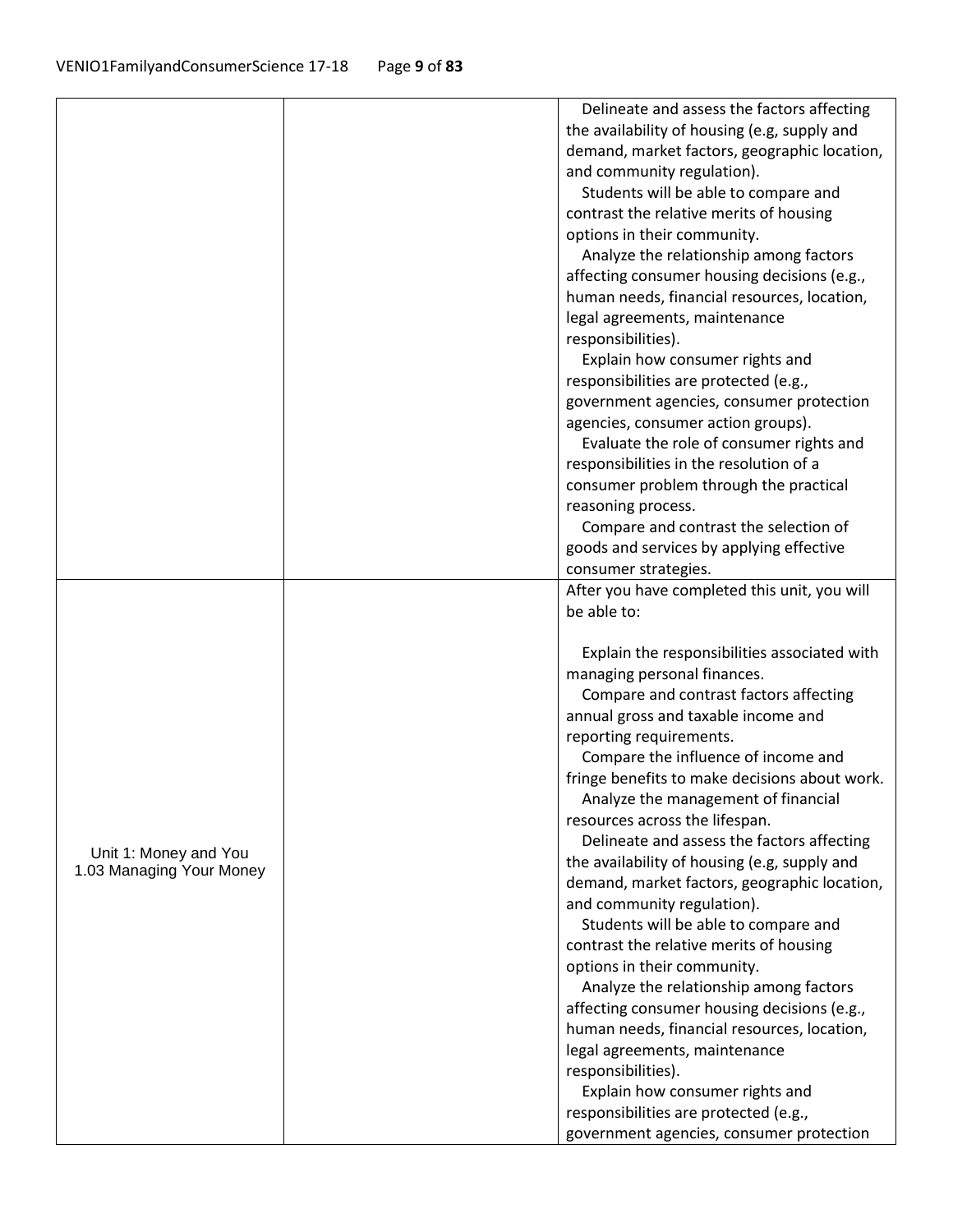|                          | agencies, consumer action groups).            |
|--------------------------|-----------------------------------------------|
|                          | Evaluate the role of consumer rights and      |
|                          | responsibilities in the resolution of a       |
|                          | consumer problem through the practical        |
|                          | reasoning process.                            |
|                          | Compare and contrast the selection of         |
|                          | goods and services by applying effective      |
|                          | consumer strategies.                          |
|                          | After you have completed this unit, you will  |
|                          | be able to:                                   |
|                          | Explain the responsibilities associated with  |
|                          | managing personal finances.                   |
|                          | Compare and contrast factors affecting        |
|                          | annual gross and taxable income and           |
|                          | reporting requirements.                       |
|                          | Compare the influence of income and           |
|                          | fringe benefits to make decisions about work. |
|                          | Analyze the management of financial           |
|                          | resources across the lifespan.                |
|                          | Delineate and assess the factors affecting    |
|                          | the availability of housing (e.g, supply and  |
|                          | demand, market factors, geographic location,  |
|                          | and community regulation).                    |
|                          | Students will be able to compare and          |
| Unit 1: Money and You    | contrast the relative merits of housing       |
| 1.04 Establishing a Home | options in their community.                   |
|                          | Analyze the relationship among factors        |
|                          | affecting consumer housing decisions (e.g.,   |
|                          | human needs, financial resources, location,   |
|                          | legal agreements, maintenance                 |
|                          | responsibilities).                            |
|                          | Explain how consumer rights and               |
|                          | responsibilities are protected (e.g.,         |
|                          | government agencies, consumer protection      |
|                          | agencies, consumer action groups).            |
|                          | Evaluate the role of consumer rights and      |
|                          | responsibilities in the resolution of a       |
|                          | consumer problem through the practical        |
|                          | reasoning process.                            |
|                          | Compare and contrast the selection of         |
|                          | goods and services by applying effective      |
|                          | consumer strategies.                          |
|                          | After you have completed this unit, you will  |
|                          | be able to:                                   |
|                          |                                               |
| Unit 1: Money and You    | Explain the responsibilities associated with  |
| 1.04 Establishing a Home | managing personal finances.                   |
|                          | Compare and contrast factors affecting        |
|                          | annual gross and taxable income and           |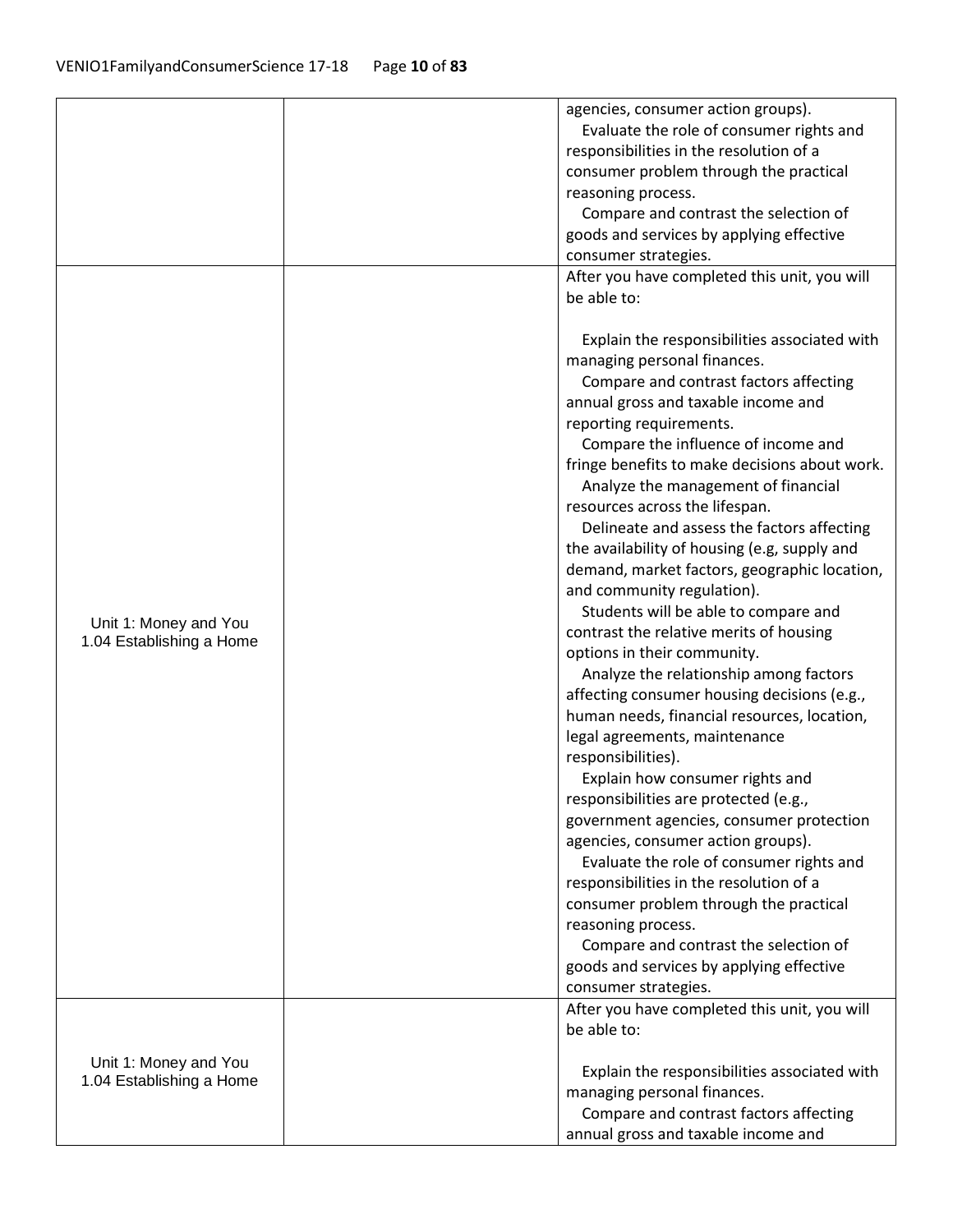|                          | reporting requirements.                                                    |
|--------------------------|----------------------------------------------------------------------------|
|                          | Compare the influence of income and                                        |
|                          | fringe benefits to make decisions about work.                              |
|                          | Analyze the management of financial                                        |
|                          | resources across the lifespan.                                             |
|                          | Delineate and assess the factors affecting                                 |
|                          | the availability of housing (e.g, supply and                               |
|                          |                                                                            |
|                          | demand, market factors, geographic location,<br>and community regulation). |
|                          |                                                                            |
|                          | Students will be able to compare and                                       |
|                          | contrast the relative merits of housing                                    |
|                          | options in their community.                                                |
|                          | Analyze the relationship among factors                                     |
|                          | affecting consumer housing decisions (e.g.,                                |
|                          | human needs, financial resources, location,                                |
|                          | legal agreements, maintenance                                              |
|                          | responsibilities).                                                         |
|                          | Explain how consumer rights and                                            |
|                          | responsibilities are protected (e.g.,                                      |
|                          | government agencies, consumer protection                                   |
|                          | agencies, consumer action groups).                                         |
|                          | Evaluate the role of consumer rights and                                   |
|                          | responsibilities in the resolution of a                                    |
|                          | consumer problem through the practical                                     |
|                          | reasoning process.                                                         |
|                          | Compare and contrast the selection of                                      |
|                          | goods and services by applying effective                                   |
|                          | consumer strategies.                                                       |
|                          | After you have completed this unit, you will                               |
|                          | be able to:                                                                |
|                          |                                                                            |
|                          | Explain the responsibilities associated with                               |
|                          | managing personal finances.                                                |
|                          | Compare and contrast factors affecting                                     |
|                          | annual gross and taxable income and                                        |
|                          | reporting requirements.                                                    |
|                          | Compare the influence of income and                                        |
|                          | fringe benefits to make decisions about work.                              |
| Unit 1: Money and You    | Analyze the management of financial                                        |
| 1.04 Establishing a Home | resources across the lifespan.                                             |
|                          | Delineate and assess the factors affecting                                 |
|                          | the availability of housing (e.g, supply and                               |
|                          | demand, market factors, geographic location,                               |
|                          | and community regulation).                                                 |
|                          | Students will be able to compare and                                       |
|                          | contrast the relative merits of housing                                    |
|                          | options in their community.                                                |
|                          | Analyze the relationship among factors                                     |
|                          | affecting consumer housing decisions (e.g.,                                |
|                          | human needs, financial resources, location,                                |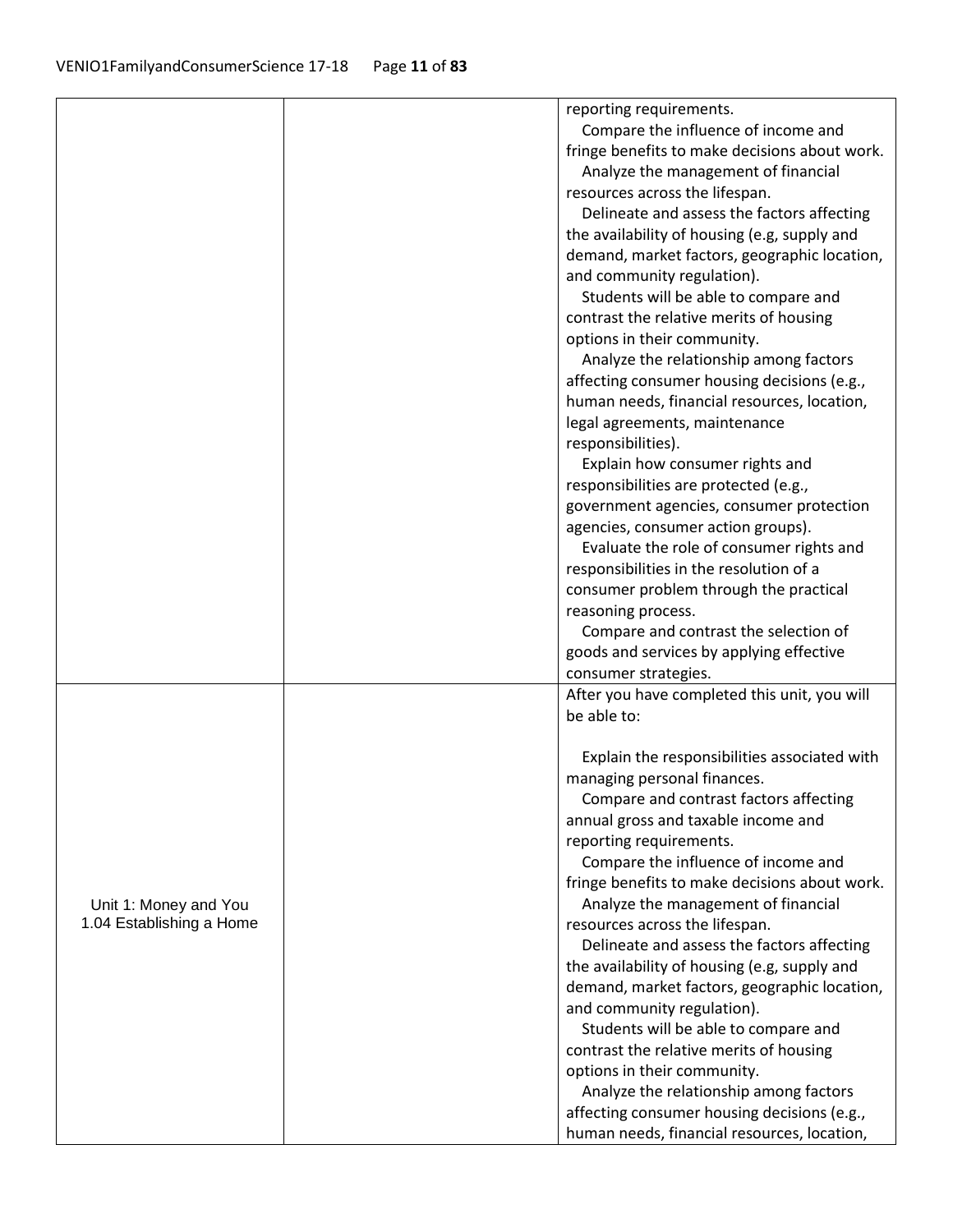|                          | legal agreements, maintenance                                              |
|--------------------------|----------------------------------------------------------------------------|
|                          | responsibilities).                                                         |
|                          | Explain how consumer rights and                                            |
|                          | responsibilities are protected (e.g.,                                      |
|                          | government agencies, consumer protection                                   |
|                          | agencies, consumer action groups).                                         |
|                          | Evaluate the role of consumer rights and                                   |
|                          | responsibilities in the resolution of a                                    |
|                          | consumer problem through the practical                                     |
|                          | reasoning process.                                                         |
|                          | Compare and contrast the selection of                                      |
|                          | goods and services by applying effective                                   |
|                          | consumer strategies.                                                       |
|                          | After you have completed this unit, you will                               |
|                          | be able to:                                                                |
|                          |                                                                            |
|                          | Explain the responsibilities associated with                               |
|                          | managing personal finances.                                                |
|                          | Compare and contrast factors affecting                                     |
|                          | annual gross and taxable income and                                        |
|                          | reporting requirements.                                                    |
|                          | Compare the influence of income and                                        |
|                          | fringe benefits to make decisions about work.                              |
|                          | Analyze the management of financial                                        |
|                          | resources across the lifespan.                                             |
|                          | Delineate and assess the factors affecting                                 |
|                          | the availability of housing (e.g, supply and                               |
|                          |                                                                            |
|                          | demand, market factors, geographic location,<br>and community regulation). |
|                          |                                                                            |
| Unit 1: Money and You    | Students will be able to compare and                                       |
| 1.04 Establishing a Home | contrast the relative merits of housing                                    |
|                          | options in their community.                                                |
|                          | Analyze the relationship among factors                                     |
|                          | affecting consumer housing decisions (e.g.,                                |
|                          | human needs, financial resources, location,                                |
|                          | legal agreements, maintenance                                              |
|                          | responsibilities).                                                         |
|                          | Explain how consumer rights and                                            |
|                          | responsibilities are protected (e.g.,                                      |
|                          | government agencies, consumer protection                                   |
|                          | agencies, consumer action groups).                                         |
|                          | Evaluate the role of consumer rights and                                   |
|                          | responsibilities in the resolution of a                                    |
|                          | consumer problem through the practical                                     |
|                          | reasoning process.                                                         |
|                          | Compare and contrast the selection of                                      |
|                          | goods and services by applying effective                                   |
|                          | consumer strategies.                                                       |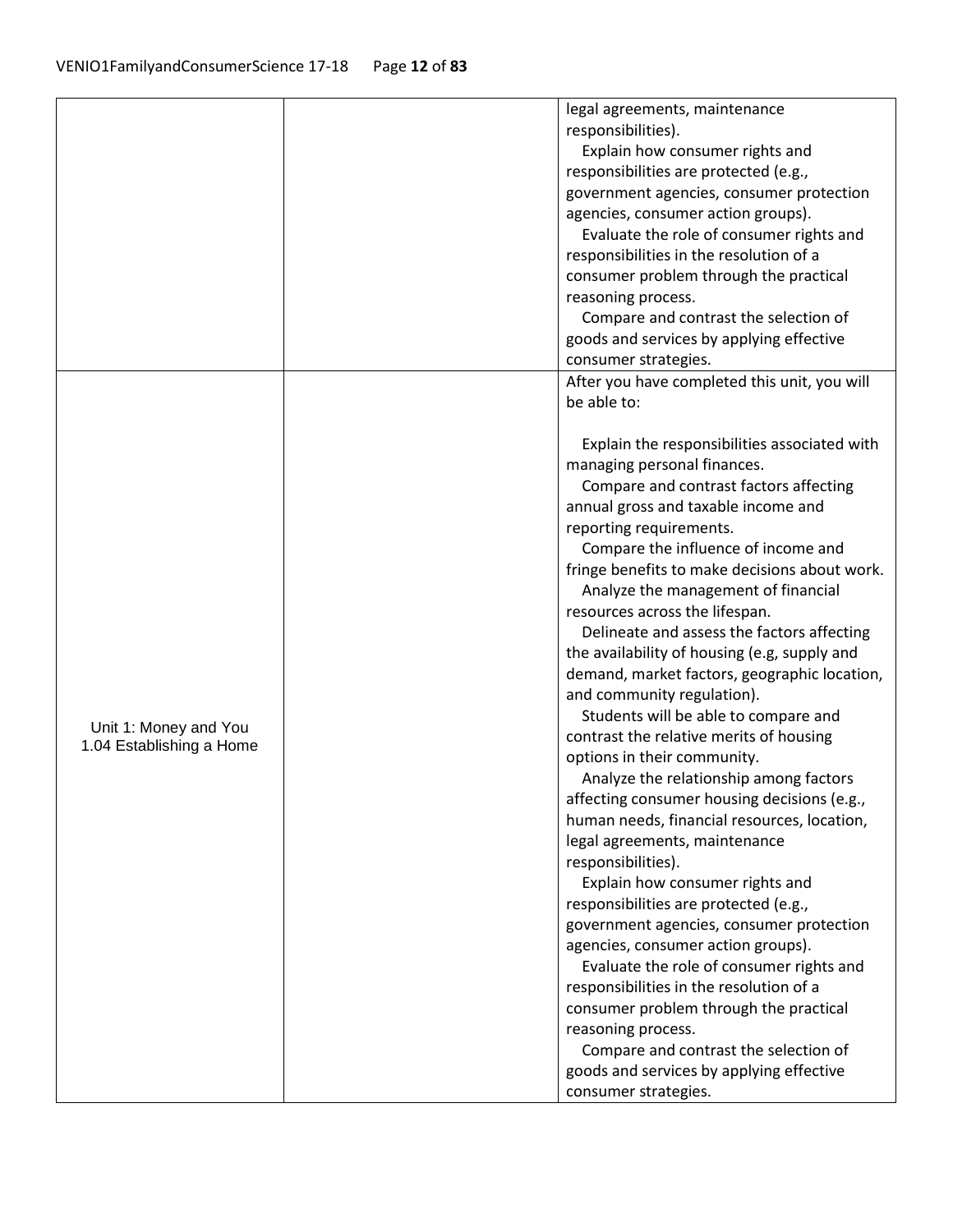|                                             | After you have completed this unit, you will<br>be able to: |
|---------------------------------------------|-------------------------------------------------------------|
|                                             |                                                             |
|                                             | Explain the responsibilities associated with                |
|                                             | managing personal finances.                                 |
|                                             | Compare and contrast factors affecting                      |
|                                             | annual gross and taxable income and                         |
|                                             | reporting requirements.                                     |
|                                             | Compare the influence of income and                         |
|                                             | fringe benefits to make decisions about work.               |
|                                             | Analyze the management of financial                         |
|                                             | resources across the lifespan.                              |
|                                             | Delineate and assess the factors affecting                  |
|                                             | the availability of housing (e.g, supply and                |
|                                             | demand, market factors, geographic location,                |
|                                             | and community regulation).                                  |
|                                             | Students will be able to compare and                        |
| Unit 1: Money and You                       | contrast the relative merits of housing                     |
| 1.04 Establishing a Home                    | options in their community.                                 |
|                                             | Analyze the relationship among factors                      |
|                                             | affecting consumer housing decisions (e.g.,                 |
|                                             | human needs, financial resources, location,                 |
|                                             | legal agreements, maintenance                               |
|                                             | responsibilities).                                          |
|                                             | Explain how consumer rights and                             |
|                                             | responsibilities are protected (e.g.,                       |
|                                             | government agencies, consumer protection                    |
|                                             | agencies, consumer action groups).                          |
|                                             | Evaluate the role of consumer rights and                    |
|                                             | responsibilities in the resolution of a                     |
|                                             | consumer problem through the practical                      |
|                                             | reasoning process.                                          |
|                                             | Compare and contrast the selection of                       |
|                                             | goods and services by applying effective                    |
|                                             | consumer strategies.                                        |
|                                             | After you have completed this unit, you will                |
|                                             | be able to:                                                 |
|                                             | Explain the responsibilities associated with                |
|                                             | managing personal finances.                                 |
| Unit 1: Money and You<br>1.05 A Responsible | Compare and contrast factors affecting                      |
|                                             | annual gross and taxable income and                         |
|                                             | reporting requirements.                                     |
| Consumer                                    | Compare the influence of income and                         |
|                                             | fringe benefits to make decisions about work.               |
|                                             | Analyze the management of financial                         |
|                                             | resources across the lifespan.                              |
|                                             | Delineate and assess the factors affecting                  |
|                                             | the availability of housing (e.g, supply and                |
|                                             | demand, market factors, geographic location,                |
|                                             |                                                             |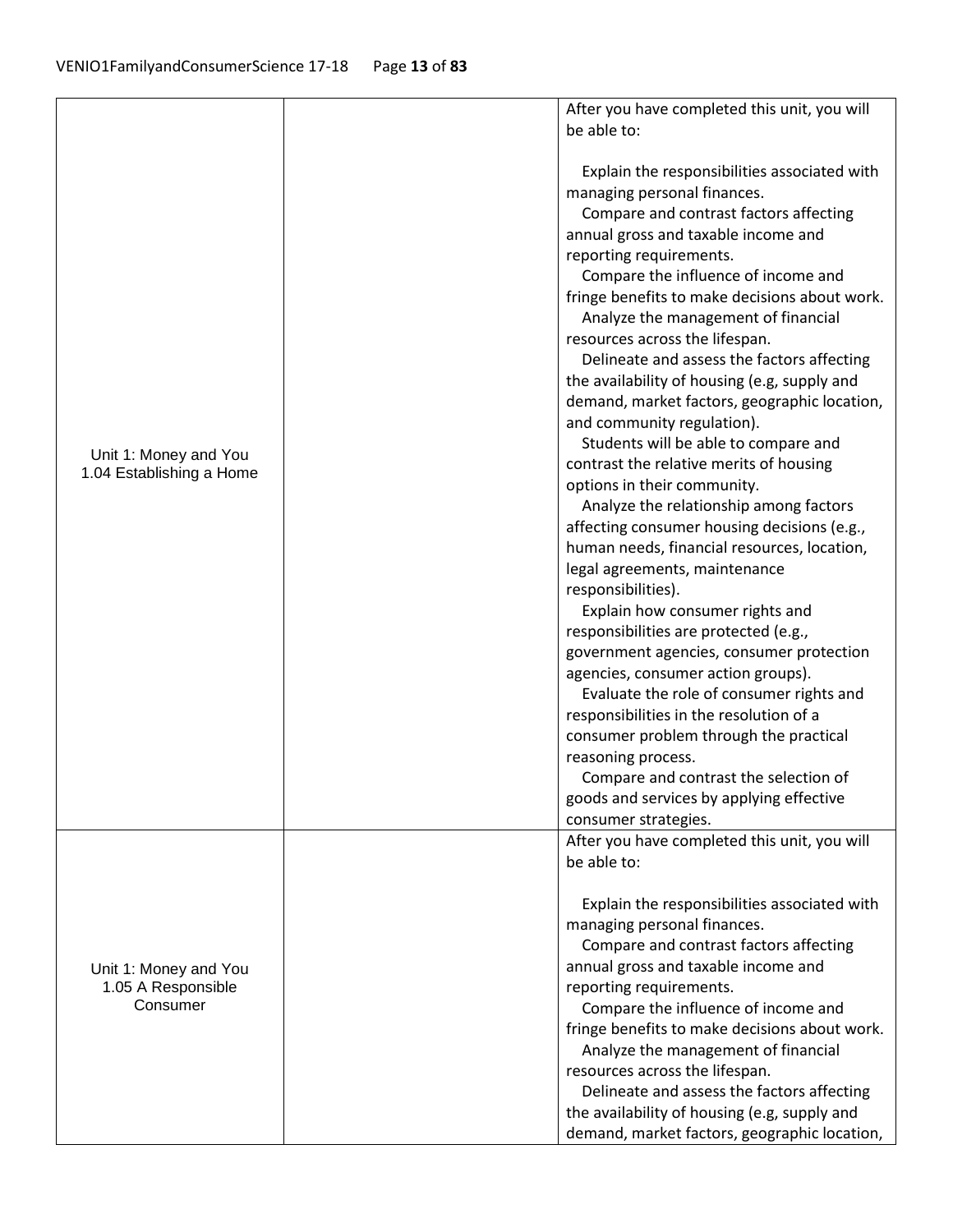|                       | and community regulation).                                            |
|-----------------------|-----------------------------------------------------------------------|
|                       | Students will be able to compare and                                  |
|                       | contrast the relative merits of housing                               |
|                       | options in their community.                                           |
|                       | Analyze the relationship among factors                                |
|                       | affecting consumer housing decisions (e.g.,                           |
|                       | human needs, financial resources, location,                           |
|                       | legal agreements, maintenance                                         |
|                       | responsibilities).                                                    |
|                       | Explain how consumer rights and                                       |
|                       | responsibilities are protected (e.g.,                                 |
|                       | government agencies, consumer protection                              |
|                       | agencies, consumer action groups).                                    |
|                       | Evaluate the role of consumer rights and                              |
|                       | responsibilities in the resolution of a                               |
|                       | consumer problem through the practical                                |
|                       | reasoning process.                                                    |
|                       | Compare and contrast the selection of                                 |
|                       | goods and services by applying effective                              |
|                       | consumer strategies.                                                  |
|                       | After you have completed this unit, you will                          |
|                       | be able to:                                                           |
|                       |                                                                       |
|                       | Explain the responsibilities associated with                          |
|                       | managing personal finances.                                           |
|                       | Compare and contrast factors affecting                                |
|                       | annual gross and taxable income and                                   |
|                       | reporting requirements.                                               |
|                       | Compare the influence of income and                                   |
|                       | fringe benefits to make decisions about work.                         |
|                       | Analyze the management of financial                                   |
|                       | resources across the lifespan.                                        |
|                       | Delineate and assess the factors affecting                            |
| Unit 1: Money and You | the availability of housing (e.g, supply and                          |
| 1.05 A Responsible    | demand, market factors, geographic location,                          |
| Consumer              | and community regulation).                                            |
|                       | Students will be able to compare and                                  |
|                       | contrast the relative merits of housing                               |
|                       | options in their community.<br>Analyze the relationship among factors |
|                       | affecting consumer housing decisions (e.g.,                           |
|                       | human needs, financial resources, location,                           |
|                       | legal agreements, maintenance                                         |
|                       | responsibilities).                                                    |
|                       | Explain how consumer rights and                                       |
|                       | responsibilities are protected (e.g.,                                 |
|                       | government agencies, consumer protection                              |
|                       | agencies, consumer action groups).                                    |
|                       | Evaluate the role of consumer rights and                              |
|                       |                                                                       |
|                       | responsibilities in the resolution of a                               |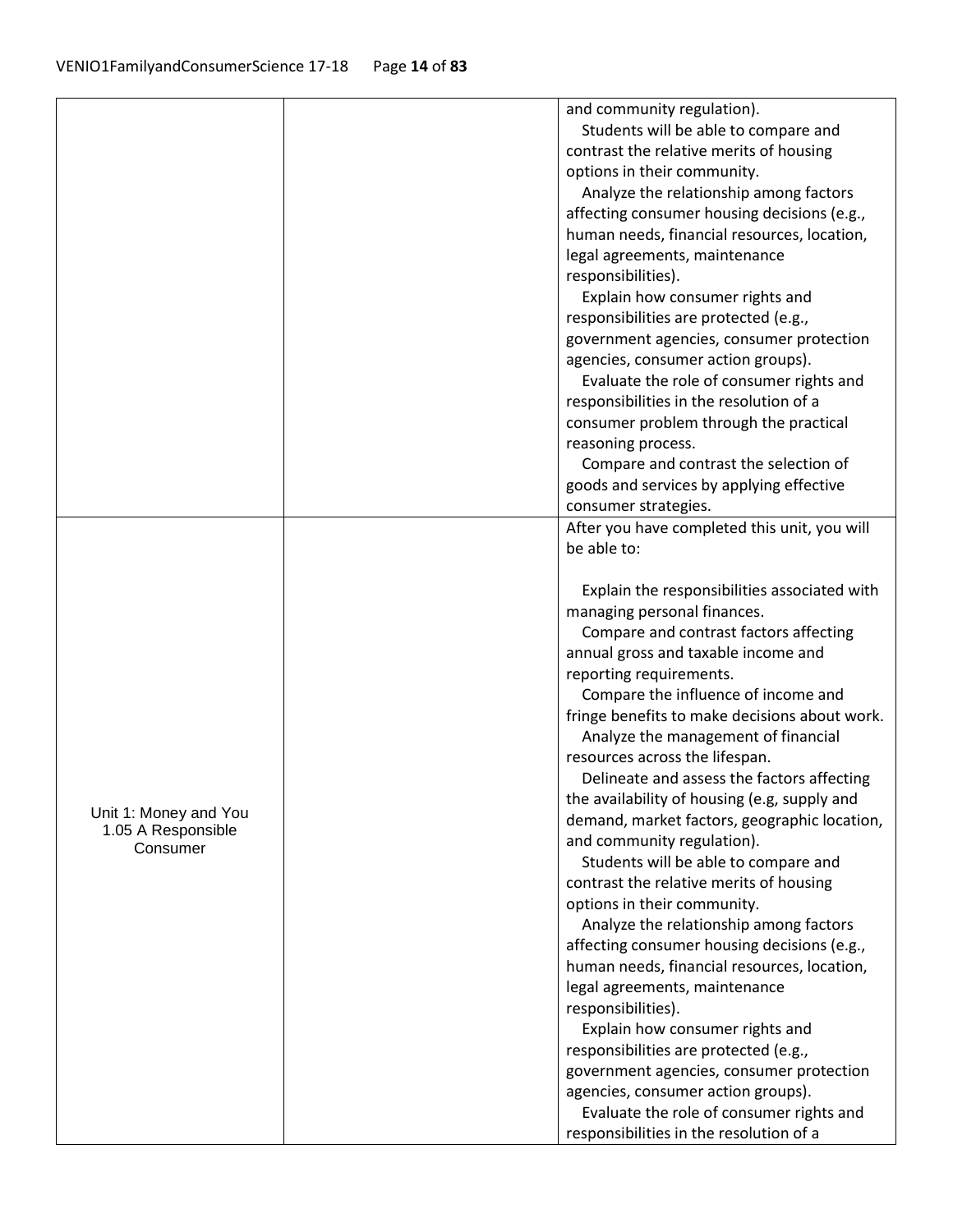|                       | consumer problem through the practical        |
|-----------------------|-----------------------------------------------|
|                       | reasoning process.                            |
|                       | Compare and contrast the selection of         |
|                       | goods and services by applying effective      |
|                       | consumer strategies.                          |
|                       | After you have completed this unit, you will  |
|                       | be able to:                                   |
|                       |                                               |
|                       |                                               |
|                       | Explain the responsibilities associated with  |
|                       | managing personal finances.                   |
|                       | Compare and contrast factors affecting        |
|                       | annual gross and taxable income and           |
|                       | reporting requirements.                       |
|                       | Compare the influence of income and           |
|                       | fringe benefits to make decisions about work. |
|                       | Analyze the management of financial           |
|                       | resources across the lifespan.                |
|                       | Delineate and assess the factors affecting    |
|                       | the availability of housing (e.g, supply and  |
|                       | demand, market factors, geographic location,  |
|                       | and community regulation).                    |
| Unit 1: Money and You | Students will be able to compare and          |
| 1.05 A Responsible    | contrast the relative merits of housing       |
| Consumer              | options in their community.                   |
|                       | Analyze the relationship among factors        |
|                       | affecting consumer housing decisions (e.g.,   |
|                       | human needs, financial resources, location,   |
|                       | legal agreements, maintenance                 |
|                       | responsibilities).                            |
|                       | Explain how consumer rights and               |
|                       | responsibilities are protected (e.g.,         |
|                       | government agencies, consumer protection      |
|                       | agencies, consumer action groups).            |
|                       | Evaluate the role of consumer rights and      |
|                       | responsibilities in the resolution of a       |
|                       | consumer problem through the practical        |
|                       | reasoning process.                            |
|                       | Compare and contrast the selection of         |
|                       | goods and services by applying effective      |
|                       | consumer strategies.                          |
|                       | After you have completed this unit, you will  |
|                       | be able to:                                   |
|                       |                                               |
|                       | Explain the responsibilities associated with  |
| Unit 1: Money and You | managing personal finances.                   |
| 1.05 A Responsible    | Compare and contrast factors affecting        |
| Consumer              | annual gross and taxable income and           |
|                       | reporting requirements.                       |
|                       | Compare the influence of income and           |
|                       |                                               |
|                       | fringe benefits to make decisions about work. |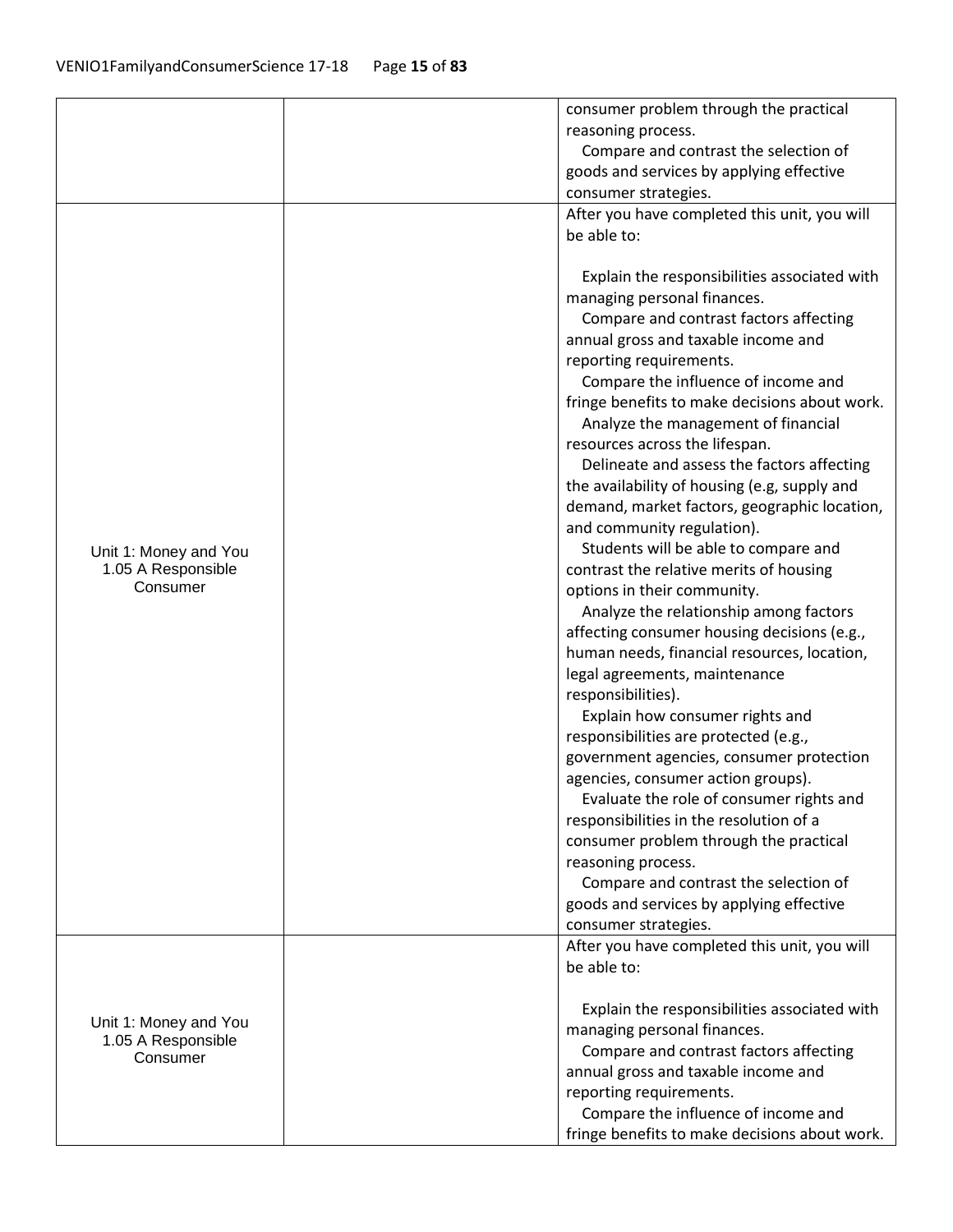|                       | Analyze the management of financial                         |
|-----------------------|-------------------------------------------------------------|
|                       | resources across the lifespan.                              |
|                       | Delineate and assess the factors affecting                  |
|                       | the availability of housing (e.g, supply and                |
|                       | demand, market factors, geographic location,                |
|                       | and community regulation).                                  |
|                       | Students will be able to compare and                        |
|                       | contrast the relative merits of housing                     |
|                       | options in their community.                                 |
|                       | Analyze the relationship among factors                      |
|                       | affecting consumer housing decisions (e.g.,                 |
|                       | human needs, financial resources, location,                 |
|                       | legal agreements, maintenance                               |
|                       | responsibilities).                                          |
|                       | Explain how consumer rights and                             |
|                       | responsibilities are protected (e.g.,                       |
|                       | government agencies, consumer protection                    |
|                       | agencies, consumer action groups).                          |
|                       | Evaluate the role of consumer rights and                    |
|                       | responsibilities in the resolution of a                     |
|                       | consumer problem through the practical                      |
|                       | reasoning process.                                          |
|                       | Compare and contrast the selection of                       |
|                       | goods and services by applying effective                    |
|                       | consumer strategies.                                        |
|                       |                                                             |
|                       |                                                             |
|                       | After you have completed this unit, you will<br>be able to: |
|                       |                                                             |
|                       | Explain the responsibilities associated with                |
|                       | managing personal finances.                                 |
|                       | Compare and contrast factors affecting                      |
|                       | annual gross and taxable income and                         |
|                       | reporting requirements.                                     |
|                       | Compare the influence of income and                         |
|                       | fringe benefits to make decisions about work.               |
|                       | Analyze the management of financial                         |
| Unit 1: Money and You | resources across the lifespan.                              |
| 1.05 A Responsible    | Delineate and assess the factors affecting                  |
| Consumer              | the availability of housing (e.g, supply and                |
|                       | demand, market factors, geographic location,                |
|                       | and community regulation).                                  |
|                       | Students will be able to compare and                        |
|                       | contrast the relative merits of housing                     |
|                       | options in their community.                                 |
|                       | Analyze the relationship among factors                      |
|                       | affecting consumer housing decisions (e.g.,                 |
|                       | human needs, financial resources, location,                 |
|                       | legal agreements, maintenance                               |
|                       | responsibilities).<br>Explain how consumer rights and       |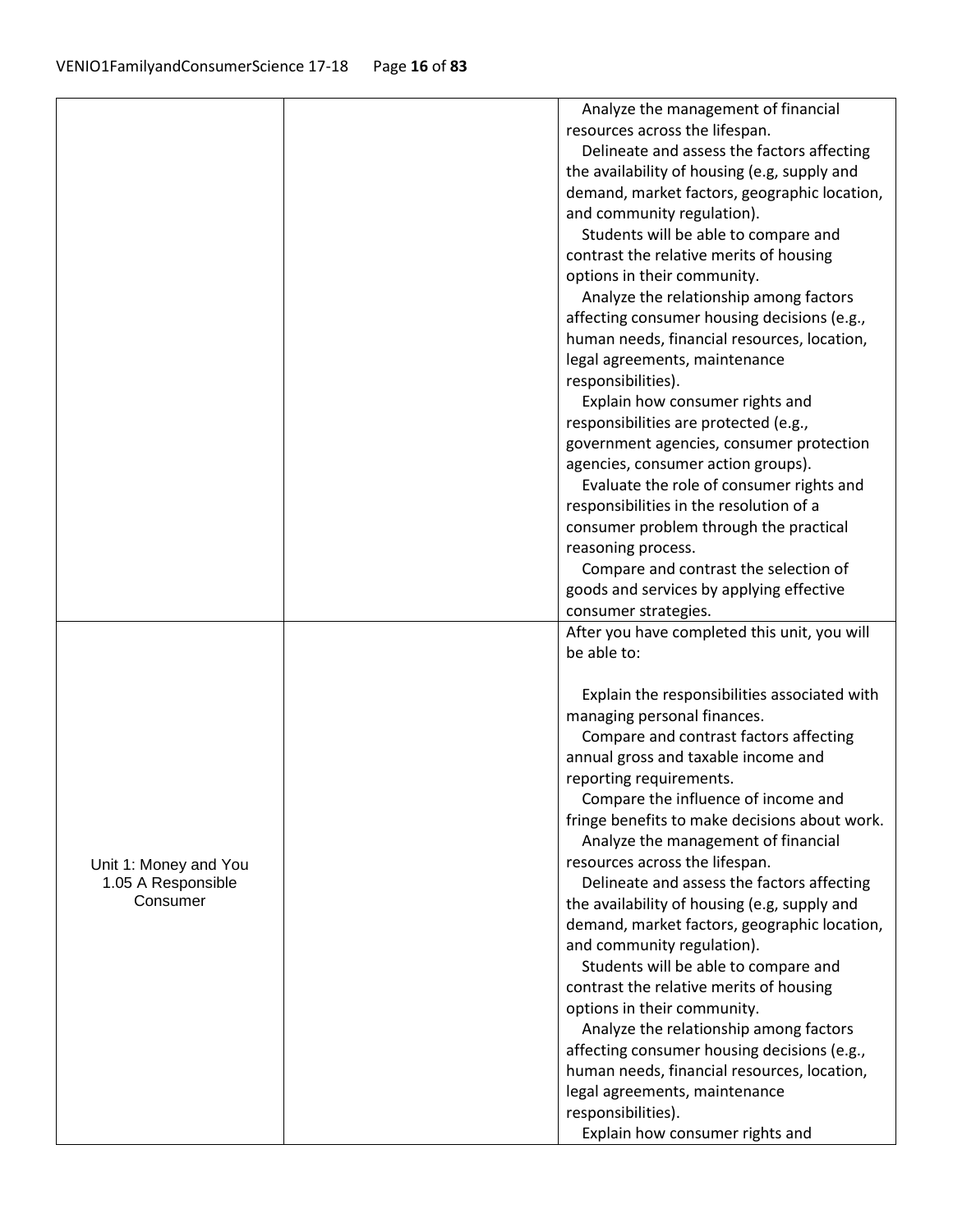|                                             |                     | responsibilities are protected (e.g.,                                               |
|---------------------------------------------|---------------------|-------------------------------------------------------------------------------------|
|                                             |                     | government agencies, consumer protection                                            |
|                                             |                     | agencies, consumer action groups).                                                  |
|                                             |                     |                                                                                     |
|                                             |                     | Evaluate the role of consumer rights and<br>responsibilities in the resolution of a |
|                                             |                     |                                                                                     |
|                                             |                     | consumer problem through the practical                                              |
|                                             |                     | reasoning process.                                                                  |
|                                             |                     | Compare and contrast the selection of                                               |
|                                             |                     | goods and services by applying effective                                            |
|                                             |                     | consumer strategies.                                                                |
|                                             |                     | After you have completed this unit, you will                                        |
|                                             |                     | be able to:                                                                         |
|                                             |                     | Explain the responsibilities associated with                                        |
|                                             |                     | managing personal finances.                                                         |
|                                             |                     | Compare and contrast factors affecting                                              |
|                                             |                     | annual gross and taxable income and                                                 |
|                                             |                     | reporting requirements.                                                             |
|                                             |                     | Compare the influence of income and                                                 |
|                                             |                     | fringe benefits to make decisions about work.                                       |
|                                             |                     | Analyze the management of financial                                                 |
|                                             |                     | resources across the lifespan.                                                      |
|                                             |                     | Delineate and assess the factors affecting                                          |
|                                             |                     | the availability of housing (e.g, supply and                                        |
|                                             |                     | demand, market factors, geographic location,                                        |
|                                             |                     | and community regulation).                                                          |
|                                             |                     | Students will be able to compare and                                                |
| Unit 1: Money and You<br>1.05 A Responsible |                     |                                                                                     |
| Consumer                                    |                     | contrast the relative merits of housing                                             |
|                                             |                     | options in their community.                                                         |
|                                             |                     | Analyze the relationship among factors                                              |
|                                             |                     | affecting consumer housing decisions (e.g.,                                         |
|                                             |                     | human needs, financial resources, location,                                         |
|                                             |                     | legal agreements, maintenance                                                       |
|                                             |                     | responsibilities).                                                                  |
|                                             |                     | Explain how consumer rights and                                                     |
|                                             |                     | responsibilities are protected (e.g.,                                               |
|                                             |                     | government agencies, consumer protection                                            |
|                                             |                     | agencies, consumer action groups).                                                  |
|                                             |                     | Evaluate the role of consumer rights and                                            |
|                                             |                     | responsibilities in the resolution of a                                             |
|                                             |                     | consumer problem through the practical                                              |
|                                             |                     | reasoning process.                                                                  |
|                                             |                     | Compare and contrast the selection of                                               |
|                                             |                     | goods and services by applying effective                                            |
|                                             |                     | consumer strategies.                                                                |
|                                             | CV12.1.2, CV12.2.1, | After you have completed this unit, you will                                        |
| Unit 1: Money and You<br>1.05 A Responsible | CV12.2.4, CV12.3.1, | be able to:                                                                         |
| Consumer                                    | CV12.3.2, CV12.3.3, | Explain the responsibilities associated with                                        |
|                                             | CV12.3.4, CV12.4.2, | managing personal finances.                                                         |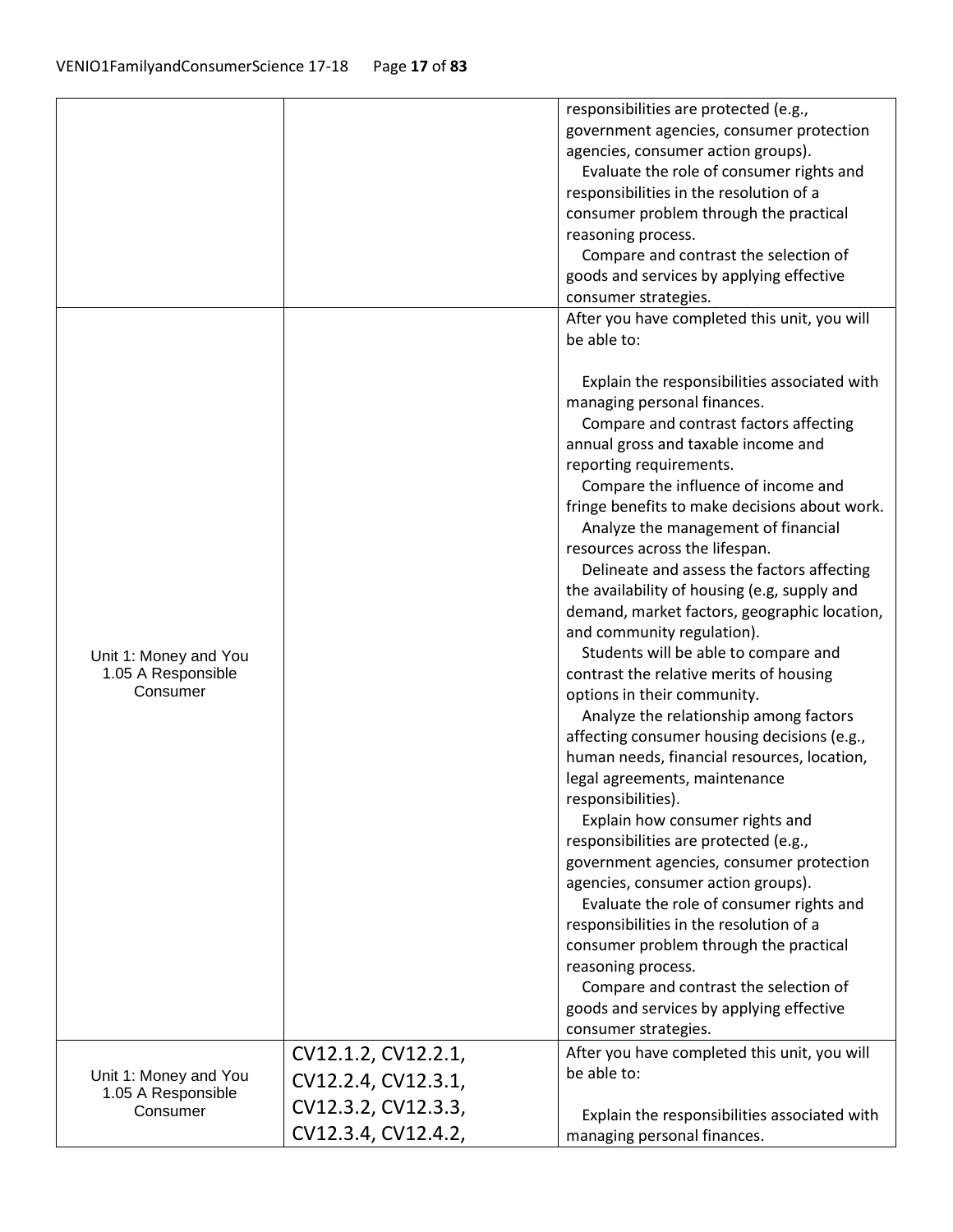|                               | CV12.4.3, CV12.4.4, | Compare and contrast factors affecting        |
|-------------------------------|---------------------|-----------------------------------------------|
|                               | CV12.5.2, CV12.5.3  | annual gross and taxable income and           |
|                               |                     | reporting requirements.                       |
|                               |                     | Compare the influence of income and           |
|                               |                     | fringe benefits to make decisions about work. |
|                               |                     | Analyze the management of financial           |
|                               |                     | resources across the lifespan.                |
|                               |                     | Delineate and assess the factors affecting    |
|                               |                     | the availability of housing (e.g, supply and  |
|                               |                     | demand, market factors, geographic location,  |
|                               |                     | and community regulation).                    |
|                               |                     | Students will be able to compare and          |
|                               |                     | contrast the relative merits of housing       |
|                               |                     | options in their community.                   |
|                               |                     | Analyze the relationship among factors        |
|                               |                     | affecting consumer housing decisions (e.g.,   |
|                               |                     | human needs, financial resources, location,   |
|                               |                     | legal agreements, maintenance                 |
|                               |                     | responsibilities).                            |
|                               |                     | Explain how consumer rights and               |
|                               |                     | responsibilities are protected (e.g.,         |
|                               |                     | government agencies, consumer protection      |
|                               |                     | agencies, consumer action groups).            |
|                               |                     | Evaluate the role of consumer rights and      |
|                               |                     | responsibilities in the resolution of a       |
|                               |                     | consumer problem through the practical        |
|                               |                     | reasoning process.                            |
|                               |                     | Compare and contrast the selection of         |
|                               |                     | goods and services by applying effective      |
|                               |                     | consumer strategies.                          |
|                               |                     | After you have completed this unit,           |
|                               |                     | you will be able to:                          |
|                               |                     |                                               |
|                               |                     | Assess the effectiveness of the use           |
|                               |                     | of teamwork and leadership skills in          |
|                               |                     | accomplishing the work of the family.         |
|                               |                     | Analyze teamwork and leadership               |
|                               |                     | skills and their application in various       |
| Unit 2: A Balanced Family and |                     | family and work situations.                   |
| Work Life                     |                     | Justify the significance of                   |
| 2.01 Introduction             |                     | interpersonal communication skills in         |
|                               |                     | the practical reasoning method of             |
|                               |                     | decision making.                              |
|                               |                     | Evaluate the effectiveness of using           |
|                               |                     | interpersonal communication skills to         |
|                               |                     | resolve conflict.                             |
|                               |                     | Solve dilemmas using a practical              |
|                               |                     | reasoning approach: identify situation,       |
|                               |                     | identify reliable information, list           |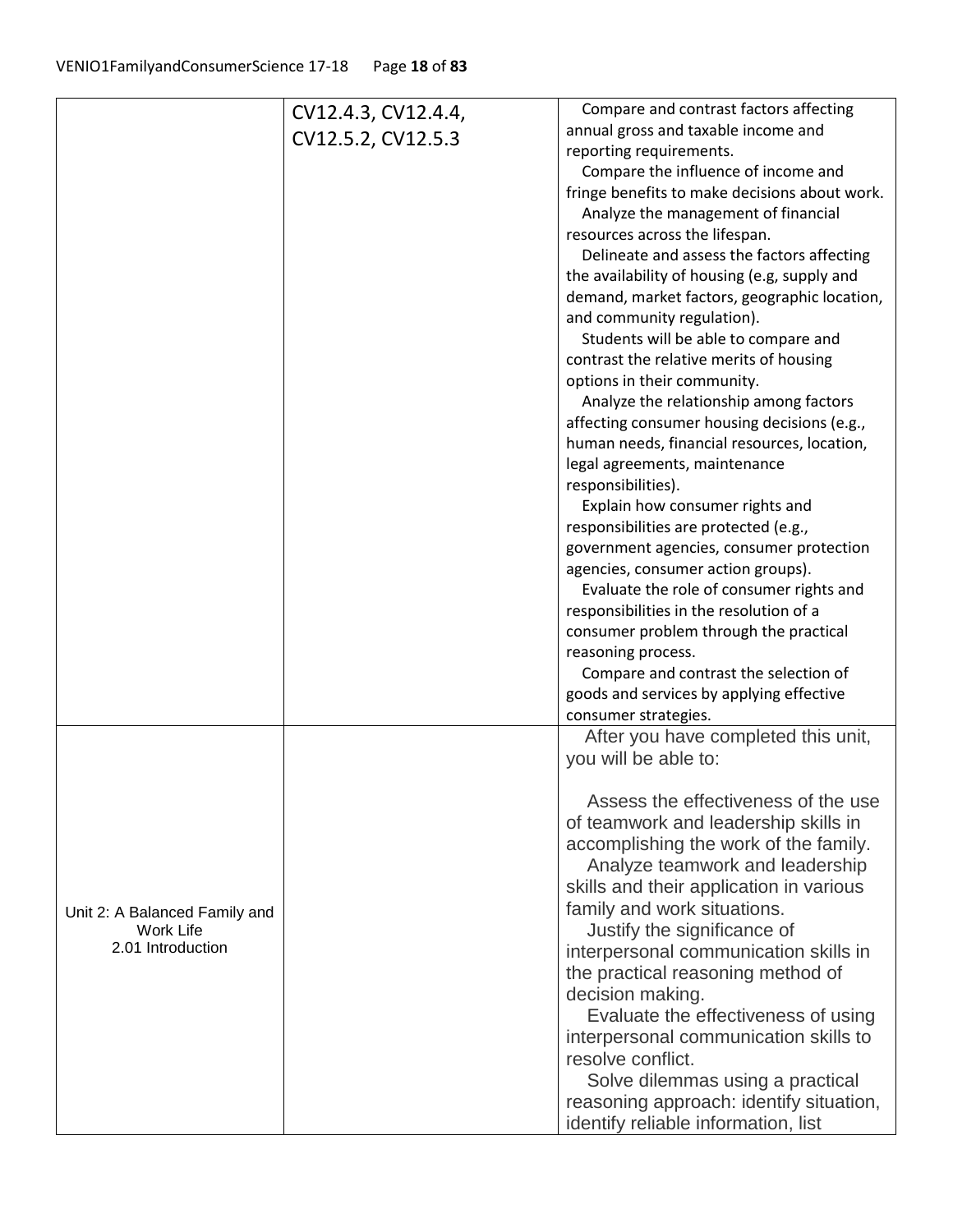|                                                                               | choices and examine the<br>consequences of each, develop a plan<br>of action, draw conclusions, and<br>reflect on decisions.<br>Justify solutions developed by using<br>practical reasoning skills.<br>Know the Family, Career and<br>Community Leaders of America, or<br>FCCLA action planning procedure and<br>how to apply it to family, work and<br>community decisions.<br>Evaluate the effectiveness of action<br>plans that integrate personal, work,<br>family and community responsibilities.<br>Contrast past and present family<br>functions and predict their probable<br>impact on the future of the family.<br>Assess the relationship of family<br>functions to human development<br>stages.<br>Analyze the space requirements for<br>a specified activity to meet a given<br>need (e.g., family room, home office,<br>kitchen).<br>Based on efficiency, aesthetics and<br>psychology, evaluate space plans<br>(e.g., home, office, work areas) for<br>their ability to meet a variety of needs<br>including those of individuals with<br>special needs.<br>Evaluate the impact of technology<br>and justify the use or nonuse of it<br>(e.g., safety, cost/budget, appearance,<br>efficiency).<br>Assess the availability of emerging<br>technology that is designed to do the<br>work of the family and evaluate the<br>impact of its use on individuals,<br>families, and communities. |
|-------------------------------------------------------------------------------|----------------------------------------------------------------------------------------------------------------------------------------------------------------------------------------------------------------------------------------------------------------------------------------------------------------------------------------------------------------------------------------------------------------------------------------------------------------------------------------------------------------------------------------------------------------------------------------------------------------------------------------------------------------------------------------------------------------------------------------------------------------------------------------------------------------------------------------------------------------------------------------------------------------------------------------------------------------------------------------------------------------------------------------------------------------------------------------------------------------------------------------------------------------------------------------------------------------------------------------------------------------------------------------------------------------------------------------------------------------------------------------------------------|
| Unit 2: A Balanced Family and<br>Work Life<br>2.02 Teamwork and<br>Leadership | After you have completed this unit,<br>you will be able to:<br>Assess the effectiveness of the use<br>of teamwork and leadership skills in<br>accomplishing the work of the family.<br>Analyze teamwork and leadership<br>skills and their application in various<br>family and work situations.                                                                                                                                                                                                                                                                                                                                                                                                                                                                                                                                                                                                                                                                                                                                                                                                                                                                                                                                                                                                                                                                                                         |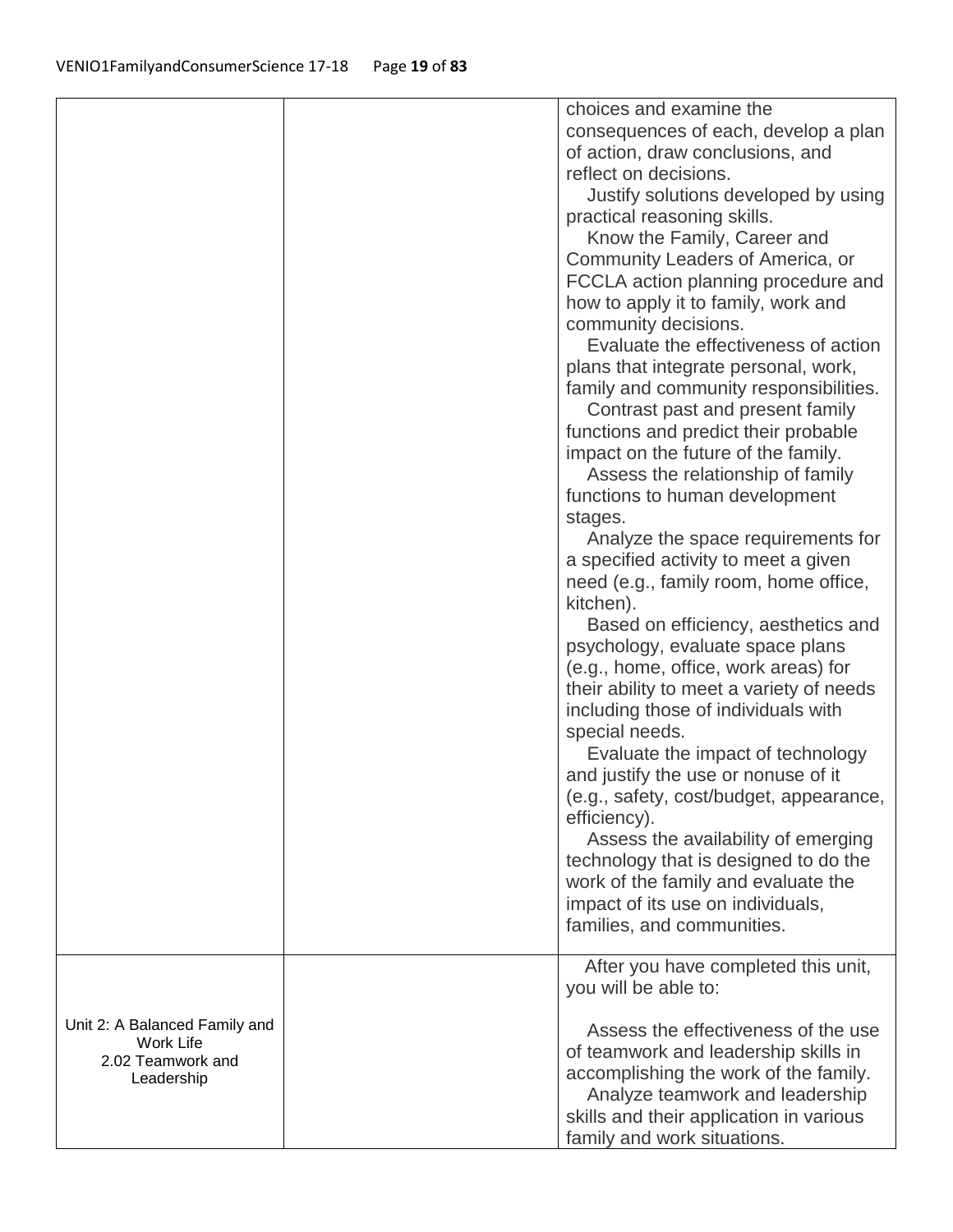| Justify the significance of                                              |  |
|--------------------------------------------------------------------------|--|
| interpersonal communication skills in                                    |  |
| the practical reasoning method of                                        |  |
| decision making.                                                         |  |
| Evaluate the effectiveness of using                                      |  |
| interpersonal communication skills to                                    |  |
| resolve conflict.                                                        |  |
| Solve dilemmas using a practical                                         |  |
| reasoning approach: identify situation,                                  |  |
| identify reliable information, list                                      |  |
| choices and examine the                                                  |  |
| consequences of each, develop a plan                                     |  |
| of action, draw conclusions, and                                         |  |
| reflect on decisions.                                                    |  |
| Justify solutions developed by using                                     |  |
| practical reasoning skills.                                              |  |
| Know the Family, Career and                                              |  |
| Community Leaders of America, or                                         |  |
| FCCLA action planning procedure and                                      |  |
| how to apply it to family, work and                                      |  |
| community decisions.<br>Evaluate the effectiveness of action             |  |
| plans that integrate personal, work,                                     |  |
| family and community responsibilities.                                   |  |
| Contrast past and present family                                         |  |
| functions and predict their probable                                     |  |
| impact on the future of the family.                                      |  |
| Assess the relationship of family                                        |  |
| functions to human development                                           |  |
| stages.                                                                  |  |
| Analyze the space requirements for                                       |  |
| a specified activity to meet a given                                     |  |
| need (e.g., family room, home office,                                    |  |
| kitchen).                                                                |  |
| Based on efficiency, aesthetics and                                      |  |
| psychology, evaluate space plans                                         |  |
| (e.g., home, office, work areas) for                                     |  |
| their ability to meet a variety of needs                                 |  |
| including those of individuals with                                      |  |
| special needs.                                                           |  |
| Evaluate the impact of technology<br>and justify the use or nonuse of it |  |
| (e.g., safety, cost/budget, appearance,                                  |  |
| efficiency).                                                             |  |
| Assess the availability of emerging                                      |  |
|                                                                          |  |
| technology that is designed to do the                                    |  |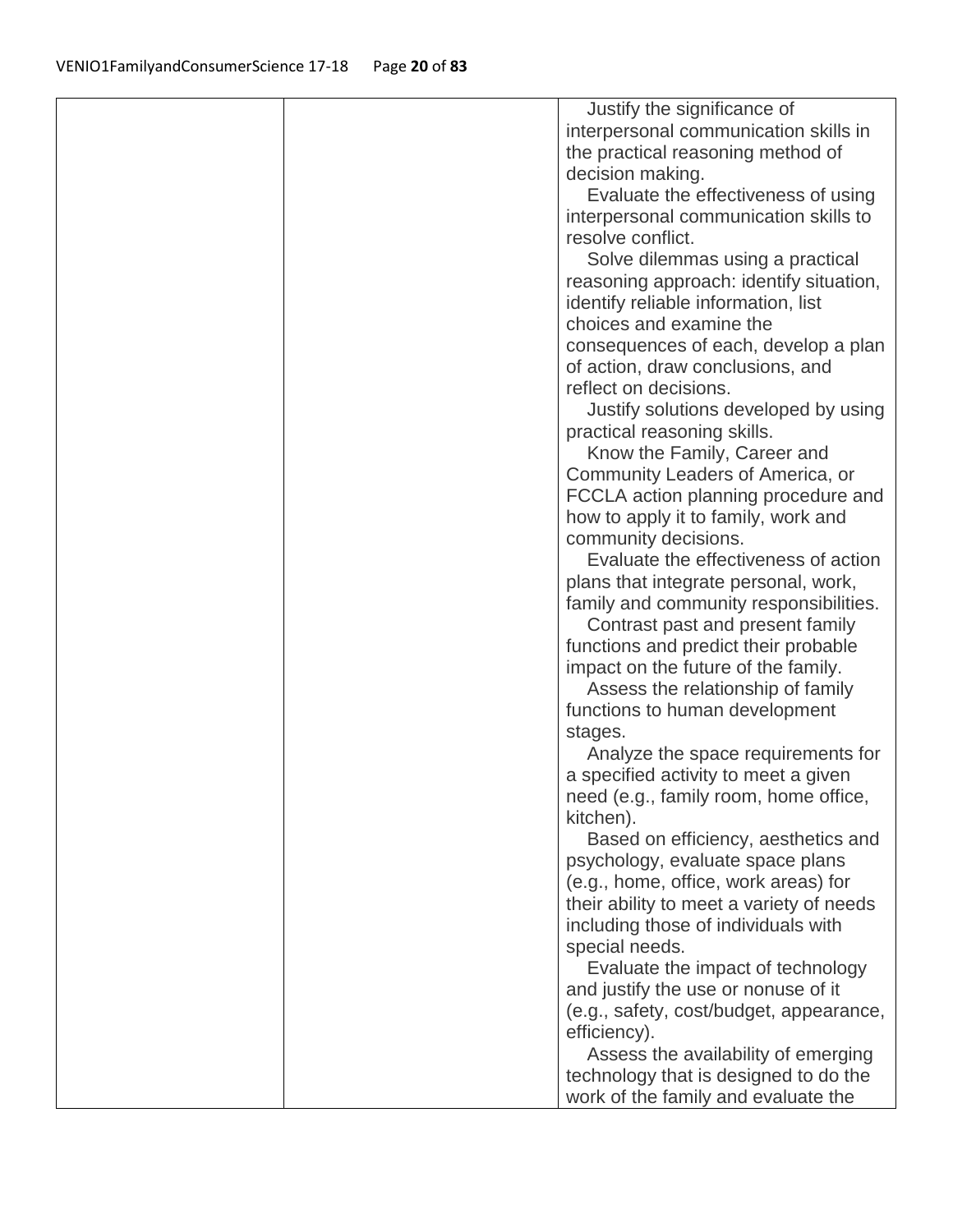|                                 | impact of its use on individuals,                                          |
|---------------------------------|----------------------------------------------------------------------------|
|                                 | families, and communities.                                                 |
|                                 |                                                                            |
|                                 | After you have completed this unit,                                        |
|                                 | you will be able to:                                                       |
|                                 |                                                                            |
|                                 | Assess the effectiveness of the use                                        |
|                                 | of teamwork and leadership skills in                                       |
|                                 | accomplishing the work of the family.                                      |
|                                 | Analyze teamwork and leadership                                            |
|                                 | skills and their application in various                                    |
|                                 | family and work situations.                                                |
|                                 | Justify the significance of                                                |
|                                 | interpersonal communication skills in                                      |
|                                 | the practical reasoning method of                                          |
|                                 | decision making.                                                           |
|                                 | Evaluate the effectiveness of using                                        |
|                                 | interpersonal communication skills to                                      |
|                                 | resolve conflict.                                                          |
|                                 | Solve dilemmas using a practical                                           |
|                                 | reasoning approach: identify situation,                                    |
|                                 | identify reliable information, list                                        |
|                                 | choices and examine the                                                    |
|                                 | consequences of each, develop a plan                                       |
| Unit 2: A Balanced Family and   | of action, draw conclusions, and                                           |
| Work Life                       | reflect on decisions.                                                      |
| 2.02 Teamwork and<br>Leadership | Justify solutions developed by using                                       |
|                                 | practical reasoning skills.                                                |
|                                 | Know the Family, Career and                                                |
|                                 | Community Leaders of America, or                                           |
|                                 | FCCLA action planning procedure and<br>how to apply it to family, work and |
|                                 | community decisions.                                                       |
|                                 | Evaluate the effectiveness of action                                       |
|                                 | plans that integrate personal, work,                                       |
|                                 | family and community responsibilities.                                     |
|                                 | Contrast past and present family                                           |
|                                 | functions and predict their probable                                       |
|                                 | impact on the future of the family.                                        |
|                                 | Assess the relationship of family                                          |
|                                 | functions to human development                                             |
|                                 | stages.                                                                    |
|                                 | Analyze the space requirements for                                         |
|                                 | a specified activity to meet a given                                       |
|                                 | need (e.g., family room, home office,                                      |
|                                 | kitchen).                                                                  |
|                                 | Based on efficiency, aesthetics and                                        |
|                                 | psychology, evaluate space plans                                           |
|                                 | (e.g., home, office, work areas) for                                       |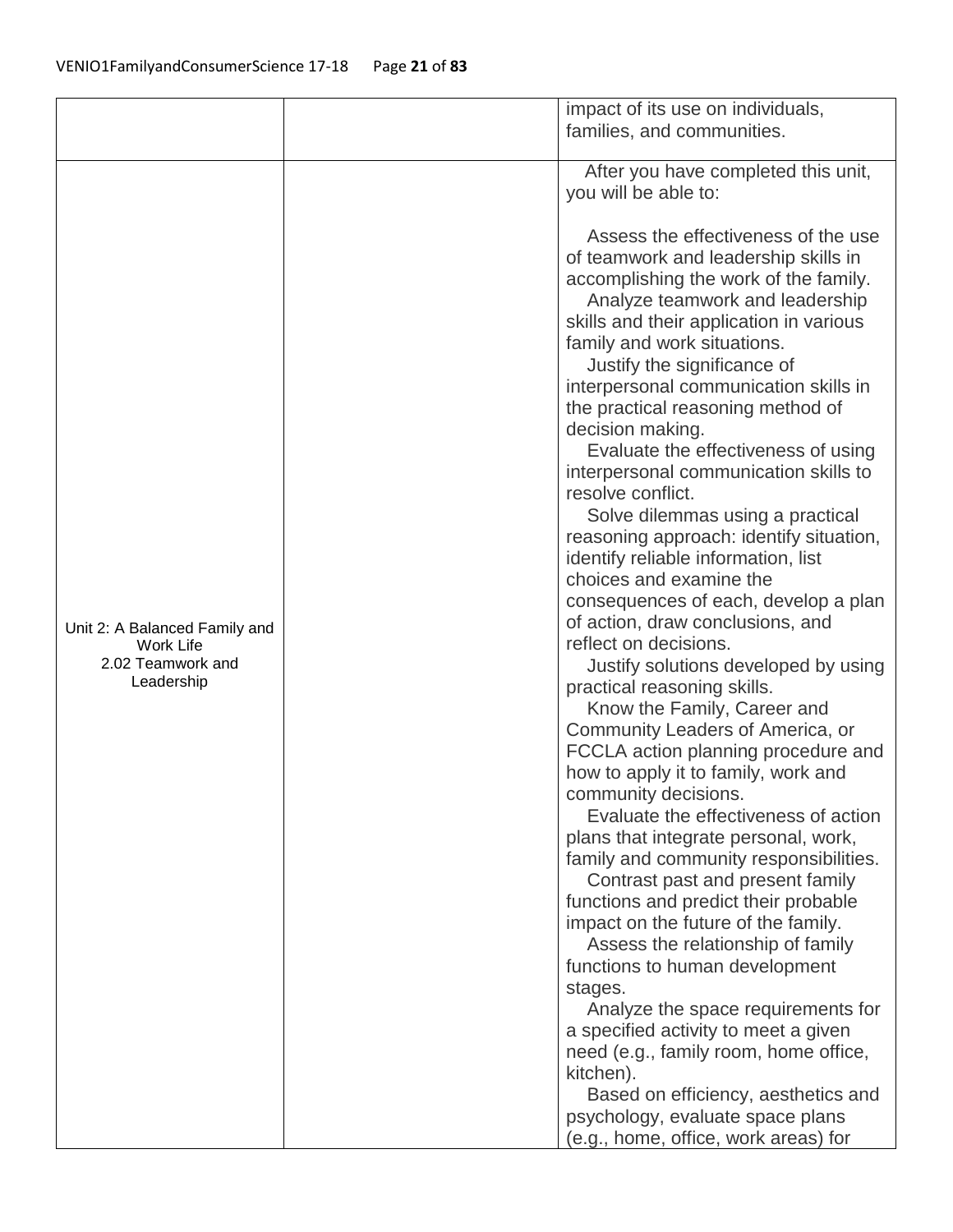|                                                                               | their ability to meet a variety of needs<br>including those of individuals with<br>special needs.<br>Evaluate the impact of technology<br>and justify the use or nonuse of it<br>(e.g., safety, cost/budget, appearance,<br>efficiency).<br>Assess the availability of emerging<br>technology that is designed to do the<br>work of the family and evaluate the<br>impact of its use on individuals,<br>families, and communities.                                                                                                                                                                                                                                                                                                                                                                                                                                                                                                                                                                                                                                                                                                                                                                                                                                                        |
|-------------------------------------------------------------------------------|-------------------------------------------------------------------------------------------------------------------------------------------------------------------------------------------------------------------------------------------------------------------------------------------------------------------------------------------------------------------------------------------------------------------------------------------------------------------------------------------------------------------------------------------------------------------------------------------------------------------------------------------------------------------------------------------------------------------------------------------------------------------------------------------------------------------------------------------------------------------------------------------------------------------------------------------------------------------------------------------------------------------------------------------------------------------------------------------------------------------------------------------------------------------------------------------------------------------------------------------------------------------------------------------|
| Unit 2: A Balanced Family and<br>Work Life<br>2.02 Teamwork and<br>Leadership | After you have completed this unit,<br>you will be able to:<br>Assess the effectiveness of the use<br>of teamwork and leadership skills in<br>accomplishing the work of the family.<br>Analyze teamwork and leadership<br>skills and their application in various<br>family and work situations.<br>Justify the significance of<br>interpersonal communication skills in<br>the practical reasoning method of<br>decision making.<br>Evaluate the effectiveness of using<br>interpersonal communication skills to<br>resolve conflict.<br>Solve dilemmas using a practical<br>reasoning approach: identify situation,<br>identify reliable information, list<br>choices and examine the<br>consequences of each, develop a plan<br>of action, draw conclusions, and<br>reflect on decisions.<br>Justify solutions developed by using<br>practical reasoning skills.<br>Know the Family, Career and<br>Community Leaders of America, or<br>FCCLA action planning procedure and<br>how to apply it to family, work and<br>community decisions.<br>Evaluate the effectiveness of action<br>plans that integrate personal, work,<br>family and community responsibilities.<br>Contrast past and present family<br>functions and predict their probable<br>impact on the future of the family. |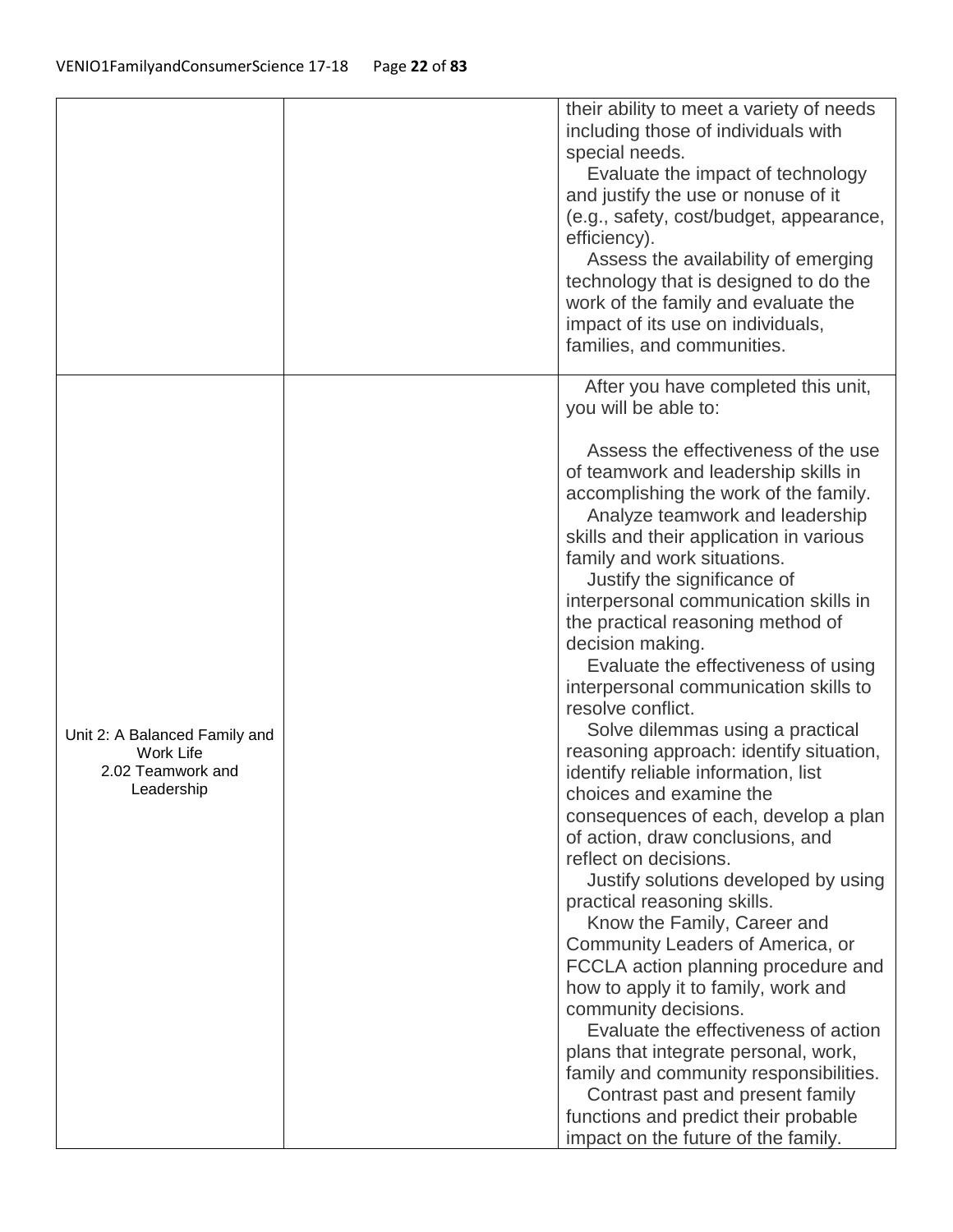|                                                     | Assess the relationship of family                                      |
|-----------------------------------------------------|------------------------------------------------------------------------|
|                                                     | functions to human development                                         |
|                                                     | stages.                                                                |
|                                                     | Analyze the space requirements for                                     |
|                                                     | a specified activity to meet a given                                   |
|                                                     | need (e.g., family room, home office,                                  |
|                                                     | kitchen).                                                              |
|                                                     | Based on efficiency, aesthetics and                                    |
|                                                     | psychology, evaluate space plans                                       |
|                                                     | (e.g., home, office, work areas) for                                   |
|                                                     | their ability to meet a variety of needs                               |
|                                                     | including those of individuals with                                    |
|                                                     | special needs.                                                         |
|                                                     | Evaluate the impact of technology                                      |
|                                                     | and justify the use or nonuse of it                                    |
|                                                     | (e.g., safety, cost/budget, appearance,                                |
|                                                     | efficiency).                                                           |
|                                                     | Assess the availability of emerging                                    |
|                                                     | technology that is designed to do the                                  |
|                                                     | work of the family and evaluate the                                    |
|                                                     | impact of its use on individuals,                                      |
|                                                     | families, and communities.                                             |
|                                                     |                                                                        |
|                                                     | After you have completed this unit,                                    |
|                                                     | you will be able to:                                                   |
|                                                     | Assess the effectiveness of the use                                    |
|                                                     |                                                                        |
|                                                     | of teamwork and leadership skills in                                   |
|                                                     | accomplishing the work of the family.                                  |
|                                                     | Analyze teamwork and leadership                                        |
|                                                     | skills and their application in various<br>family and work situations. |
|                                                     |                                                                        |
|                                                     | Justify the significance of<br>interpersonal communication skills in   |
|                                                     | the practical reasoning method of                                      |
| Unit 2: A Balanced Family and                       | decision making.                                                       |
| <b>Work Life</b><br>2.02 Teamwork and<br>Leadership | Evaluate the effectiveness of using                                    |
|                                                     | interpersonal communication skills to                                  |
|                                                     | resolve conflict.                                                      |
|                                                     | Solve dilemmas using a practical                                       |
|                                                     | reasoning approach: identify situation,                                |
|                                                     | identify reliable information, list                                    |
|                                                     | choices and examine the                                                |
|                                                     | consequences of each, develop a plan                                   |
|                                                     | of action, draw conclusions, and                                       |
|                                                     | reflect on decisions.                                                  |
|                                                     | Justify solutions developed by using                                   |
|                                                     | practical reasoning skills.                                            |
|                                                     |                                                                        |
|                                                     | Know the Family, Career and                                            |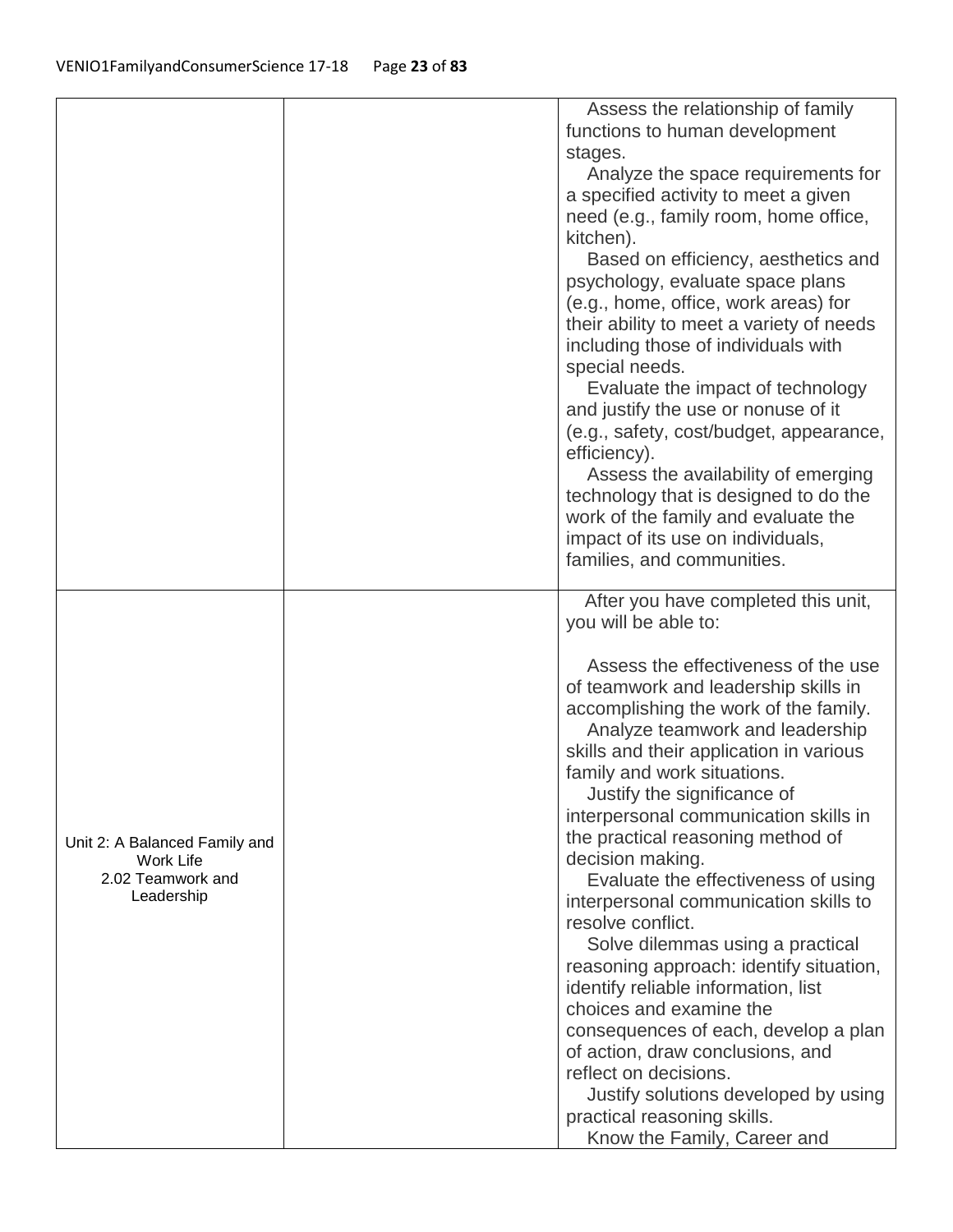|                                                                               | Community Leaders of America, or<br>FCCLA action planning procedure and<br>how to apply it to family, work and<br>community decisions.<br>Evaluate the effectiveness of action<br>plans that integrate personal, work,<br>family and community responsibilities.<br>Contrast past and present family<br>functions and predict their probable<br>impact on the future of the family.<br>Assess the relationship of family<br>functions to human development<br>stages.<br>Analyze the space requirements for<br>a specified activity to meet a given<br>need (e.g., family room, home office,<br>kitchen).<br>Based on efficiency, aesthetics and<br>psychology, evaluate space plans<br>(e.g., home, office, work areas) for<br>their ability to meet a variety of needs<br>including those of individuals with<br>special needs.<br>Evaluate the impact of technology<br>and justify the use or nonuse of it<br>(e.g., safety, cost/budget, appearance,<br>efficiency).<br>Assess the availability of emerging<br>technology that is designed to do the<br>work of the family and evaluate the<br>impact of its use on individuals,<br>families, and communities. |
|-------------------------------------------------------------------------------|--------------------------------------------------------------------------------------------------------------------------------------------------------------------------------------------------------------------------------------------------------------------------------------------------------------------------------------------------------------------------------------------------------------------------------------------------------------------------------------------------------------------------------------------------------------------------------------------------------------------------------------------------------------------------------------------------------------------------------------------------------------------------------------------------------------------------------------------------------------------------------------------------------------------------------------------------------------------------------------------------------------------------------------------------------------------------------------------------------------------------------------------------------------------|
|                                                                               | After you have completed this unit,<br>you will be able to:                                                                                                                                                                                                                                                                                                                                                                                                                                                                                                                                                                                                                                                                                                                                                                                                                                                                                                                                                                                                                                                                                                        |
| Unit 2: A Balanced Family and<br>Work Life<br>2.02 Teamwork and<br>Leadership | Assess the effectiveness of the use<br>of teamwork and leadership skills in<br>accomplishing the work of the family.<br>Analyze teamwork and leadership<br>skills and their application in various<br>family and work situations.<br>Justify the significance of<br>interpersonal communication skills in<br>the practical reasoning method of<br>decision making.<br>Evaluate the effectiveness of using<br>interpersonal communication skills to<br>resolve conflict.                                                                                                                                                                                                                                                                                                                                                                                                                                                                                                                                                                                                                                                                                            |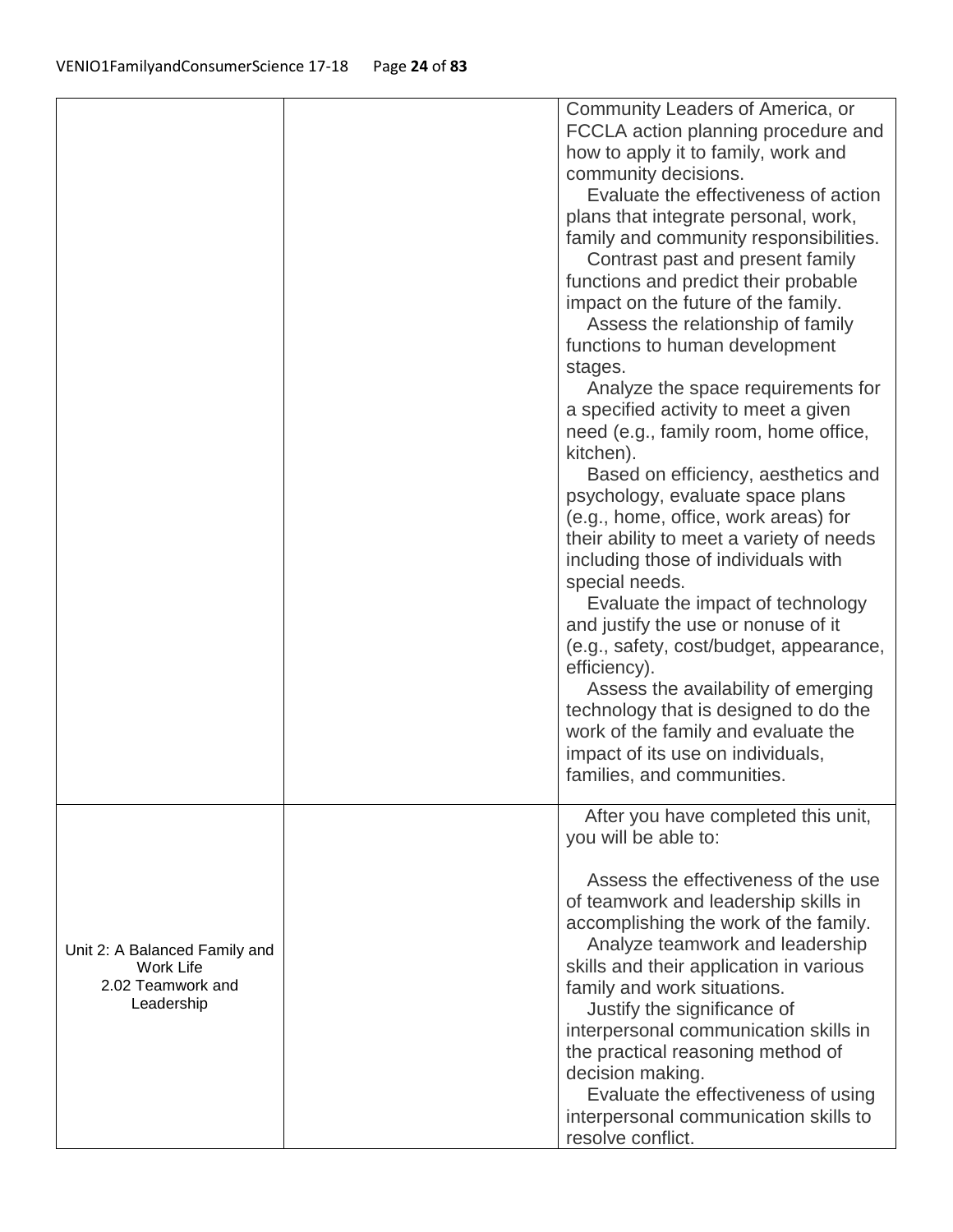|                                | Solve dilemmas using a practical                                           |
|--------------------------------|----------------------------------------------------------------------------|
|                                | reasoning approach: identify situation,                                    |
|                                | identify reliable information, list                                        |
|                                | choices and examine the                                                    |
|                                | consequences of each, develop a plan                                       |
|                                | of action, draw conclusions, and                                           |
|                                | reflect on decisions.                                                      |
|                                | Justify solutions developed by using                                       |
|                                | practical reasoning skills.                                                |
|                                | Know the Family, Career and                                                |
|                                | Community Leaders of America, or                                           |
|                                | FCCLA action planning procedure and                                        |
|                                | how to apply it to family, work and                                        |
|                                | community decisions.                                                       |
|                                | Evaluate the effectiveness of action                                       |
|                                |                                                                            |
|                                | plans that integrate personal, work,                                       |
|                                | family and community responsibilities.<br>Contrast past and present family |
|                                | functions and predict their probable                                       |
|                                | impact on the future of the family.                                        |
|                                | Assess the relationship of family                                          |
|                                | functions to human development                                             |
|                                | stages.                                                                    |
|                                | Analyze the space requirements for                                         |
|                                | a specified activity to meet a given                                       |
|                                | need (e.g., family room, home office,                                      |
|                                | kitchen).                                                                  |
|                                | Based on efficiency, aesthetics and                                        |
|                                | psychology, evaluate space plans                                           |
|                                | (e.g., home, office, work areas) for                                       |
|                                | their ability to meet a variety of needs                                   |
|                                | including those of individuals with                                        |
|                                | special needs.                                                             |
|                                | Evaluate the impact of technology                                          |
|                                | and justify the use or nonuse of it                                        |
|                                | (e.g., safety, cost/budget, appearance,                                    |
|                                | efficiency).                                                               |
|                                | Assess the availability of emerging                                        |
|                                | technology that is designed to do the                                      |
|                                | work of the family and evaluate the                                        |
|                                | impact of its use on individuals,                                          |
|                                | families, and communities.                                                 |
|                                |                                                                            |
|                                | After you have completed this unit,                                        |
|                                | you will be able to:                                                       |
| Unit 2: A Balanced Family and  |                                                                            |
| <b>Work Life</b>               | Assess the effectiveness of the use                                        |
| 2.03 Putting Plans into Action | of teamwork and leadership skills in                                       |
|                                | accomplishing the work of the family.                                      |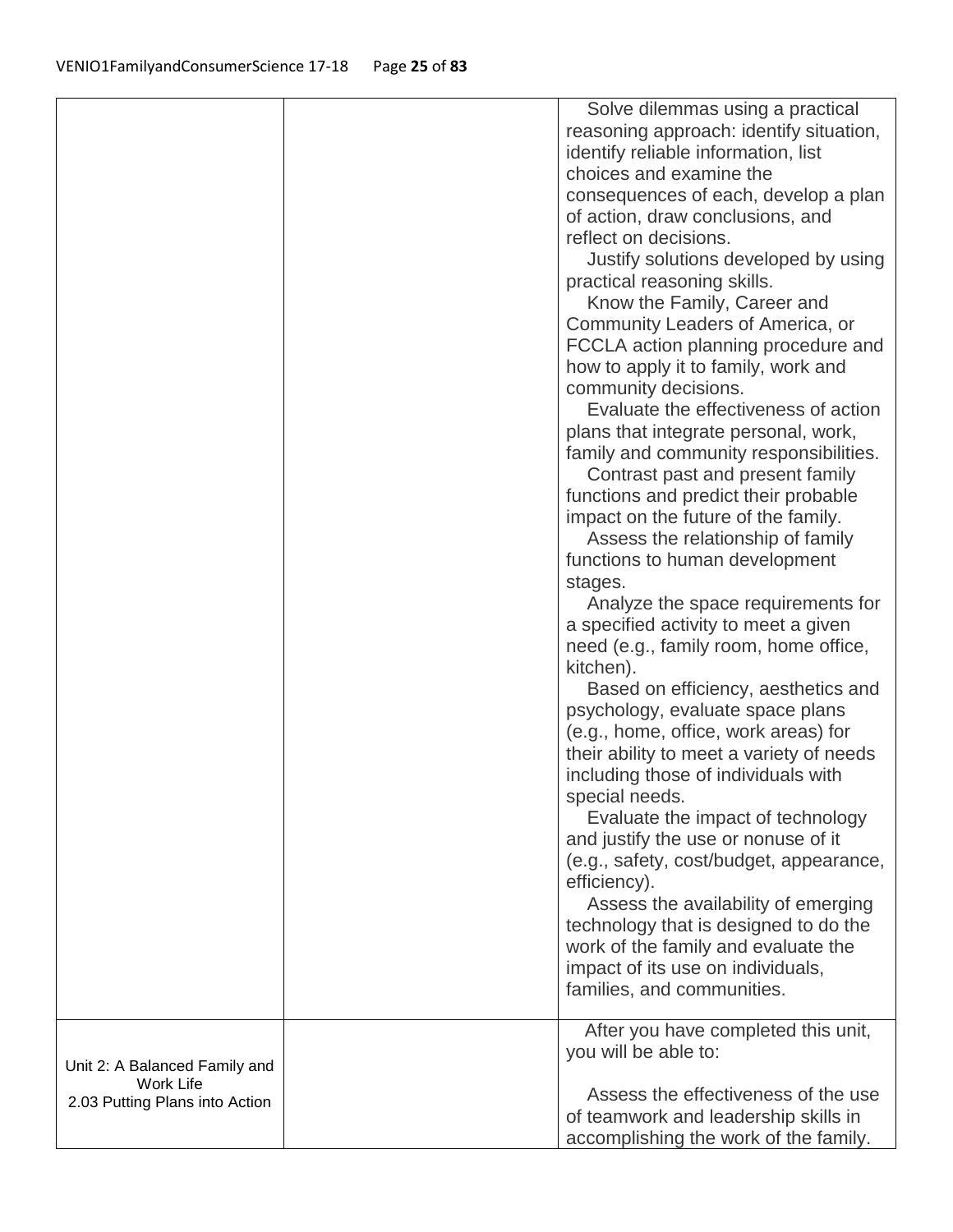| Analyze teamwork and leadership                                          |
|--------------------------------------------------------------------------|
| skills and their application in various                                  |
| family and work situations.                                              |
| Justify the significance of                                              |
| interpersonal communication skills in                                    |
| the practical reasoning method of                                        |
| decision making.                                                         |
| Evaluate the effectiveness of using                                      |
| interpersonal communication skills to                                    |
| resolve conflict.                                                        |
| Solve dilemmas using a practical                                         |
| reasoning approach: identify situation,                                  |
| identify reliable information, list                                      |
| choices and examine the                                                  |
| consequences of each, develop a plan                                     |
| of action, draw conclusions, and                                         |
| reflect on decisions.                                                    |
| Justify solutions developed by using                                     |
| practical reasoning skills.                                              |
| Know the Family, Career and                                              |
| Community Leaders of America, or                                         |
| FCCLA action planning procedure and                                      |
| how to apply it to family, work and                                      |
| community decisions.                                                     |
| Evaluate the effectiveness of action                                     |
| plans that integrate personal, work,                                     |
| family and community responsibilities.                                   |
| Contrast past and present family                                         |
| functions and predict their probable                                     |
| impact on the future of the family.<br>Assess the relationship of family |
| functions to human development                                           |
| stages.                                                                  |
| Analyze the space requirements for                                       |
| a specified activity to meet a given                                     |
| need (e.g., family room, home office,                                    |
| kitchen).                                                                |
| Based on efficiency, aesthetics and                                      |
| psychology, evaluate space plans                                         |
| (e.g., home, office, work areas) for                                     |
| their ability to meet a variety of needs                                 |
| including those of individuals with                                      |
| special needs.                                                           |
| Evaluate the impact of technology                                        |
| and justify the use or nonuse of it                                      |
| (e.g., safety, cost/budget, appearance,                                  |
| efficiency).                                                             |
| Assess the availability of emerging                                      |
| technology that is designed to do the                                    |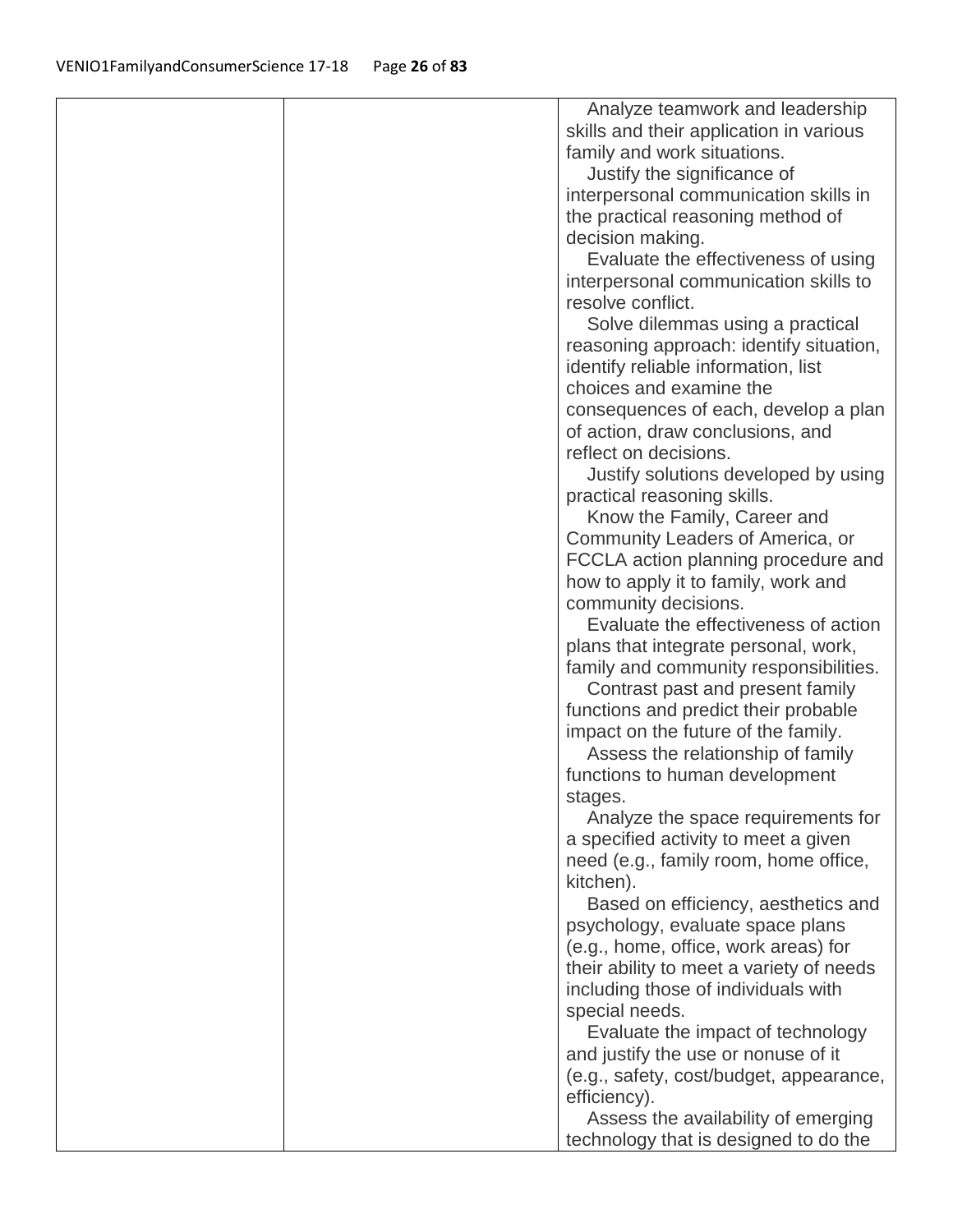|                                            |  | work of the family and evaluate the     |
|--------------------------------------------|--|-----------------------------------------|
|                                            |  | impact of its use on individuals,       |
|                                            |  | families, and communities.              |
|                                            |  |                                         |
|                                            |  | After you have completed this unit,     |
|                                            |  | you will be able to:                    |
|                                            |  |                                         |
|                                            |  | Assess the effectiveness of the use     |
|                                            |  | of teamwork and leadership skills in    |
|                                            |  | accomplishing the work of the family.   |
|                                            |  | Analyze teamwork and leadership         |
|                                            |  | skills and their application in various |
|                                            |  | family and work situations.             |
|                                            |  | Justify the significance of             |
|                                            |  | interpersonal communication skills in   |
|                                            |  | the practical reasoning method of       |
|                                            |  | decision making.                        |
|                                            |  | Evaluate the effectiveness of using     |
|                                            |  | interpersonal communication skills to   |
|                                            |  | resolve conflict.                       |
|                                            |  | Solve dilemmas using a practical        |
|                                            |  | reasoning approach: identify situation, |
|                                            |  | identify reliable information, list     |
|                                            |  | choices and examine the                 |
|                                            |  | consequences of each, develop a plan    |
|                                            |  | of action, draw conclusions, and        |
| Unit 2: A Balanced Family and<br>Work Life |  | reflect on decisions.                   |
| 2.03 Putting Plans into Action             |  | Justify solutions developed by using    |
|                                            |  | practical reasoning skills.             |
|                                            |  | Know the Family, Career and             |
|                                            |  | Community Leaders of America, or        |
|                                            |  | FCCLA action planning procedure and     |
|                                            |  | how to apply it to family, work and     |
|                                            |  | community decisions.                    |
|                                            |  | Evaluate the effectiveness of action    |
|                                            |  | plans that integrate personal, work,    |
|                                            |  | family and community responsibilities.  |
|                                            |  | Contrast past and present family        |
|                                            |  | functions and predict their probable    |
|                                            |  | impact on the future of the family.     |
|                                            |  | Assess the relationship of family       |
|                                            |  | functions to human development          |
|                                            |  | stages.                                 |
|                                            |  | Analyze the space requirements for      |
|                                            |  | a specified activity to meet a given    |
|                                            |  | need (e.g., family room, home office,   |
|                                            |  | kitchen).                               |
|                                            |  | Based on efficiency, aesthetics and     |
|                                            |  |                                         |
|                                            |  | psychology, evaluate space plans        |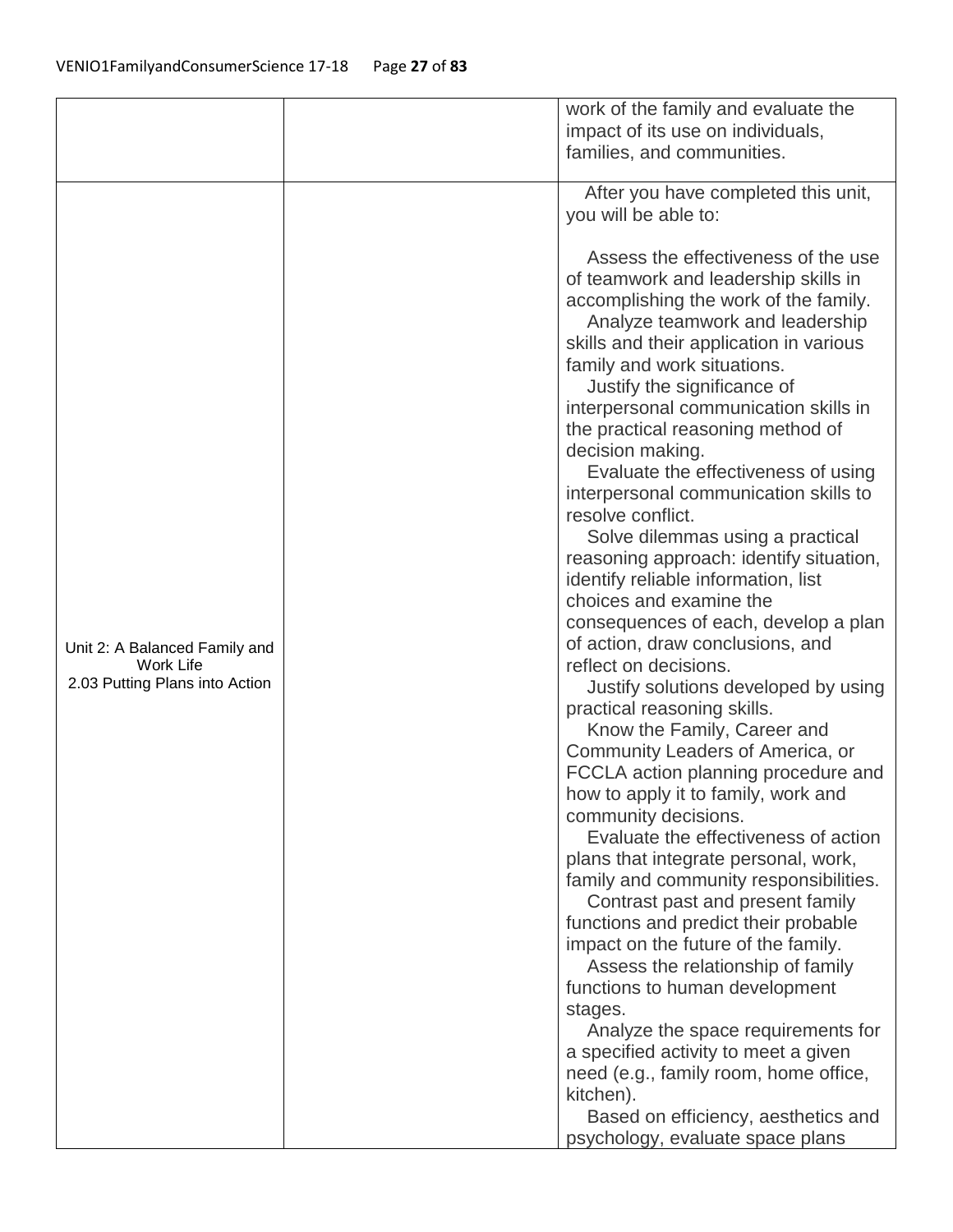|                                                                              | (e.g., home, office, work areas) for<br>their ability to meet a variety of needs<br>including those of individuals with<br>special needs.<br>Evaluate the impact of technology<br>and justify the use or nonuse of it<br>(e.g., safety, cost/budget, appearance,<br>efficiency).<br>Assess the availability of emerging<br>technology that is designed to do the<br>work of the family and evaluate the<br>impact of its use on individuals,<br>families, and communities.                                                                                                                                                                                                                                                                                                                                                                                                                                                                                                                                                                                                                                                                                                          |
|------------------------------------------------------------------------------|-------------------------------------------------------------------------------------------------------------------------------------------------------------------------------------------------------------------------------------------------------------------------------------------------------------------------------------------------------------------------------------------------------------------------------------------------------------------------------------------------------------------------------------------------------------------------------------------------------------------------------------------------------------------------------------------------------------------------------------------------------------------------------------------------------------------------------------------------------------------------------------------------------------------------------------------------------------------------------------------------------------------------------------------------------------------------------------------------------------------------------------------------------------------------------------|
|                                                                              | After you have completed this unit,<br>you will be able to:                                                                                                                                                                                                                                                                                                                                                                                                                                                                                                                                                                                                                                                                                                                                                                                                                                                                                                                                                                                                                                                                                                                         |
| Unit 2: A Balanced Family and<br>Work Life<br>2.03 Putting Plans into Action | Assess the effectiveness of the use<br>of teamwork and leadership skills in<br>accomplishing the work of the family.<br>Analyze teamwork and leadership<br>skills and their application in various<br>family and work situations.<br>Justify the significance of<br>interpersonal communication skills in<br>the practical reasoning method of<br>decision making.<br>Evaluate the effectiveness of using<br>interpersonal communication skills to<br>resolve conflict.<br>Solve dilemmas using a practical<br>reasoning approach: identify situation,<br>identify reliable information, list<br>choices and examine the<br>consequences of each, develop a plan<br>of action, draw conclusions, and<br>reflect on decisions.<br>Justify solutions developed by using<br>practical reasoning skills.<br>Know the Family, Career and<br>Community Leaders of America, or<br>FCCLA action planning procedure and<br>how to apply it to family, work and<br>community decisions.<br>Evaluate the effectiveness of action<br>plans that integrate personal, work,<br>family and community responsibilities.<br>Contrast past and present family<br>functions and predict their probable |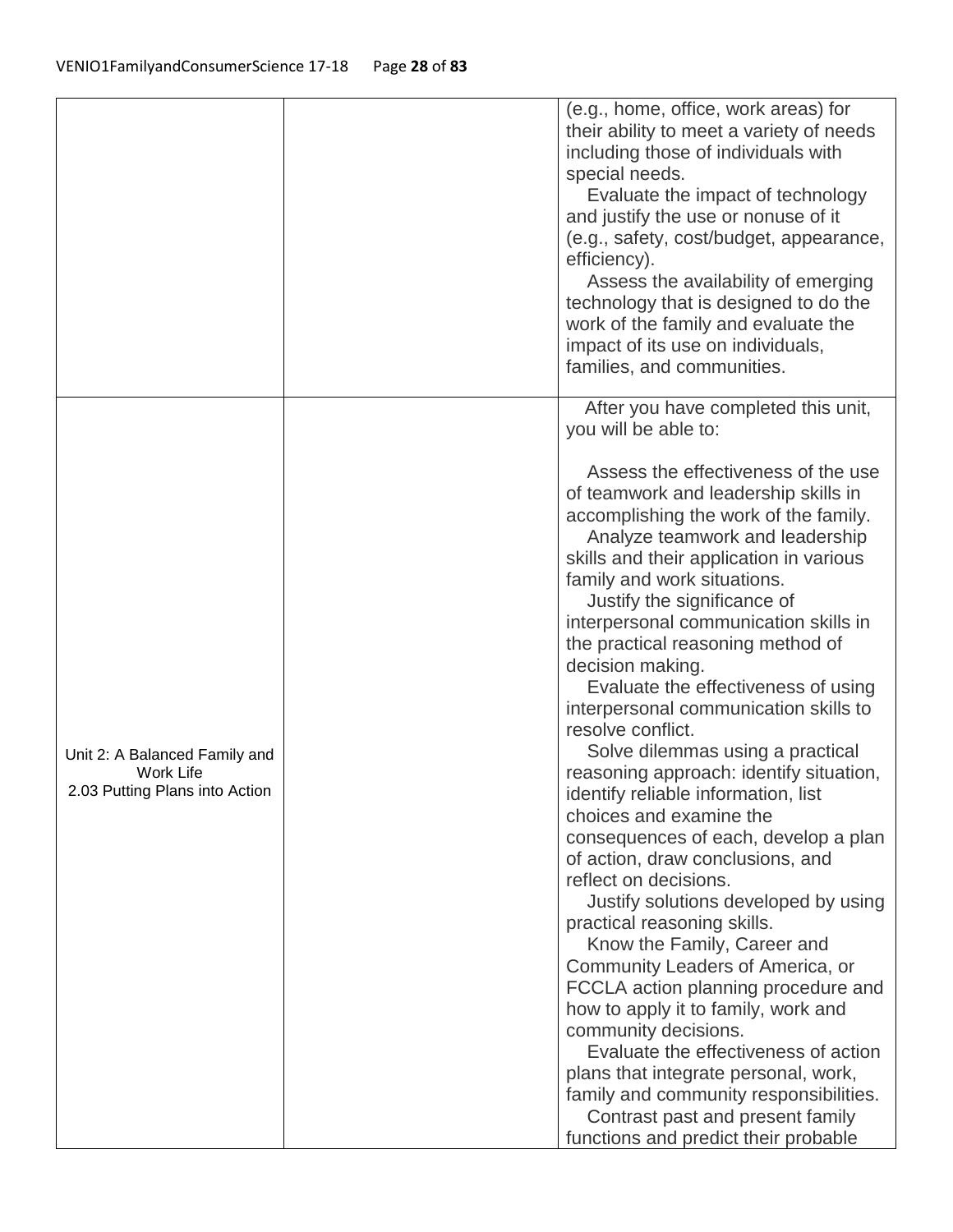|                                                                              | impact on the future of the family.<br>Assess the relationship of family<br>functions to human development<br>stages.<br>Analyze the space requirements for<br>a specified activity to meet a given<br>need (e.g., family room, home office,<br>kitchen).<br>Based on efficiency, aesthetics and<br>psychology, evaluate space plans<br>(e.g., home, office, work areas) for<br>their ability to meet a variety of needs<br>including those of individuals with<br>special needs.<br>Evaluate the impact of technology<br>and justify the use or nonuse of it<br>(e.g., safety, cost/budget, appearance,<br>efficiency).<br>Assess the availability of emerging<br>technology that is designed to do the<br>work of the family and evaluate the<br>impact of its use on individuals,<br>families, and communities.                                                  |
|------------------------------------------------------------------------------|---------------------------------------------------------------------------------------------------------------------------------------------------------------------------------------------------------------------------------------------------------------------------------------------------------------------------------------------------------------------------------------------------------------------------------------------------------------------------------------------------------------------------------------------------------------------------------------------------------------------------------------------------------------------------------------------------------------------------------------------------------------------------------------------------------------------------------------------------------------------|
| Unit 2: A Balanced Family and<br>Work Life<br>2.03 Putting Plans into Action | After you have completed this unit,<br>you will be able to:<br>Assess the effectiveness of the use<br>of teamwork and leadership skills in<br>accomplishing the work of the family.<br>Analyze teamwork and leadership<br>skills and their application in various<br>family and work situations.<br>Justify the significance of<br>interpersonal communication skills in<br>the practical reasoning method of<br>decision making.<br>Evaluate the effectiveness of using<br>interpersonal communication skills to<br>resolve conflict.<br>Solve dilemmas using a practical<br>reasoning approach: identify situation,<br>identify reliable information, list<br>choices and examine the<br>consequences of each, develop a plan<br>of action, draw conclusions, and<br>reflect on decisions.<br>Justify solutions developed by using<br>practical reasoning skills. |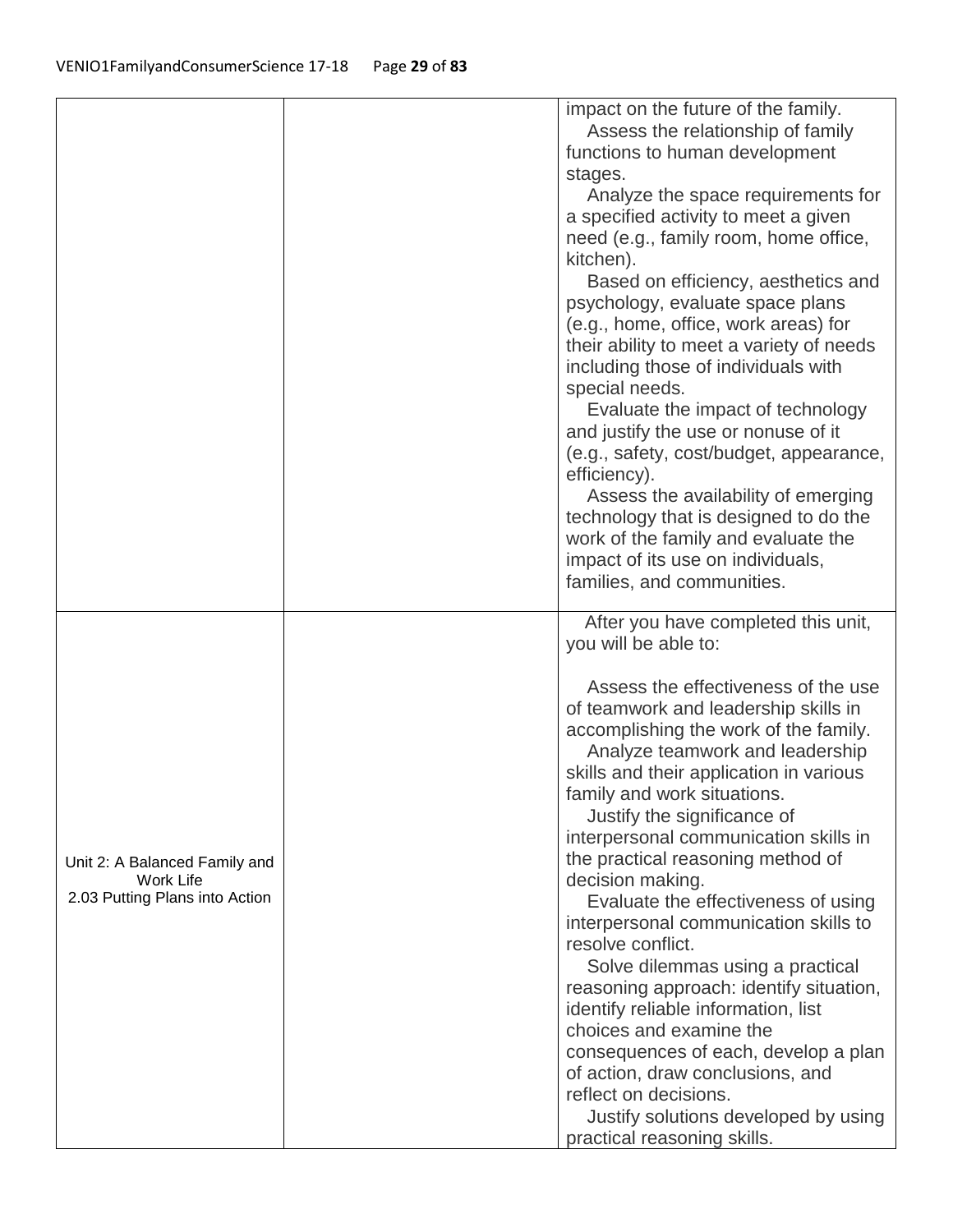|                                                                   | Know the Family, Career and<br>Community Leaders of America, or<br>FCCLA action planning procedure and<br>how to apply it to family, work and<br>community decisions.<br>Evaluate the effectiveness of action<br>plans that integrate personal, work,<br>family and community responsibilities.<br>Contrast past and present family<br>functions and predict their probable<br>impact on the future of the family.<br>Assess the relationship of family<br>functions to human development<br>stages.<br>Analyze the space requirements for<br>a specified activity to meet a given<br>need (e.g., family room, home office,<br>kitchen).<br>Based on efficiency, aesthetics and<br>psychology, evaluate space plans<br>(e.g., home, office, work areas) for<br>their ability to meet a variety of needs<br>including those of individuals with<br>special needs.<br>Evaluate the impact of technology<br>and justify the use or nonuse of it<br>(e.g., safety, cost/budget, appearance,<br>efficiency).<br>Assess the availability of emerging<br>technology that is designed to do the<br>work of the family and evaluate the<br>impact of its use on individuals,<br>families, and communities. |
|-------------------------------------------------------------------|---------------------------------------------------------------------------------------------------------------------------------------------------------------------------------------------------------------------------------------------------------------------------------------------------------------------------------------------------------------------------------------------------------------------------------------------------------------------------------------------------------------------------------------------------------------------------------------------------------------------------------------------------------------------------------------------------------------------------------------------------------------------------------------------------------------------------------------------------------------------------------------------------------------------------------------------------------------------------------------------------------------------------------------------------------------------------------------------------------------------------------------------------------------------------------------------------|
| Unit 2: A Balanced Family and<br>Work Life<br>2.04 Family Matters | After you have completed this unit,<br>you will be able to: Assess the<br>effectiveness of the use of teamwork<br>and leadership skills in accomplishing<br>the work of the family. Analyze<br>teamwork and leadership skills and<br>their application in various family and<br>work situations. Justify the<br>significance of interpersonal<br>communication skills in the practical<br>reasoning method of decision making.<br>Evaluate the effectiveness of using<br>interpersonal communication skills to<br>resolve conflict. Solve dilemmas<br>using a practical reasoning approach:                                                                                                                                                                                                                                                                                                                                                                                                                                                                                                                                                                                                       |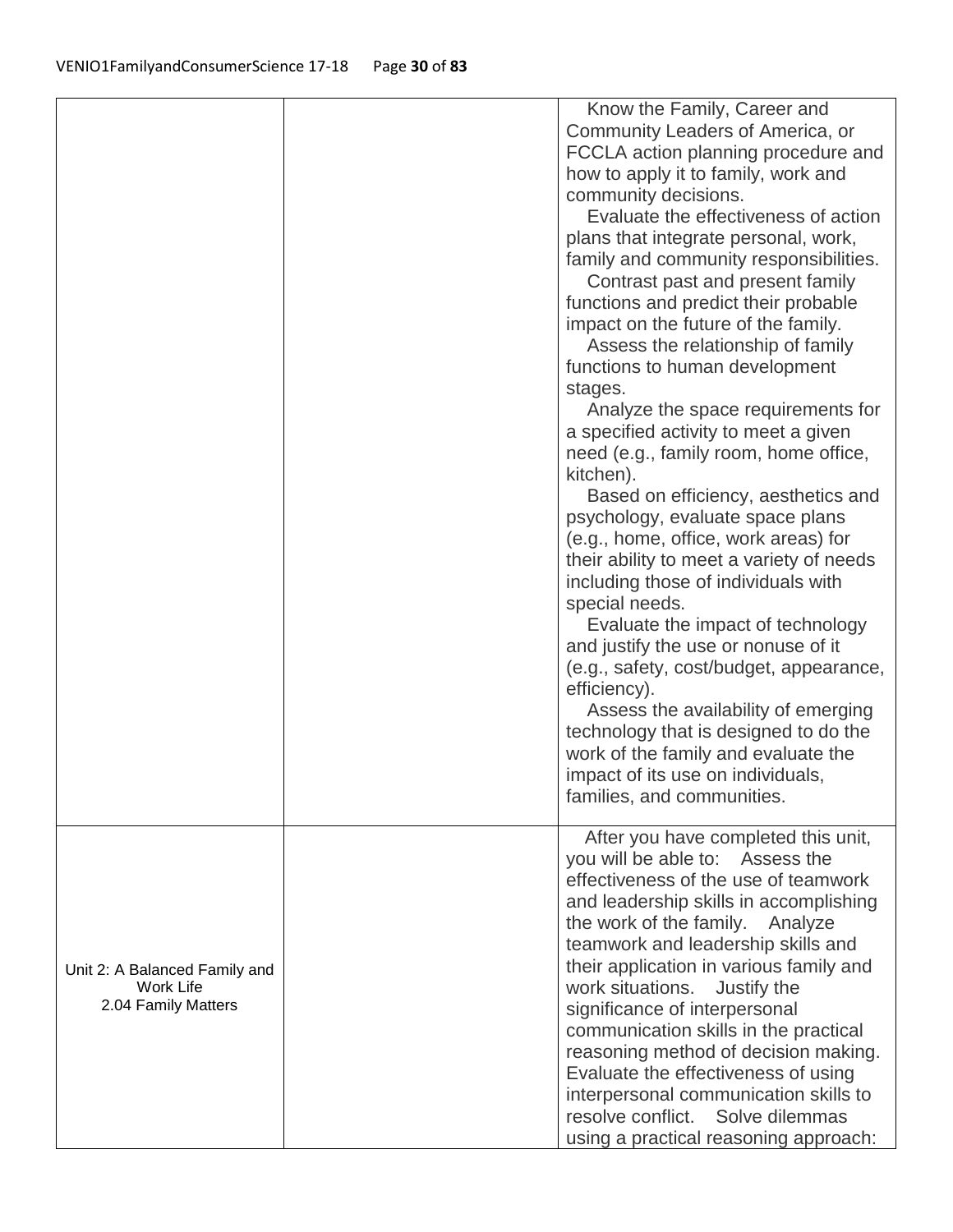|                               | identify situation, identify reliable    |
|-------------------------------|------------------------------------------|
|                               | information, list choices and examine    |
|                               | the consequences of each, develop a      |
|                               | plan of action, draw conclusions, and    |
|                               |                                          |
|                               | reflect on decisions. Justify solutions  |
|                               | developed by using practical             |
|                               | reasoning skills. Know the Family,       |
|                               | Career and Community Leaders of          |
|                               | America, or FCCLA action planning        |
|                               | procedure and how to apply it to         |
|                               | family, work and community decisions.    |
|                               | Evaluate the effectiveness of action     |
|                               | plans that integrate personal, work,     |
|                               | family and community responsibilities.   |
|                               | Contrast past and present family         |
|                               | functions and predict their probable     |
|                               | impact on the future of the family.      |
|                               | Assess the relationship of family        |
|                               | functions to human development           |
|                               | stages. Analyze the space                |
|                               | requirements for a specified activity to |
|                               | meet a given need (e.g., family room,    |
|                               | home office, kitchen). Based on          |
|                               | efficiency, aesthetics and psychology,   |
|                               | evaluate space plans (e.g., home,        |
|                               | office, work areas) for their ability to |
|                               | meet a variety of needs including        |
|                               | those of individuals with special        |
|                               | needs. Evaluate the impact of            |
|                               | technology and justify the use or        |
|                               | nonuse of it (e.g., safety, cost/budget, |
|                               | appearance, efficiency). Assess the      |
|                               |                                          |
|                               | availability of emerging technology      |
|                               | that is designed to do the work of the   |
|                               | family and evaluate the impact of its    |
|                               | use on individuals, families, and        |
|                               | communities.                             |
|                               | After you have completed this unit,      |
|                               | you will be able to:                     |
|                               | Assess the effectiveness of the use      |
|                               | of teamwork and leadership skills in     |
| Unit 2: A Balanced Family and | accomplishing the work of the family.    |
| Work Life                     | Analyze teamwork and leadership          |
| 2.04 Family Matters           | skills and their application in various  |
|                               | family and work situations.              |
|                               | Justify the significance of              |
|                               | interpersonal communication skills in    |
|                               |                                          |
|                               | the practical reasoning method of        |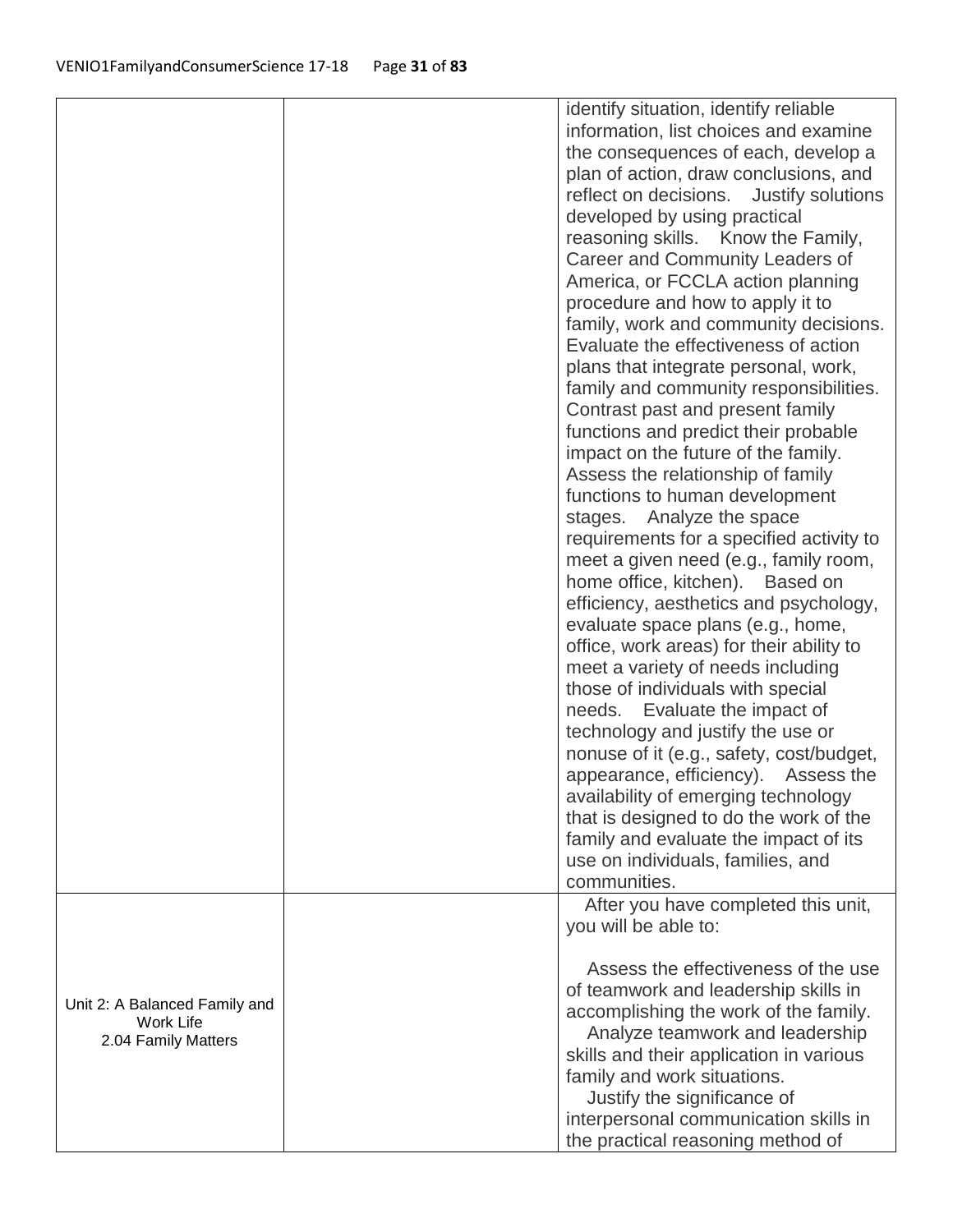|  | decision making.                                                        |
|--|-------------------------------------------------------------------------|
|  | Evaluate the effectiveness of using                                     |
|  | interpersonal communication skills to                                   |
|  | resolve conflict.                                                       |
|  | Solve dilemmas using a practical                                        |
|  | reasoning approach: identify situation,                                 |
|  | identify reliable information, list                                     |
|  | choices and examine the                                                 |
|  | consequences of each, develop a plan                                    |
|  | of action, draw conclusions, and                                        |
|  | reflect on decisions.                                                   |
|  | Justify solutions developed by using                                    |
|  | practical reasoning skills.                                             |
|  | Know the Family, Career and                                             |
|  | Community Leaders of America, or                                        |
|  | FCCLA action planning procedure and                                     |
|  | how to apply it to family, work and                                     |
|  | community decisions.                                                    |
|  | Evaluate the effectiveness of action                                    |
|  | plans that integrate personal, work,                                    |
|  | family and community responsibilities.                                  |
|  | Contrast past and present family                                        |
|  | functions and predict their probable                                    |
|  | impact on the future of the family.                                     |
|  | Assess the relationship of family                                       |
|  | functions to human development                                          |
|  | stages.                                                                 |
|  | Analyze the space requirements for                                      |
|  | a specified activity to meet a given                                    |
|  | need (e.g., family room, home office,                                   |
|  | kitchen).                                                               |
|  | Based on efficiency, aesthetics and<br>psychology, evaluate space plans |
|  | (e.g., home, office, work areas) for                                    |
|  | their ability to meet a variety of needs                                |
|  | including those of individuals with                                     |
|  | special needs.                                                          |
|  | Evaluate the impact of technology                                       |
|  | and justify the use or nonuse of it                                     |
|  | (e.g., safety, cost/budget, appearance,                                 |
|  | efficiency).                                                            |
|  | Assess the availability of emerging                                     |
|  | technology that is designed to do the                                   |
|  | work of the family and evaluate the                                     |
|  | impact of its use on individuals,                                       |
|  | families, and communities.                                              |
|  |                                                                         |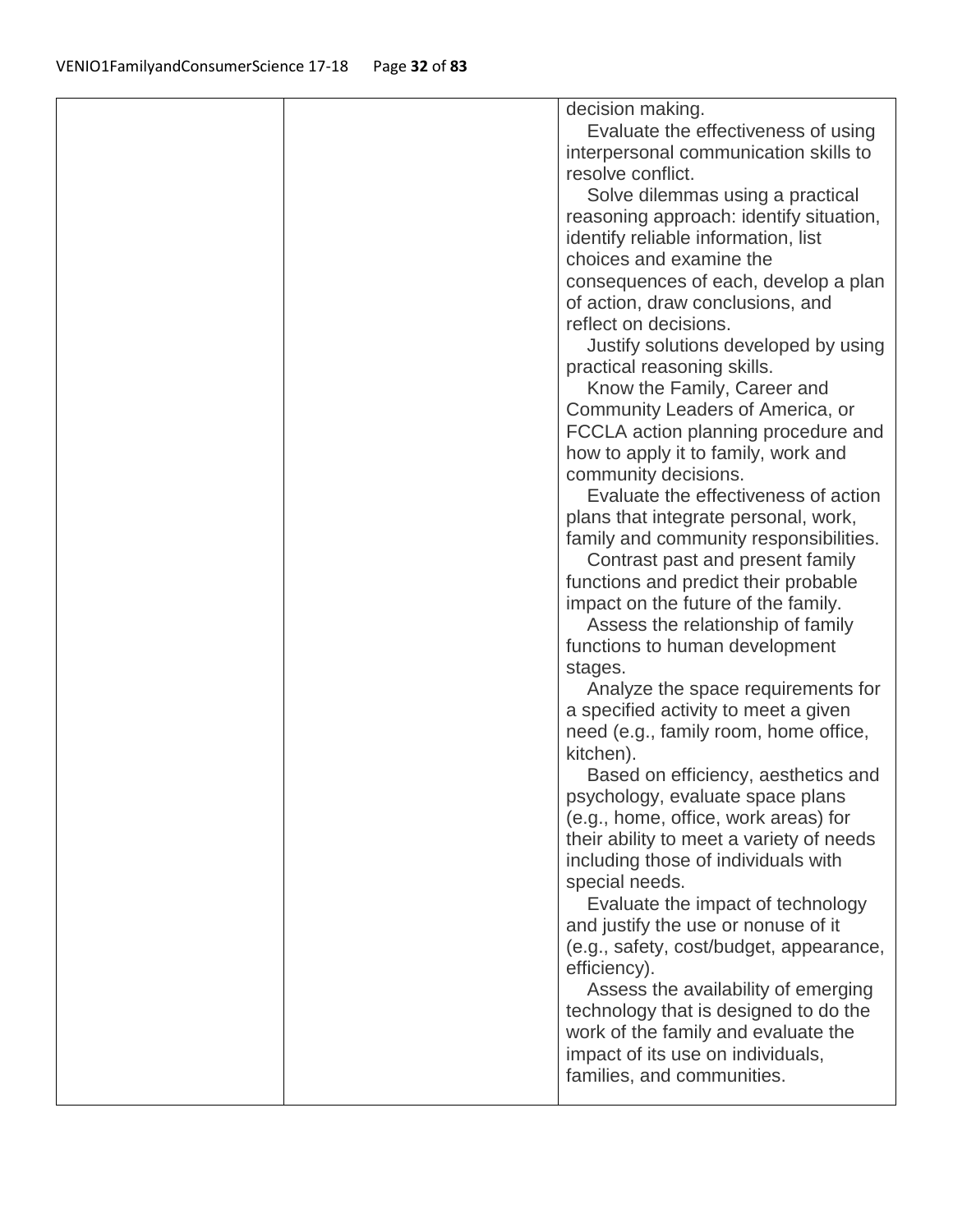|                               | After you have completed this unit,      |
|-------------------------------|------------------------------------------|
|                               | you will be able to:                     |
|                               |                                          |
|                               | Assess the effectiveness of the use      |
|                               | of teamwork and leadership skills in     |
|                               | accomplishing the work of the family.    |
|                               | Analyze teamwork and leadership          |
|                               | skills and their application in various  |
|                               | family and work situations.              |
|                               | Justify the significance of              |
|                               | interpersonal communication skills in    |
|                               | the practical reasoning method of        |
|                               | decision making.                         |
|                               | Evaluate the effectiveness of using      |
|                               | interpersonal communication skills to    |
|                               | resolve conflict.                        |
|                               | Solve dilemmas using a practical         |
|                               | reasoning approach: identify situation,  |
|                               | identify reliable information, list      |
|                               | choices and examine the                  |
|                               | consequences of each, develop a plan     |
|                               | of action, draw conclusions, and         |
|                               | reflect on decisions.                    |
| Unit 2: A Balanced Family and | Justify solutions developed by using     |
| Work Life                     | practical reasoning skills.              |
| 2.04 Family Matters           | Know the Family, Career and              |
|                               | Community Leaders of America, or         |
|                               | FCCLA action planning procedure and      |
|                               | how to apply it to family, work and      |
|                               | community decisions.                     |
|                               | Evaluate the effectiveness of action     |
|                               | plans that integrate personal, work,     |
|                               | family and community responsibilities.   |
|                               | Contrast past and present family         |
|                               | functions and predict their probable     |
|                               | impact on the future of the family.      |
|                               | Assess the relationship of family        |
|                               | functions to human development           |
|                               | stages.                                  |
|                               | Analyze the space requirements for       |
|                               | a specified activity to meet a given     |
|                               | need (e.g., family room, home office,    |
|                               | kitchen).                                |
|                               | Based on efficiency, aesthetics and      |
|                               | psychology, evaluate space plans         |
|                               | (e.g., home, office, work areas) for     |
|                               | their ability to meet a variety of needs |
|                               | including those of individuals with      |
|                               | special needs.                           |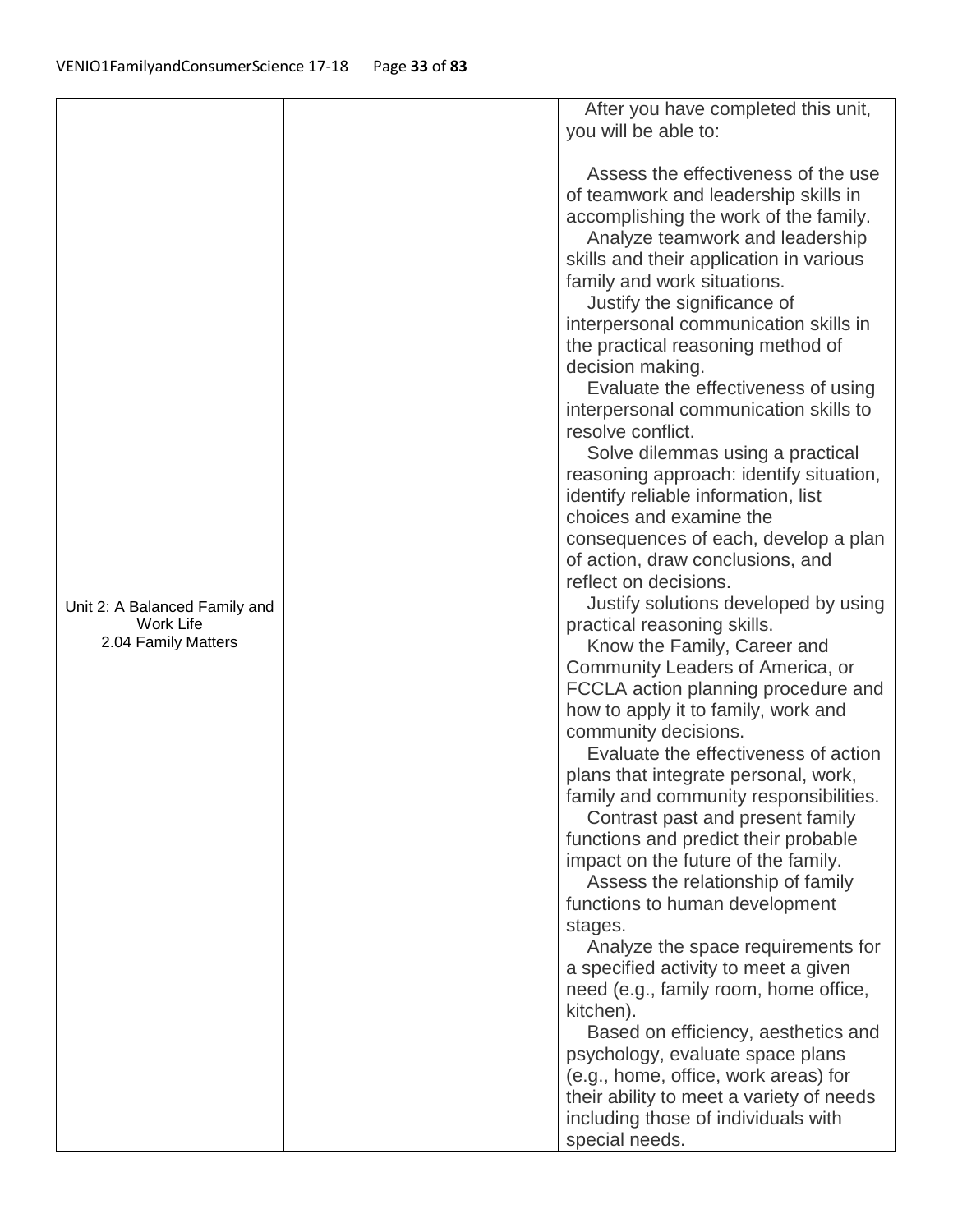|                                                                   | Evaluate the impact of technology<br>and justify the use or nonuse of it<br>(e.g., safety, cost/budget, appearance,<br>efficiency).<br>Assess the availability of emerging<br>technology that is designed to do the<br>work of the family and evaluate the<br>impact of its use on individuals,<br>families, and communities.                                                                                                                                                                                                                                                                                                                                                                                                                                                                                                                                                                                                                                                                                                                                                                                                                                                                                                                                                                                                                                               |
|-------------------------------------------------------------------|-----------------------------------------------------------------------------------------------------------------------------------------------------------------------------------------------------------------------------------------------------------------------------------------------------------------------------------------------------------------------------------------------------------------------------------------------------------------------------------------------------------------------------------------------------------------------------------------------------------------------------------------------------------------------------------------------------------------------------------------------------------------------------------------------------------------------------------------------------------------------------------------------------------------------------------------------------------------------------------------------------------------------------------------------------------------------------------------------------------------------------------------------------------------------------------------------------------------------------------------------------------------------------------------------------------------------------------------------------------------------------|
| Unit 2: A Balanced Family and<br>Work Life<br>2.04 Family Matters | After you have completed this unit,<br>you will be able to:<br>Assess the effectiveness of the use<br>of teamwork and leadership skills in<br>accomplishing the work of the family.<br>Analyze teamwork and leadership<br>skills and their application in various<br>family and work situations.<br>Justify the significance of<br>interpersonal communication skills in<br>the practical reasoning method of<br>decision making.<br>Evaluate the effectiveness of using<br>interpersonal communication skills to<br>resolve conflict.<br>Solve dilemmas using a practical<br>reasoning approach: identify situation,<br>identify reliable information, list<br>choices and examine the<br>consequences of each, develop a plan<br>of action, draw conclusions, and<br>reflect on decisions.<br>Justify solutions developed by using<br>practical reasoning skills.<br>Know the Family, Career and<br>Community Leaders of America, or<br>FCCLA action planning procedure and<br>how to apply it to family, work and<br>community decisions.<br>Evaluate the effectiveness of action<br>plans that integrate personal, work,<br>family and community responsibilities.<br>Contrast past and present family<br>functions and predict their probable<br>impact on the future of the family.<br>Assess the relationship of family<br>functions to human development<br>stages. |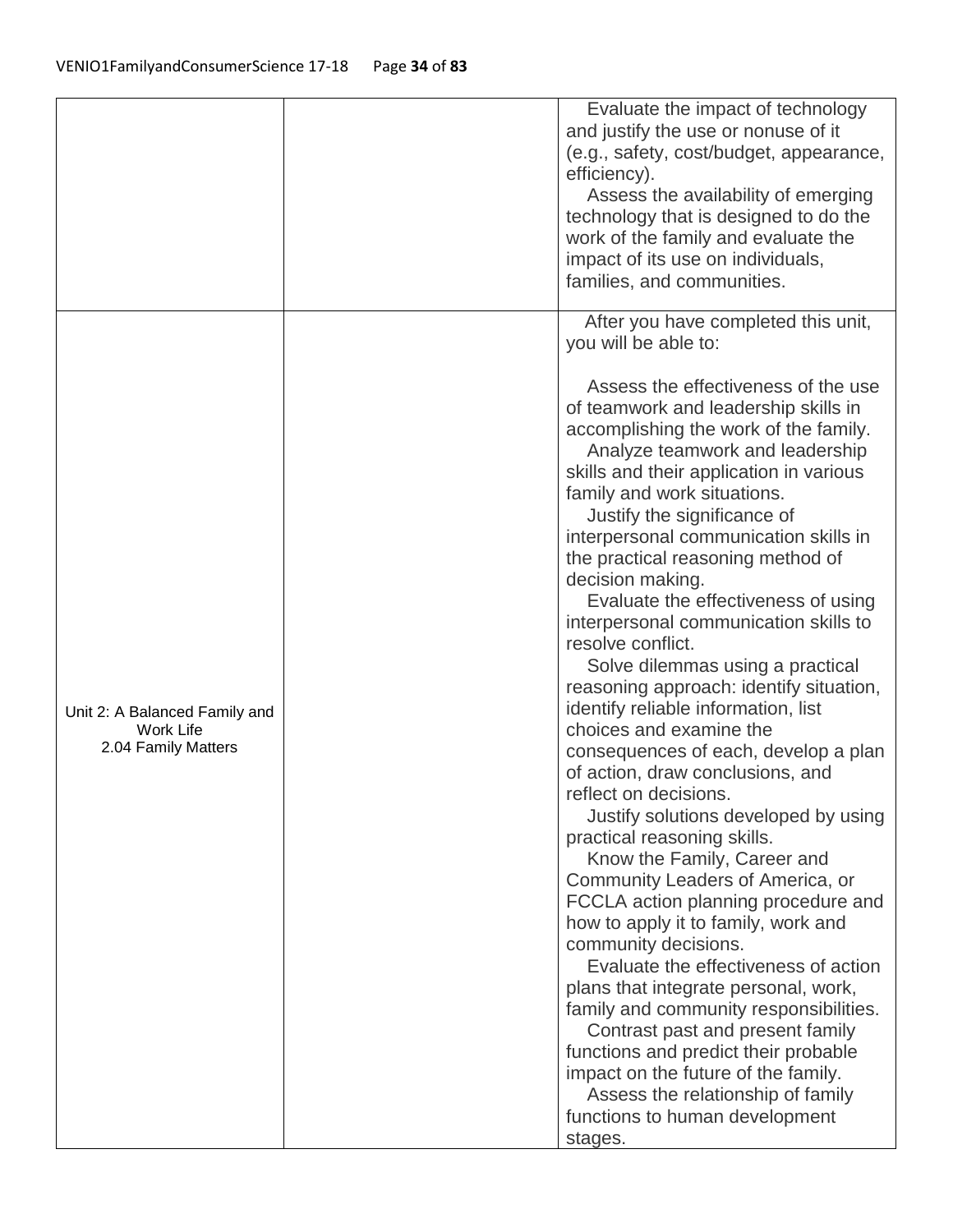|                                                                           | Analyze the space requirements for<br>a specified activity to meet a given<br>need (e.g., family room, home office,<br>kitchen).<br>Based on efficiency, aesthetics and<br>psychology, evaluate space plans<br>(e.g., home, office, work areas) for<br>their ability to meet a variety of needs<br>including those of individuals with<br>special needs.<br>Evaluate the impact of technology<br>and justify the use or nonuse of it<br>(e.g., safety, cost/budget, appearance,<br>efficiency).<br>Assess the availability of emerging<br>technology that is designed to do the<br>work of the family and evaluate the<br>impact of its use on individuals,<br>families, and communities.                                                                                                                                                                                                                                                                                                                            |
|---------------------------------------------------------------------------|----------------------------------------------------------------------------------------------------------------------------------------------------------------------------------------------------------------------------------------------------------------------------------------------------------------------------------------------------------------------------------------------------------------------------------------------------------------------------------------------------------------------------------------------------------------------------------------------------------------------------------------------------------------------------------------------------------------------------------------------------------------------------------------------------------------------------------------------------------------------------------------------------------------------------------------------------------------------------------------------------------------------|
| Unit 2: A Balanced Family and<br><b>Work Life</b><br>2.05 A Home for Life | After you have completed this unit,<br>you will be able to:<br>Assess the effectiveness of the use<br>of teamwork and leadership skills in<br>accomplishing the work of the family.<br>Analyze teamwork and leadership<br>skills and their application in various<br>family and work situations.<br>Justify the significance of<br>interpersonal communication skills in<br>the practical reasoning method of<br>decision making.<br>Evaluate the effectiveness of using<br>interpersonal communication skills to<br>resolve conflict.<br>Solve dilemmas using a practical<br>reasoning approach: identify situation,<br>identify reliable information, list<br>choices and examine the<br>consequences of each, develop a plan<br>of action, draw conclusions, and<br>reflect on decisions.<br>Justify solutions developed by using<br>practical reasoning skills.<br>Know the Family, Career and<br>Community Leaders of America, or<br>FCCLA action planning procedure and<br>how to apply it to family, work and |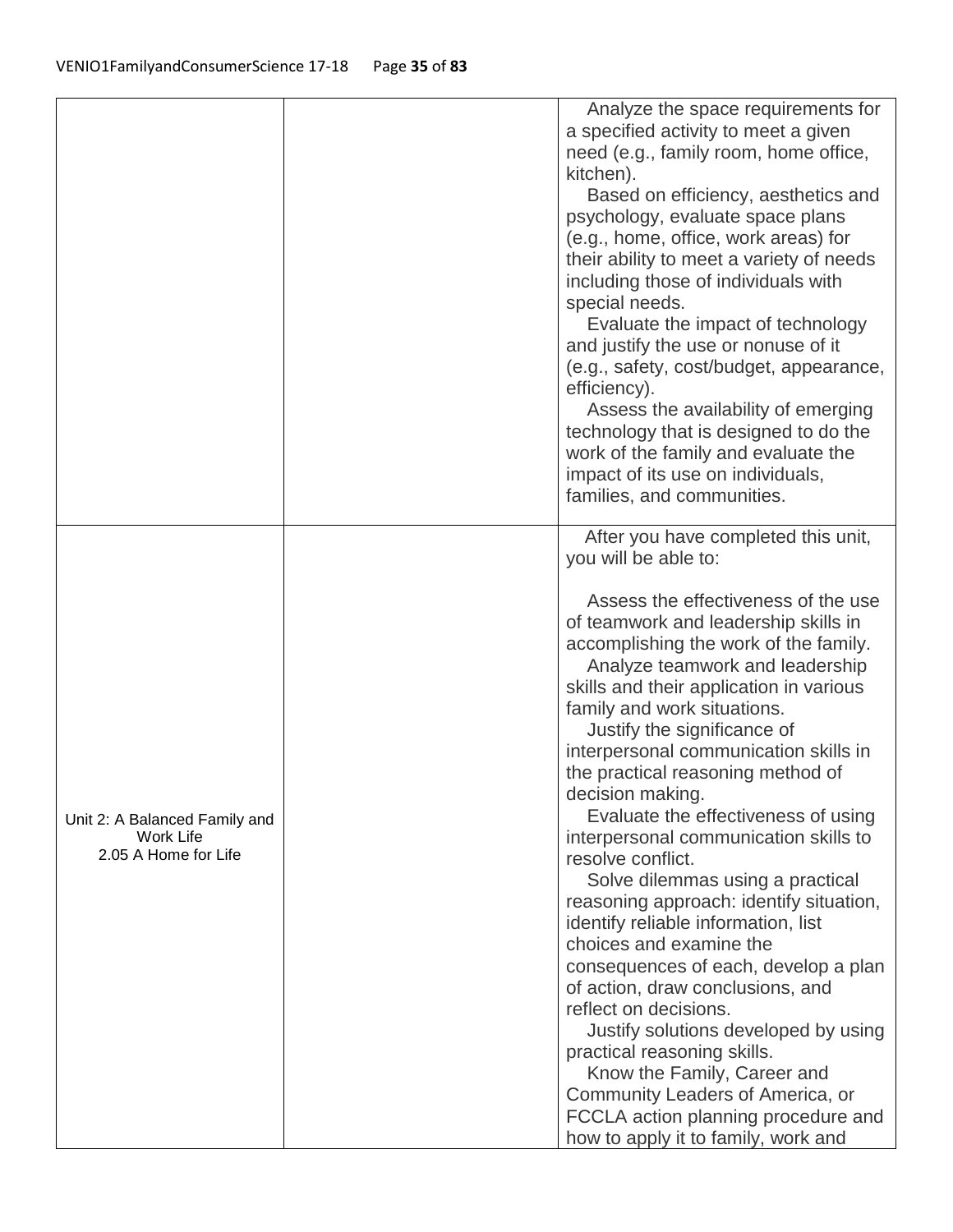|                                                                    | community decisions.<br>Evaluate the effectiveness of action<br>plans that integrate personal, work,<br>family and community responsibilities.<br>Contrast past and present family<br>functions and predict their probable<br>impact on the future of the family.<br>Assess the relationship of family<br>functions to human development<br>stages.<br>Analyze the space requirements for<br>a specified activity to meet a given<br>need (e.g., family room, home office,<br>kitchen).<br>Based on efficiency, aesthetics and<br>psychology, evaluate space plans<br>(e.g., home, office, work areas) for<br>their ability to meet a variety of needs       |
|--------------------------------------------------------------------|--------------------------------------------------------------------------------------------------------------------------------------------------------------------------------------------------------------------------------------------------------------------------------------------------------------------------------------------------------------------------------------------------------------------------------------------------------------------------------------------------------------------------------------------------------------------------------------------------------------------------------------------------------------|
|                                                                    | including those of individuals with<br>special needs.<br>Evaluate the impact of technology<br>and justify the use or nonuse of it<br>(e.g., safety, cost/budget, appearance,<br>efficiency).<br>Assess the availability of emerging<br>technology that is designed to do the<br>work of the family and evaluate the<br>impact of its use on individuals,<br>families, and communities.                                                                                                                                                                                                                                                                       |
| Unit 2: A Balanced Family and<br>Work Life<br>2.05 A Home for Life | After you have completed this unit,<br>you will be able to:<br>Assess the effectiveness of the use<br>of teamwork and leadership skills in<br>accomplishing the work of the family.<br>Analyze teamwork and leadership<br>skills and their application in various<br>family and work situations.<br>Justify the significance of<br>interpersonal communication skills in<br>the practical reasoning method of<br>decision making.<br>Evaluate the effectiveness of using<br>interpersonal communication skills to<br>resolve conflict.<br>Solve dilemmas using a practical<br>reasoning approach: identify situation,<br>identify reliable information, list |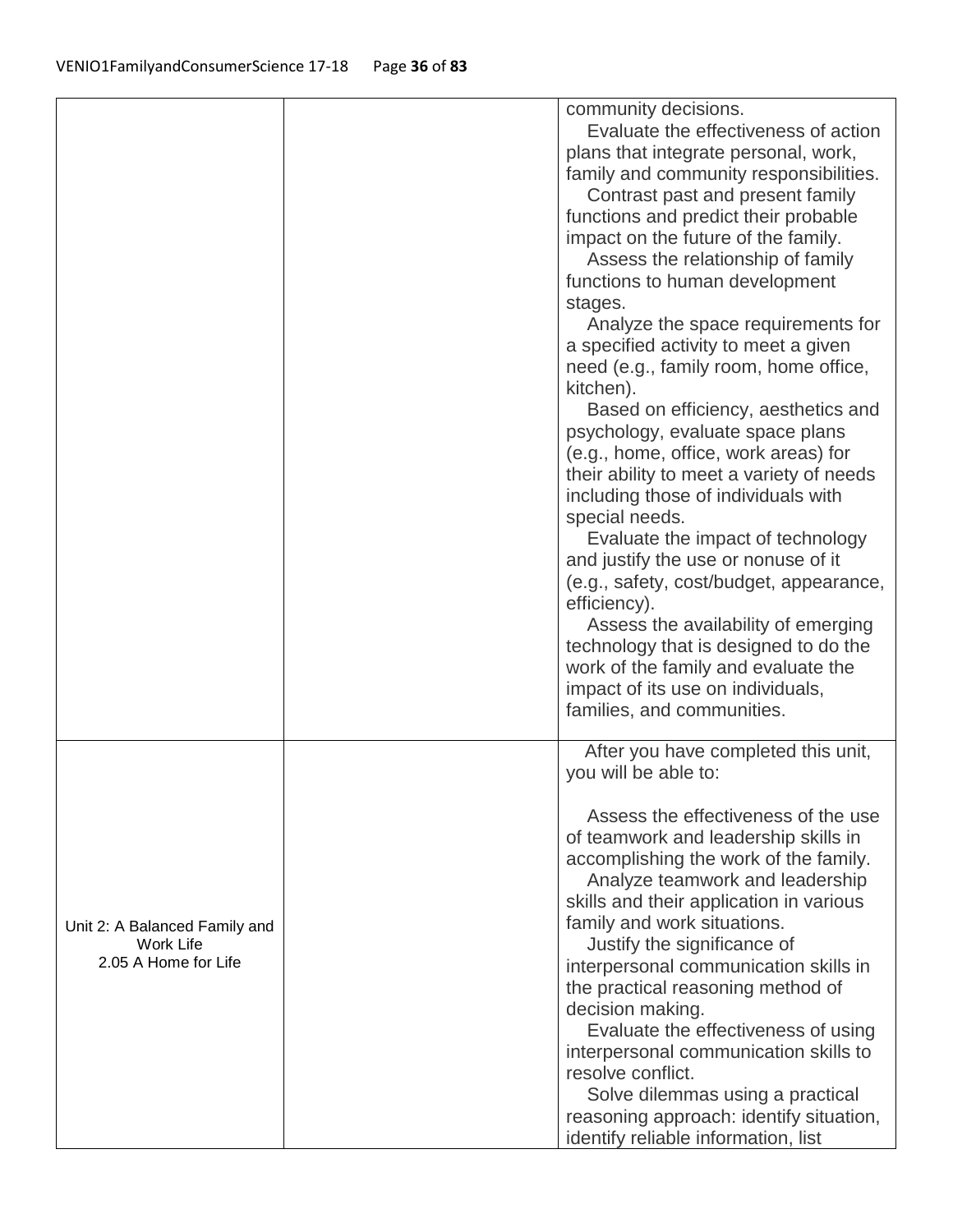|                                                                           | choices and examine the<br>consequences of each, develop a plan<br>of action, draw conclusions, and<br>reflect on decisions.<br>Justify solutions developed by using<br>practical reasoning skills.<br>Know the Family, Career and<br>Community Leaders of America, or<br>FCCLA action planning procedure and<br>how to apply it to family, work and<br>community decisions.<br>Evaluate the effectiveness of action<br>plans that integrate personal, work,<br>family and community responsibilities.<br>Contrast past and present family<br>functions and predict their probable<br>impact on the future of the family.<br>Assess the relationship of family<br>functions to human development<br>stages.<br>Analyze the space requirements for<br>a specified activity to meet a given<br>need (e.g., family room, home office,<br>kitchen).<br>Based on efficiency, aesthetics and<br>psychology, evaluate space plans<br>(e.g., home, office, work areas) for<br>their ability to meet a variety of needs<br>including those of individuals with<br>special needs.<br>Evaluate the impact of technology<br>and justify the use or nonuse of it<br>(e.g., safety, cost/budget, appearance,<br>efficiency).<br>Assess the availability of emerging<br>technology that is designed to do the<br>work of the family and evaluate the<br>impact of its use on individuals,<br>families, and communities. |
|---------------------------------------------------------------------------|----------------------------------------------------------------------------------------------------------------------------------------------------------------------------------------------------------------------------------------------------------------------------------------------------------------------------------------------------------------------------------------------------------------------------------------------------------------------------------------------------------------------------------------------------------------------------------------------------------------------------------------------------------------------------------------------------------------------------------------------------------------------------------------------------------------------------------------------------------------------------------------------------------------------------------------------------------------------------------------------------------------------------------------------------------------------------------------------------------------------------------------------------------------------------------------------------------------------------------------------------------------------------------------------------------------------------------------------------------------------------------------------------------|
|                                                                           | After you have completed this unit,<br>you will be able to:                                                                                                                                                                                                                                                                                                                                                                                                                                                                                                                                                                                                                                                                                                                                                                                                                                                                                                                                                                                                                                                                                                                                                                                                                                                                                                                                              |
| Unit 2: A Balanced Family and<br><b>Work Life</b><br>2.05 A Home for Life | Assess the effectiveness of the use<br>of teamwork and leadership skills in<br>accomplishing the work of the family.<br>Analyze teamwork and leadership<br>skills and their application in various<br>family and work situations.                                                                                                                                                                                                                                                                                                                                                                                                                                                                                                                                                                                                                                                                                                                                                                                                                                                                                                                                                                                                                                                                                                                                                                        |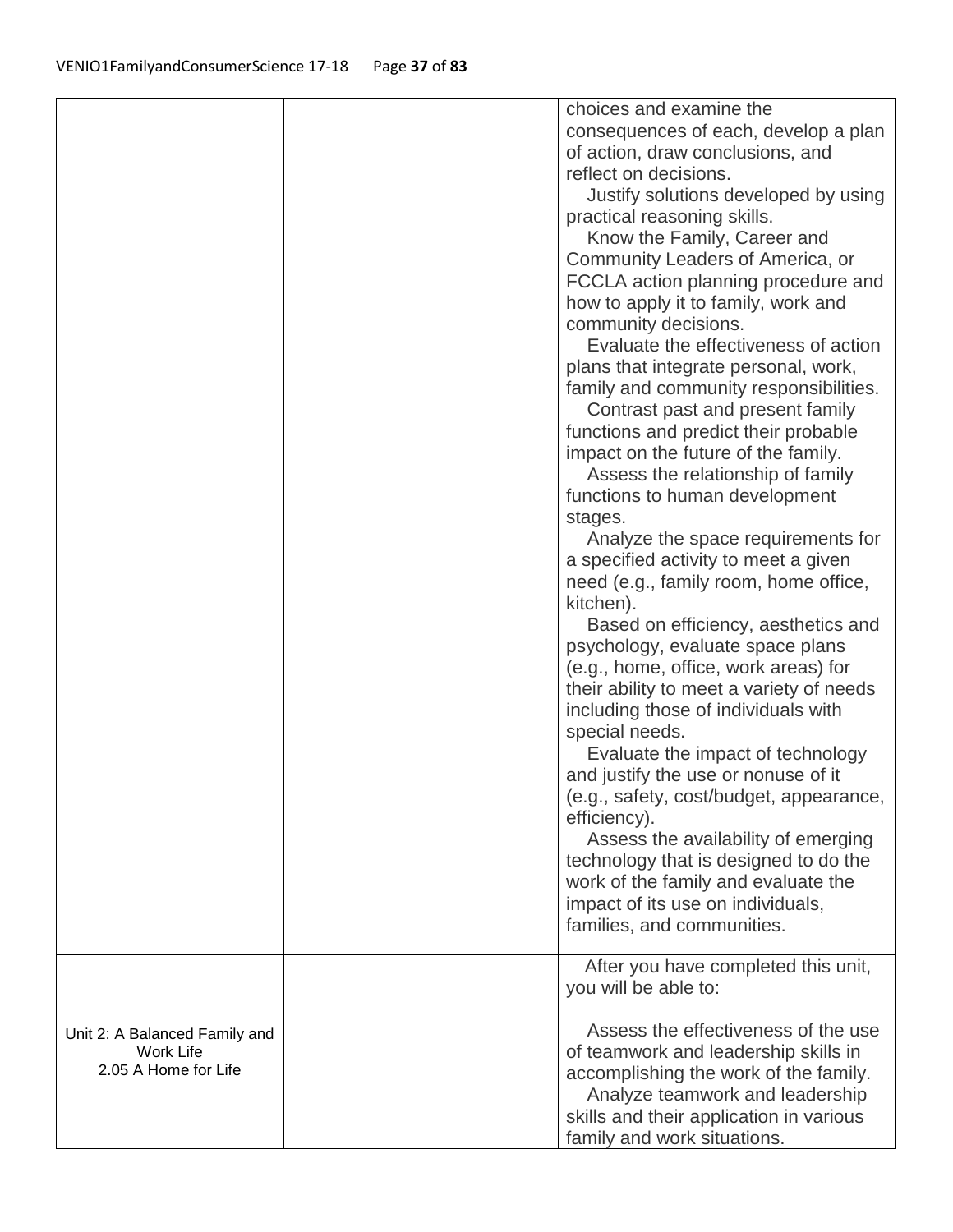| Justify the significance of                                              |  |
|--------------------------------------------------------------------------|--|
| interpersonal communication skills in                                    |  |
| the practical reasoning method of                                        |  |
| decision making.                                                         |  |
| Evaluate the effectiveness of using                                      |  |
| interpersonal communication skills to                                    |  |
| resolve conflict.                                                        |  |
| Solve dilemmas using a practical                                         |  |
| reasoning approach: identify situation,                                  |  |
| identify reliable information, list                                      |  |
| choices and examine the                                                  |  |
| consequences of each, develop a plan                                     |  |
| of action, draw conclusions, and                                         |  |
| reflect on decisions.                                                    |  |
| Justify solutions developed by using                                     |  |
| practical reasoning skills.                                              |  |
| Know the Family, Career and                                              |  |
| Community Leaders of America, or                                         |  |
| FCCLA action planning procedure and                                      |  |
| how to apply it to family, work and                                      |  |
| community decisions.<br>Evaluate the effectiveness of action             |  |
| plans that integrate personal, work,                                     |  |
| family and community responsibilities.                                   |  |
| Contrast past and present family                                         |  |
| functions and predict their probable                                     |  |
| impact on the future of the family.                                      |  |
| Assess the relationship of family                                        |  |
| functions to human development                                           |  |
| stages.                                                                  |  |
| Analyze the space requirements for                                       |  |
| a specified activity to meet a given                                     |  |
| need (e.g., family room, home office,                                    |  |
| kitchen).                                                                |  |
| Based on efficiency, aesthetics and                                      |  |
| psychology, evaluate space plans                                         |  |
| (e.g., home, office, work areas) for                                     |  |
| their ability to meet a variety of needs                                 |  |
| including those of individuals with                                      |  |
| special needs.                                                           |  |
| Evaluate the impact of technology<br>and justify the use or nonuse of it |  |
| (e.g., safety, cost/budget, appearance,                                  |  |
| efficiency).                                                             |  |
| Assess the availability of emerging                                      |  |
|                                                                          |  |
| technology that is designed to do the                                    |  |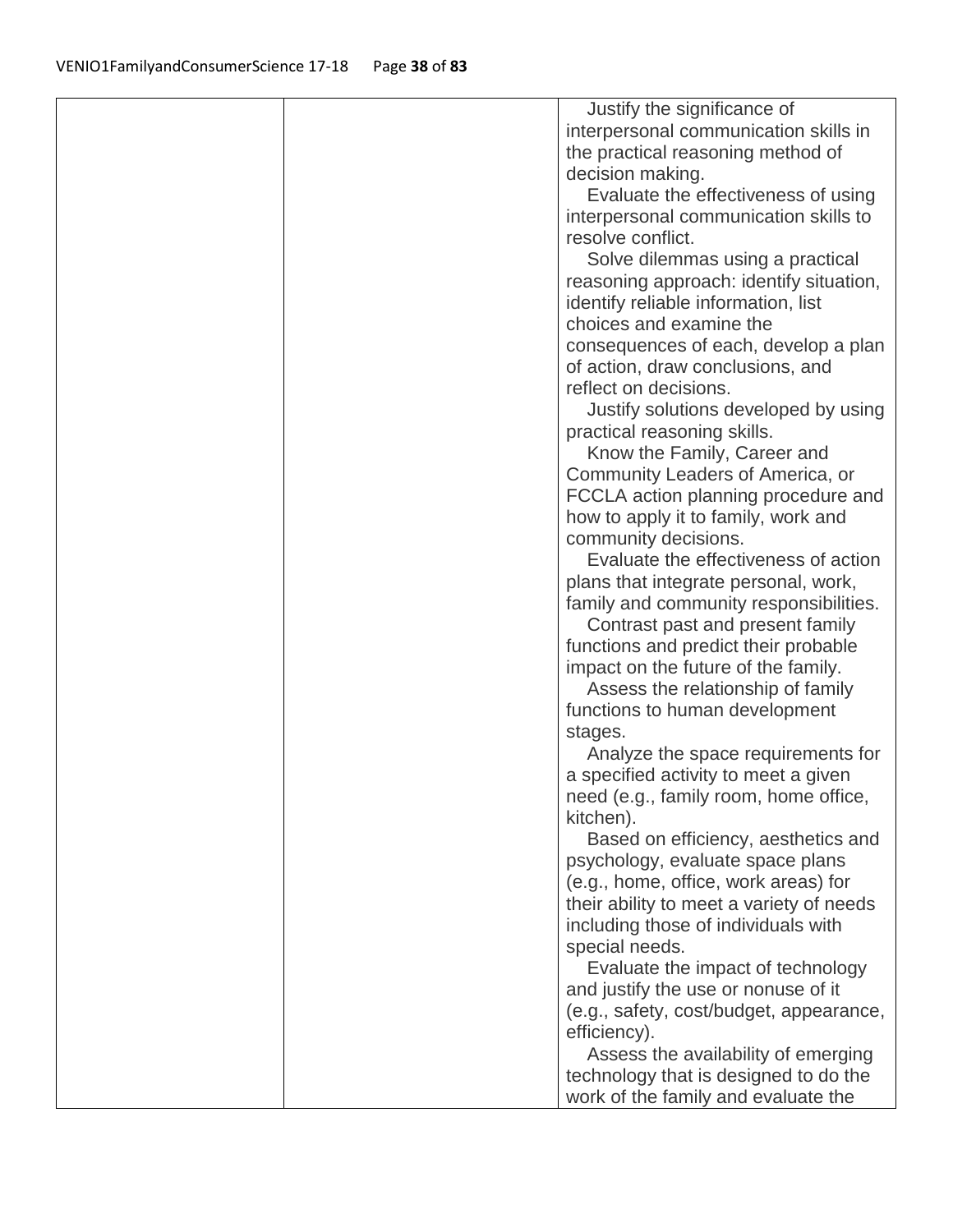|                               | impact of its use on individuals,                         |
|-------------------------------|-----------------------------------------------------------|
|                               | families, and communities.                                |
|                               |                                                           |
|                               | After you have completed this unit,                       |
|                               | you will be able to:                                      |
|                               |                                                           |
|                               | Assess the effectiveness of the use                       |
|                               | of teamwork and leadership skills in                      |
|                               | accomplishing the work of the family.                     |
|                               | Analyze teamwork and leadership                           |
|                               | skills and their application in various                   |
|                               | family and work situations.                               |
|                               | Justify the significance of                               |
|                               | interpersonal communication skills in                     |
|                               | the practical reasoning method of                         |
|                               | decision making.                                          |
|                               | Evaluate the effectiveness of using                       |
|                               | interpersonal communication skills to                     |
|                               | resolve conflict.                                         |
|                               | Solve dilemmas using a practical                          |
|                               | reasoning approach: identify situation,                   |
|                               | identify reliable information, list                       |
|                               | choices and examine the                                   |
|                               | consequences of each, develop a plan                      |
| Unit 2: A Balanced Family and | of action, draw conclusions, and<br>reflect on decisions. |
| Work Life                     | Justify solutions developed by using                      |
| 2.05 A Home for Life          | practical reasoning skills.                               |
|                               | Know the Family, Career and                               |
|                               | Community Leaders of America, or                          |
|                               | FCCLA action planning procedure and                       |
|                               | how to apply it to family, work and                       |
|                               | community decisions.                                      |
|                               | Evaluate the effectiveness of action                      |
|                               | plans that integrate personal, work,                      |
|                               | family and community responsibilities.                    |
|                               | Contrast past and present family                          |
|                               | functions and predict their probable                      |
|                               | impact on the future of the family.                       |
|                               | Assess the relationship of family                         |
|                               | functions to human development                            |
|                               | stages.                                                   |
|                               | Analyze the space requirements for                        |
|                               | a specified activity to meet a given                      |
|                               | need (e.g., family room, home office,                     |
|                               | kitchen).                                                 |
|                               | Based on efficiency, aesthetics and                       |
|                               | psychology, evaluate space plans                          |
|                               | (e.g., home, office, work areas) for                      |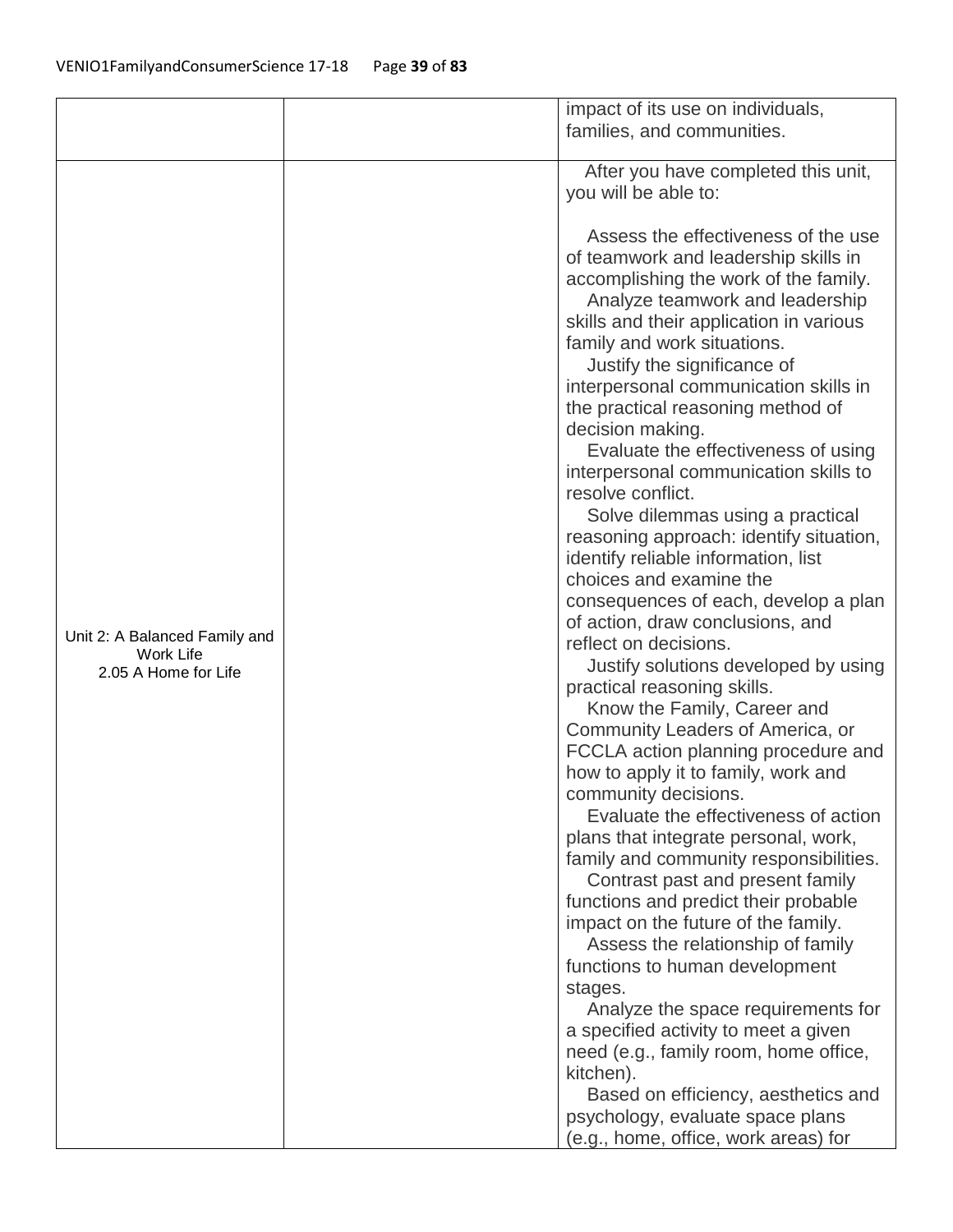|                                                                    | their ability to meet a variety of needs<br>including those of individuals with<br>special needs.<br>Evaluate the impact of technology<br>and justify the use or nonuse of it<br>(e.g., safety, cost/budget, appearance,<br>efficiency).<br>Assess the availability of emerging<br>technology that is designed to do the<br>work of the family and evaluate the<br>impact of its use on individuals,<br>families, and communities.                                                                                                                                                                                                                                                                                                                                                                                                                                                                                                                                                                                                                                                                                                                                                                                                                                                        |
|--------------------------------------------------------------------|-------------------------------------------------------------------------------------------------------------------------------------------------------------------------------------------------------------------------------------------------------------------------------------------------------------------------------------------------------------------------------------------------------------------------------------------------------------------------------------------------------------------------------------------------------------------------------------------------------------------------------------------------------------------------------------------------------------------------------------------------------------------------------------------------------------------------------------------------------------------------------------------------------------------------------------------------------------------------------------------------------------------------------------------------------------------------------------------------------------------------------------------------------------------------------------------------------------------------------------------------------------------------------------------|
| Unit 2: A Balanced Family and<br>Work Life<br>2.05 A Home for Life | After you have completed this unit,<br>you will be able to:<br>Assess the effectiveness of the use<br>of teamwork and leadership skills in<br>accomplishing the work of the family.<br>Analyze teamwork and leadership<br>skills and their application in various<br>family and work situations.<br>Justify the significance of<br>interpersonal communication skills in<br>the practical reasoning method of<br>decision making.<br>Evaluate the effectiveness of using<br>interpersonal communication skills to<br>resolve conflict.<br>Solve dilemmas using a practical<br>reasoning approach: identify situation,<br>identify reliable information, list<br>choices and examine the<br>consequences of each, develop a plan<br>of action, draw conclusions, and<br>reflect on decisions.<br>Justify solutions developed by using<br>practical reasoning skills.<br>Know the Family, Career and<br>Community Leaders of America, or<br>FCCLA action planning procedure and<br>how to apply it to family, work and<br>community decisions.<br>Evaluate the effectiveness of action<br>plans that integrate personal, work,<br>family and community responsibilities.<br>Contrast past and present family<br>functions and predict their probable<br>impact on the future of the family. |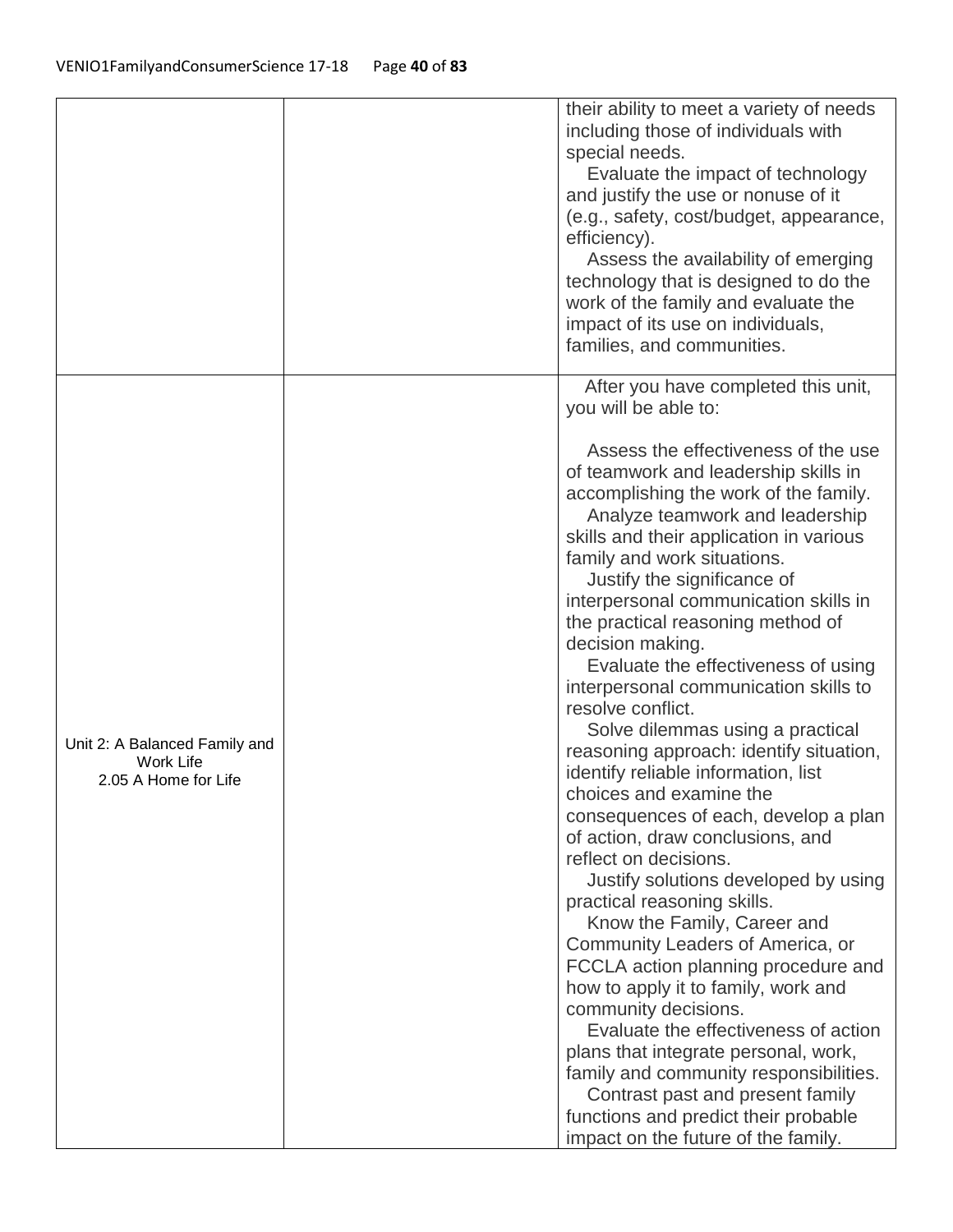|                                                                           | Assess the relationship of family        |
|---------------------------------------------------------------------------|------------------------------------------|
|                                                                           | functions to human development           |
|                                                                           | stages.                                  |
|                                                                           | Analyze the space requirements for       |
|                                                                           | a specified activity to meet a given     |
|                                                                           | need (e.g., family room, home office,    |
|                                                                           | kitchen).                                |
|                                                                           | Based on efficiency, aesthetics and      |
|                                                                           | psychology, evaluate space plans         |
|                                                                           | (e.g., home, office, work areas) for     |
|                                                                           | their ability to meet a variety of needs |
|                                                                           | including those of individuals with      |
|                                                                           | special needs.                           |
|                                                                           | Evaluate the impact of technology        |
|                                                                           | and justify the use or nonuse of it      |
|                                                                           | (e.g., safety, cost/budget, appearance,  |
|                                                                           | efficiency).                             |
|                                                                           | Assess the availability of emerging      |
|                                                                           | technology that is designed to do the    |
|                                                                           | work of the family and evaluate the      |
|                                                                           | impact of its use on individuals,        |
|                                                                           | families, and communities.               |
|                                                                           |                                          |
|                                                                           | After you have completed this unit,      |
|                                                                           | you will be able to:                     |
|                                                                           | Assess the effectiveness of the use      |
| Unit 2: A Balanced Family and<br><b>Work Life</b><br>2.05 A Home for Life | of teamwork and leadership skills in     |
|                                                                           | accomplishing the work of the family.    |
|                                                                           | Analyze teamwork and leadership          |
|                                                                           | skills and their application in various  |
|                                                                           | family and work situations.              |
|                                                                           | Justify the significance of              |
|                                                                           | interpersonal communication skills in    |
|                                                                           | the practical reasoning method of        |
|                                                                           | decision making.                         |
|                                                                           | Evaluate the effectiveness of using      |
|                                                                           | interpersonal communication skills to    |
|                                                                           | resolve conflict.                        |
|                                                                           | Solve dilemmas using a practical         |
|                                                                           | reasoning approach: identify situation,  |
|                                                                           | identify reliable information, list      |
|                                                                           | choices and examine the                  |
|                                                                           | consequences of each, develop a plan     |
|                                                                           | of action, draw conclusions, and         |
|                                                                           | reflect on decisions.                    |
|                                                                           | Justify solutions developed by using     |
|                                                                           | practical reasoning skills.              |
|                                                                           | Know the Family, Career and              |
|                                                                           |                                          |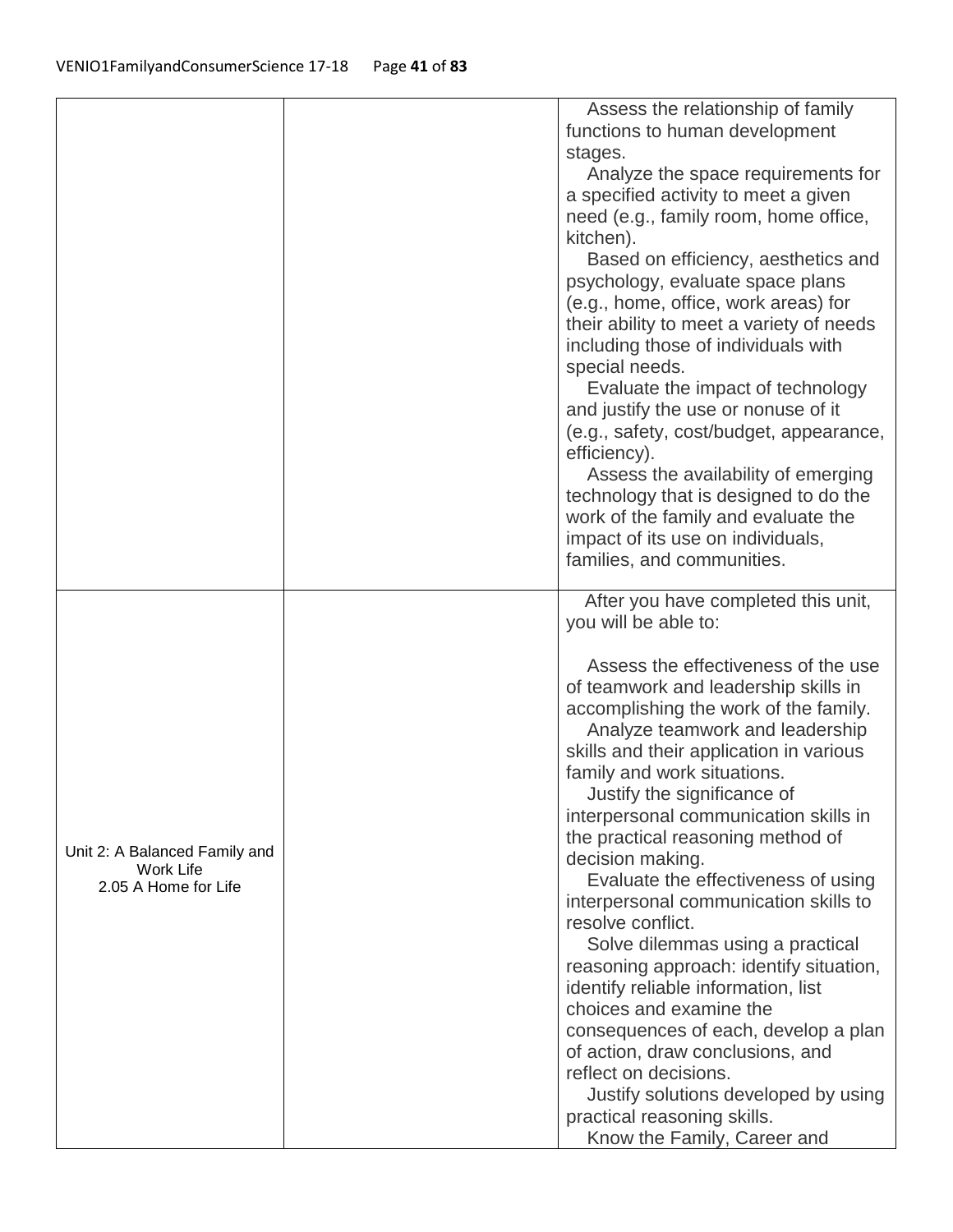| Community Leaders of America, or<br>FCCLA action planning procedure and<br>how to apply it to family, work and<br>community decisions.<br>Evaluate the effectiveness of action<br>plans that integrate personal, work,<br>family and community responsibilities.<br>Contrast past and present family<br>functions and predict their probable<br>impact on the future of the family.<br>Assess the relationship of family<br>functions to human development<br>stages.<br>Analyze the space requirements for                                                                                                                                         |
|-----------------------------------------------------------------------------------------------------------------------------------------------------------------------------------------------------------------------------------------------------------------------------------------------------------------------------------------------------------------------------------------------------------------------------------------------------------------------------------------------------------------------------------------------------------------------------------------------------------------------------------------------------|
| a specified activity to meet a given<br>need (e.g., family room, home office,<br>kitchen).<br>Based on efficiency, aesthetics and<br>psychology, evaluate space plans<br>(e.g., home, office, work areas) for<br>their ability to meet a variety of needs<br>including those of individuals with<br>special needs.<br>Evaluate the impact of technology<br>and justify the use or nonuse of it<br>(e.g., safety, cost/budget, appearance,<br>efficiency).<br>Assess the availability of emerging<br>technology that is designed to do the<br>work of the family and evaluate the<br>impact of its use on individuals,<br>families, and communities. |
| After you have completed this unit,<br>you will be able to:                                                                                                                                                                                                                                                                                                                                                                                                                                                                                                                                                                                         |
| Assess the effectiveness of the use<br>of teamwork and leadership skills in<br>accomplishing the work of the family.<br>Analyze teamwork and leadership<br>Unit 2: A Balanced Family and<br>skills and their application in various                                                                                                                                                                                                                                                                                                                                                                                                                 |
| CV12.2.1, CV12.2.2,<br>Work Life<br>family and work situations.                                                                                                                                                                                                                                                                                                                                                                                                                                                                                                                                                                                     |
| 2.05 A Home for Life<br>CV12.2.4, CV12.3.1,<br>Justify the significance of                                                                                                                                                                                                                                                                                                                                                                                                                                                                                                                                                                          |
| CV12.3.2, CV12.3.3,<br>interpersonal communication skills in                                                                                                                                                                                                                                                                                                                                                                                                                                                                                                                                                                                        |
| the practical reasoning method of<br>CV12.3.4 CV12.4.2,                                                                                                                                                                                                                                                                                                                                                                                                                                                                                                                                                                                             |
|                                                                                                                                                                                                                                                                                                                                                                                                                                                                                                                                                                                                                                                     |
| decision making.<br>CV12.4.3, CV12.5.1,                                                                                                                                                                                                                                                                                                                                                                                                                                                                                                                                                                                                             |
| Evaluate the effectiveness of using<br>CV12.5.2, CV12.5.3,<br>interpersonal communication skills to                                                                                                                                                                                                                                                                                                                                                                                                                                                                                                                                                 |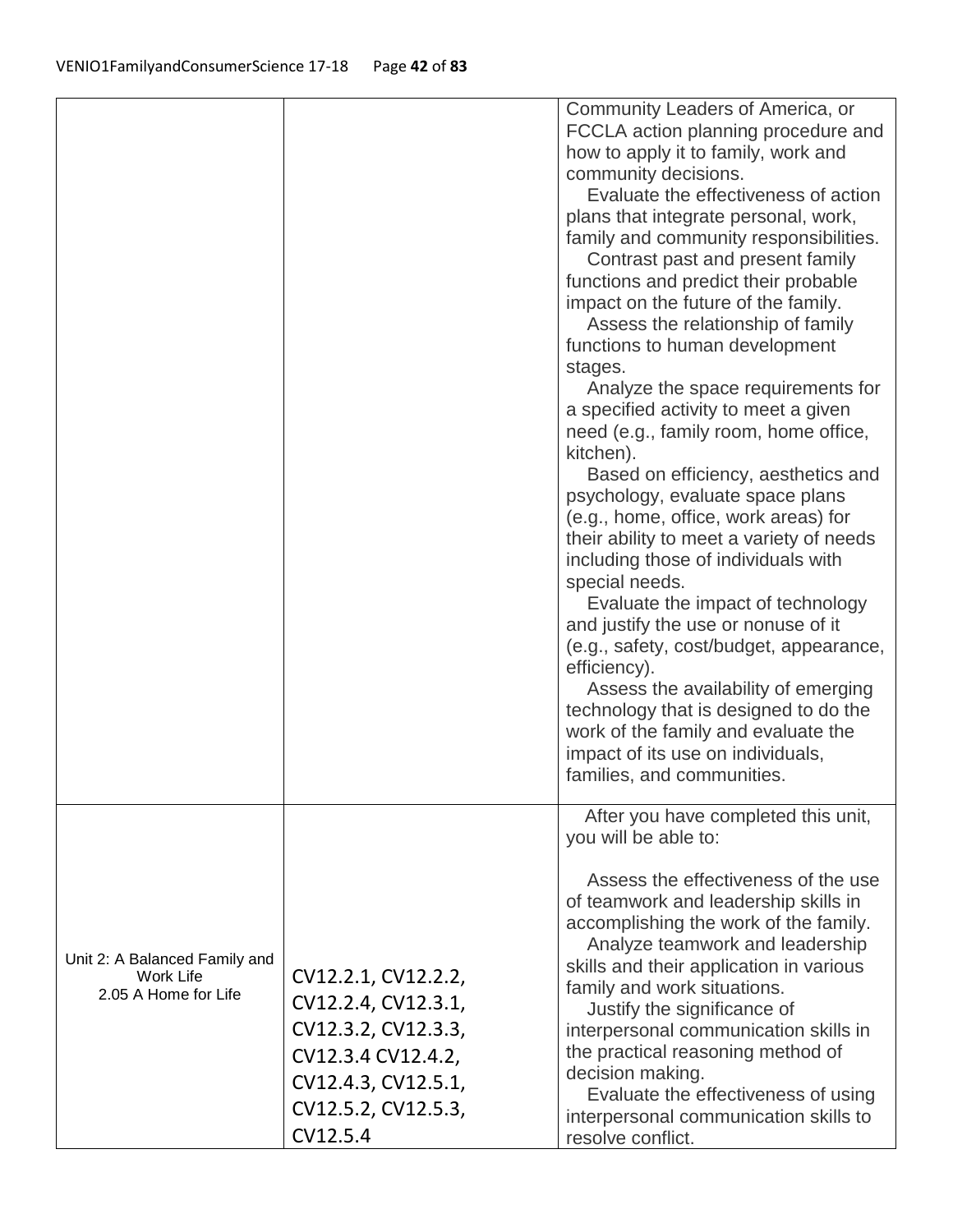|                                                    | Solve dilemmas using a practical                           |
|----------------------------------------------------|------------------------------------------------------------|
|                                                    | reasoning approach: identify situation,                    |
|                                                    | identify reliable information, list                        |
|                                                    | choices and examine the                                    |
|                                                    | consequences of each, develop a plan                       |
|                                                    | of action, draw conclusions, and                           |
|                                                    | reflect on decisions.                                      |
|                                                    | Justify solutions developed by using                       |
|                                                    | practical reasoning skills.                                |
|                                                    | Know the Family, Career and                                |
|                                                    | Community Leaders of America, or                           |
|                                                    | FCCLA action planning procedure and                        |
|                                                    | how to apply it to family, work and                        |
|                                                    | community decisions.                                       |
|                                                    | Evaluate the effectiveness of action                       |
|                                                    | plans that integrate personal, work,                       |
|                                                    | family and community responsibilities.                     |
|                                                    | Contrast past and present family                           |
|                                                    | functions and predict their probable                       |
|                                                    | impact on the future of the family.                        |
|                                                    | Assess the relationship of family                          |
|                                                    | functions to human development                             |
|                                                    | stages.                                                    |
|                                                    | Analyze the space requirements for                         |
|                                                    | a specified activity to meet a given                       |
|                                                    | need (e.g., family room, home office,                      |
|                                                    | kitchen).                                                  |
|                                                    | Based on efficiency, aesthetics and                        |
|                                                    | psychology, evaluate space plans                           |
|                                                    | (e.g., home, office, work areas) for                       |
|                                                    | their ability to meet a variety of needs                   |
|                                                    | including those of individuals with                        |
|                                                    | special needs.                                             |
|                                                    | Evaluate the impact of technology                          |
|                                                    | and justify the use or nonuse of it                        |
|                                                    | (e.g., safety, cost/budget, appearance,                    |
|                                                    | efficiency).                                               |
|                                                    | Assess the availability of emerging                        |
|                                                    | technology that is designed to do the                      |
|                                                    | work of the family and evaluate the                        |
|                                                    | impact of its use on individuals,                          |
|                                                    | families, and communities.                                 |
|                                                    |                                                            |
|                                                    | After you have completed this unit<br>you will be able to: |
|                                                    |                                                            |
| Unit 3: Living a Healthy Life<br>3.01 Introduction | Explain how scientific and                                 |
|                                                    | technological developments enhance                         |
|                                                    | our food supply (e.g. food preservation                    |
|                                                    |                                                            |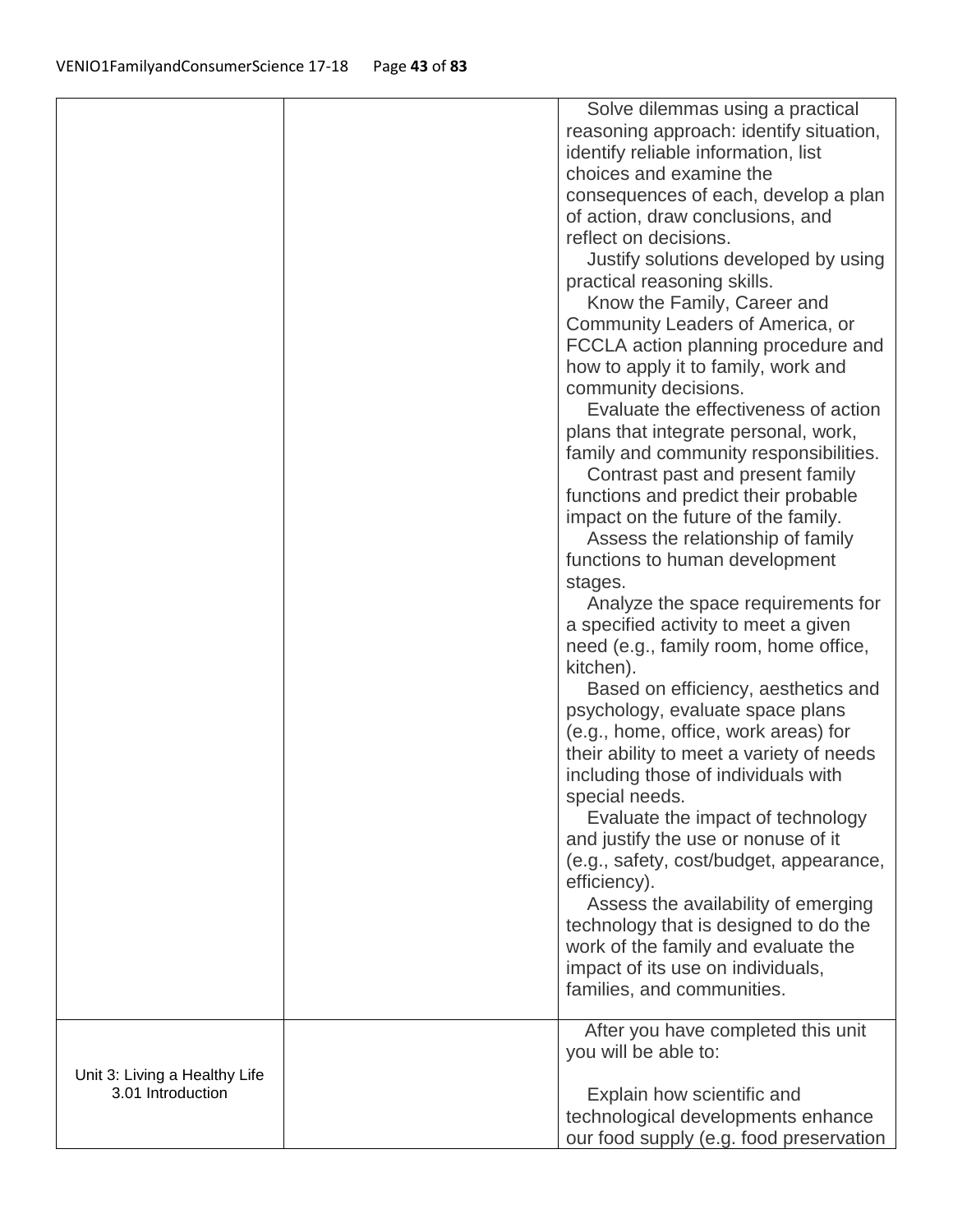| techniques, packaging, nutrient<br>fortification).<br>Analyze how food engineering and<br>technology trends will influence food<br>supply.<br>Identify the cause, effect and<br>prevention of microbial contamination,<br>parasites, and toxic chemicals in<br>foods.<br>Evaluate the role of government<br>agencies in safeguarding our food<br>supply (e.g., USDA, FDA, EPA, and<br>CDC).<br>Analyze the relationship between<br>diet and disease and risk factors (e.g.,<br>calcium and osteoporosis; fat,<br>cholesterol and heart disease; folate<br>and birth defects; sodium and<br>hypertension).<br>Critique diet modifications for their<br>ability to improve nutritionally-related<br>health conditions (e.g., diabetes,<br>lactose-intolerance, iron deficiency).<br>Evaluate sources of food and<br>nutritional information.<br>Analyze the impact of food<br>addictions and eating disorders on<br>health.<br>Analyze the energy requirements,<br>nutrient requirements and body<br>composition for individuals at various<br>stages of the life-cycle.<br>Analyze the breakdown of foods,<br>absorption of nutrients and their<br>conversion to energy by the body.<br>Hypothesize the effectiveness of the<br>use of meal management principles<br>(e.g., time management, budgetary |
|-------------------------------------------------------------------------------------------------------------------------------------------------------------------------------------------------------------------------------------------------------------------------------------------------------------------------------------------------------------------------------------------------------------------------------------------------------------------------------------------------------------------------------------------------------------------------------------------------------------------------------------------------------------------------------------------------------------------------------------------------------------------------------------------------------------------------------------------------------------------------------------------------------------------------------------------------------------------------------------------------------------------------------------------------------------------------------------------------------------------------------------------------------------------------------------------------------------------------------------------------------------------------------------------------------|
|                                                                                                                                                                                                                                                                                                                                                                                                                                                                                                                                                                                                                                                                                                                                                                                                                                                                                                                                                                                                                                                                                                                                                                                                                                                                                                       |
|                                                                                                                                                                                                                                                                                                                                                                                                                                                                                                                                                                                                                                                                                                                                                                                                                                                                                                                                                                                                                                                                                                                                                                                                                                                                                                       |
|                                                                                                                                                                                                                                                                                                                                                                                                                                                                                                                                                                                                                                                                                                                                                                                                                                                                                                                                                                                                                                                                                                                                                                                                                                                                                                       |
|                                                                                                                                                                                                                                                                                                                                                                                                                                                                                                                                                                                                                                                                                                                                                                                                                                                                                                                                                                                                                                                                                                                                                                                                                                                                                                       |
|                                                                                                                                                                                                                                                                                                                                                                                                                                                                                                                                                                                                                                                                                                                                                                                                                                                                                                                                                                                                                                                                                                                                                                                                                                                                                                       |
|                                                                                                                                                                                                                                                                                                                                                                                                                                                                                                                                                                                                                                                                                                                                                                                                                                                                                                                                                                                                                                                                                                                                                                                                                                                                                                       |
|                                                                                                                                                                                                                                                                                                                                                                                                                                                                                                                                                                                                                                                                                                                                                                                                                                                                                                                                                                                                                                                                                                                                                                                                                                                                                                       |
|                                                                                                                                                                                                                                                                                                                                                                                                                                                                                                                                                                                                                                                                                                                                                                                                                                                                                                                                                                                                                                                                                                                                                                                                                                                                                                       |
|                                                                                                                                                                                                                                                                                                                                                                                                                                                                                                                                                                                                                                                                                                                                                                                                                                                                                                                                                                                                                                                                                                                                                                                                                                                                                                       |
|                                                                                                                                                                                                                                                                                                                                                                                                                                                                                                                                                                                                                                                                                                                                                                                                                                                                                                                                                                                                                                                                                                                                                                                                                                                                                                       |
|                                                                                                                                                                                                                                                                                                                                                                                                                                                                                                                                                                                                                                                                                                                                                                                                                                                                                                                                                                                                                                                                                                                                                                                                                                                                                                       |
|                                                                                                                                                                                                                                                                                                                                                                                                                                                                                                                                                                                                                                                                                                                                                                                                                                                                                                                                                                                                                                                                                                                                                                                                                                                                                                       |
|                                                                                                                                                                                                                                                                                                                                                                                                                                                                                                                                                                                                                                                                                                                                                                                                                                                                                                                                                                                                                                                                                                                                                                                                                                                                                                       |
|                                                                                                                                                                                                                                                                                                                                                                                                                                                                                                                                                                                                                                                                                                                                                                                                                                                                                                                                                                                                                                                                                                                                                                                                                                                                                                       |
|                                                                                                                                                                                                                                                                                                                                                                                                                                                                                                                                                                                                                                                                                                                                                                                                                                                                                                                                                                                                                                                                                                                                                                                                                                                                                                       |
|                                                                                                                                                                                                                                                                                                                                                                                                                                                                                                                                                                                                                                                                                                                                                                                                                                                                                                                                                                                                                                                                                                                                                                                                                                                                                                       |
|                                                                                                                                                                                                                                                                                                                                                                                                                                                                                                                                                                                                                                                                                                                                                                                                                                                                                                                                                                                                                                                                                                                                                                                                                                                                                                       |
|                                                                                                                                                                                                                                                                                                                                                                                                                                                                                                                                                                                                                                                                                                                                                                                                                                                                                                                                                                                                                                                                                                                                                                                                                                                                                                       |
|                                                                                                                                                                                                                                                                                                                                                                                                                                                                                                                                                                                                                                                                                                                                                                                                                                                                                                                                                                                                                                                                                                                                                                                                                                                                                                       |
|                                                                                                                                                                                                                                                                                                                                                                                                                                                                                                                                                                                                                                                                                                                                                                                                                                                                                                                                                                                                                                                                                                                                                                                                                                                                                                       |
|                                                                                                                                                                                                                                                                                                                                                                                                                                                                                                                                                                                                                                                                                                                                                                                                                                                                                                                                                                                                                                                                                                                                                                                                                                                                                                       |
|                                                                                                                                                                                                                                                                                                                                                                                                                                                                                                                                                                                                                                                                                                                                                                                                                                                                                                                                                                                                                                                                                                                                                                                                                                                                                                       |
|                                                                                                                                                                                                                                                                                                                                                                                                                                                                                                                                                                                                                                                                                                                                                                                                                                                                                                                                                                                                                                                                                                                                                                                                                                                                                                       |
|                                                                                                                                                                                                                                                                                                                                                                                                                                                                                                                                                                                                                                                                                                                                                                                                                                                                                                                                                                                                                                                                                                                                                                                                                                                                                                       |
|                                                                                                                                                                                                                                                                                                                                                                                                                                                                                                                                                                                                                                                                                                                                                                                                                                                                                                                                                                                                                                                                                                                                                                                                                                                                                                       |
|                                                                                                                                                                                                                                                                                                                                                                                                                                                                                                                                                                                                                                                                                                                                                                                                                                                                                                                                                                                                                                                                                                                                                                                                                                                                                                       |
|                                                                                                                                                                                                                                                                                                                                                                                                                                                                                                                                                                                                                                                                                                                                                                                                                                                                                                                                                                                                                                                                                                                                                                                                                                                                                                       |
|                                                                                                                                                                                                                                                                                                                                                                                                                                                                                                                                                                                                                                                                                                                                                                                                                                                                                                                                                                                                                                                                                                                                                                                                                                                                                                       |
|                                                                                                                                                                                                                                                                                                                                                                                                                                                                                                                                                                                                                                                                                                                                                                                                                                                                                                                                                                                                                                                                                                                                                                                                                                                                                                       |
|                                                                                                                                                                                                                                                                                                                                                                                                                                                                                                                                                                                                                                                                                                                                                                                                                                                                                                                                                                                                                                                                                                                                                                                                                                                                                                       |
|                                                                                                                                                                                                                                                                                                                                                                                                                                                                                                                                                                                                                                                                                                                                                                                                                                                                                                                                                                                                                                                                                                                                                                                                                                                                                                       |
|                                                                                                                                                                                                                                                                                                                                                                                                                                                                                                                                                                                                                                                                                                                                                                                                                                                                                                                                                                                                                                                                                                                                                                                                                                                                                                       |
|                                                                                                                                                                                                                                                                                                                                                                                                                                                                                                                                                                                                                                                                                                                                                                                                                                                                                                                                                                                                                                                                                                                                                                                                                                                                                                       |
|                                                                                                                                                                                                                                                                                                                                                                                                                                                                                                                                                                                                                                                                                                                                                                                                                                                                                                                                                                                                                                                                                                                                                                                                                                                                                                       |
|                                                                                                                                                                                                                                                                                                                                                                                                                                                                                                                                                                                                                                                                                                                                                                                                                                                                                                                                                                                                                                                                                                                                                                                                                                                                                                       |
|                                                                                                                                                                                                                                                                                                                                                                                                                                                                                                                                                                                                                                                                                                                                                                                                                                                                                                                                                                                                                                                                                                                                                                                                                                                                                                       |
|                                                                                                                                                                                                                                                                                                                                                                                                                                                                                                                                                                                                                                                                                                                                                                                                                                                                                                                                                                                                                                                                                                                                                                                                                                                                                                       |
| considerations, sensory appeal,                                                                                                                                                                                                                                                                                                                                                                                                                                                                                                                                                                                                                                                                                                                                                                                                                                                                                                                                                                                                                                                                                                                                                                                                                                                                       |
| balanced nutrition, safety, sanitation).                                                                                                                                                                                                                                                                                                                                                                                                                                                                                                                                                                                                                                                                                                                                                                                                                                                                                                                                                                                                                                                                                                                                                                                                                                                              |
| Evaluate the application of nutrition                                                                                                                                                                                                                                                                                                                                                                                                                                                                                                                                                                                                                                                                                                                                                                                                                                                                                                                                                                                                                                                                                                                                                                                                                                                                 |
| and meal planning principles in the                                                                                                                                                                                                                                                                                                                                                                                                                                                                                                                                                                                                                                                                                                                                                                                                                                                                                                                                                                                                                                                                                                                                                                                                                                                                   |
| selection, planning, preparation and                                                                                                                                                                                                                                                                                                                                                                                                                                                                                                                                                                                                                                                                                                                                                                                                                                                                                                                                                                                                                                                                                                                                                                                                                                                                  |
| serving of meals that meet the specific<br>nutritional needs of individuals across                                                                                                                                                                                                                                                                                                                                                                                                                                                                                                                                                                                                                                                                                                                                                                                                                                                                                                                                                                                                                                                                                                                                                                                                                    |
|                                                                                                                                                                                                                                                                                                                                                                                                                                                                                                                                                                                                                                                                                                                                                                                                                                                                                                                                                                                                                                                                                                                                                                                                                                                                                                       |
| their lifespan.<br>Analyze the application of physical                                                                                                                                                                                                                                                                                                                                                                                                                                                                                                                                                                                                                                                                                                                                                                                                                                                                                                                                                                                                                                                                                                                                                                                                                                                |
| and chemical changes that occur in                                                                                                                                                                                                                                                                                                                                                                                                                                                                                                                                                                                                                                                                                                                                                                                                                                                                                                                                                                                                                                                                                                                                                                                                                                                                    |
| food during preparation and                                                                                                                                                                                                                                                                                                                                                                                                                                                                                                                                                                                                                                                                                                                                                                                                                                                                                                                                                                                                                                                                                                                                                                                                                                                                           |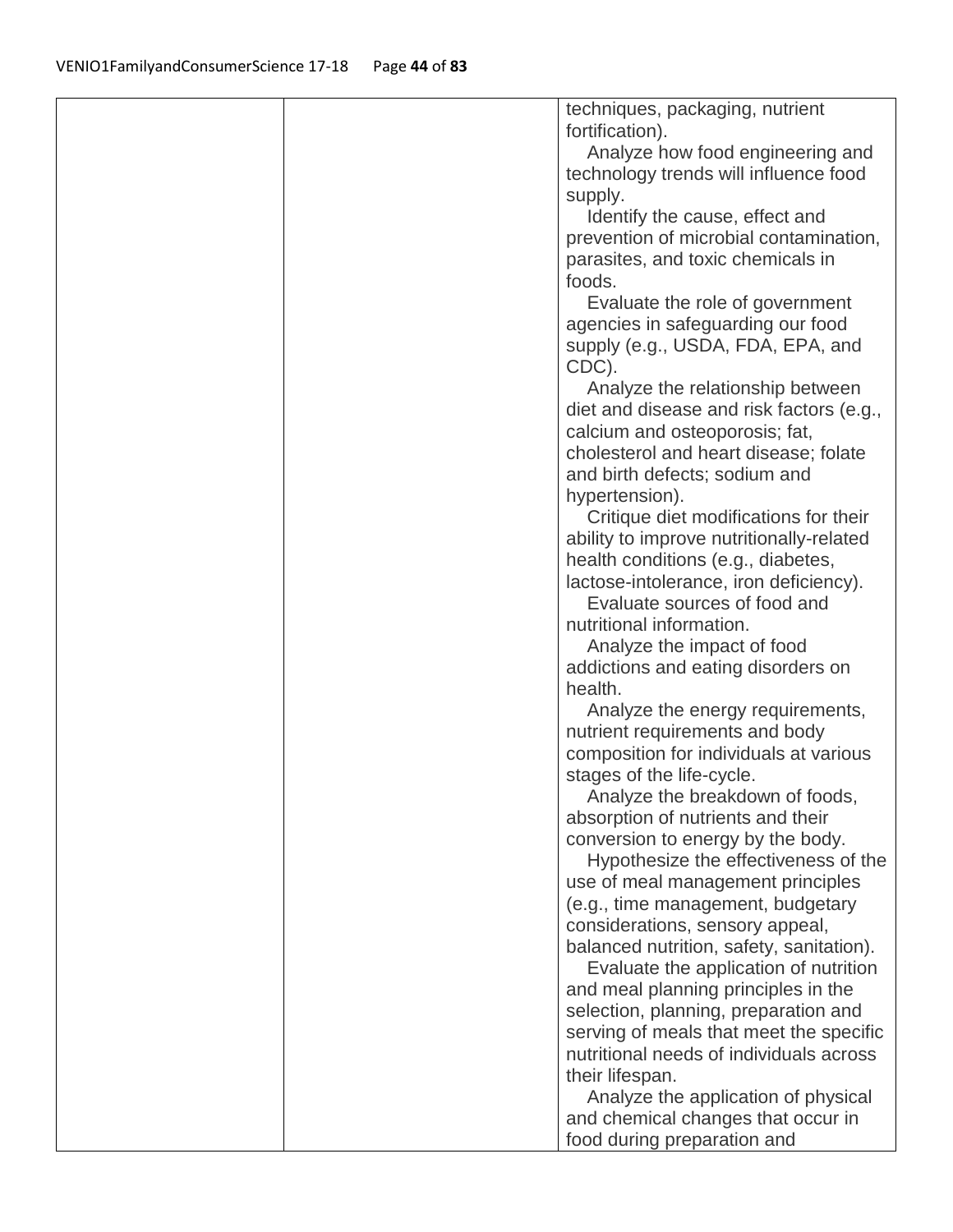|                                                           |  | preservation.                            |
|-----------------------------------------------------------|--|------------------------------------------|
|                                                           |  | Analyze the relevance of scientific      |
|                                                           |  | principles to food processing,           |
|                                                           |  | preparation and packaging.               |
|                                                           |  |                                          |
|                                                           |  | After you have completed this unit       |
|                                                           |  | you will be able to:                     |
|                                                           |  |                                          |
|                                                           |  | Explain how scientific and               |
|                                                           |  | technological developments enhance       |
|                                                           |  | our food supply (e.g. food preservation  |
|                                                           |  | techniques, packaging, nutrient          |
|                                                           |  | fortification).                          |
|                                                           |  | Analyze how food engineering and         |
|                                                           |  | technology trends will influence food    |
|                                                           |  | supply.                                  |
|                                                           |  | Identify the cause, effect and           |
|                                                           |  | prevention of microbial contamination,   |
|                                                           |  | parasites, and toxic chemicals in        |
|                                                           |  | foods.                                   |
|                                                           |  | Evaluate the role of government          |
|                                                           |  | agencies in safeguarding our food        |
|                                                           |  | supply (e.g., USDA, FDA, EPA, and        |
| Unit 3: Living a Healthy Life<br>3.02 The Science of Food |  | CDC).                                    |
|                                                           |  | Analyze the relationship between         |
|                                                           |  | diet and disease and risk factors (e.g., |
|                                                           |  | calcium and osteoporosis; fat,           |
|                                                           |  | cholesterol and heart disease; folate    |
|                                                           |  | and birth defects; sodium and            |
|                                                           |  | hypertension).                           |
|                                                           |  | Critique diet modifications for their    |
|                                                           |  | ability to improve nutritionally-related |
|                                                           |  | health conditions (e.g., diabetes,       |
|                                                           |  | lactose-intolerance, iron deficiency).   |
|                                                           |  | Evaluate sources of food and             |
|                                                           |  | nutritional information.                 |
|                                                           |  | Analyze the impact of food               |
|                                                           |  | addictions and eating disorders on       |
|                                                           |  | health.                                  |
|                                                           |  | Analyze the energy requirements,         |
|                                                           |  | nutrient requirements and body           |
|                                                           |  | composition for individuals at various   |
|                                                           |  | stages of the life-cycle.                |
|                                                           |  | Analyze the breakdown of foods,          |
|                                                           |  | absorption of nutrients and their        |
|                                                           |  | conversion to energy by the body.        |
|                                                           |  | Hypothesize the effectiveness of the     |
|                                                           |  | use of meal management principles        |
|                                                           |  | (e.g., time management, budgetary        |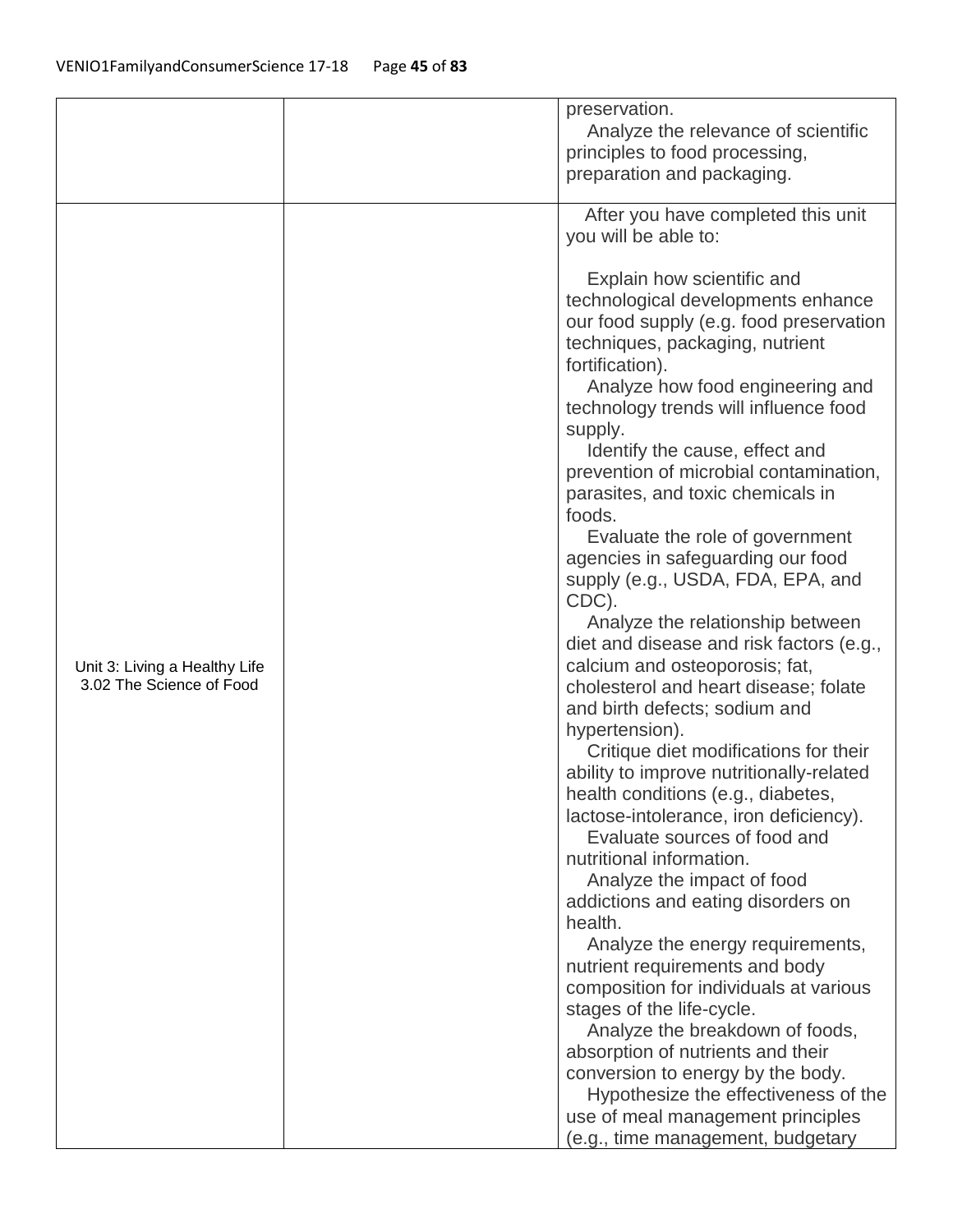|                                                           | considerations, sensory appeal,<br>balanced nutrition, safety, sanitation).<br>Evaluate the application of nutrition<br>and meal planning principles in the<br>selection, planning, preparation and<br>serving of meals that meet the specific<br>nutritional needs of individuals across<br>their lifespan.<br>Analyze the application of physical<br>and chemical changes that occur in<br>food during preparation and<br>preservation.<br>Analyze the relevance of scientific<br>principles to food processing,<br>preparation and packaging.                                                                                                                                                                                                                                                                                                                                                                                                                                                                                                                                            |
|-----------------------------------------------------------|---------------------------------------------------------------------------------------------------------------------------------------------------------------------------------------------------------------------------------------------------------------------------------------------------------------------------------------------------------------------------------------------------------------------------------------------------------------------------------------------------------------------------------------------------------------------------------------------------------------------------------------------------------------------------------------------------------------------------------------------------------------------------------------------------------------------------------------------------------------------------------------------------------------------------------------------------------------------------------------------------------------------------------------------------------------------------------------------|
| Unit 3: Living a Healthy Life<br>3.02 The Science of Food | After you have completed this unit<br>you will be able to:<br>Explain how scientific and<br>technological developments enhance<br>our food supply (e.g. food preservation<br>techniques, packaging, nutrient<br>fortification).<br>Analyze how food engineering and<br>technology trends will influence food<br>supply.<br>Identify the cause, effect and<br>prevention of microbial contamination,<br>parasites, and toxic chemicals in<br>foods.<br>Evaluate the role of government<br>agencies in safeguarding our food<br>supply (e.g., USDA, FDA, EPA, and<br>CDC).<br>Analyze the relationship between<br>diet and disease and risk factors (e.g.,<br>calcium and osteoporosis; fat,<br>cholesterol and heart disease; folate<br>and birth defects; sodium and<br>hypertension).<br>Critique diet modifications for their<br>ability to improve nutritionally-related<br>health conditions (e.g., diabetes,<br>lactose-intolerance, iron deficiency).<br>Evaluate sources of food and<br>nutritional information.<br>Analyze the impact of food<br>addictions and eating disorders on |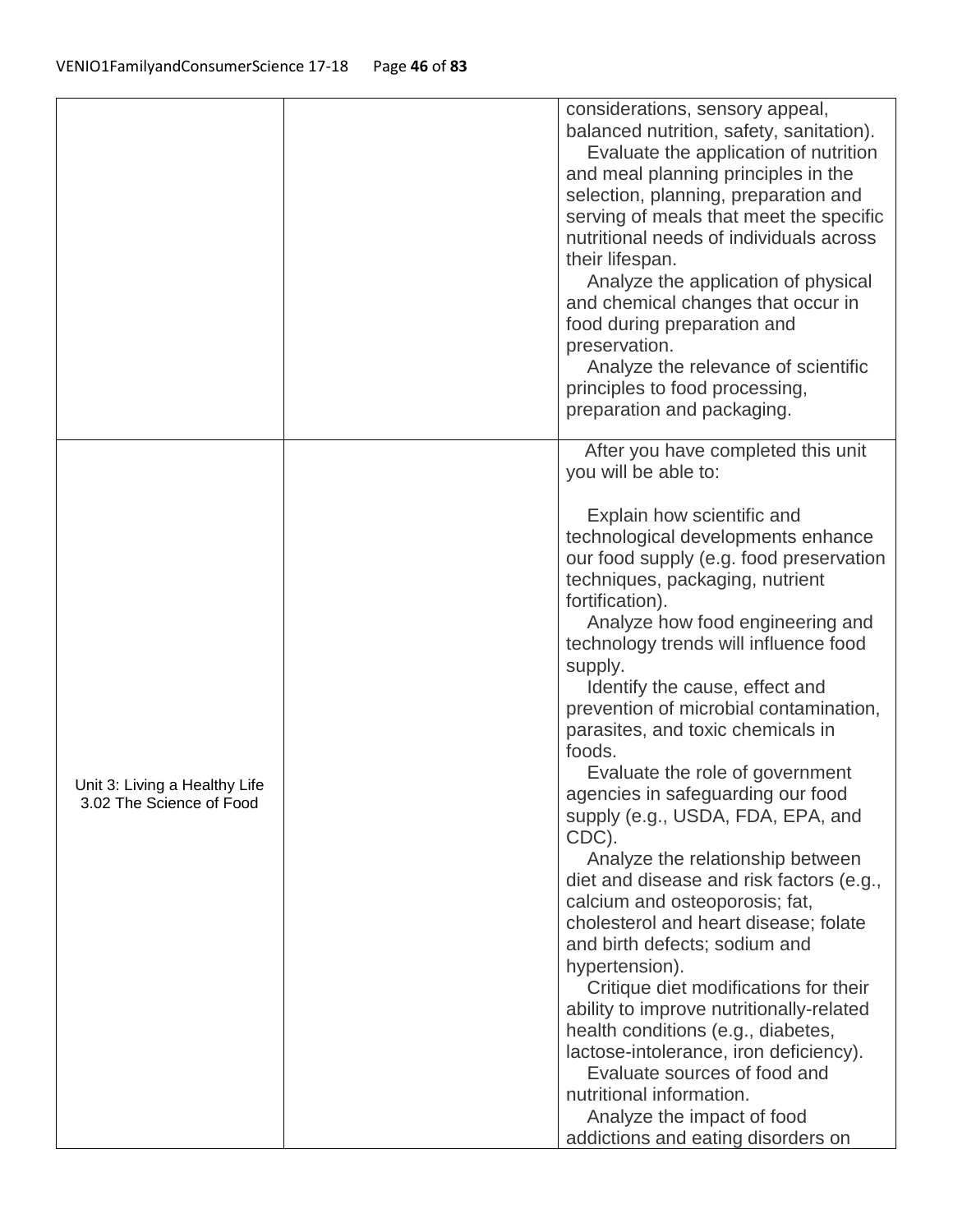|                                                           | health.<br>Analyze the energy requirements,<br>nutrient requirements and body<br>composition for individuals at various<br>stages of the life-cycle.<br>Analyze the breakdown of foods,<br>absorption of nutrients and their<br>conversion to energy by the body.<br>Hypothesize the effectiveness of the<br>use of meal management principles<br>(e.g., time management, budgetary<br>considerations, sensory appeal,<br>balanced nutrition, safety, sanitation).<br>Evaluate the application of nutrition<br>and meal planning principles in the<br>selection, planning, preparation and<br>serving of meals that meet the specific<br>nutritional needs of individuals across<br>their lifespan.<br>Analyze the application of physical<br>and chemical changes that occur in<br>food during preparation and<br>preservation.<br>Analyze the relevance of scientific<br>principles to food processing,<br>preparation and packaging. |
|-----------------------------------------------------------|-----------------------------------------------------------------------------------------------------------------------------------------------------------------------------------------------------------------------------------------------------------------------------------------------------------------------------------------------------------------------------------------------------------------------------------------------------------------------------------------------------------------------------------------------------------------------------------------------------------------------------------------------------------------------------------------------------------------------------------------------------------------------------------------------------------------------------------------------------------------------------------------------------------------------------------------|
| Unit 3: Living a Healthy Life<br>3.02 The Science of Food | After you have completed this unit<br>you will be able to:<br>Explain how scientific and<br>technological developments enhance<br>our food supply (e.g. food preservation<br>techniques, packaging, nutrient<br>fortification).<br>Analyze how food engineering and<br>technology trends will influence food<br>supply.<br>Identify the cause, effect and<br>prevention of microbial contamination,<br>parasites, and toxic chemicals in<br>foods.<br>Evaluate the role of government<br>agencies in safeguarding our food<br>supply (e.g., USDA, FDA, EPA, and<br>CDC).<br>Analyze the relationship between<br>diet and disease and risk factors (e.g.,<br>calcium and osteoporosis; fat,                                                                                                                                                                                                                                              |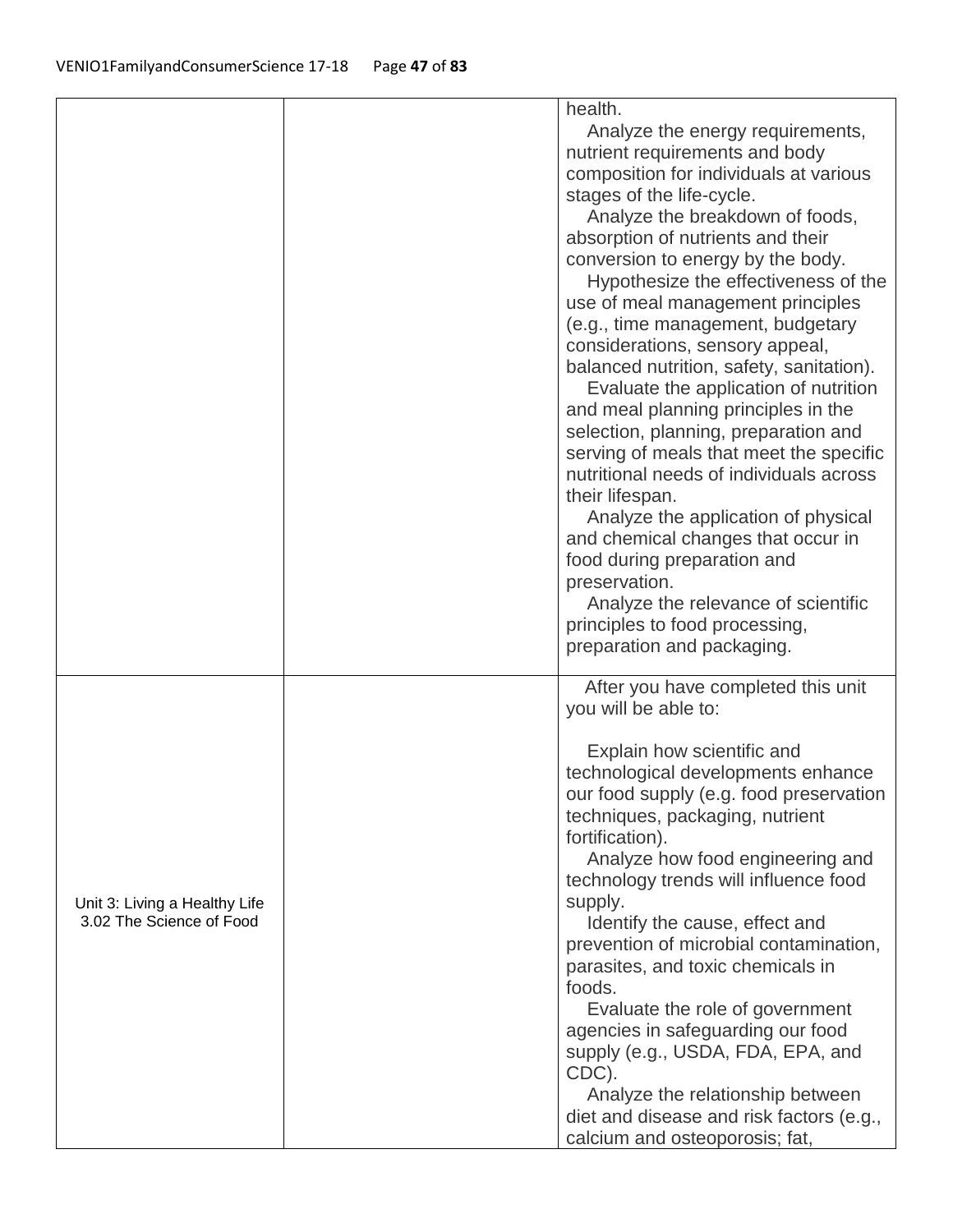|                                                           | cholesterol and heart disease; folate<br>and birth defects; sodium and<br>hypertension). |
|-----------------------------------------------------------|------------------------------------------------------------------------------------------|
|                                                           | Critique diet modifications for their                                                    |
|                                                           | ability to improve nutritionally-related                                                 |
|                                                           | health conditions (e.g., diabetes,                                                       |
|                                                           | lactose-intolerance, iron deficiency).                                                   |
|                                                           | Evaluate sources of food and                                                             |
|                                                           | nutritional information.                                                                 |
|                                                           | Analyze the impact of food                                                               |
|                                                           | addictions and eating disorders on                                                       |
|                                                           | health.                                                                                  |
|                                                           | Analyze the energy requirements,                                                         |
|                                                           | nutrient requirements and body                                                           |
|                                                           | composition for individuals at various                                                   |
|                                                           | stages of the life-cycle.                                                                |
|                                                           | Analyze the breakdown of foods,                                                          |
|                                                           | absorption of nutrients and their                                                        |
|                                                           | conversion to energy by the body.                                                        |
|                                                           | Hypothesize the effectiveness of the                                                     |
|                                                           | use of meal management principles                                                        |
|                                                           | (e.g., time management, budgetary                                                        |
|                                                           | considerations, sensory appeal,                                                          |
|                                                           | balanced nutrition, safety, sanitation).                                                 |
|                                                           | Evaluate the application of nutrition                                                    |
|                                                           | and meal planning principles in the                                                      |
|                                                           | selection, planning, preparation and                                                     |
|                                                           | serving of meals that meet the specific                                                  |
|                                                           | nutritional needs of individuals across                                                  |
|                                                           | their lifespan.                                                                          |
|                                                           | Analyze the application of physical                                                      |
|                                                           | and chemical changes that occur in                                                       |
|                                                           | food during preparation and<br>preservation.                                             |
|                                                           | Analyze the relevance of scientific                                                      |
|                                                           | principles to food processing,                                                           |
|                                                           | preparation and packaging.                                                               |
|                                                           |                                                                                          |
|                                                           | After you have completed this unit                                                       |
|                                                           | you will be able to:                                                                     |
|                                                           |                                                                                          |
|                                                           | Explain how scientific and                                                               |
| Unit 3: Living a Healthy Life<br>3.02 The Science of Food | technological developments enhance                                                       |
|                                                           | our food supply (e.g. food preservation                                                  |
|                                                           | techniques, packaging, nutrient                                                          |
|                                                           | fortification).                                                                          |
|                                                           | Analyze how food engineering and                                                         |
|                                                           | technology trends will influence food                                                    |
|                                                           | supply.                                                                                  |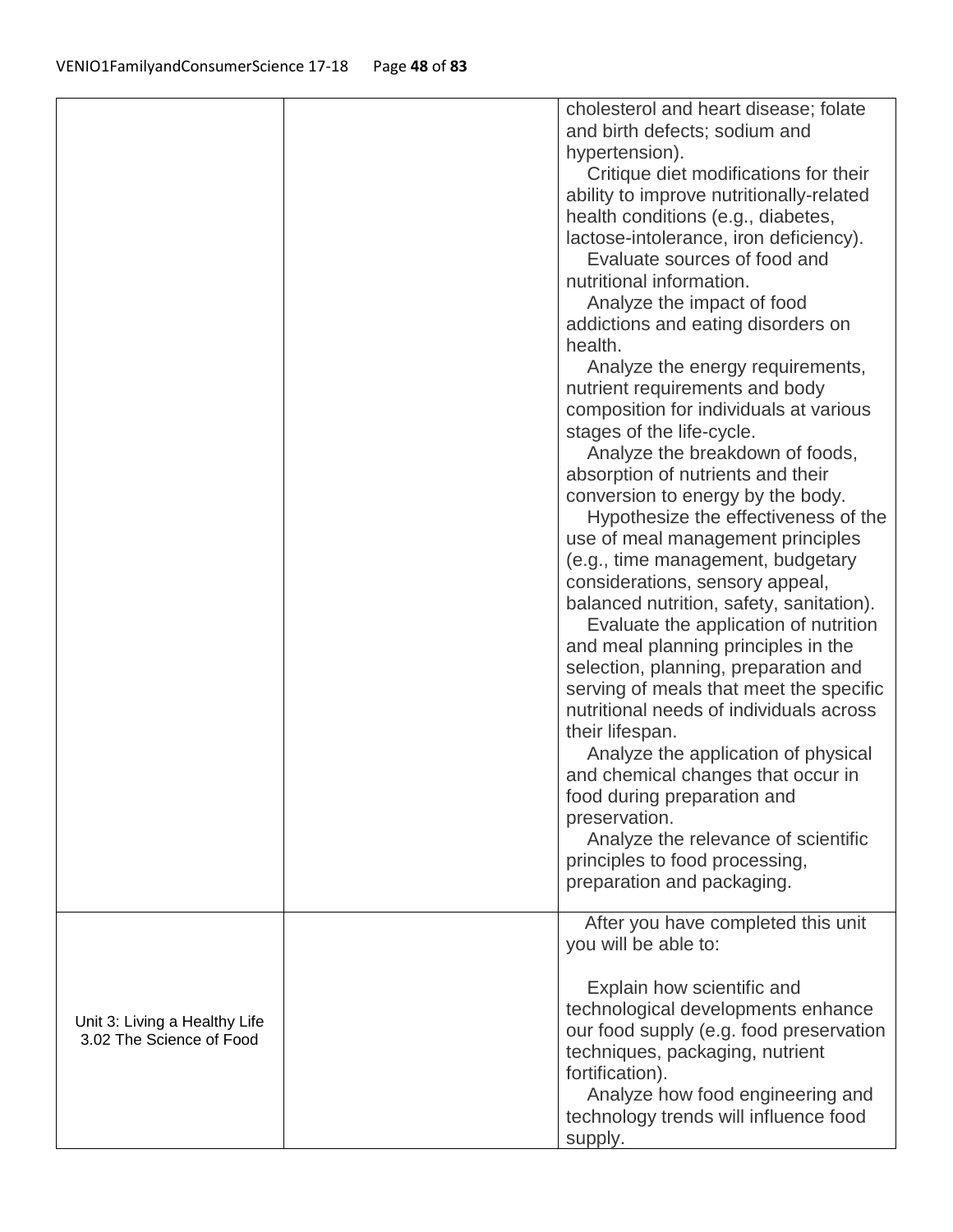|  | Identify the cause, effect and<br>prevention of microbial contamination,<br>parasites, and toxic chemicals in |
|--|---------------------------------------------------------------------------------------------------------------|
|  | foods.                                                                                                        |
|  | Evaluate the role of government                                                                               |
|  | agencies in safeguarding our food                                                                             |
|  | supply (e.g., USDA, FDA, EPA, and                                                                             |
|  | CDC).                                                                                                         |
|  | Analyze the relationship between                                                                              |
|  | diet and disease and risk factors (e.g.,                                                                      |
|  | calcium and osteoporosis; fat,                                                                                |
|  | cholesterol and heart disease; folate                                                                         |
|  | and birth defects; sodium and                                                                                 |
|  | hypertension).                                                                                                |
|  | Critique diet modifications for their                                                                         |
|  | ability to improve nutritionally-related                                                                      |
|  | health conditions (e.g., diabetes,                                                                            |
|  | lactose-intolerance, iron deficiency).                                                                        |
|  | Evaluate sources of food and                                                                                  |
|  | nutritional information.                                                                                      |
|  | Analyze the impact of food                                                                                    |
|  | addictions and eating disorders on                                                                            |
|  | health.                                                                                                       |
|  | Analyze the energy requirements,                                                                              |
|  | nutrient requirements and body                                                                                |
|  | composition for individuals at various                                                                        |
|  | stages of the life-cycle.                                                                                     |
|  | Analyze the breakdown of foods,                                                                               |
|  | absorption of nutrients and their                                                                             |
|  | conversion to energy by the body.                                                                             |
|  | Hypothesize the effectiveness of the                                                                          |
|  | use of meal management principles                                                                             |
|  | (e.g., time management, budgetary                                                                             |
|  | considerations, sensory appeal,                                                                               |
|  | balanced nutrition, safety, sanitation).                                                                      |
|  | Evaluate the application of nutrition                                                                         |
|  | and meal planning principles in the                                                                           |
|  | selection, planning, preparation and                                                                          |
|  | serving of meals that meet the specific                                                                       |
|  | nutritional needs of individuals across                                                                       |
|  | their lifespan.                                                                                               |
|  | Analyze the application of physical                                                                           |
|  | and chemical changes that occur in                                                                            |
|  | food during preparation and                                                                                   |
|  | preservation.                                                                                                 |
|  | Analyze the relevance of scientific                                                                           |
|  | principles to food processing,                                                                                |
|  | preparation and packaging.                                                                                    |
|  |                                                                                                               |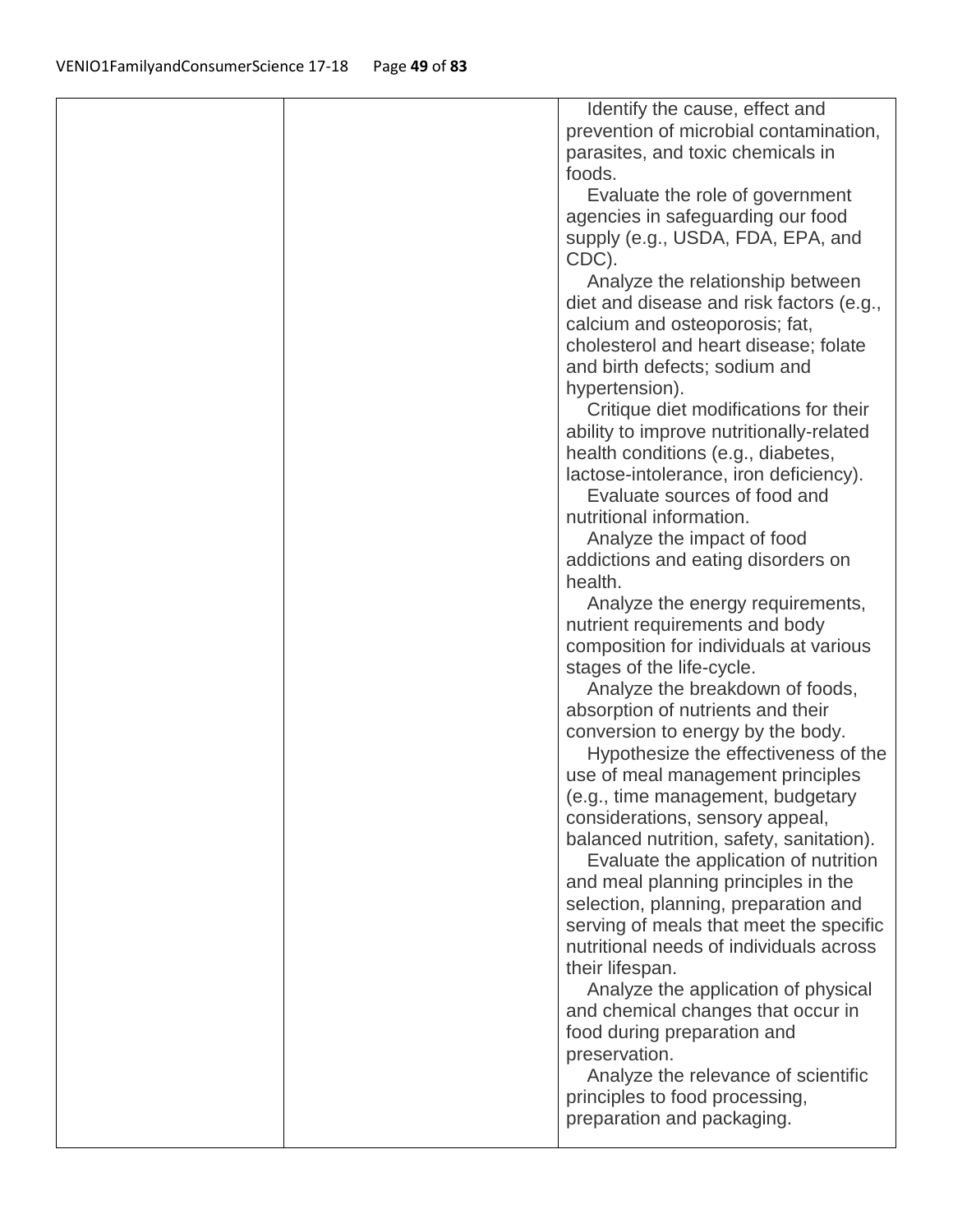|                                                           |  | After you have completed this unit                                          |
|-----------------------------------------------------------|--|-----------------------------------------------------------------------------|
|                                                           |  | you will be able to:                                                        |
|                                                           |  |                                                                             |
|                                                           |  | Explain how scientific and                                                  |
|                                                           |  | technological developments enhance                                          |
|                                                           |  | our food supply (e.g. food preservation                                     |
|                                                           |  | techniques, packaging, nutrient                                             |
|                                                           |  | fortification).                                                             |
|                                                           |  | Analyze how food engineering and                                            |
|                                                           |  | technology trends will influence food                                       |
|                                                           |  | supply.                                                                     |
|                                                           |  | Identify the cause, effect and                                              |
|                                                           |  | prevention of microbial contamination,                                      |
|                                                           |  | parasites, and toxic chemicals in                                           |
|                                                           |  | foods.                                                                      |
|                                                           |  | Evaluate the role of government                                             |
|                                                           |  | agencies in safeguarding our food                                           |
|                                                           |  | supply (e.g., USDA, FDA, EPA, and                                           |
|                                                           |  | CDC).                                                                       |
|                                                           |  | Analyze the relationship between                                            |
|                                                           |  | diet and disease and risk factors (e.g.,                                    |
|                                                           |  | calcium and osteoporosis; fat,                                              |
|                                                           |  | cholesterol and heart disease; folate                                       |
|                                                           |  | and birth defects; sodium and                                               |
| Unit 3: Living a Healthy Life<br>3.02 The Science of Food |  | hypertension).                                                              |
|                                                           |  | Critique diet modifications for their                                       |
|                                                           |  | ability to improve nutritionally-related                                    |
|                                                           |  | health conditions (e.g., diabetes,                                          |
|                                                           |  | lactose-intolerance, iron deficiency).                                      |
|                                                           |  | Evaluate sources of food and                                                |
|                                                           |  | nutritional information.                                                    |
|                                                           |  | Analyze the impact of food                                                  |
|                                                           |  | addictions and eating disorders on                                          |
|                                                           |  | health.                                                                     |
|                                                           |  | Analyze the energy requirements,                                            |
|                                                           |  | nutrient requirements and body                                              |
|                                                           |  | composition for individuals at various                                      |
|                                                           |  | stages of the life-cycle.                                                   |
|                                                           |  | Analyze the breakdown of foods,                                             |
|                                                           |  | absorption of nutrients and their                                           |
|                                                           |  | conversion to energy by the body.                                           |
|                                                           |  | Hypothesize the effectiveness of the                                        |
|                                                           |  | use of meal management principles                                           |
|                                                           |  | (e.g., time management, budgetary                                           |
|                                                           |  | considerations, sensory appeal,<br>balanced nutrition, safety, sanitation). |
|                                                           |  | Evaluate the application of nutrition                                       |
|                                                           |  | and meal planning principles in the                                         |
|                                                           |  |                                                                             |
|                                                           |  | selection, planning, preparation and                                        |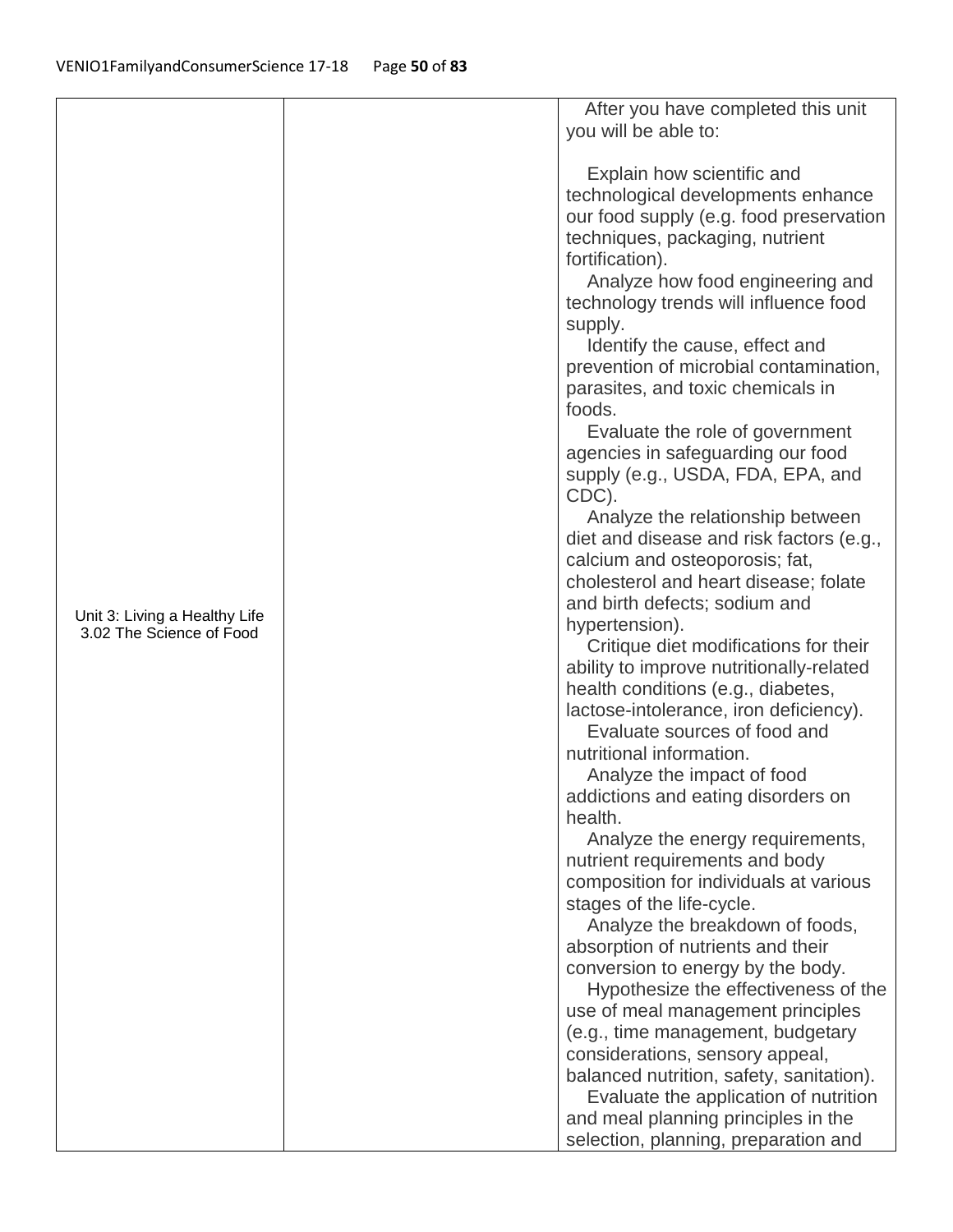|                                                           | serving of meals that meet the specific<br>nutritional needs of individuals across<br>their lifespan.<br>Analyze the application of physical<br>and chemical changes that occur in<br>food during preparation and<br>preservation.<br>Analyze the relevance of scientific<br>principles to food processing,<br>preparation and packaging.                                                                                                                                                                                                                                                                                                                                                                                                                                                                                                                                                                                                                                                                                                                                                                                                                                                                                                           |
|-----------------------------------------------------------|-----------------------------------------------------------------------------------------------------------------------------------------------------------------------------------------------------------------------------------------------------------------------------------------------------------------------------------------------------------------------------------------------------------------------------------------------------------------------------------------------------------------------------------------------------------------------------------------------------------------------------------------------------------------------------------------------------------------------------------------------------------------------------------------------------------------------------------------------------------------------------------------------------------------------------------------------------------------------------------------------------------------------------------------------------------------------------------------------------------------------------------------------------------------------------------------------------------------------------------------------------|
| Unit 3: Living a Healthy Life<br>3.02 The Science of Food | After you have completed this unit<br>you will be able to:<br>Explain how scientific and<br>technological developments enhance<br>our food supply (e.g. food preservation<br>techniques, packaging, nutrient<br>fortification).<br>Analyze how food engineering and<br>technology trends will influence food<br>supply.<br>Identify the cause, effect and<br>prevention of microbial contamination,<br>parasites, and toxic chemicals in<br>foods.<br>Evaluate the role of government<br>agencies in safeguarding our food<br>supply (e.g., USDA, FDA, EPA, and<br>CDC).<br>Analyze the relationship between<br>diet and disease and risk factors (e.g.,<br>calcium and osteoporosis; fat,<br>cholesterol and heart disease; folate<br>and birth defects; sodium and<br>hypertension).<br>Critique diet modifications for their<br>ability to improve nutritionally-related<br>health conditions (e.g., diabetes,<br>lactose-intolerance, iron deficiency).<br>Evaluate sources of food and<br>nutritional information.<br>Analyze the impact of food<br>addictions and eating disorders on<br>health.<br>Analyze the energy requirements,<br>nutrient requirements and body<br>composition for individuals at various<br>stages of the life-cycle. |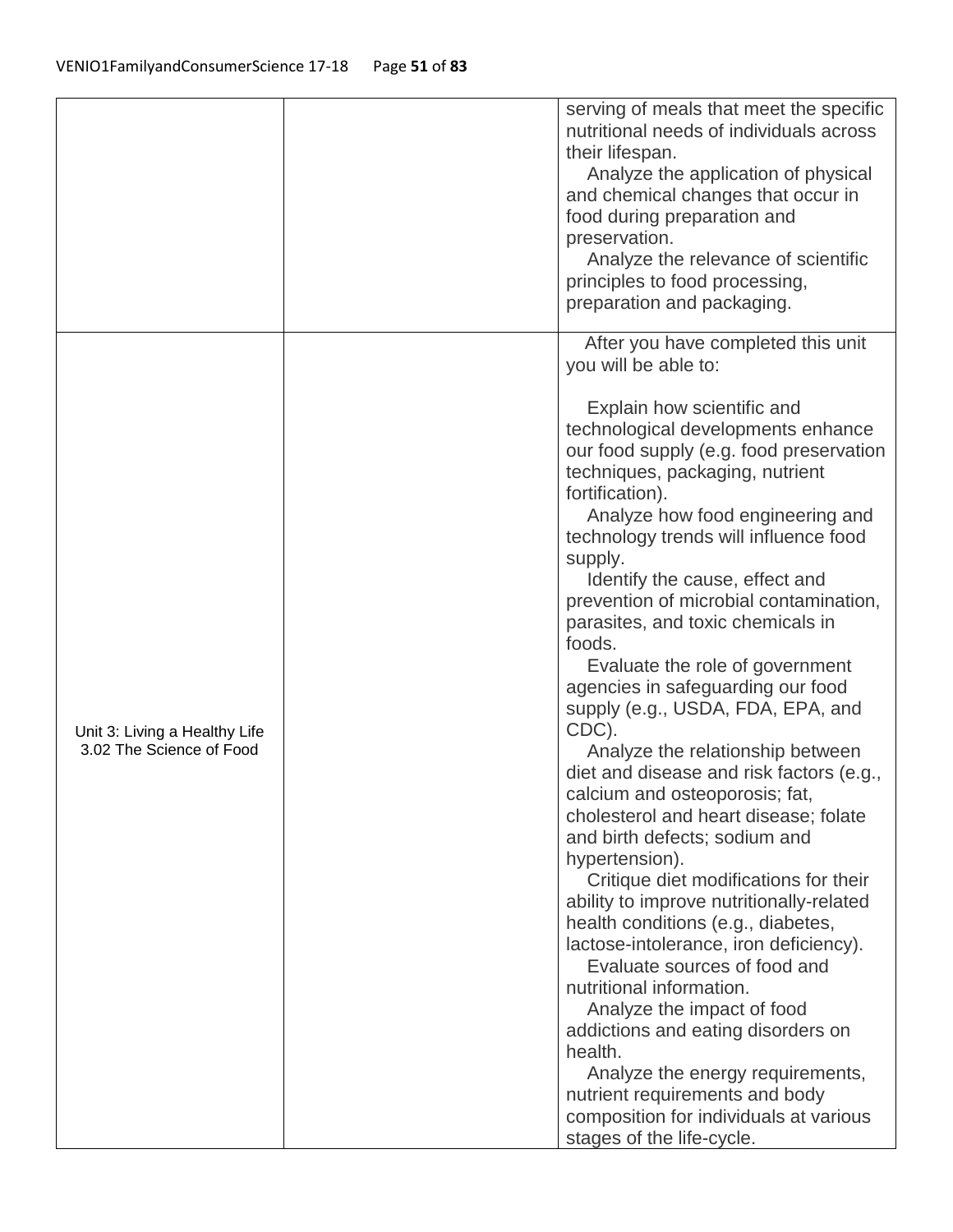|                               | Analyze the breakdown of foods,             |
|-------------------------------|---------------------------------------------|
|                               | absorption of nutrients and their           |
|                               | conversion to energy by the body.           |
|                               | Hypothesize the effectiveness of the        |
|                               | use of meal management principles           |
|                               | (e.g., time management, budgetary           |
|                               | considerations, sensory appeal,             |
|                               | balanced nutrition, safety, sanitation).    |
|                               | Evaluate the application of nutrition       |
|                               | and meal planning principles in the         |
|                               | selection, planning, preparation and        |
|                               | serving of meals that meet the specific     |
|                               | nutritional needs of individuals across     |
|                               | their lifespan.                             |
|                               | Analyze the application of physical         |
|                               | and chemical changes that occur in          |
|                               | food during preparation and                 |
|                               | preservation.                               |
|                               | Analyze the relevance of scientific         |
|                               | principles to food processing,              |
|                               | preparation and packaging.                  |
|                               |                                             |
|                               | After you have completed this unit          |
|                               | you will be able to:                        |
|                               | Explain how scientific and                  |
|                               | technological developments enhance          |
|                               | our food supply (e.g. food preservation     |
|                               | techniques, packaging, nutrient             |
|                               | fortification).                             |
|                               | Analyze how food engineering and            |
|                               | technology trends will influence food       |
|                               |                                             |
|                               | supply.                                     |
|                               | Identify the cause, effect and              |
| Unit 3: Living a Healthy Life | prevention of microbial contamination,      |
| 3.03 Food for Health          | parasites, and toxic chemicals in<br>foods. |
|                               |                                             |
|                               | Evaluate the role of government             |
|                               | agencies in safeguarding our food           |
|                               | supply (e.g., USDA, FDA, EPA, and           |
|                               | CDC).                                       |
|                               | Analyze the relationship between            |
|                               | diet and disease and risk factors (e.g.,    |
|                               | calcium and osteoporosis; fat,              |
|                               | cholesterol and heart disease; folate       |
|                               | and birth defects; sodium and               |
|                               | hypertension).                              |
|                               | Critique diet modifications for their       |
|                               | ability to improve nutritionally-related    |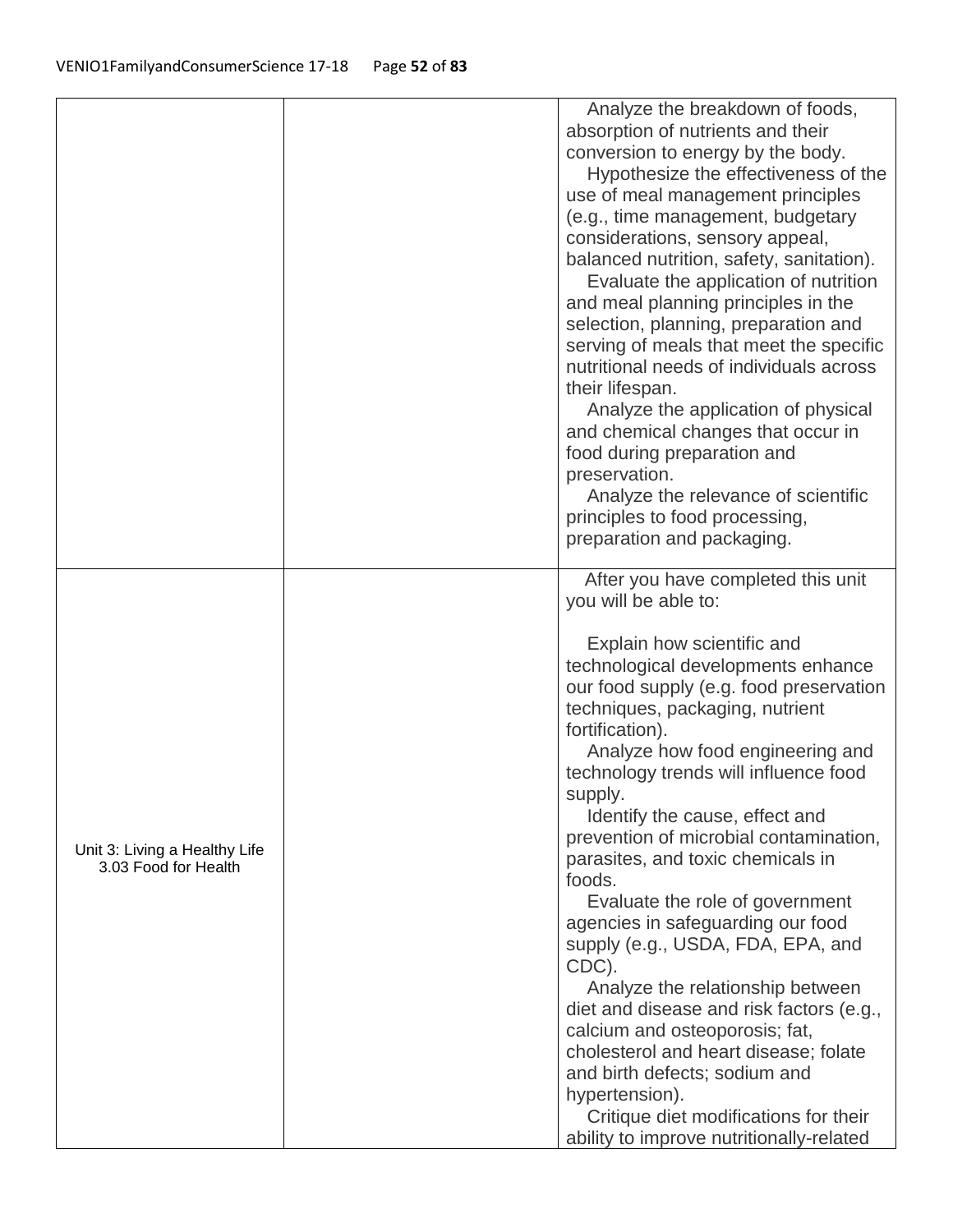|                                                       | health conditions (e.g., diabetes,       |
|-------------------------------------------------------|------------------------------------------|
|                                                       | lactose-intolerance, iron deficiency).   |
|                                                       | Evaluate sources of food and             |
|                                                       | nutritional information.                 |
|                                                       | Analyze the impact of food               |
|                                                       | addictions and eating disorders on       |
|                                                       | health.                                  |
|                                                       | Analyze the energy requirements,         |
|                                                       | nutrient requirements and body           |
|                                                       | composition for individuals at various   |
|                                                       | stages of the life-cycle.                |
|                                                       | Analyze the breakdown of foods,          |
|                                                       | absorption of nutrients and their        |
|                                                       | conversion to energy by the body.        |
|                                                       | Hypothesize the effectiveness of the     |
|                                                       | use of meal management principles        |
|                                                       | (e.g., time management, budgetary        |
|                                                       | considerations, sensory appeal,          |
|                                                       | balanced nutrition, safety, sanitation). |
|                                                       | Evaluate the application of nutrition    |
|                                                       | and meal planning principles in the      |
|                                                       | selection, planning, preparation and     |
|                                                       | serving of meals that meet the specific  |
|                                                       | nutritional needs of individuals across  |
|                                                       | their lifespan.                          |
|                                                       | Analyze the application of physical      |
|                                                       | and chemical changes that occur in       |
|                                                       | food during preparation and              |
|                                                       | preservation.                            |
|                                                       | Analyze the relevance of scientific      |
|                                                       | principles to food processing,           |
|                                                       | preparation and packaging.               |
|                                                       |                                          |
|                                                       | After you have completed this unit       |
|                                                       | you will be able to:                     |
|                                                       | Explain how scientific and               |
|                                                       | technological developments enhance       |
|                                                       | our food supply (e.g. food preservation  |
| Unit 3: Living a Healthy Life<br>3.03 Food for Health | techniques, packaging, nutrient          |
|                                                       | fortification).                          |
|                                                       | Analyze how food engineering and         |
|                                                       | technology trends will influence food    |
|                                                       | supply.                                  |
|                                                       | Identify the cause, effect and           |
|                                                       | prevention of microbial contamination,   |
|                                                       | parasites, and toxic chemicals in        |
|                                                       | foods.                                   |
|                                                       |                                          |
|                                                       | Evaluate the role of government          |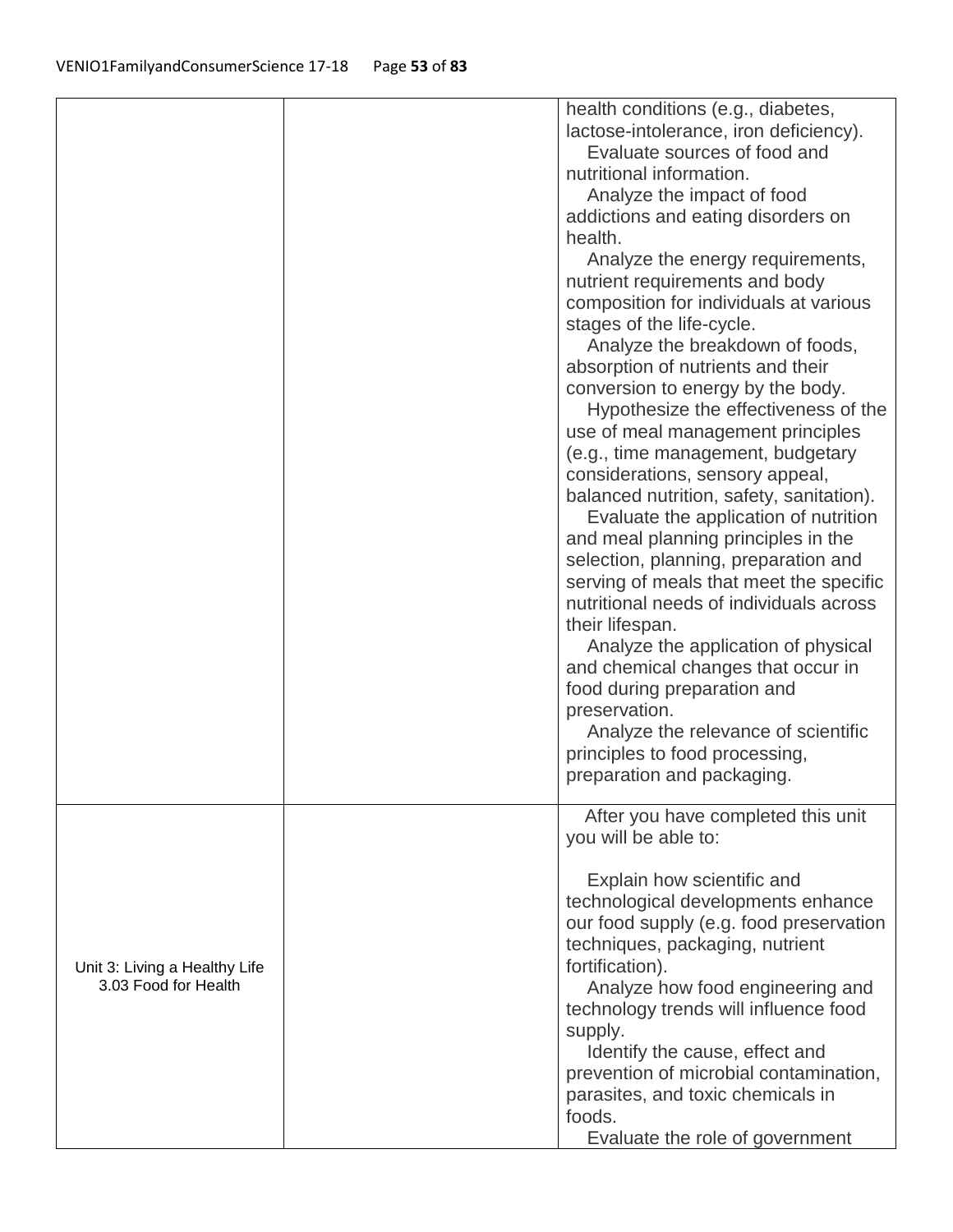|                                                      | agencies in safeguarding our food             |
|------------------------------------------------------|-----------------------------------------------|
|                                                      | supply (e.g., USDA, FDA, EPA, and             |
|                                                      | CDC).                                         |
|                                                      | Analyze the relationship between              |
|                                                      | diet and disease and risk factors (e.g.,      |
|                                                      |                                               |
|                                                      | calcium and osteoporosis; fat,                |
|                                                      | cholesterol and heart disease; folate         |
|                                                      | and birth defects; sodium and                 |
|                                                      | hypertension).                                |
|                                                      | Critique diet modifications for their         |
|                                                      | ability to improve nutritionally-related      |
|                                                      | health conditions (e.g., diabetes,            |
|                                                      | lactose-intolerance, iron deficiency).        |
|                                                      | Evaluate sources of food and                  |
|                                                      | nutritional information.                      |
|                                                      | Analyze the impact of food                    |
|                                                      |                                               |
|                                                      | addictions and eating disorders on<br>health. |
|                                                      |                                               |
|                                                      | Analyze the energy requirements,              |
|                                                      | nutrient requirements and body                |
|                                                      | composition for individuals at various        |
|                                                      | stages of the life-cycle.                     |
|                                                      | Analyze the breakdown of foods,               |
|                                                      | absorption of nutrients and their             |
|                                                      | conversion to energy by the body.             |
|                                                      | Hypothesize the effectiveness of the          |
|                                                      | use of meal management principles             |
|                                                      | (e.g., time management, budgetary             |
|                                                      | considerations, sensory appeal,               |
|                                                      | balanced nutrition, safety, sanitation).      |
|                                                      | Evaluate the application of nutrition         |
|                                                      | and meal planning principles in the           |
|                                                      | selection, planning, preparation and          |
|                                                      | serving of meals that meet the specific       |
|                                                      | nutritional needs of individuals across       |
|                                                      |                                               |
|                                                      | their lifespan.                               |
|                                                      | Analyze the application of physical           |
|                                                      | and chemical changes that occur in            |
|                                                      | food during preparation and                   |
|                                                      | preservation.                                 |
|                                                      | Analyze the relevance of scientific           |
|                                                      | principles to food processing,                |
|                                                      | preparation and packaging.                    |
|                                                      | After you have completed this unit            |
| Unit 3: Living a Healthy Life<br>3.04 Healthy Eating | you will be able to:                          |
|                                                      |                                               |
|                                                      | Explain how scientific and                    |
|                                                      | technological developments enhance            |
|                                                      |                                               |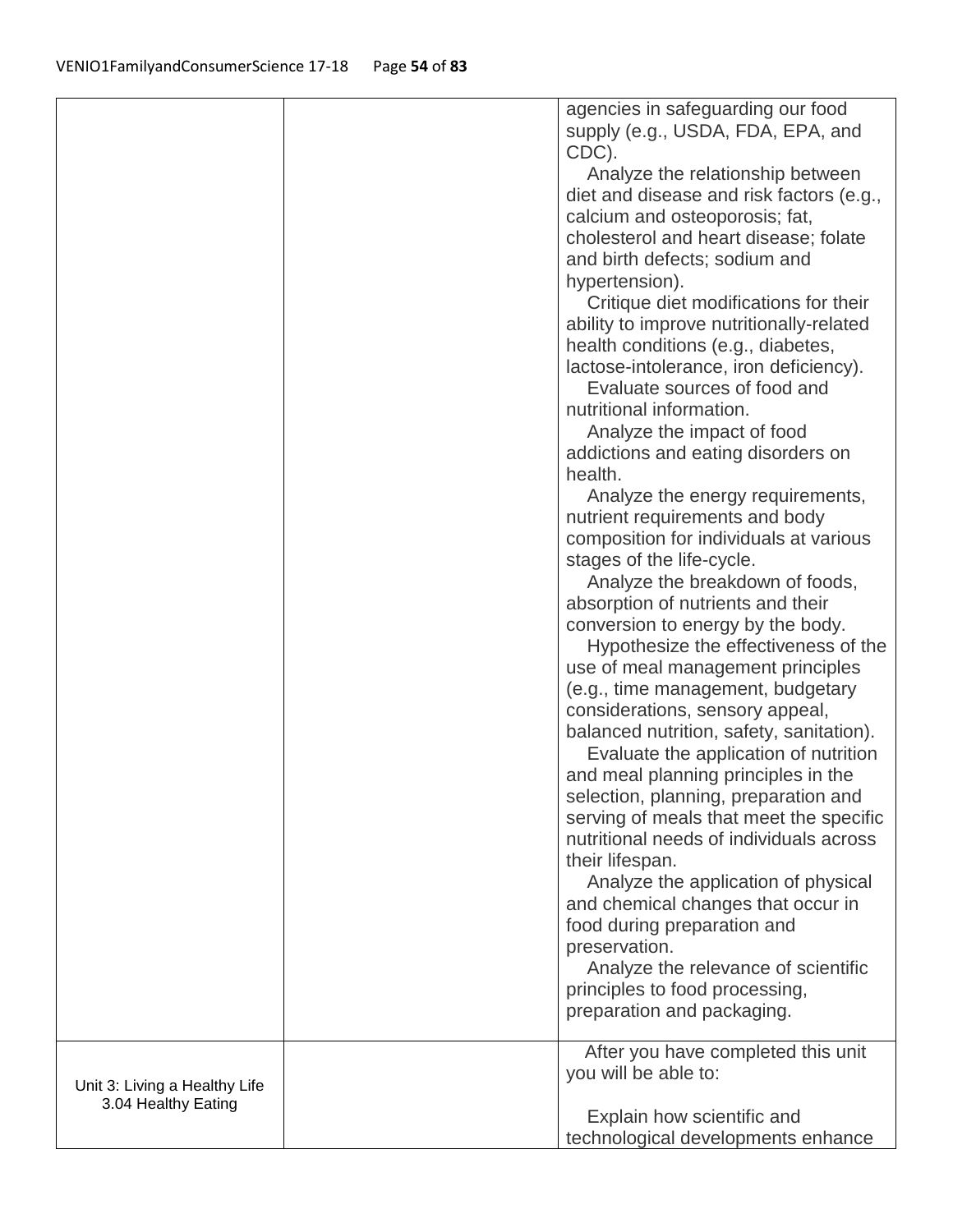|  | our food supply (e.g. food preservation  |
|--|------------------------------------------|
|  | techniques, packaging, nutrient          |
|  | fortification).                          |
|  | Analyze how food engineering and         |
|  | technology trends will influence food    |
|  | supply.                                  |
|  | Identify the cause, effect and           |
|  | prevention of microbial contamination,   |
|  | parasites, and toxic chemicals in        |
|  | foods.                                   |
|  | Evaluate the role of government          |
|  | agencies in safeguarding our food        |
|  | supply (e.g., USDA, FDA, EPA, and        |
|  | CDC).                                    |
|  | Analyze the relationship between         |
|  | diet and disease and risk factors (e.g., |
|  | calcium and osteoporosis; fat,           |
|  | cholesterol and heart disease; folate    |
|  | and birth defects; sodium and            |
|  | hypertension).                           |
|  | Critique diet modifications for their    |
|  | ability to improve nutritionally-related |
|  | health conditions (e.g., diabetes,       |
|  | lactose-intolerance, iron deficiency).   |
|  | Evaluate sources of food and             |
|  | nutritional information.                 |
|  | Analyze the impact of food               |
|  | addictions and eating disorders on       |
|  | health.                                  |
|  | Analyze the energy requirements,         |
|  | nutrient requirements and body           |
|  | composition for individuals at various   |
|  | stages of the life-cycle.                |
|  | Analyze the breakdown of foods,          |
|  | absorption of nutrients and their        |
|  | conversion to energy by the body.        |
|  | Hypothesize the effectiveness of the     |
|  | use of meal management principles        |
|  | (e.g., time management, budgetary        |
|  | considerations, sensory appeal,          |
|  | balanced nutrition, safety, sanitation). |
|  | Evaluate the application of nutrition    |
|  | and meal planning principles in the      |
|  | selection, planning, preparation and     |
|  | serving of meals that meet the specific  |
|  | nutritional needs of individuals across  |
|  | their lifespan.                          |
|  | Analyze the application of physical      |
|  | and chemical changes that occur in       |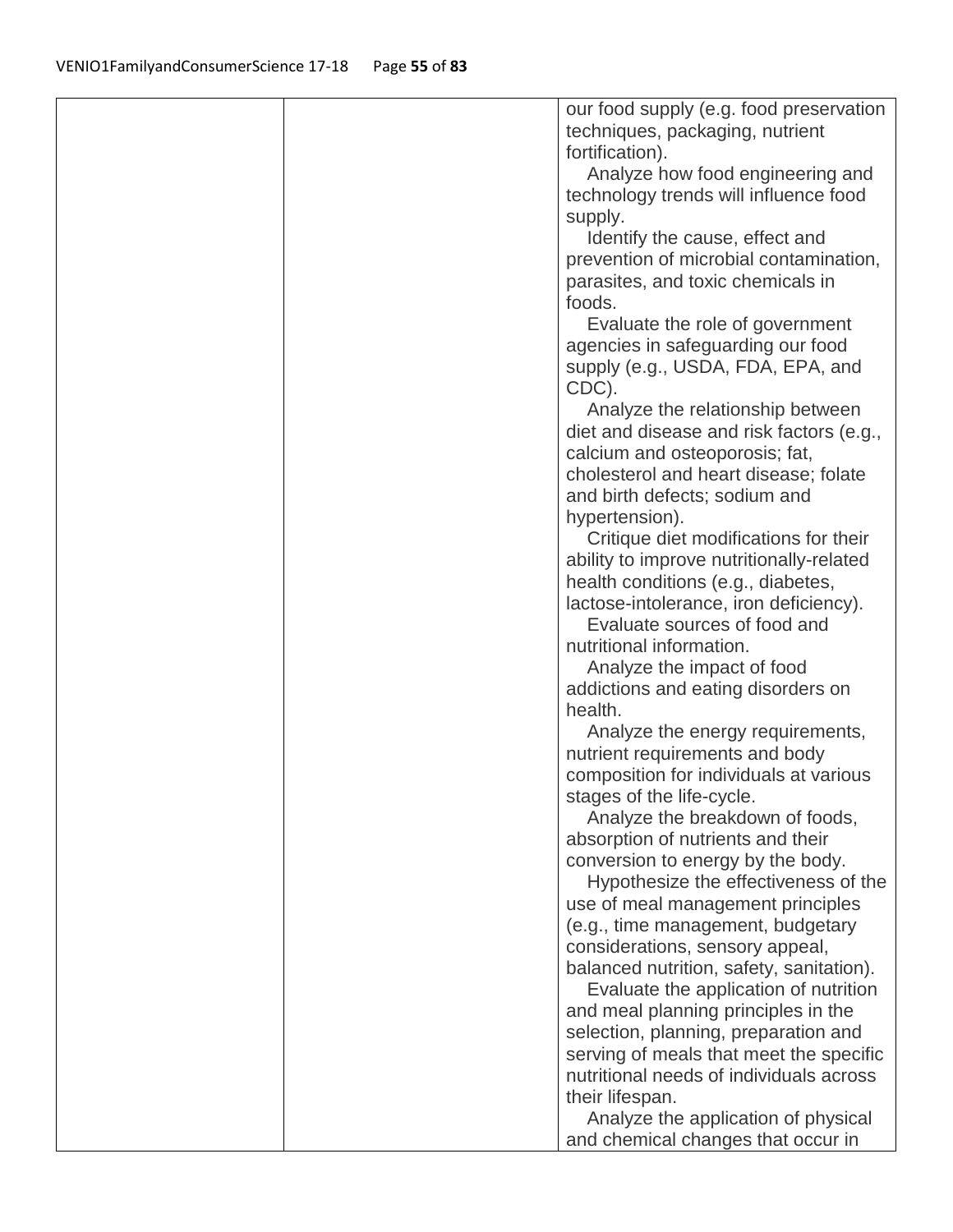|                               | food during preparation and                             |
|-------------------------------|---------------------------------------------------------|
|                               | preservation.                                           |
|                               | Analyze the relevance of scientific                     |
|                               | principles to food processing,                          |
|                               | preparation and packaging.                              |
|                               |                                                         |
|                               | After you have completed this unit                      |
|                               | you will be able to:                                    |
|                               |                                                         |
|                               | Explain how scientific and                              |
|                               | technological developments enhance                      |
|                               | our food supply (e.g. food preservation                 |
|                               | techniques, packaging, nutrient<br>fortification).      |
|                               | Analyze how food engineering and                        |
|                               | technology trends will influence food                   |
|                               | supply.                                                 |
|                               | Identify the cause, effect and                          |
|                               | prevention of microbial contamination,                  |
|                               | parasites, and toxic chemicals in                       |
|                               | foods.                                                  |
|                               | Evaluate the role of government                         |
|                               | agencies in safeguarding our food                       |
|                               | supply (e.g., USDA, FDA, EPA, and                       |
|                               | CDC).                                                   |
|                               | Analyze the relationship between                        |
| Unit 3: Living a Healthy Life | diet and disease and risk factors (e.g.,                |
| 3.04 Healthy Eating           | calcium and osteoporosis; fat,                          |
|                               | cholesterol and heart disease; folate                   |
|                               | and birth defects; sodium and                           |
|                               | hypertension).<br>Critique diet modifications for their |
|                               | ability to improve nutritionally-related                |
|                               | health conditions (e.g., diabetes,                      |
|                               | lactose-intolerance, iron deficiency).                  |
|                               | Evaluate sources of food and                            |
|                               | nutritional information.                                |
|                               | Analyze the impact of food                              |
|                               | addictions and eating disorders on                      |
|                               | health.                                                 |
|                               | Analyze the energy requirements,                        |
|                               | nutrient requirements and body                          |
|                               | composition for individuals at various                  |
|                               | stages of the life-cycle.                               |
|                               | Analyze the breakdown of foods,                         |
|                               | absorption of nutrients and their                       |
|                               | conversion to energy by the body.                       |
|                               | Hypothesize the effectiveness of the                    |
|                               | use of meal management principles                       |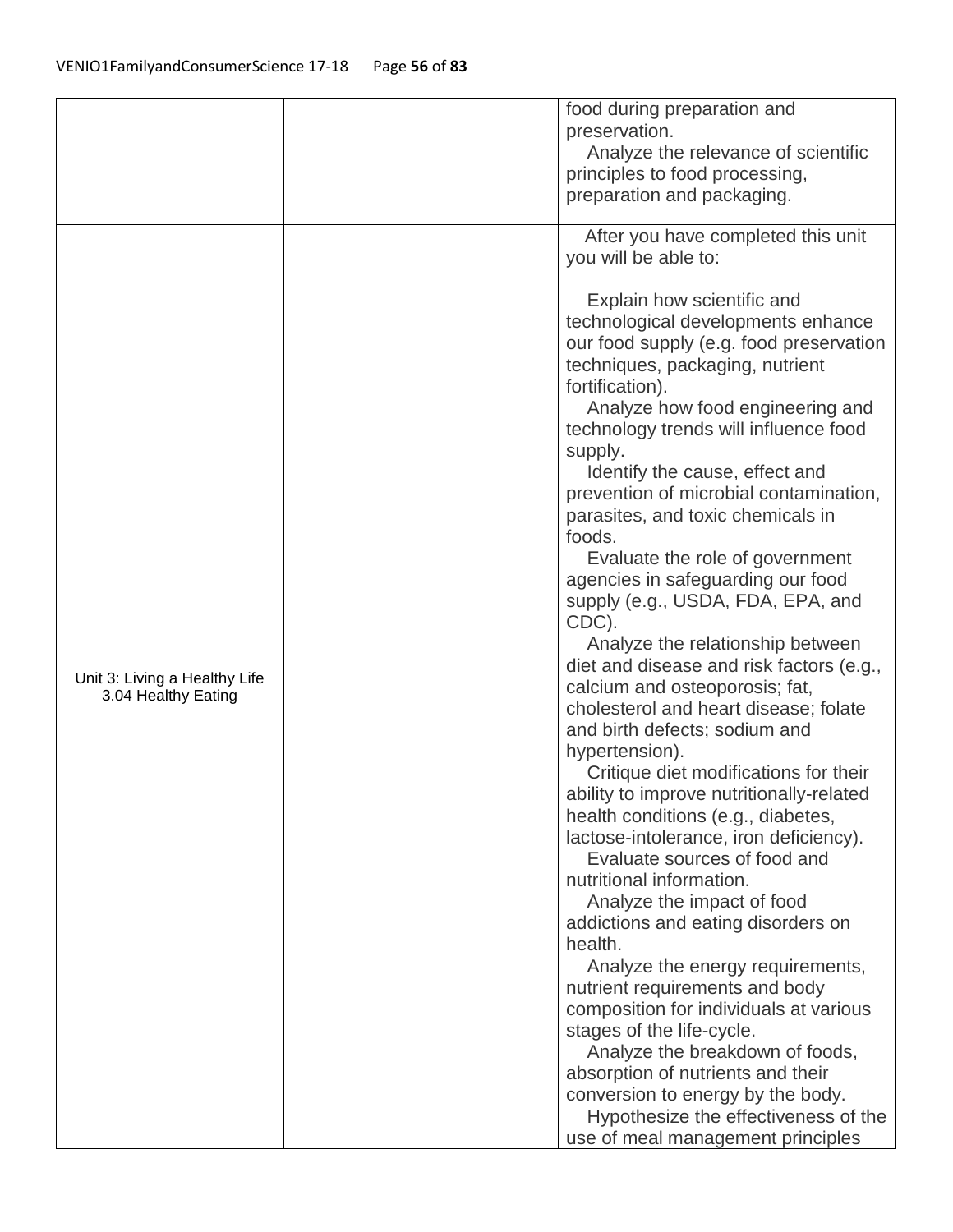|                                                      | (e.g., time management, budgetary<br>considerations, sensory appeal,<br>balanced nutrition, safety, sanitation).<br>Evaluate the application of nutrition<br>and meal planning principles in the<br>selection, planning, preparation and<br>serving of meals that meet the specific<br>nutritional needs of individuals across<br>their lifespan.<br>Analyze the application of physical<br>and chemical changes that occur in<br>food during preparation and<br>preservation.<br>Analyze the relevance of scientific<br>principles to food processing,<br>preparation and packaging.                                                                                                                                                                                                                                                                                                                                                                                                                                                                 |
|------------------------------------------------------|-------------------------------------------------------------------------------------------------------------------------------------------------------------------------------------------------------------------------------------------------------------------------------------------------------------------------------------------------------------------------------------------------------------------------------------------------------------------------------------------------------------------------------------------------------------------------------------------------------------------------------------------------------------------------------------------------------------------------------------------------------------------------------------------------------------------------------------------------------------------------------------------------------------------------------------------------------------------------------------------------------------------------------------------------------|
| Unit 3: Living a Healthy Life<br>3.04 Healthy Eating | After you have completed this unit<br>you will be able to:<br>Explain how scientific and<br>technological developments enhance<br>our food supply (e.g. food preservation<br>techniques, packaging, nutrient<br>fortification).<br>Analyze how food engineering and<br>technology trends will influence food<br>supply.<br>Identify the cause, effect and<br>prevention of microbial contamination,<br>parasites, and toxic chemicals in<br>foods.<br>Evaluate the role of government<br>agencies in safeguarding our food<br>supply (e.g., USDA, FDA, EPA, and<br>CDC).<br>Analyze the relationship between<br>diet and disease and risk factors (e.g.,<br>calcium and osteoporosis; fat,<br>cholesterol and heart disease; folate<br>and birth defects; sodium and<br>hypertension).<br>Critique diet modifications for their<br>ability to improve nutritionally-related<br>health conditions (e.g., diabetes,<br>lactose-intolerance, iron deficiency).<br>Evaluate sources of food and<br>nutritional information.<br>Analyze the impact of food |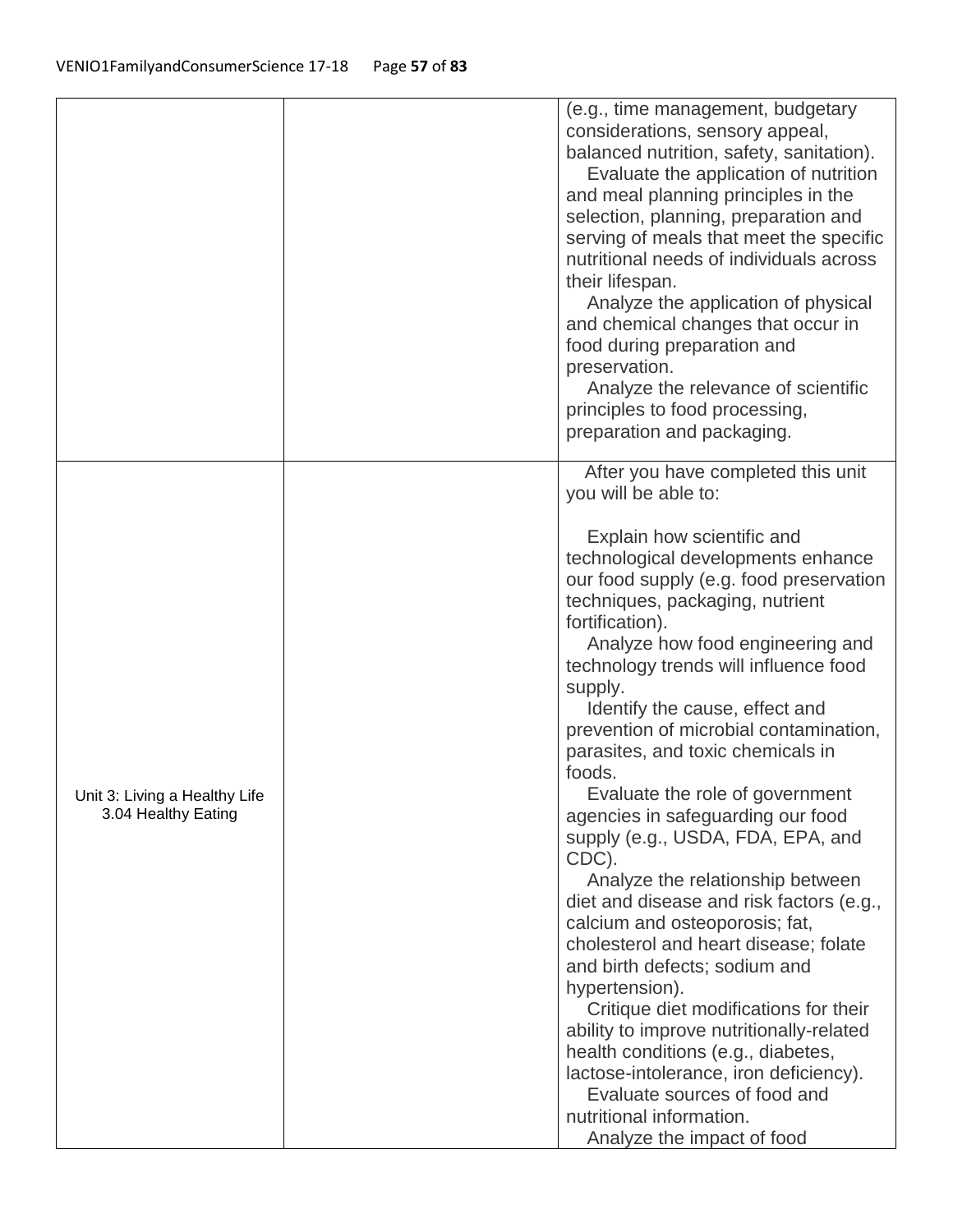|                               | addictions and eating disorders on       |
|-------------------------------|------------------------------------------|
|                               | health.                                  |
|                               | Analyze the energy requirements,         |
|                               | nutrient requirements and body           |
|                               | composition for individuals at various   |
|                               | stages of the life-cycle.                |
|                               | Analyze the breakdown of foods,          |
|                               | absorption of nutrients and their        |
|                               | conversion to energy by the body.        |
|                               | Hypothesize the effectiveness of the     |
|                               | use of meal management principles        |
|                               |                                          |
|                               | (e.g., time management, budgetary        |
|                               | considerations, sensory appeal,          |
|                               | balanced nutrition, safety, sanitation). |
|                               | Evaluate the application of nutrition    |
|                               | and meal planning principles in the      |
|                               | selection, planning, preparation and     |
|                               | serving of meals that meet the specific  |
|                               | nutritional needs of individuals across  |
|                               | their lifespan.                          |
|                               | Analyze the application of physical      |
|                               | and chemical changes that occur in       |
|                               | food during preparation and              |
|                               | preservation.                            |
|                               | Analyze the relevance of scientific      |
|                               | principles to food processing,           |
|                               | preparation and packaging.               |
|                               | After you have completed this unit       |
|                               | you will be able to:                     |
|                               |                                          |
|                               | Explain how scientific and               |
|                               | technological developments enhance       |
|                               | our food supply (e.g. food preservation  |
|                               | techniques, packaging, nutrient          |
|                               | fortification).                          |
|                               | Analyze how food engineering and         |
|                               | technology trends will influence food    |
| Unit 3: Living a Healthy Life | supply.                                  |
| 3.04 Healthy Eating           | Identify the cause, effect and           |
|                               | prevention of microbial contamination,   |
|                               | parasites, and toxic chemicals in        |
|                               | foods.                                   |
|                               | Evaluate the role of government          |
|                               | agencies in safeguarding our food        |
|                               | supply (e.g., USDA, FDA, EPA, and        |
|                               | CDC).                                    |
|                               | Analyze the relationship between         |
|                               | diet and disease and risk factors (e.g., |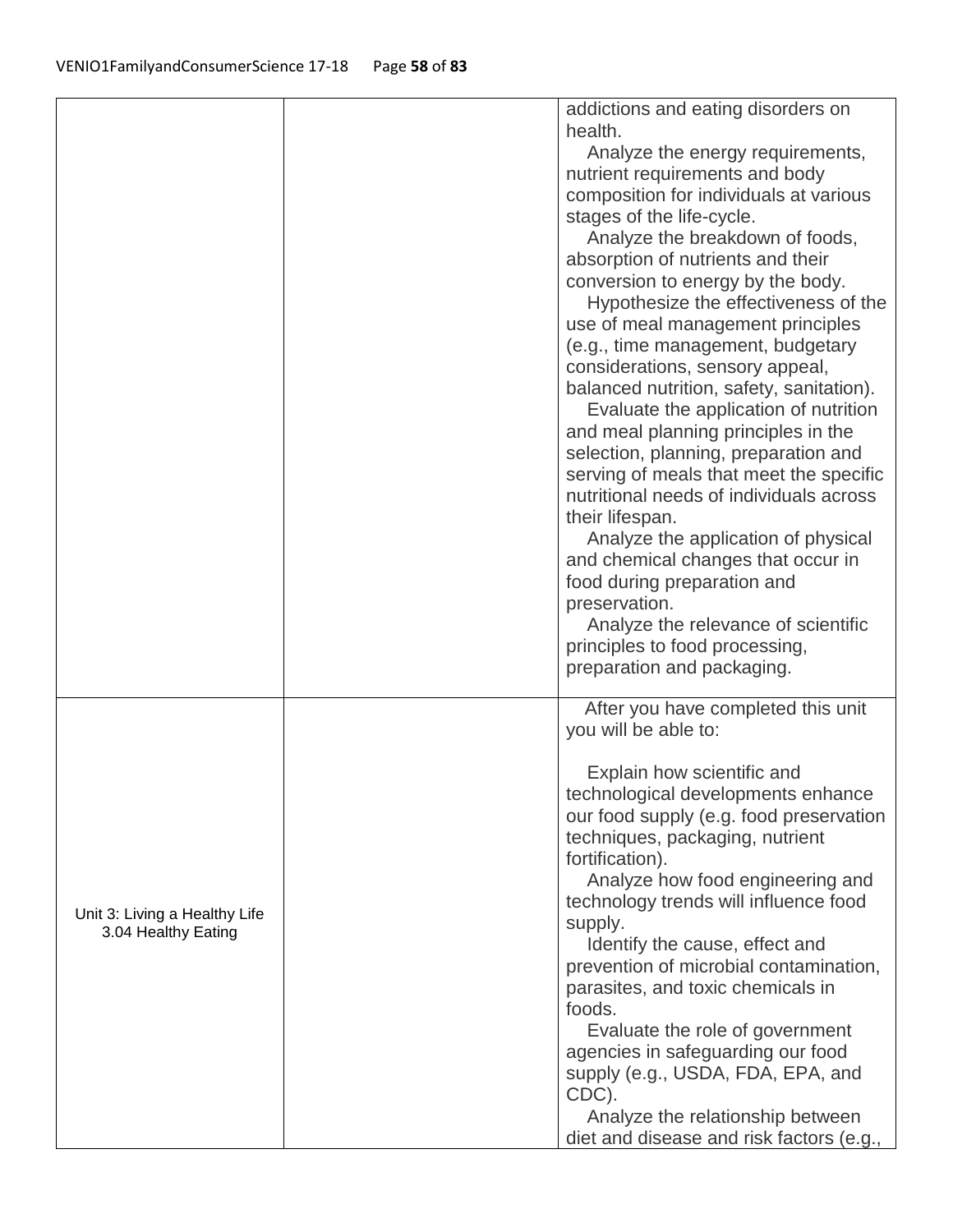|                                                       | calcium and osteoporosis; fat,<br>cholesterol and heart disease; folate<br>and birth defects; sodium and<br>hypertension).<br>Critique diet modifications for their<br>ability to improve nutritionally-related<br>health conditions (e.g., diabetes,<br>lactose-intolerance, iron deficiency).<br>Evaluate sources of food and<br>nutritional information.<br>Analyze the impact of food<br>addictions and eating disorders on<br>health.<br>Analyze the energy requirements,<br>nutrient requirements and body<br>composition for individuals at various<br>stages of the life-cycle.<br>Analyze the breakdown of foods,<br>absorption of nutrients and their<br>conversion to energy by the body.<br>Hypothesize the effectiveness of the<br>use of meal management principles<br>(e.g., time management, budgetary<br>considerations, sensory appeal,<br>balanced nutrition, safety, sanitation).<br>Evaluate the application of nutrition<br>and meal planning principles in the<br>selection, planning, preparation and<br>serving of meals that meet the specific<br>nutritional needs of individuals across<br>their lifespan.<br>Analyze the application of physical<br>and chemical changes that occur in<br>food during preparation and<br>preservation.<br>Analyze the relevance of scientific<br>principles to food processing,<br>preparation and packaging.<br>After you have completed this unit |
|-------------------------------------------------------|------------------------------------------------------------------------------------------------------------------------------------------------------------------------------------------------------------------------------------------------------------------------------------------------------------------------------------------------------------------------------------------------------------------------------------------------------------------------------------------------------------------------------------------------------------------------------------------------------------------------------------------------------------------------------------------------------------------------------------------------------------------------------------------------------------------------------------------------------------------------------------------------------------------------------------------------------------------------------------------------------------------------------------------------------------------------------------------------------------------------------------------------------------------------------------------------------------------------------------------------------------------------------------------------------------------------------------------------------------------------------------------------------------------|
| Unit 3: Living a Healthy Life<br>3.05 Healthy Cooking | you will be able to:<br>Explain how scientific and<br>technological developments enhance<br>our food supply (e.g. food preservation<br>techniques, packaging, nutrient<br>fortification).<br>Analyze how food engineering and<br>technology trends will influence food                                                                                                                                                                                                                                                                                                                                                                                                                                                                                                                                                                                                                                                                                                                                                                                                                                                                                                                                                                                                                                                                                                                                           |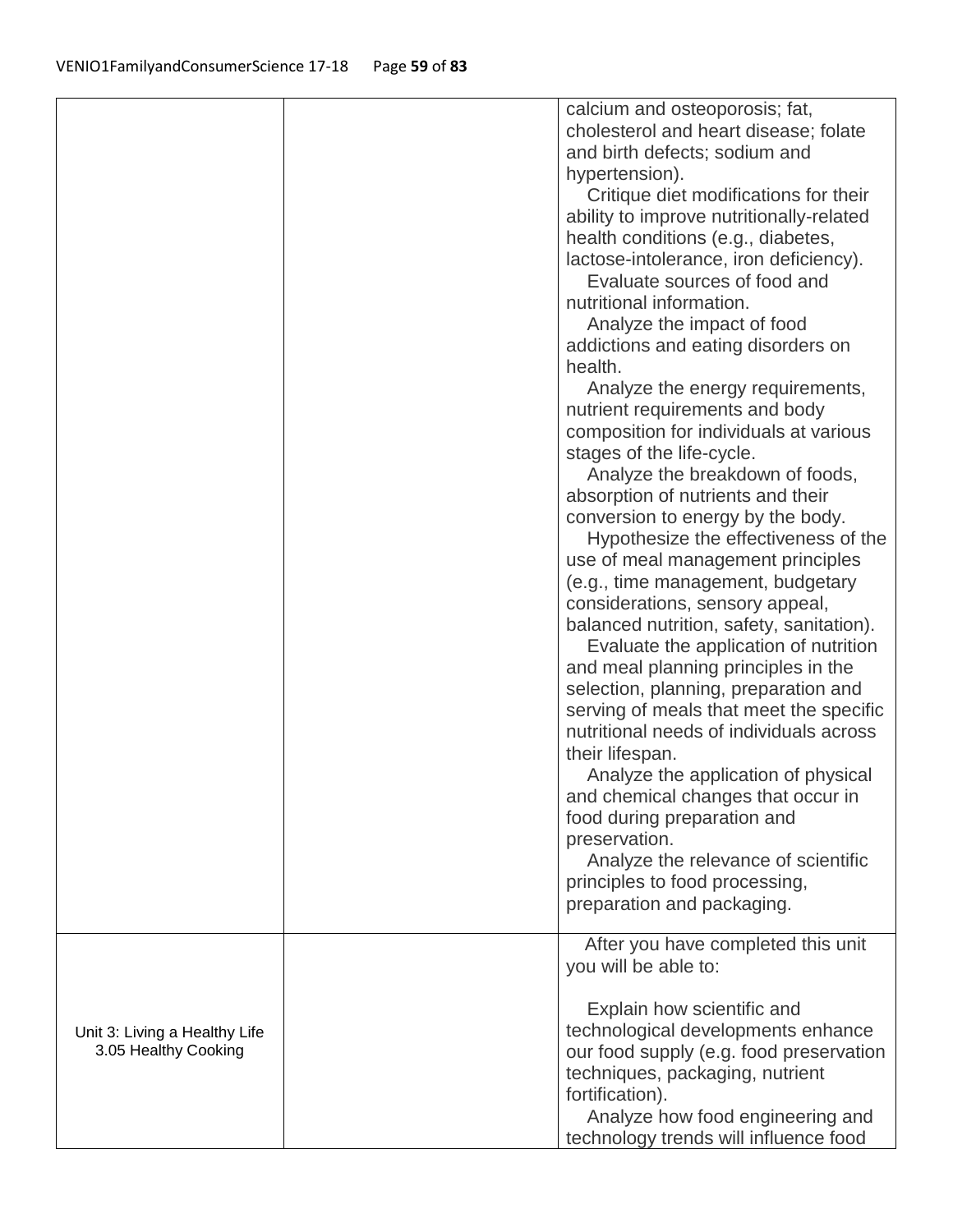|  | supply.                                  |
|--|------------------------------------------|
|  | Identify the cause, effect and           |
|  | prevention of microbial contamination,   |
|  | parasites, and toxic chemicals in        |
|  |                                          |
|  | foods.                                   |
|  | Evaluate the role of government          |
|  | agencies in safeguarding our food        |
|  | supply (e.g., USDA, FDA, EPA, and        |
|  | CDC).                                    |
|  | Analyze the relationship between         |
|  | diet and disease and risk factors (e.g., |
|  | calcium and osteoporosis; fat,           |
|  | cholesterol and heart disease; folate    |
|  |                                          |
|  | and birth defects; sodium and            |
|  | hypertension).                           |
|  | Critique diet modifications for their    |
|  | ability to improve nutritionally-related |
|  | health conditions (e.g., diabetes,       |
|  | lactose-intolerance, iron deficiency).   |
|  | Evaluate sources of food and             |
|  | nutritional information.                 |
|  | Analyze the impact of food               |
|  | addictions and eating disorders on       |
|  | health.                                  |
|  |                                          |
|  | Analyze the energy requirements,         |
|  | nutrient requirements and body           |
|  | composition for individuals at various   |
|  | stages of the life-cycle.                |
|  | Analyze the breakdown of foods,          |
|  | absorption of nutrients and their        |
|  | conversion to energy by the body.        |
|  | Hypothesize the effectiveness of the     |
|  | use of meal management principles        |
|  | (e.g., time management, budgetary        |
|  | considerations, sensory appeal,          |
|  |                                          |
|  | balanced nutrition, safety, sanitation). |
|  | Evaluate the application of nutrition    |
|  | and meal planning principles in the      |
|  | selection, planning, preparation and     |
|  | serving of meals that meet the specific  |
|  | nutritional needs of individuals across  |
|  | their lifespan.                          |
|  | Analyze the application of physical      |
|  | and chemical changes that occur in       |
|  | food during preparation and              |
|  |                                          |
|  | preservation.                            |
|  | Analyze the relevance of scientific      |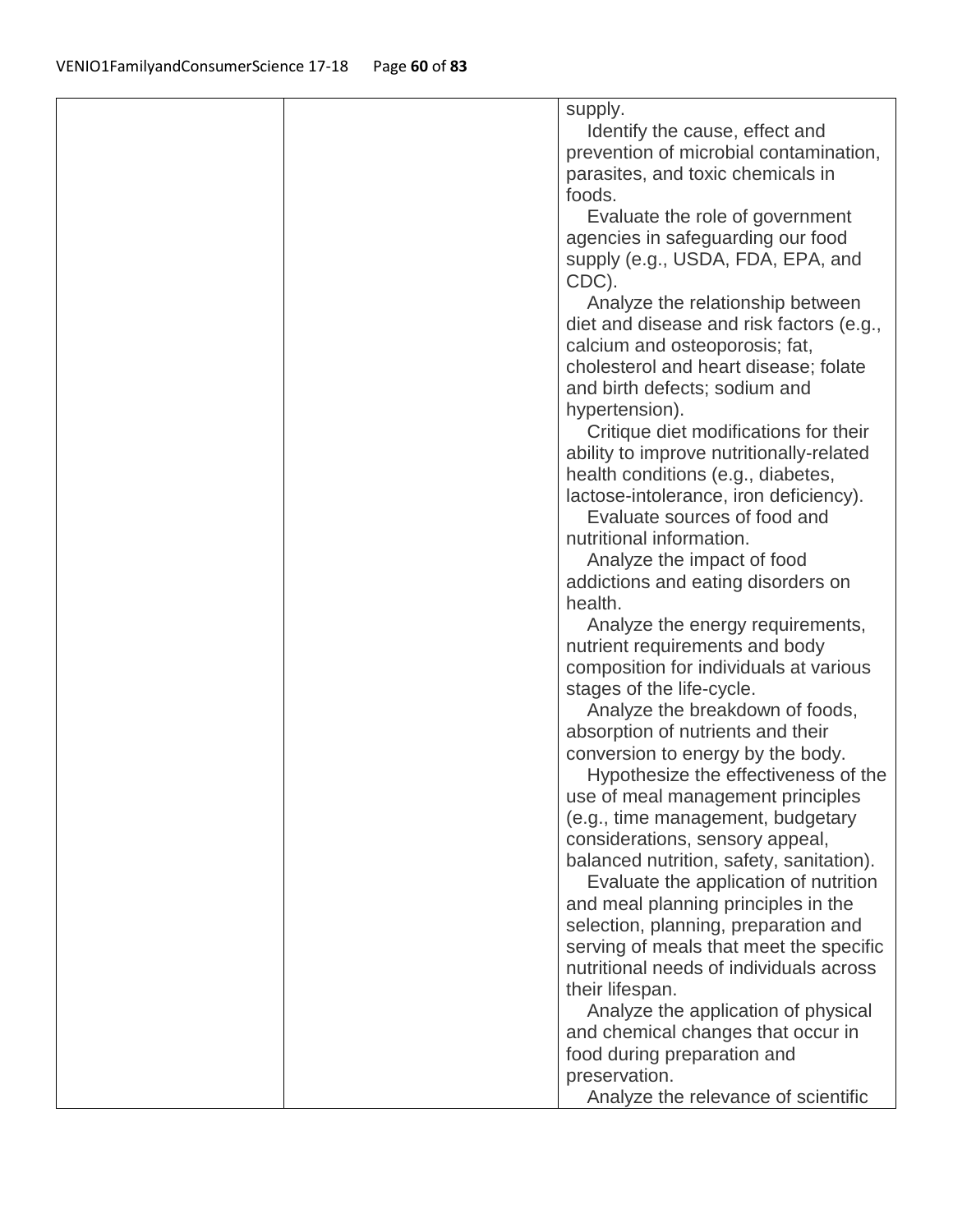|                               | principles to food processing,                                           |
|-------------------------------|--------------------------------------------------------------------------|
|                               | preparation and packaging.                                               |
|                               |                                                                          |
|                               | After you have completed this unit                                       |
|                               | you will be able to:                                                     |
|                               |                                                                          |
|                               | Explain how scientific and                                               |
|                               | technological developments enhance                                       |
|                               | our food supply (e.g. food preservation                                  |
|                               | techniques, packaging, nutrient                                          |
|                               | fortification).                                                          |
|                               | Analyze how food engineering and                                         |
|                               | technology trends will influence food                                    |
|                               | supply.                                                                  |
|                               | Identify the cause, effect and                                           |
|                               | prevention of microbial contamination,                                   |
|                               | parasites, and toxic chemicals in                                        |
|                               | foods.                                                                   |
|                               | Evaluate the role of government                                          |
|                               | agencies in safeguarding our food                                        |
|                               | supply (e.g., USDA, FDA, EPA, and                                        |
|                               | CDC).                                                                    |
|                               | Analyze the relationship between                                         |
|                               | diet and disease and risk factors (e.g.,                                 |
|                               | calcium and osteoporosis; fat,                                           |
| Unit 3: Living a Healthy Life | cholesterol and heart disease; folate                                    |
| 3.05 Healthy Cooking          | and birth defects; sodium and                                            |
|                               | hypertension).                                                           |
|                               | Critique diet modifications for their                                    |
|                               | ability to improve nutritionally-related                                 |
|                               | health conditions (e.g., diabetes,                                       |
|                               | lactose-intolerance, iron deficiency).                                   |
|                               | Evaluate sources of food and                                             |
|                               | nutritional information.                                                 |
|                               | Analyze the impact of food                                               |
|                               | addictions and eating disorders on                                       |
|                               | health.                                                                  |
|                               | Analyze the energy requirements,                                         |
|                               | nutrient requirements and body<br>composition for individuals at various |
|                               | stages of the life-cycle.                                                |
|                               | Analyze the breakdown of foods,                                          |
|                               | absorption of nutrients and their                                        |
|                               | conversion to energy by the body.                                        |
|                               | Hypothesize the effectiveness of the                                     |
|                               | use of meal management principles                                        |
|                               | (e.g., time management, budgetary                                        |
|                               | considerations, sensory appeal,                                          |
|                               | balanced nutrition, safety, sanitation).                                 |
|                               |                                                                          |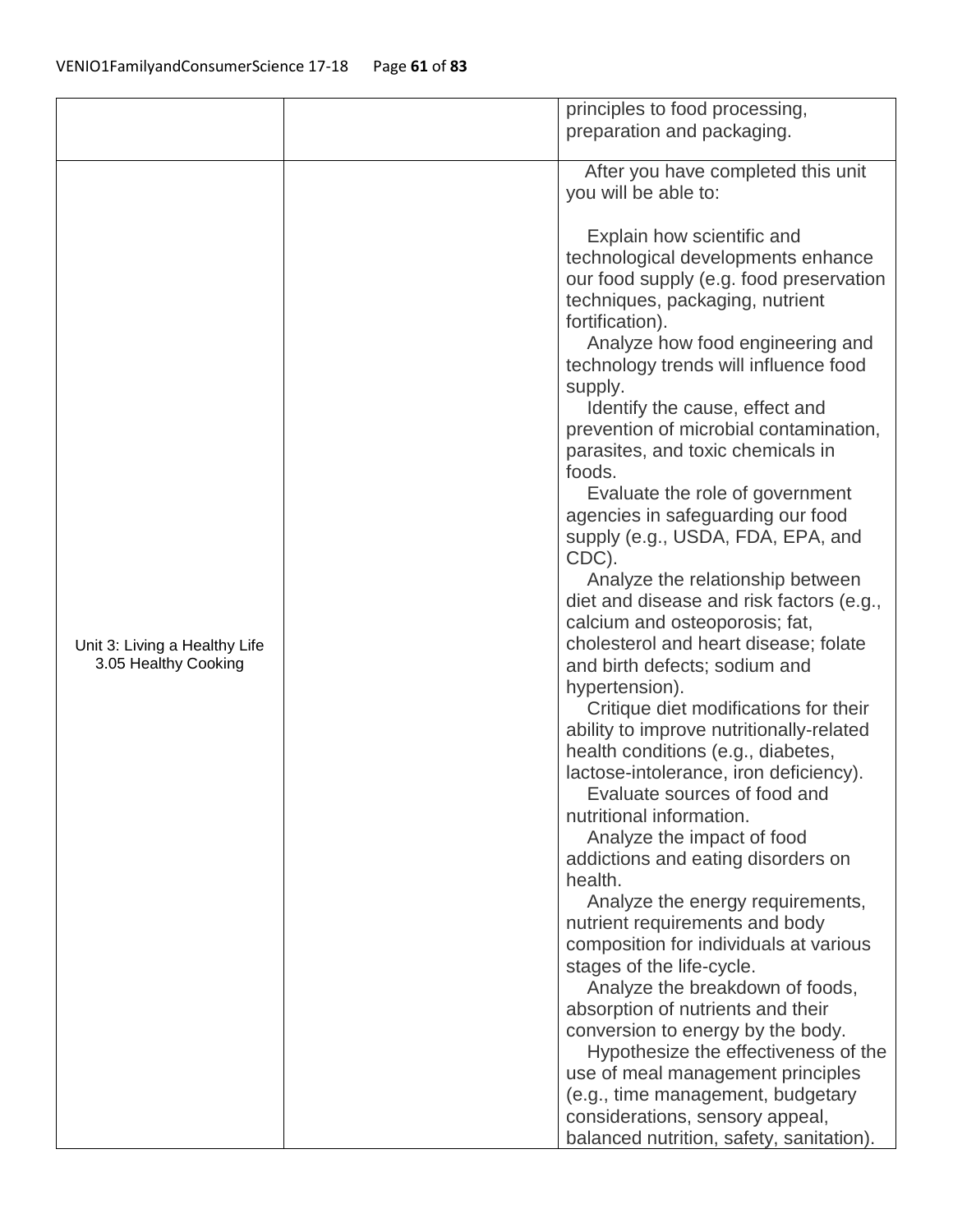|                                                       | Evaluate the application of nutrition<br>and meal planning principles in the<br>selection, planning, preparation and<br>serving of meals that meet the specific<br>nutritional needs of individuals across<br>their lifespan.<br>Analyze the application of physical<br>and chemical changes that occur in<br>food during preparation and<br>preservation.<br>Analyze the relevance of scientific<br>principles to food processing,<br>preparation and packaging. |
|-------------------------------------------------------|-------------------------------------------------------------------------------------------------------------------------------------------------------------------------------------------------------------------------------------------------------------------------------------------------------------------------------------------------------------------------------------------------------------------------------------------------------------------|
|                                                       | After you have completed this unit<br>you will be able to:<br>Explain how scientific and                                                                                                                                                                                                                                                                                                                                                                          |
|                                                       | technological developments enhance<br>our food supply (e.g. food preservation<br>techniques, packaging, nutrient<br>fortification).<br>Analyze how food engineering and<br>technology trends will influence food<br>supply.<br>Identify the cause, effect and<br>prevention of microbial contamination,<br>parasites, and toxic chemicals in<br>foods.                                                                                                            |
| Unit 3: Living a Healthy Life<br>3.05 Healthy Cooking | Evaluate the role of government<br>agencies in safeguarding our food<br>supply (e.g., USDA, FDA, EPA, and<br>CDC).                                                                                                                                                                                                                                                                                                                                                |
|                                                       | Analyze the relationship between<br>diet and disease and risk factors (e.g.,<br>calcium and osteoporosis; fat,<br>cholesterol and heart disease; folate<br>and birth defects; sodium and<br>hypertension).                                                                                                                                                                                                                                                        |
|                                                       | Critique diet modifications for their<br>ability to improve nutritionally-related<br>health conditions (e.g., diabetes,<br>lactose-intolerance, iron deficiency).<br>Evaluate sources of food and<br>nutritional information.                                                                                                                                                                                                                                     |
|                                                       | Analyze the impact of food<br>addictions and eating disorders on<br>health.<br>Analyze the energy requirements,                                                                                                                                                                                                                                                                                                                                                   |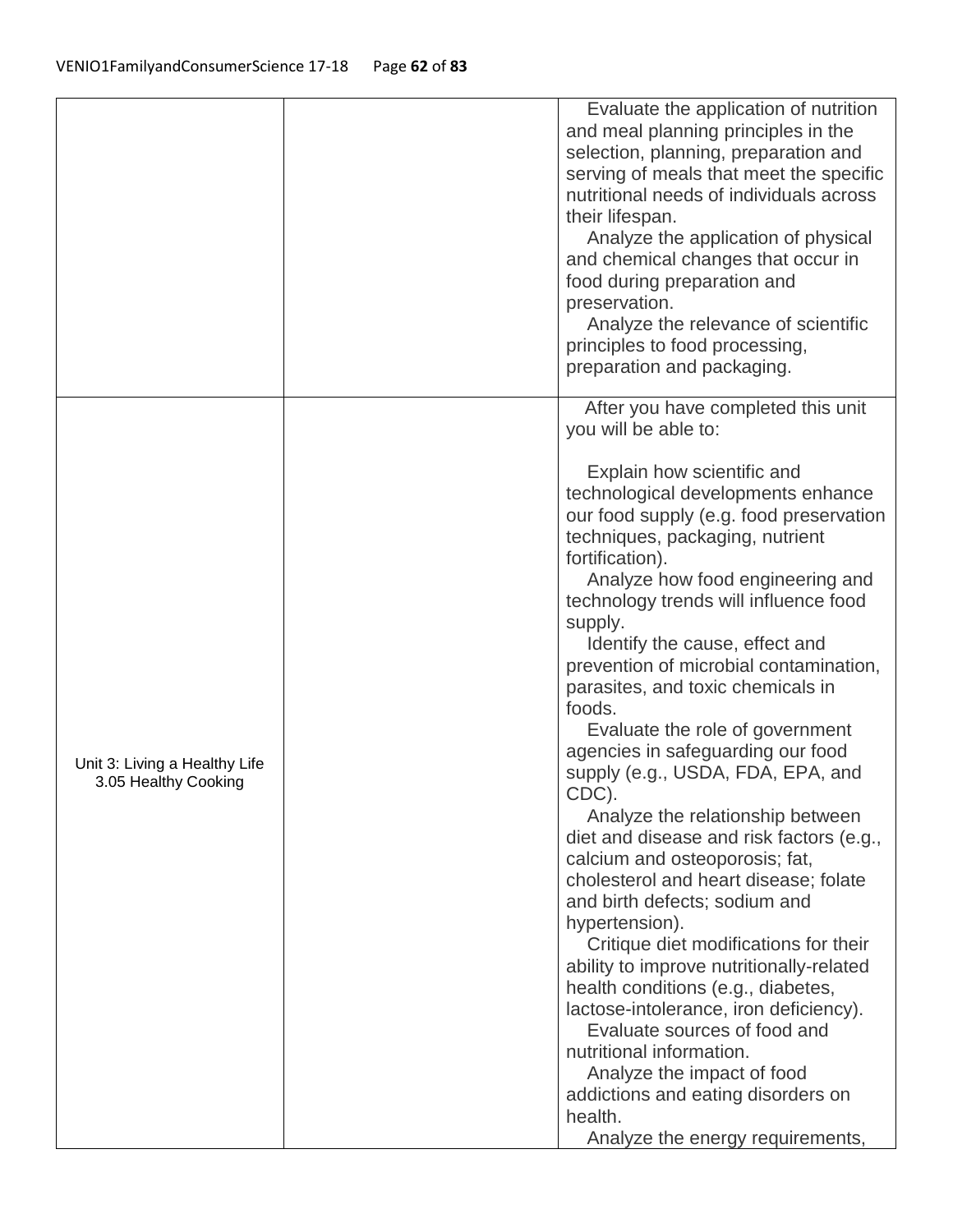|                               | nutrient requirements and body                                            |
|-------------------------------|---------------------------------------------------------------------------|
|                               | composition for individuals at various                                    |
|                               | stages of the life-cycle.                                                 |
|                               | Analyze the breakdown of foods,                                           |
|                               | absorption of nutrients and their                                         |
|                               | conversion to energy by the body.                                         |
|                               | Hypothesize the effectiveness of the<br>use of meal management principles |
|                               |                                                                           |
|                               | (e.g., time management, budgetary<br>considerations, sensory appeal,      |
|                               | balanced nutrition, safety, sanitation).                                  |
|                               | Evaluate the application of nutrition                                     |
|                               | and meal planning principles in the                                       |
|                               | selection, planning, preparation and                                      |
|                               | serving of meals that meet the specific                                   |
|                               | nutritional needs of individuals across                                   |
|                               | their lifespan.                                                           |
|                               | Analyze the application of physical                                       |
|                               | and chemical changes that occur in                                        |
|                               | food during preparation and                                               |
|                               | preservation.                                                             |
|                               | Analyze the relevance of scientific                                       |
|                               | principles to food processing,                                            |
|                               | preparation and packaging.                                                |
|                               | After you have completed this unit                                        |
|                               | you will be able to:                                                      |
|                               |                                                                           |
|                               | Explain how scientific and                                                |
|                               | technological developments enhance                                        |
|                               | our food supply (e.g. food preservation                                   |
|                               | techniques, packaging, nutrient                                           |
|                               | fortification).                                                           |
|                               | Analyze how food engineering and                                          |
|                               | technology trends will influence food                                     |
|                               | supply.                                                                   |
| Unit 3: Living a Healthy Life | Identify the cause, effect and                                            |
| 3.05 Healthy Cooking          | prevention of microbial contamination,                                    |
|                               | parasites, and toxic chemicals in<br>foods.                               |
|                               |                                                                           |
|                               | Evaluate the role of government                                           |
|                               | agencies in safeguarding our food<br>supply (e.g., USDA, FDA, EPA, and    |
|                               | CDC).                                                                     |
|                               | Analyze the relationship between                                          |
|                               | diet and disease and risk factors (e.g.,                                  |
|                               |                                                                           |
|                               |                                                                           |
|                               | calcium and osteoporosis; fat,<br>cholesterol and heart disease; folate   |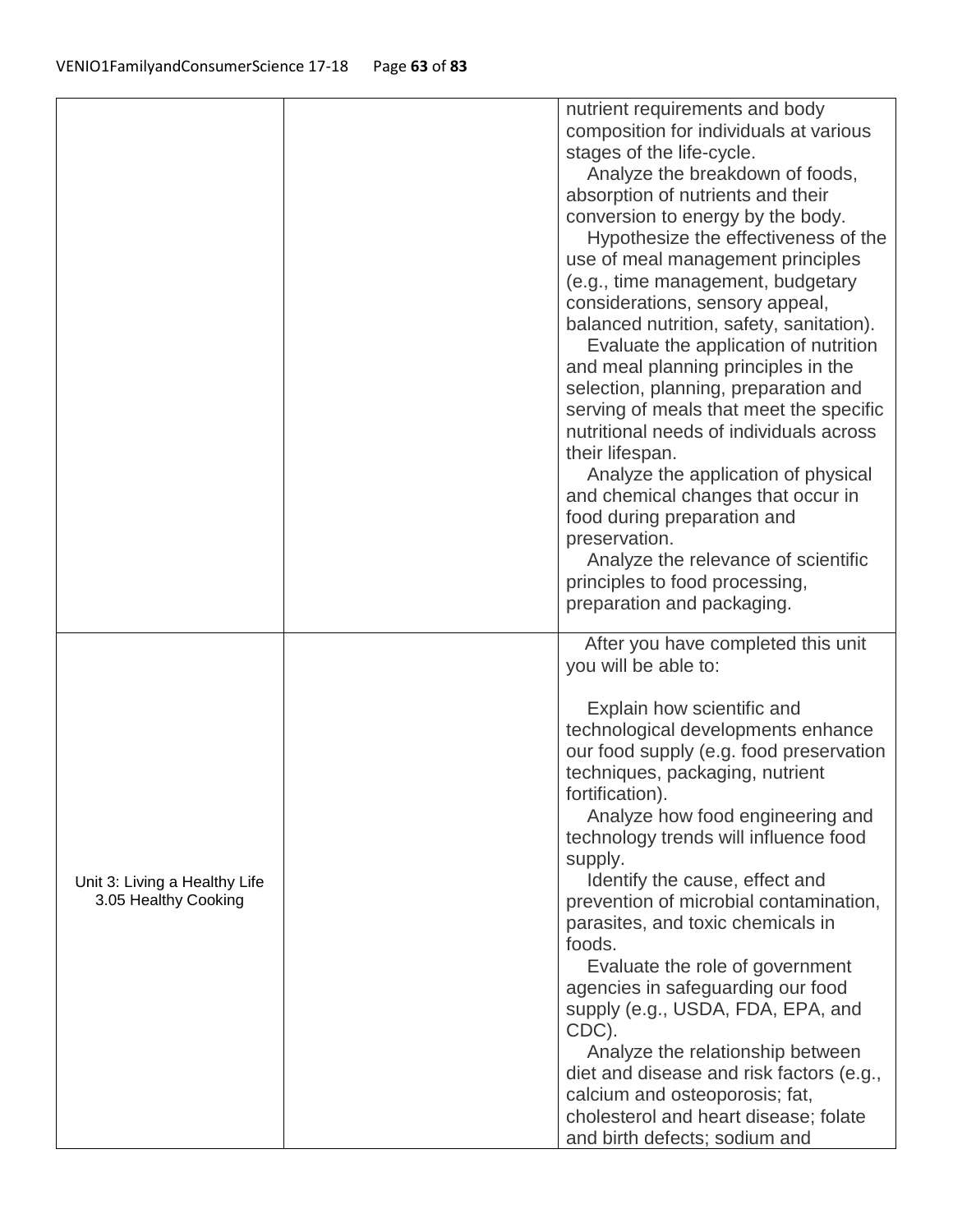|                                                       | hypertension).<br>Critique diet modifications for their<br>ability to improve nutritionally-related<br>health conditions (e.g., diabetes,<br>lactose-intolerance, iron deficiency).<br>Evaluate sources of food and<br>nutritional information.<br>Analyze the impact of food<br>addictions and eating disorders on<br>health.<br>Analyze the energy requirements,<br>nutrient requirements and body<br>composition for individuals at various<br>stages of the life-cycle.<br>Analyze the breakdown of foods,<br>absorption of nutrients and their<br>conversion to energy by the body.<br>Hypothesize the effectiveness of the<br>use of meal management principles<br>(e.g., time management, budgetary<br>considerations, sensory appeal,<br>balanced nutrition, safety, sanitation).<br>Evaluate the application of nutrition<br>and meal planning principles in the<br>selection, planning, preparation and<br>serving of meals that meet the specific<br>nutritional needs of individuals across<br>their lifespan.<br>Analyze the application of physical<br>and chemical changes that occur in<br>food during preparation and<br>preservation.<br>Analyze the relevance of scientific<br>principles to food processing,<br>preparation and packaging. |  |
|-------------------------------------------------------|----------------------------------------------------------------------------------------------------------------------------------------------------------------------------------------------------------------------------------------------------------------------------------------------------------------------------------------------------------------------------------------------------------------------------------------------------------------------------------------------------------------------------------------------------------------------------------------------------------------------------------------------------------------------------------------------------------------------------------------------------------------------------------------------------------------------------------------------------------------------------------------------------------------------------------------------------------------------------------------------------------------------------------------------------------------------------------------------------------------------------------------------------------------------------------------------------------------------------------------------------------------|--|
|                                                       | After you have completed this unit                                                                                                                                                                                                                                                                                                                                                                                                                                                                                                                                                                                                                                                                                                                                                                                                                                                                                                                                                                                                                                                                                                                                                                                                                             |  |
| Unit 3: Living a Healthy Life<br>3.05 Healthy Cooking | you will be able to:<br>Explain how scientific and<br>technological developments enhance<br>our food supply (e.g. food preservation<br>techniques, packaging, nutrient<br>fortification).<br>Analyze how food engineering and<br>technology trends will influence food<br>supply.<br>Identify the cause, effect and<br>prevention of microbial contamination,                                                                                                                                                                                                                                                                                                                                                                                                                                                                                                                                                                                                                                                                                                                                                                                                                                                                                                  |  |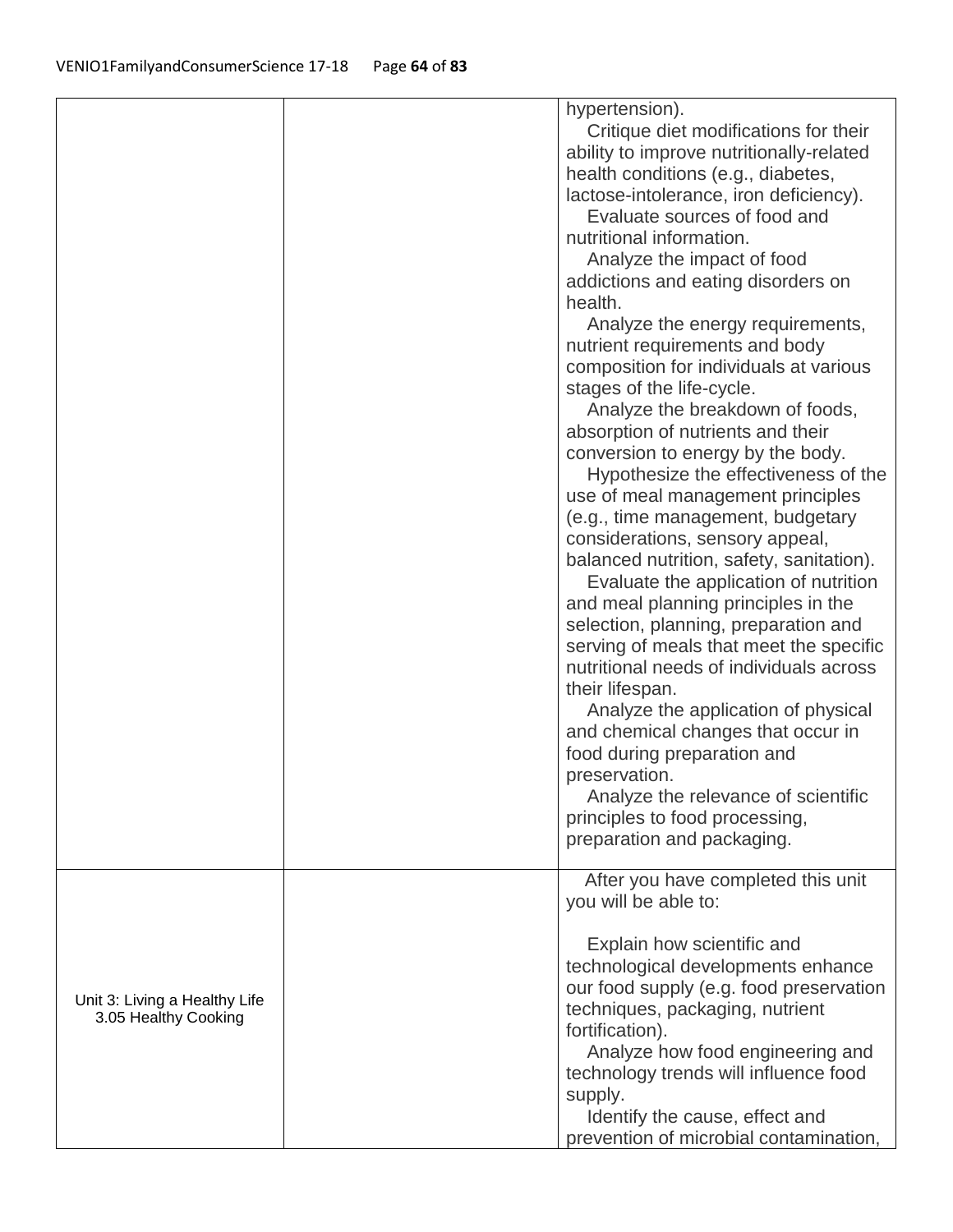|  | parasites, and toxic chemicals in                                         |
|--|---------------------------------------------------------------------------|
|  | foods.                                                                    |
|  | Evaluate the role of government                                           |
|  | agencies in safeguarding our food                                         |
|  | supply (e.g., USDA, FDA, EPA, and                                         |
|  | CDC).                                                                     |
|  | Analyze the relationship between                                          |
|  | diet and disease and risk factors (e.g.,                                  |
|  | calcium and osteoporosis; fat,                                            |
|  | cholesterol and heart disease; folate                                     |
|  | and birth defects; sodium and                                             |
|  | hypertension).                                                            |
|  | Critique diet modifications for their                                     |
|  | ability to improve nutritionally-related                                  |
|  | health conditions (e.g., diabetes,                                        |
|  | lactose-intolerance, iron deficiency).                                    |
|  | Evaluate sources of food and                                              |
|  | nutritional information.                                                  |
|  | Analyze the impact of food                                                |
|  | addictions and eating disorders on                                        |
|  | health.                                                                   |
|  | Analyze the energy requirements,                                          |
|  | nutrient requirements and body                                            |
|  | composition for individuals at various                                    |
|  | stages of the life-cycle.                                                 |
|  | Analyze the breakdown of foods,                                           |
|  | absorption of nutrients and their                                         |
|  | conversion to energy by the body.                                         |
|  | Hypothesize the effectiveness of the<br>use of meal management principles |
|  | (e.g., time management, budgetary                                         |
|  | considerations, sensory appeal,                                           |
|  | balanced nutrition, safety, sanitation).                                  |
|  | Evaluate the application of nutrition                                     |
|  | and meal planning principles in the                                       |
|  | selection, planning, preparation and                                      |
|  | serving of meals that meet the specific                                   |
|  | nutritional needs of individuals across                                   |
|  | their lifespan.                                                           |
|  | Analyze the application of physical                                       |
|  | and chemical changes that occur in                                        |
|  | food during preparation and                                               |
|  | preservation.                                                             |
|  | Analyze the relevance of scientific                                       |
|  | principles to food processing,                                            |
|  | preparation and packaging.                                                |
|  |                                                                           |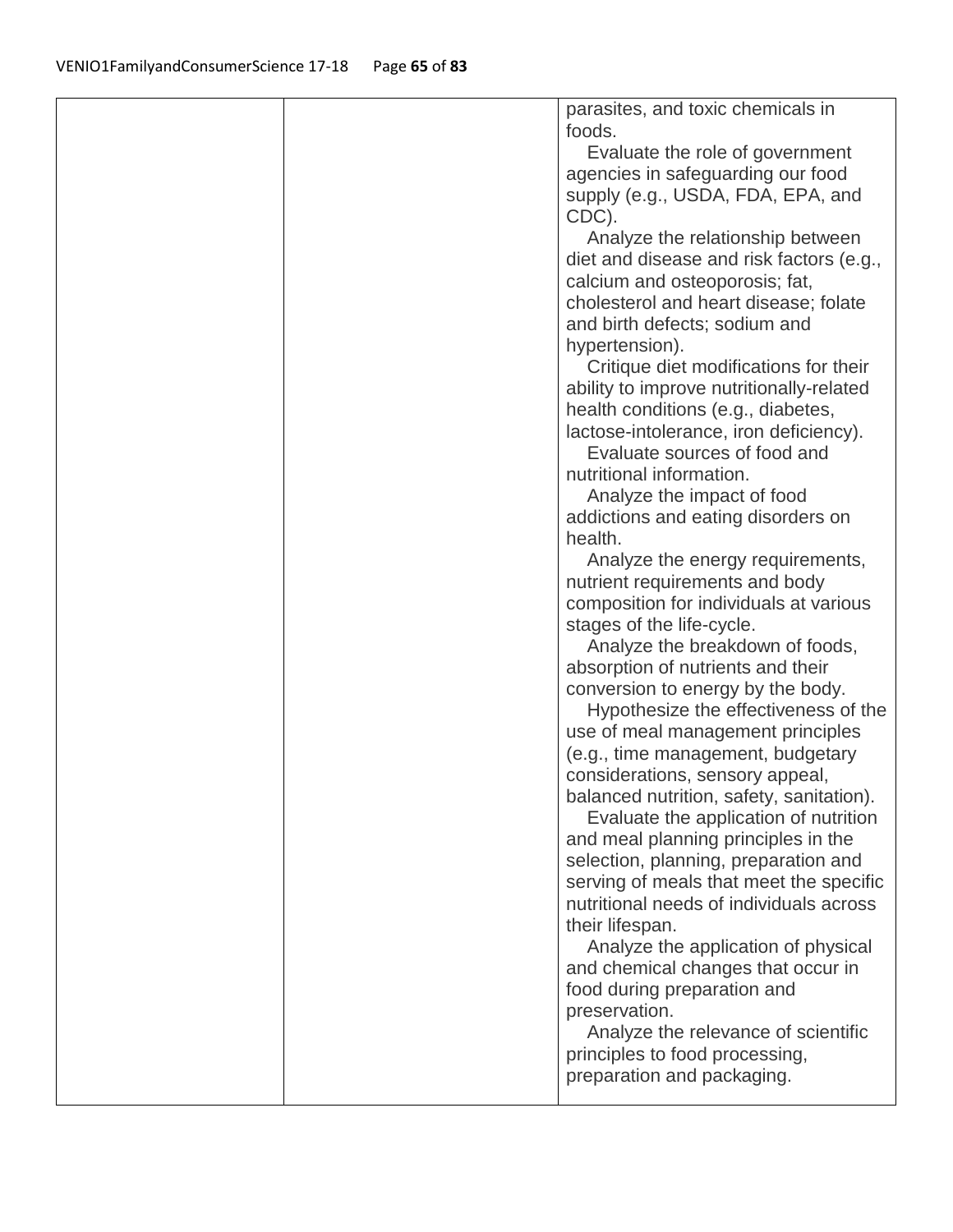|                                                       | After you have completed this unit       |
|-------------------------------------------------------|------------------------------------------|
|                                                       | you will be able to:                     |
|                                                       |                                          |
|                                                       | Explain how scientific and               |
|                                                       | technological developments enhance       |
|                                                       | our food supply (e.g. food preservation  |
|                                                       | techniques, packaging, nutrient          |
|                                                       | fortification).                          |
|                                                       | Analyze how food engineering and         |
|                                                       | technology trends will influence food    |
|                                                       | supply.                                  |
|                                                       | Identify the cause, effect and           |
|                                                       | prevention of microbial contamination,   |
|                                                       | parasites, and toxic chemicals in        |
|                                                       | foods.                                   |
|                                                       | Evaluate the role of government          |
|                                                       | agencies in safeguarding our food        |
|                                                       | supply (e.g., USDA, FDA, EPA, and        |
|                                                       | CDC).                                    |
|                                                       | Analyze the relationship between         |
|                                                       | diet and disease and risk factors (e.g., |
|                                                       | calcium and osteoporosis; fat,           |
|                                                       | cholesterol and heart disease; folate    |
|                                                       | and birth defects; sodium and            |
| Unit 3: Living a Healthy Life<br>3.05 Healthy Cooking | hypertension).                           |
|                                                       | Critique diet modifications for their    |
|                                                       | ability to improve nutritionally-related |
|                                                       | health conditions (e.g., diabetes,       |
|                                                       | lactose-intolerance, iron deficiency).   |
|                                                       | Evaluate sources of food and             |
|                                                       | nutritional information.                 |
|                                                       | Analyze the impact of food               |
|                                                       | addictions and eating disorders on       |
|                                                       | health.                                  |
|                                                       | Analyze the energy requirements,         |
|                                                       | nutrient requirements and body           |
|                                                       | composition for individuals at various   |
|                                                       | stages of the life-cycle.                |
|                                                       | Analyze the breakdown of foods,          |
|                                                       | absorption of nutrients and their        |
|                                                       | conversion to energy by the body.        |
|                                                       | Hypothesize the effectiveness of the     |
|                                                       | use of meal management principles        |
|                                                       | (e.g., time management, budgetary        |
|                                                       | considerations, sensory appeal,          |
|                                                       | balanced nutrition, safety, sanitation). |
|                                                       | Evaluate the application of nutrition    |
|                                                       | and meal planning principles in the      |
|                                                       | selection, planning, preparation and     |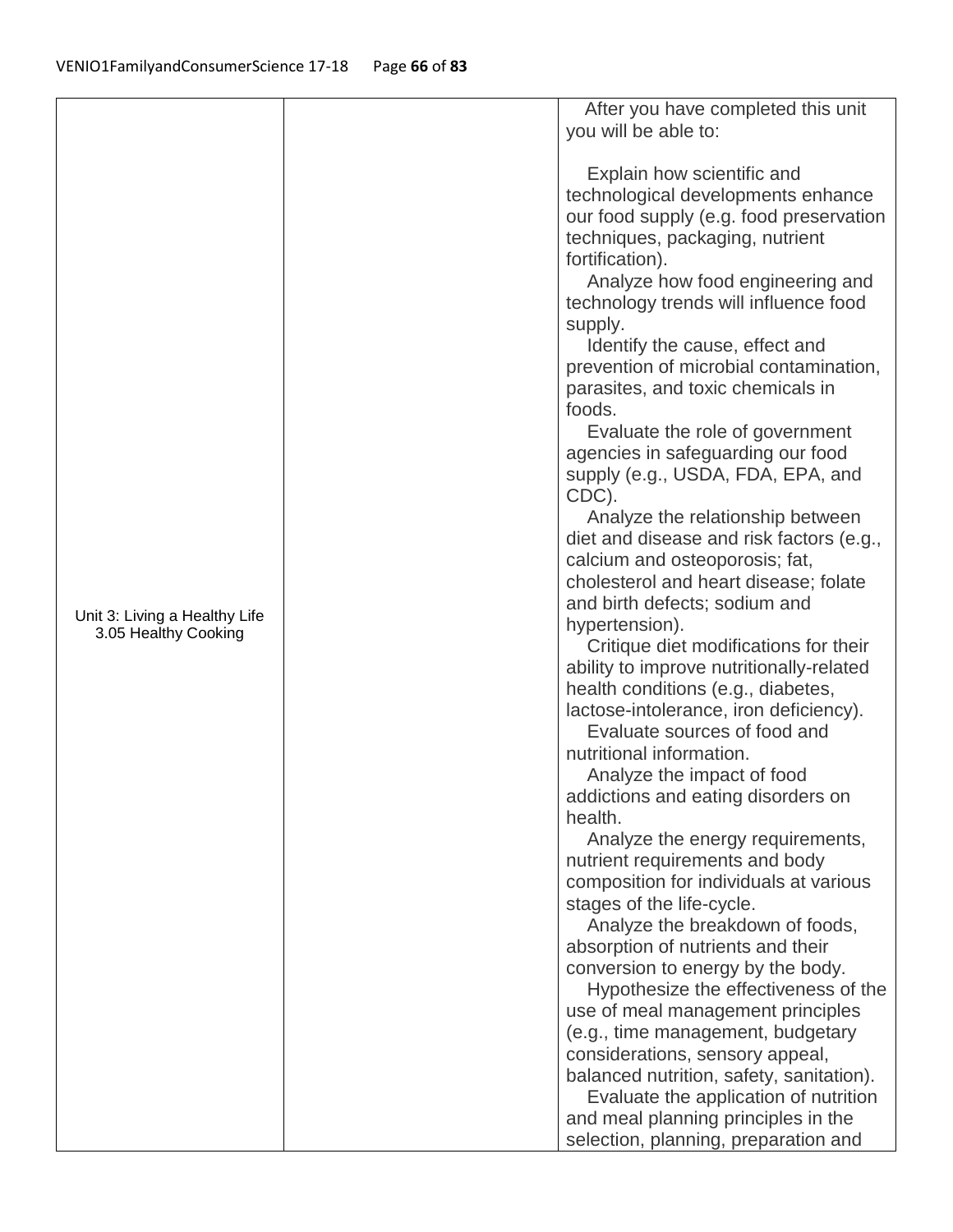|                                                       |                                                                   | serving of meals that meet the specific<br>nutritional needs of individuals across<br>their lifespan.<br>Analyze the application of physical<br>and chemical changes that occur in<br>food during preparation and<br>preservation.<br>Analyze the relevance of scientific<br>principles to food processing,<br>preparation and packaging.                                                                                                                                                                                                                                                                                                                                                                                                                                                                                                                                                                                                                                                                                                                                                                                                                                                                              |
|-------------------------------------------------------|-------------------------------------------------------------------|------------------------------------------------------------------------------------------------------------------------------------------------------------------------------------------------------------------------------------------------------------------------------------------------------------------------------------------------------------------------------------------------------------------------------------------------------------------------------------------------------------------------------------------------------------------------------------------------------------------------------------------------------------------------------------------------------------------------------------------------------------------------------------------------------------------------------------------------------------------------------------------------------------------------------------------------------------------------------------------------------------------------------------------------------------------------------------------------------------------------------------------------------------------------------------------------------------------------|
| Unit 3: Living a Healthy Life<br>3.05 Healthy Cooking | CV12.2.4, CV12.3.1,<br>CV12.3.2, CV12.3.3,<br>CV12.3.4, CV12.4.3, | After you have completed this unit<br>you will be able to:<br>Explain how scientific and<br>technological developments enhance<br>our food supply (e.g. food preservation<br>techniques, packaging, nutrient<br>fortification).<br>Analyze how food engineering and<br>technology trends will influence food<br>supply.<br>Identify the cause, effect and<br>prevention of microbial contamination,<br>parasites, and toxic chemicals in<br>foods.<br>Evaluate the role of government<br>agencies in safeguarding our food<br>supply (e.g., USDA, FDA, EPA, and<br>CDC).<br>Analyze the relationship between<br>diet and disease and risk factors (e.g.,<br>calcium and osteoporosis; fat,<br>cholesterol and heart disease; folate<br>and birth defects; sodium and<br>hypertension).<br>Critique diet modifications for their<br>ability to improve nutritionally-related<br>health conditions (e.g., diabetes,<br>lactose-intolerance, iron deficiency).<br>Evaluate sources of food and<br>nutritional information.<br>Analyze the impact of food<br>addictions and eating disorders on<br>health.<br>Analyze the energy requirements,<br>nutrient requirements and body<br>composition for individuals at various |
|                                                       | CV12.5.1, CV12.5.3                                                | stages of the life-cycle.                                                                                                                                                                                                                                                                                                                                                                                                                                                                                                                                                                                                                                                                                                                                                                                                                                                                                                                                                                                                                                                                                                                                                                                              |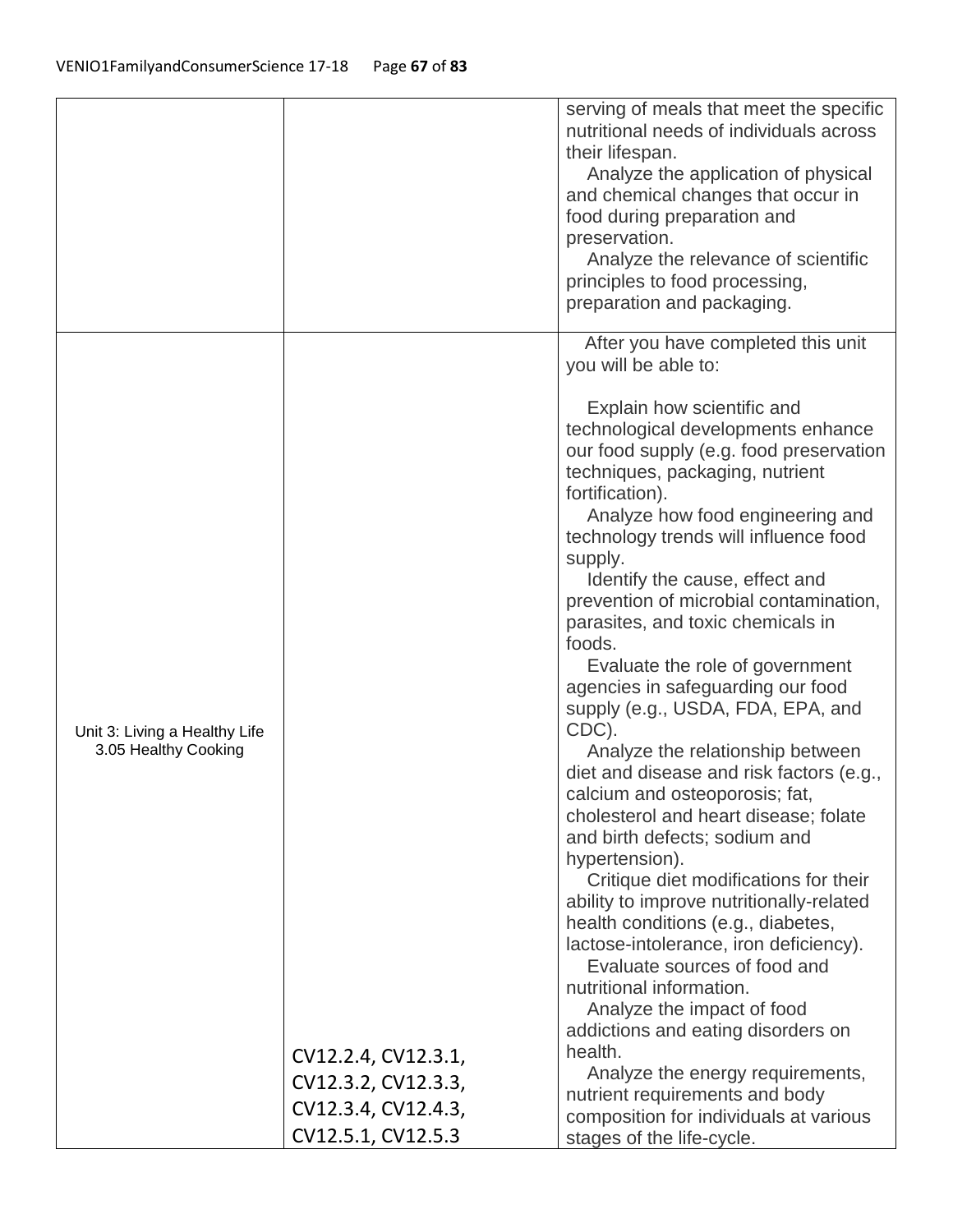| Analyze the breakdown of foods,<br>absorption of nutrients and their<br>conversion to energy by the body.<br>Hypothesize the effectiveness of the<br>use of meal management principles<br>(e.g., time management, budgetary<br>considerations, sensory appeal,<br>balanced nutrition, safety, sanitation).<br>Evaluate the application of nutrition<br>and meal planning principles in the<br>selection, planning, preparation and<br>serving of meals that meet the specific<br>nutritional needs of individuals across<br>their lifespan.<br>Analyze the application of physical<br>and chemical changes that occur in<br>food during preparation and<br>preservation.<br>Analyze the relevance of scientific<br>principles to food processing,<br>preparation and packaging.<br>After you have completed this unit, you<br>will be able to:<br>Analyze physical, intellectual, and<br>social/emotional development in relation<br>to theories of child development.<br>Analyze current research on existing<br>theories in child development and its<br>impact on parenting (e.g., Piaget, Erikson,<br>and prior findings versus new brain<br>development research).<br>Evaluate health and safety hazards<br>relating to children at each stage of child<br>development.<br>Unit 4: Raising Children<br>Analyze current issues in health and<br>4.01 Introduction<br>safety affecting children at each stage of<br>child development.<br>Evaluate various environments to<br>determine if they provide the<br>characteristics of a proper learning<br>environment.<br>Analyze practices that optimize child<br>development (e.g. stimulation, safe<br>environment, nurturing caregivers,<br>reading to children).<br>Analyze the roles, responsibilities, and<br>opportunity for family involvement in |  |          |
|------------------------------------------------------------------------------------------------------------------------------------------------------------------------------------------------------------------------------------------------------------------------------------------------------------------------------------------------------------------------------------------------------------------------------------------------------------------------------------------------------------------------------------------------------------------------------------------------------------------------------------------------------------------------------------------------------------------------------------------------------------------------------------------------------------------------------------------------------------------------------------------------------------------------------------------------------------------------------------------------------------------------------------------------------------------------------------------------------------------------------------------------------------------------------------------------------------------------------------------------------------------------------------------------------------------------------------------------------------------------------------------------------------------------------------------------------------------------------------------------------------------------------------------------------------------------------------------------------------------------------------------------------------------------------------------------------------------------------------------------------------------------------------------------------------|--|----------|
|                                                                                                                                                                                                                                                                                                                                                                                                                                                                                                                                                                                                                                                                                                                                                                                                                                                                                                                                                                                                                                                                                                                                                                                                                                                                                                                                                                                                                                                                                                                                                                                                                                                                                                                                                                                                            |  |          |
|                                                                                                                                                                                                                                                                                                                                                                                                                                                                                                                                                                                                                                                                                                                                                                                                                                                                                                                                                                                                                                                                                                                                                                                                                                                                                                                                                                                                                                                                                                                                                                                                                                                                                                                                                                                                            |  |          |
|                                                                                                                                                                                                                                                                                                                                                                                                                                                                                                                                                                                                                                                                                                                                                                                                                                                                                                                                                                                                                                                                                                                                                                                                                                                                                                                                                                                                                                                                                                                                                                                                                                                                                                                                                                                                            |  |          |
|                                                                                                                                                                                                                                                                                                                                                                                                                                                                                                                                                                                                                                                                                                                                                                                                                                                                                                                                                                                                                                                                                                                                                                                                                                                                                                                                                                                                                                                                                                                                                                                                                                                                                                                                                                                                            |  |          |
|                                                                                                                                                                                                                                                                                                                                                                                                                                                                                                                                                                                                                                                                                                                                                                                                                                                                                                                                                                                                                                                                                                                                                                                                                                                                                                                                                                                                                                                                                                                                                                                                                                                                                                                                                                                                            |  |          |
|                                                                                                                                                                                                                                                                                                                                                                                                                                                                                                                                                                                                                                                                                                                                                                                                                                                                                                                                                                                                                                                                                                                                                                                                                                                                                                                                                                                                                                                                                                                                                                                                                                                                                                                                                                                                            |  |          |
|                                                                                                                                                                                                                                                                                                                                                                                                                                                                                                                                                                                                                                                                                                                                                                                                                                                                                                                                                                                                                                                                                                                                                                                                                                                                                                                                                                                                                                                                                                                                                                                                                                                                                                                                                                                                            |  |          |
|                                                                                                                                                                                                                                                                                                                                                                                                                                                                                                                                                                                                                                                                                                                                                                                                                                                                                                                                                                                                                                                                                                                                                                                                                                                                                                                                                                                                                                                                                                                                                                                                                                                                                                                                                                                                            |  |          |
|                                                                                                                                                                                                                                                                                                                                                                                                                                                                                                                                                                                                                                                                                                                                                                                                                                                                                                                                                                                                                                                                                                                                                                                                                                                                                                                                                                                                                                                                                                                                                                                                                                                                                                                                                                                                            |  |          |
|                                                                                                                                                                                                                                                                                                                                                                                                                                                                                                                                                                                                                                                                                                                                                                                                                                                                                                                                                                                                                                                                                                                                                                                                                                                                                                                                                                                                                                                                                                                                                                                                                                                                                                                                                                                                            |  |          |
|                                                                                                                                                                                                                                                                                                                                                                                                                                                                                                                                                                                                                                                                                                                                                                                                                                                                                                                                                                                                                                                                                                                                                                                                                                                                                                                                                                                                                                                                                                                                                                                                                                                                                                                                                                                                            |  |          |
|                                                                                                                                                                                                                                                                                                                                                                                                                                                                                                                                                                                                                                                                                                                                                                                                                                                                                                                                                                                                                                                                                                                                                                                                                                                                                                                                                                                                                                                                                                                                                                                                                                                                                                                                                                                                            |  |          |
|                                                                                                                                                                                                                                                                                                                                                                                                                                                                                                                                                                                                                                                                                                                                                                                                                                                                                                                                                                                                                                                                                                                                                                                                                                                                                                                                                                                                                                                                                                                                                                                                                                                                                                                                                                                                            |  |          |
|                                                                                                                                                                                                                                                                                                                                                                                                                                                                                                                                                                                                                                                                                                                                                                                                                                                                                                                                                                                                                                                                                                                                                                                                                                                                                                                                                                                                                                                                                                                                                                                                                                                                                                                                                                                                            |  |          |
|                                                                                                                                                                                                                                                                                                                                                                                                                                                                                                                                                                                                                                                                                                                                                                                                                                                                                                                                                                                                                                                                                                                                                                                                                                                                                                                                                                                                                                                                                                                                                                                                                                                                                                                                                                                                            |  |          |
|                                                                                                                                                                                                                                                                                                                                                                                                                                                                                                                                                                                                                                                                                                                                                                                                                                                                                                                                                                                                                                                                                                                                                                                                                                                                                                                                                                                                                                                                                                                                                                                                                                                                                                                                                                                                            |  |          |
|                                                                                                                                                                                                                                                                                                                                                                                                                                                                                                                                                                                                                                                                                                                                                                                                                                                                                                                                                                                                                                                                                                                                                                                                                                                                                                                                                                                                                                                                                                                                                                                                                                                                                                                                                                                                            |  |          |
|                                                                                                                                                                                                                                                                                                                                                                                                                                                                                                                                                                                                                                                                                                                                                                                                                                                                                                                                                                                                                                                                                                                                                                                                                                                                                                                                                                                                                                                                                                                                                                                                                                                                                                                                                                                                            |  |          |
|                                                                                                                                                                                                                                                                                                                                                                                                                                                                                                                                                                                                                                                                                                                                                                                                                                                                                                                                                                                                                                                                                                                                                                                                                                                                                                                                                                                                                                                                                                                                                                                                                                                                                                                                                                                                            |  |          |
|                                                                                                                                                                                                                                                                                                                                                                                                                                                                                                                                                                                                                                                                                                                                                                                                                                                                                                                                                                                                                                                                                                                                                                                                                                                                                                                                                                                                                                                                                                                                                                                                                                                                                                                                                                                                            |  |          |
|                                                                                                                                                                                                                                                                                                                                                                                                                                                                                                                                                                                                                                                                                                                                                                                                                                                                                                                                                                                                                                                                                                                                                                                                                                                                                                                                                                                                                                                                                                                                                                                                                                                                                                                                                                                                            |  |          |
|                                                                                                                                                                                                                                                                                                                                                                                                                                                                                                                                                                                                                                                                                                                                                                                                                                                                                                                                                                                                                                                                                                                                                                                                                                                                                                                                                                                                                                                                                                                                                                                                                                                                                                                                                                                                            |  |          |
|                                                                                                                                                                                                                                                                                                                                                                                                                                                                                                                                                                                                                                                                                                                                                                                                                                                                                                                                                                                                                                                                                                                                                                                                                                                                                                                                                                                                                                                                                                                                                                                                                                                                                                                                                                                                            |  |          |
|                                                                                                                                                                                                                                                                                                                                                                                                                                                                                                                                                                                                                                                                                                                                                                                                                                                                                                                                                                                                                                                                                                                                                                                                                                                                                                                                                                                                                                                                                                                                                                                                                                                                                                                                                                                                            |  |          |
|                                                                                                                                                                                                                                                                                                                                                                                                                                                                                                                                                                                                                                                                                                                                                                                                                                                                                                                                                                                                                                                                                                                                                                                                                                                                                                                                                                                                                                                                                                                                                                                                                                                                                                                                                                                                            |  |          |
|                                                                                                                                                                                                                                                                                                                                                                                                                                                                                                                                                                                                                                                                                                                                                                                                                                                                                                                                                                                                                                                                                                                                                                                                                                                                                                                                                                                                                                                                                                                                                                                                                                                                                                                                                                                                            |  |          |
|                                                                                                                                                                                                                                                                                                                                                                                                                                                                                                                                                                                                                                                                                                                                                                                                                                                                                                                                                                                                                                                                                                                                                                                                                                                                                                                                                                                                                                                                                                                                                                                                                                                                                                                                                                                                            |  |          |
|                                                                                                                                                                                                                                                                                                                                                                                                                                                                                                                                                                                                                                                                                                                                                                                                                                                                                                                                                                                                                                                                                                                                                                                                                                                                                                                                                                                                                                                                                                                                                                                                                                                                                                                                                                                                            |  |          |
|                                                                                                                                                                                                                                                                                                                                                                                                                                                                                                                                                                                                                                                                                                                                                                                                                                                                                                                                                                                                                                                                                                                                                                                                                                                                                                                                                                                                                                                                                                                                                                                                                                                                                                                                                                                                            |  |          |
|                                                                                                                                                                                                                                                                                                                                                                                                                                                                                                                                                                                                                                                                                                                                                                                                                                                                                                                                                                                                                                                                                                                                                                                                                                                                                                                                                                                                                                                                                                                                                                                                                                                                                                                                                                                                            |  |          |
|                                                                                                                                                                                                                                                                                                                                                                                                                                                                                                                                                                                                                                                                                                                                                                                                                                                                                                                                                                                                                                                                                                                                                                                                                                                                                                                                                                                                                                                                                                                                                                                                                                                                                                                                                                                                            |  |          |
|                                                                                                                                                                                                                                                                                                                                                                                                                                                                                                                                                                                                                                                                                                                                                                                                                                                                                                                                                                                                                                                                                                                                                                                                                                                                                                                                                                                                                                                                                                                                                                                                                                                                                                                                                                                                            |  |          |
|                                                                                                                                                                                                                                                                                                                                                                                                                                                                                                                                                                                                                                                                                                                                                                                                                                                                                                                                                                                                                                                                                                                                                                                                                                                                                                                                                                                                                                                                                                                                                                                                                                                                                                                                                                                                            |  |          |
|                                                                                                                                                                                                                                                                                                                                                                                                                                                                                                                                                                                                                                                                                                                                                                                                                                                                                                                                                                                                                                                                                                                                                                                                                                                                                                                                                                                                                                                                                                                                                                                                                                                                                                                                                                                                            |  |          |
|                                                                                                                                                                                                                                                                                                                                                                                                                                                                                                                                                                                                                                                                                                                                                                                                                                                                                                                                                                                                                                                                                                                                                                                                                                                                                                                                                                                                                                                                                                                                                                                                                                                                                                                                                                                                            |  |          |
|                                                                                                                                                                                                                                                                                                                                                                                                                                                                                                                                                                                                                                                                                                                                                                                                                                                                                                                                                                                                                                                                                                                                                                                                                                                                                                                                                                                                                                                                                                                                                                                                                                                                                                                                                                                                            |  |          |
|                                                                                                                                                                                                                                                                                                                                                                                                                                                                                                                                                                                                                                                                                                                                                                                                                                                                                                                                                                                                                                                                                                                                                                                                                                                                                                                                                                                                                                                                                                                                                                                                                                                                                                                                                                                                            |  |          |
|                                                                                                                                                                                                                                                                                                                                                                                                                                                                                                                                                                                                                                                                                                                                                                                                                                                                                                                                                                                                                                                                                                                                                                                                                                                                                                                                                                                                                                                                                                                                                                                                                                                                                                                                                                                                            |  |          |
|                                                                                                                                                                                                                                                                                                                                                                                                                                                                                                                                                                                                                                                                                                                                                                                                                                                                                                                                                                                                                                                                                                                                                                                                                                                                                                                                                                                                                                                                                                                                                                                                                                                                                                                                                                                                            |  |          |
|                                                                                                                                                                                                                                                                                                                                                                                                                                                                                                                                                                                                                                                                                                                                                                                                                                                                                                                                                                                                                                                                                                                                                                                                                                                                                                                                                                                                                                                                                                                                                                                                                                                                                                                                                                                                            |  |          |
|                                                                                                                                                                                                                                                                                                                                                                                                                                                                                                                                                                                                                                                                                                                                                                                                                                                                                                                                                                                                                                                                                                                                                                                                                                                                                                                                                                                                                                                                                                                                                                                                                                                                                                                                                                                                            |  |          |
|                                                                                                                                                                                                                                                                                                                                                                                                                                                                                                                                                                                                                                                                                                                                                                                                                                                                                                                                                                                                                                                                                                                                                                                                                                                                                                                                                                                                                                                                                                                                                                                                                                                                                                                                                                                                            |  |          |
|                                                                                                                                                                                                                                                                                                                                                                                                                                                                                                                                                                                                                                                                                                                                                                                                                                                                                                                                                                                                                                                                                                                                                                                                                                                                                                                                                                                                                                                                                                                                                                                                                                                                                                                                                                                                            |  |          |
|                                                                                                                                                                                                                                                                                                                                                                                                                                                                                                                                                                                                                                                                                                                                                                                                                                                                                                                                                                                                                                                                                                                                                                                                                                                                                                                                                                                                                                                                                                                                                                                                                                                                                                                                                                                                            |  |          |
|                                                                                                                                                                                                                                                                                                                                                                                                                                                                                                                                                                                                                                                                                                                                                                                                                                                                                                                                                                                                                                                                                                                                                                                                                                                                                                                                                                                                                                                                                                                                                                                                                                                                                                                                                                                                            |  |          |
|                                                                                                                                                                                                                                                                                                                                                                                                                                                                                                                                                                                                                                                                                                                                                                                                                                                                                                                                                                                                                                                                                                                                                                                                                                                                                                                                                                                                                                                                                                                                                                                                                                                                                                                                                                                                            |  |          |
|                                                                                                                                                                                                                                                                                                                                                                                                                                                                                                                                                                                                                                                                                                                                                                                                                                                                                                                                                                                                                                                                                                                                                                                                                                                                                                                                                                                                                                                                                                                                                                                                                                                                                                                                                                                                            |  |          |
|                                                                                                                                                                                                                                                                                                                                                                                                                                                                                                                                                                                                                                                                                                                                                                                                                                                                                                                                                                                                                                                                                                                                                                                                                                                                                                                                                                                                                                                                                                                                                                                                                                                                                                                                                                                                            |  |          |
|                                                                                                                                                                                                                                                                                                                                                                                                                                                                                                                                                                                                                                                                                                                                                                                                                                                                                                                                                                                                                                                                                                                                                                                                                                                                                                                                                                                                                                                                                                                                                                                                                                                                                                                                                                                                            |  | schools. |
| Analyze plans and methods to blend                                                                                                                                                                                                                                                                                                                                                                                                                                                                                                                                                                                                                                                                                                                                                                                                                                                                                                                                                                                                                                                                                                                                                                                                                                                                                                                                                                                                                                                                                                                                                                                                                                                                                                                                                                         |  |          |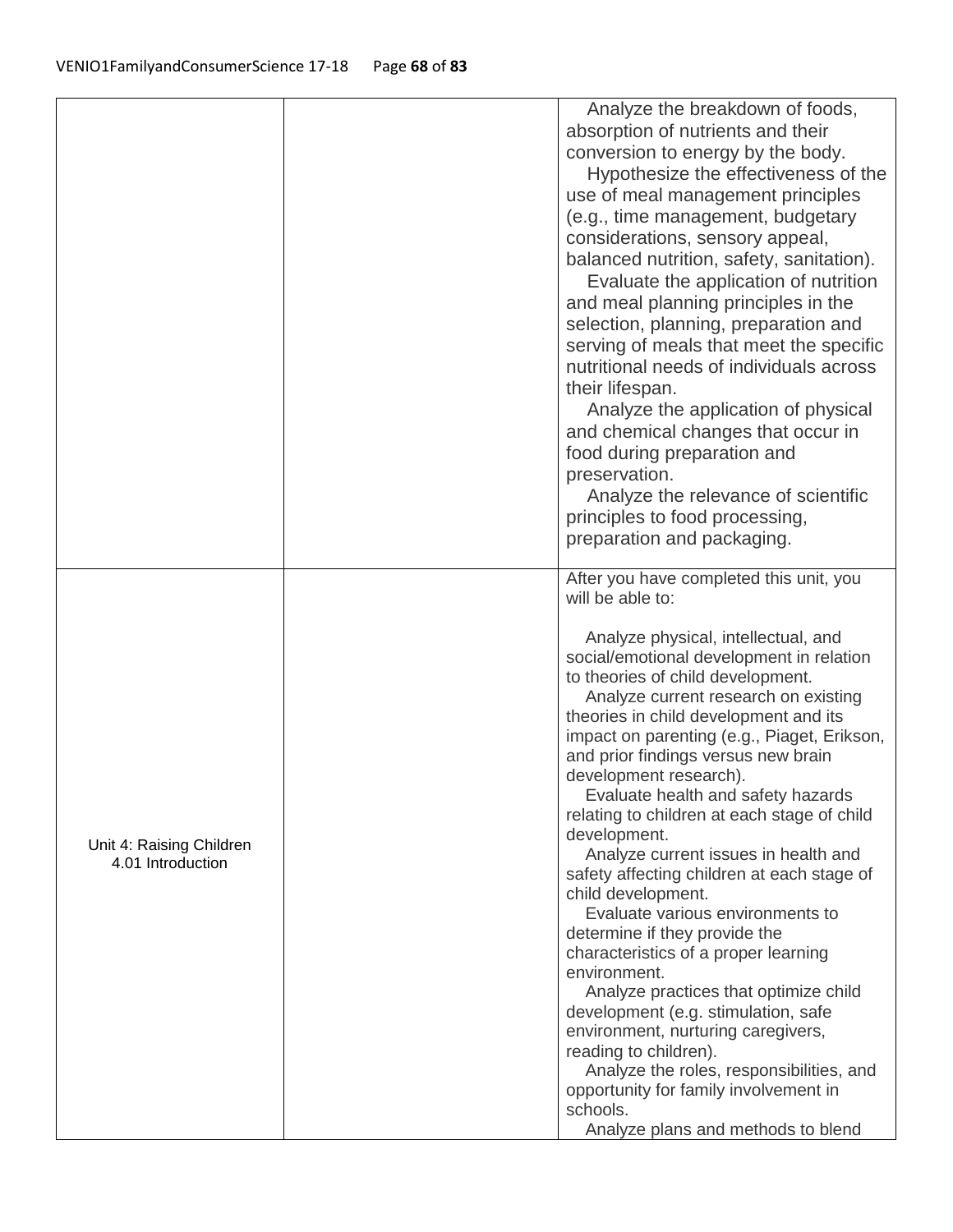|                           | work and family responsibilities to meet<br>the needs of children.                |
|---------------------------|-----------------------------------------------------------------------------------|
|                           |                                                                                   |
|                           | Explain how storytelling, story reading                                           |
|                           | and writing enhance literacy development<br>in children.                          |
|                           |                                                                                   |
|                           | Identify practices that develop the                                               |
|                           | child's imagination, creativity, and reading                                      |
|                           | and writing skills through literature.<br>After you have completed this unit, you |
|                           | will be able to:                                                                  |
|                           |                                                                                   |
|                           | Analyze physical, intellectual, and                                               |
|                           | social/emotional development in relation                                          |
|                           | to theories of child development.                                                 |
|                           | Analyze current research on existing                                              |
|                           | theories in child development and its                                             |
|                           | impact on parenting (e.g., Piaget, Erikson,                                       |
|                           | and prior findings versus new brain                                               |
|                           | development research).                                                            |
|                           | Evaluate health and safety hazards                                                |
|                           | relating to children at each stage of child                                       |
|                           | development.                                                                      |
|                           | Analyze current issues in health and                                              |
|                           | safety affecting children at each stage of                                        |
|                           | child development.                                                                |
| Unit 4: Raising Children  | Evaluate various environments to                                                  |
| 4.02 Developmental Stages | determine if they provide the                                                     |
|                           | characteristics of a proper learning                                              |
|                           | environment.                                                                      |
|                           | Analyze practices that optimize child                                             |
|                           | development (e.g. stimulation, safe                                               |
|                           | environment, nurturing caregivers,                                                |
|                           | reading to children).                                                             |
|                           | Analyze the roles, responsibilities, and                                          |
|                           | opportunity for family involvement in                                             |
|                           | schools.                                                                          |
|                           | Analyze plans and methods to blend<br>work and family responsibilities to meet    |
|                           | the needs of children.                                                            |
|                           | Explain how storytelling, story reading                                           |
|                           | and writing enhance literacy development                                          |
|                           | in children.                                                                      |
|                           | Identify practices that develop the                                               |
|                           | child's imagination, creativity, and reading                                      |
|                           | and writing skills through literature.                                            |
|                           | After you have completed this unit, you                                           |
|                           | will be able to:                                                                  |
|                           |                                                                                   |
| Unit 4: Raising Children  | Analyze physical, intellectual, and                                               |
| 4.02 Developmental Stages | social/emotional development in relation                                          |
|                           | to theories of child development.                                                 |
|                           | Analyze current research on existing                                              |
|                           | theories in child development and its                                             |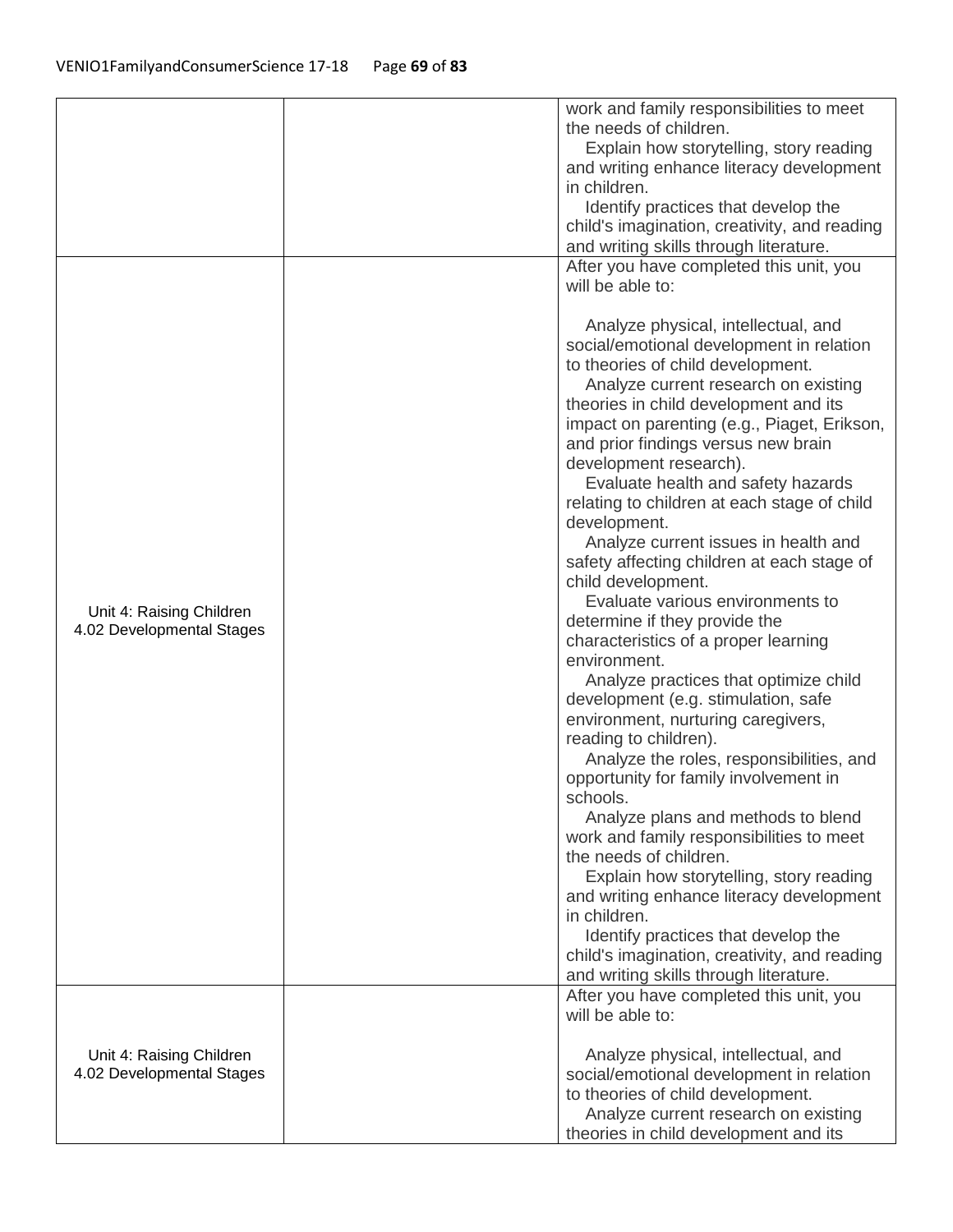|                                                       | impact on parenting (e.g., Piaget, Erikson,<br>and prior findings versus new brain<br>development research).<br>Evaluate health and safety hazards<br>relating to children at each stage of child<br>development.<br>Analyze current issues in health and<br>safety affecting children at each stage of<br>child development.<br>Evaluate various environments to<br>determine if they provide the<br>characteristics of a proper learning<br>environment.<br>Analyze practices that optimize child                                                                                                                                                                                                                                                                                                                                                      |
|-------------------------------------------------------|----------------------------------------------------------------------------------------------------------------------------------------------------------------------------------------------------------------------------------------------------------------------------------------------------------------------------------------------------------------------------------------------------------------------------------------------------------------------------------------------------------------------------------------------------------------------------------------------------------------------------------------------------------------------------------------------------------------------------------------------------------------------------------------------------------------------------------------------------------|
|                                                       | development (e.g. stimulation, safe<br>environment, nurturing caregivers,<br>reading to children).<br>Analyze the roles, responsibilities, and<br>opportunity for family involvement in<br>schools.<br>Analyze plans and methods to blend<br>work and family responsibilities to meet<br>the needs of children.<br>Explain how storytelling, story reading<br>and writing enhance literacy development<br>in children.                                                                                                                                                                                                                                                                                                                                                                                                                                   |
|                                                       | Identify practices that develop the<br>child's imagination, creativity, and reading<br>and writing skills through literature.                                                                                                                                                                                                                                                                                                                                                                                                                                                                                                                                                                                                                                                                                                                            |
| Unit 4: Raising Children<br>4.02 Developmental Stages | After you have completed this unit, you<br>will be able to:<br>Analyze physical, intellectual, and<br>social/emotional development in relation<br>to theories of child development.<br>Analyze current research on existing<br>theories in child development and its<br>impact on parenting (e.g., Piaget, Erikson,<br>and prior findings versus new brain<br>development research).<br>Evaluate health and safety hazards<br>relating to children at each stage of child<br>development.<br>Analyze current issues in health and<br>safety affecting children at each stage of<br>child development.<br>Evaluate various environments to<br>determine if they provide the<br>characteristics of a proper learning<br>environment.<br>Analyze practices that optimize child<br>development (e.g. stimulation, safe<br>environment, nurturing caregivers, |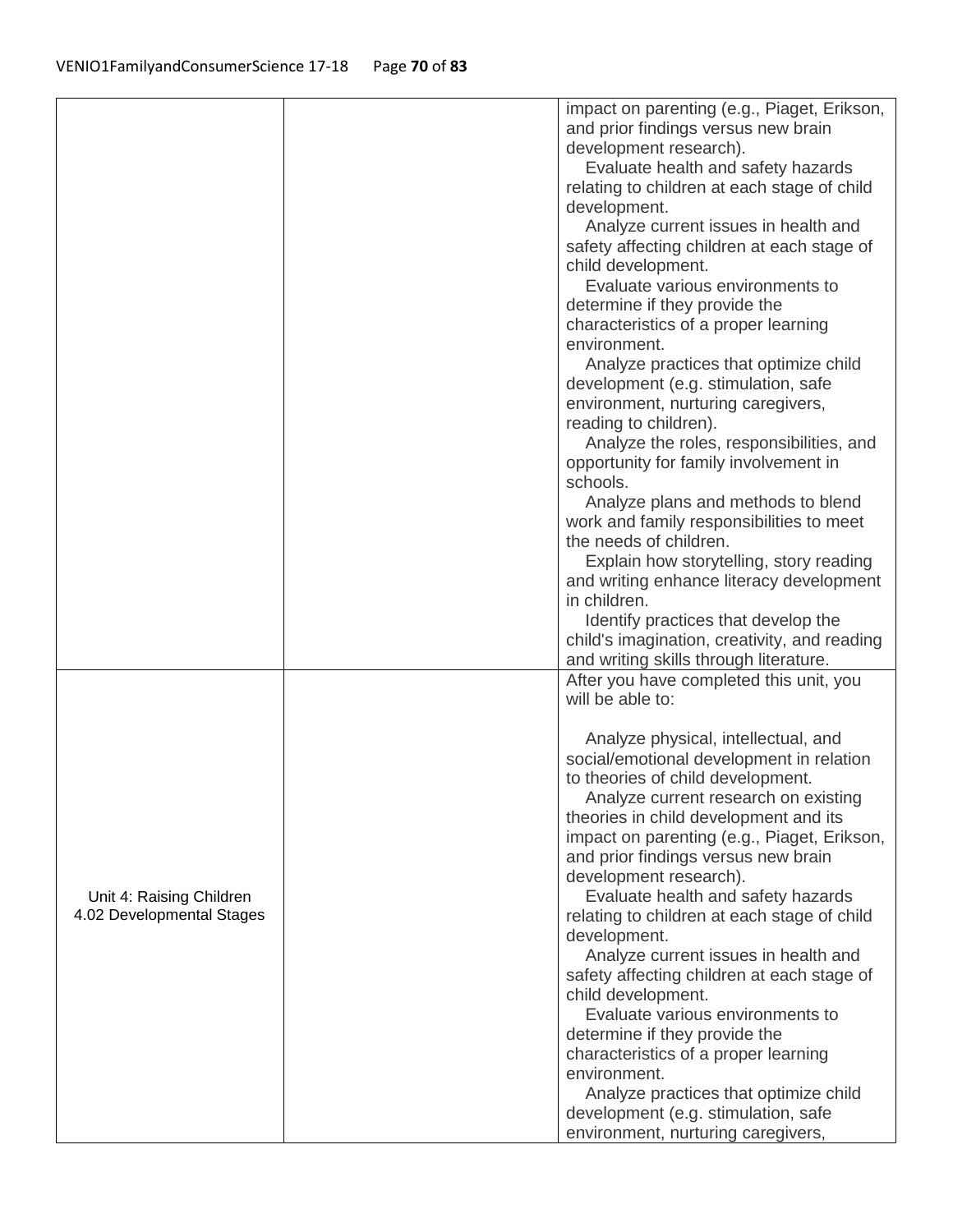|                                                        | reading to children).<br>Analyze the roles, responsibilities, and<br>opportunity for family involvement in<br>schools.<br>Analyze plans and methods to blend<br>work and family responsibilities to meet<br>the needs of children.<br>Explain how storytelling, story reading<br>and writing enhance literacy development<br>in children.<br>Identify practices that develop the<br>child's imagination, creativity, and reading<br>and writing skills through literature.                                                                                                                                                                                                                                                                                                                                                                                                                                                                                                                                                                                                                                                                                                                                                                                                                                                                                                        |
|--------------------------------------------------------|-----------------------------------------------------------------------------------------------------------------------------------------------------------------------------------------------------------------------------------------------------------------------------------------------------------------------------------------------------------------------------------------------------------------------------------------------------------------------------------------------------------------------------------------------------------------------------------------------------------------------------------------------------------------------------------------------------------------------------------------------------------------------------------------------------------------------------------------------------------------------------------------------------------------------------------------------------------------------------------------------------------------------------------------------------------------------------------------------------------------------------------------------------------------------------------------------------------------------------------------------------------------------------------------------------------------------------------------------------------------------------------|
| Unit 4: Raising Children<br>4.03 A Healthy Environment | After you have completed this unit, you<br>will be able to:<br>Analyze physical, intellectual, and<br>social/emotional development in relation<br>to theories of child development.<br>Analyze current research on existing<br>theories in child development and its<br>impact on parenting (e.g., Piaget, Erikson,<br>and prior findings versus new brain<br>development research).<br>Evaluate health and safety hazards<br>relating to children at each stage of child<br>development.<br>Analyze current issues in health and<br>safety affecting children at each stage of<br>child development.<br>Evaluate various environments to<br>determine if they provide the<br>characteristics of a proper learning<br>environment.<br>Analyze practices that optimize child<br>development (e.g. stimulation, safe<br>environment, nurturing caregivers,<br>reading to children).<br>Analyze the roles, responsibilities, and<br>opportunity for family involvement in<br>schools.<br>Analyze plans and methods to blend<br>work and family responsibilities to meet<br>the needs of children.<br>Explain how storytelling, story reading<br>and writing enhance literacy development<br>in children.<br>Identify practices that develop the<br>child's imagination, creativity, and reading<br>and writing skills through literature.<br>After you have completed this unit, you |
| Unit 4: Raising Children<br>4.03 A Healthy Environment | will be able to:                                                                                                                                                                                                                                                                                                                                                                                                                                                                                                                                                                                                                                                                                                                                                                                                                                                                                                                                                                                                                                                                                                                                                                                                                                                                                                                                                                  |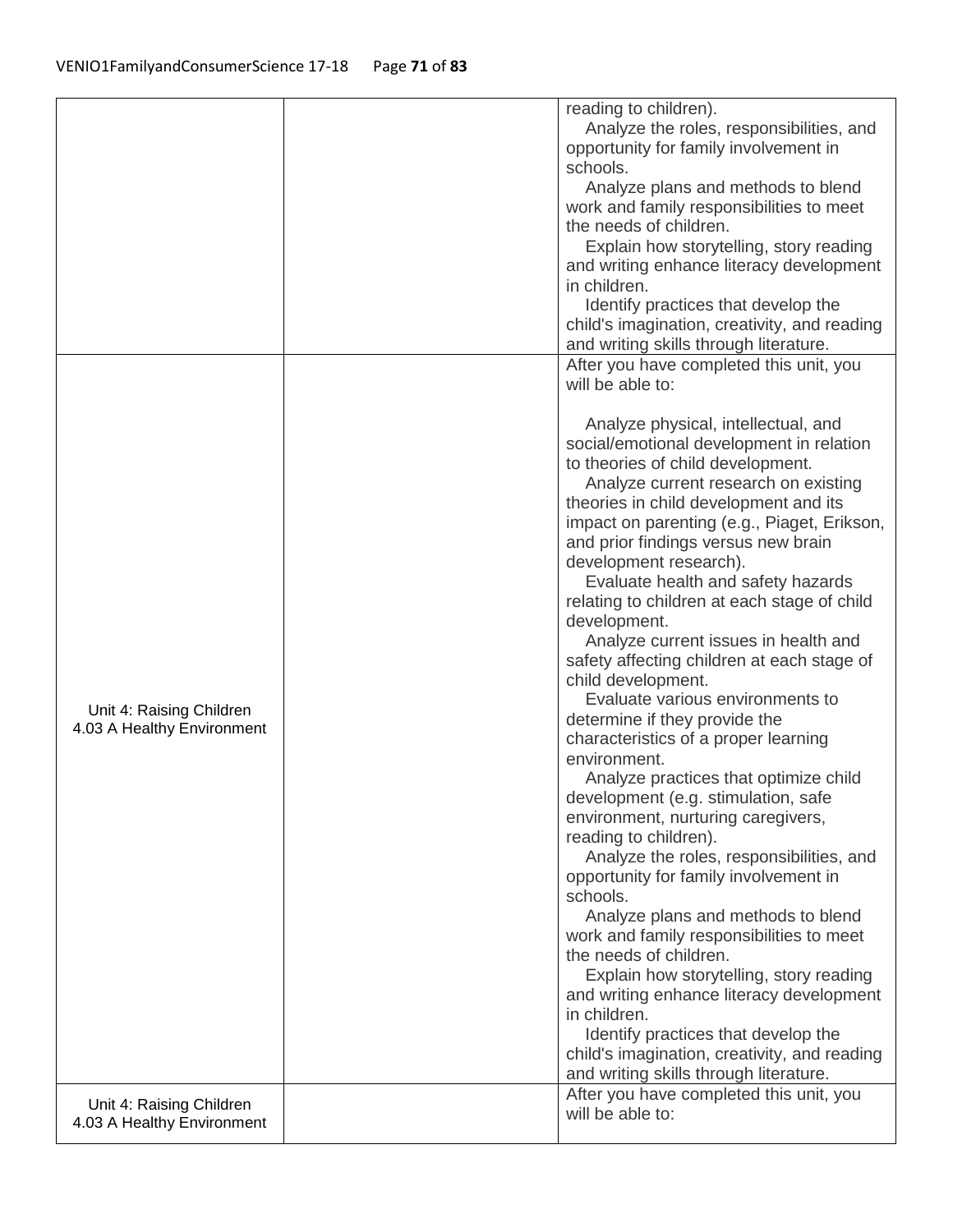|                            | Analyze physical, intellectual, and          |
|----------------------------|----------------------------------------------|
|                            | social/emotional development in relation     |
|                            | to theories of child development.            |
|                            | Analyze current research on existing         |
|                            | theories in child development and its        |
|                            | impact on parenting (e.g., Piaget, Erikson,  |
|                            |                                              |
|                            | and prior findings versus new brain          |
|                            | development research).                       |
|                            | Evaluate health and safety hazards           |
|                            | relating to children at each stage of child  |
|                            | development.                                 |
|                            | Analyze current issues in health and         |
|                            | safety affecting children at each stage of   |
|                            | child development.                           |
|                            | Evaluate various environments to             |
|                            | determine if they provide the                |
|                            | characteristics of a proper learning         |
|                            |                                              |
|                            | environment.                                 |
|                            | Analyze practices that optimize child        |
|                            | development (e.g. stimulation, safe          |
|                            | environment, nurturing caregivers,           |
|                            | reading to children).                        |
|                            | Analyze the roles, responsibilities, and     |
|                            | opportunity for family involvement in        |
|                            | schools.                                     |
|                            | Analyze plans and methods to blend           |
|                            | work and family responsibilities to meet     |
|                            | the needs of children.                       |
|                            | Explain how storytelling, story reading      |
|                            |                                              |
|                            | and writing enhance literacy development     |
|                            | in children.                                 |
|                            | Identify practices that develop the          |
|                            | child's imagination, creativity, and reading |
|                            | and writing skills through literature.       |
|                            | After you have completed this unit, you      |
|                            | will be able to:                             |
|                            |                                              |
|                            | Analyze physical, intellectual, and          |
|                            | social/emotional development in relation     |
|                            | to theories of child development.            |
|                            | Analyze current research on existing         |
|                            | theories in child development and its        |
|                            | impact on parenting (e.g., Piaget, Erikson,  |
| Unit 4: Raising Children   | and prior findings versus new brain          |
| 4.03 A Healthy Environment |                                              |
|                            | development research).                       |
|                            | Evaluate health and safety hazards           |
|                            | relating to children at each stage of child  |
|                            | development.                                 |
|                            | Analyze current issues in health and         |
|                            | safety affecting children at each stage of   |
|                            | child development.                           |
|                            | Evaluate various environments to             |
|                            | determine if they provide the                |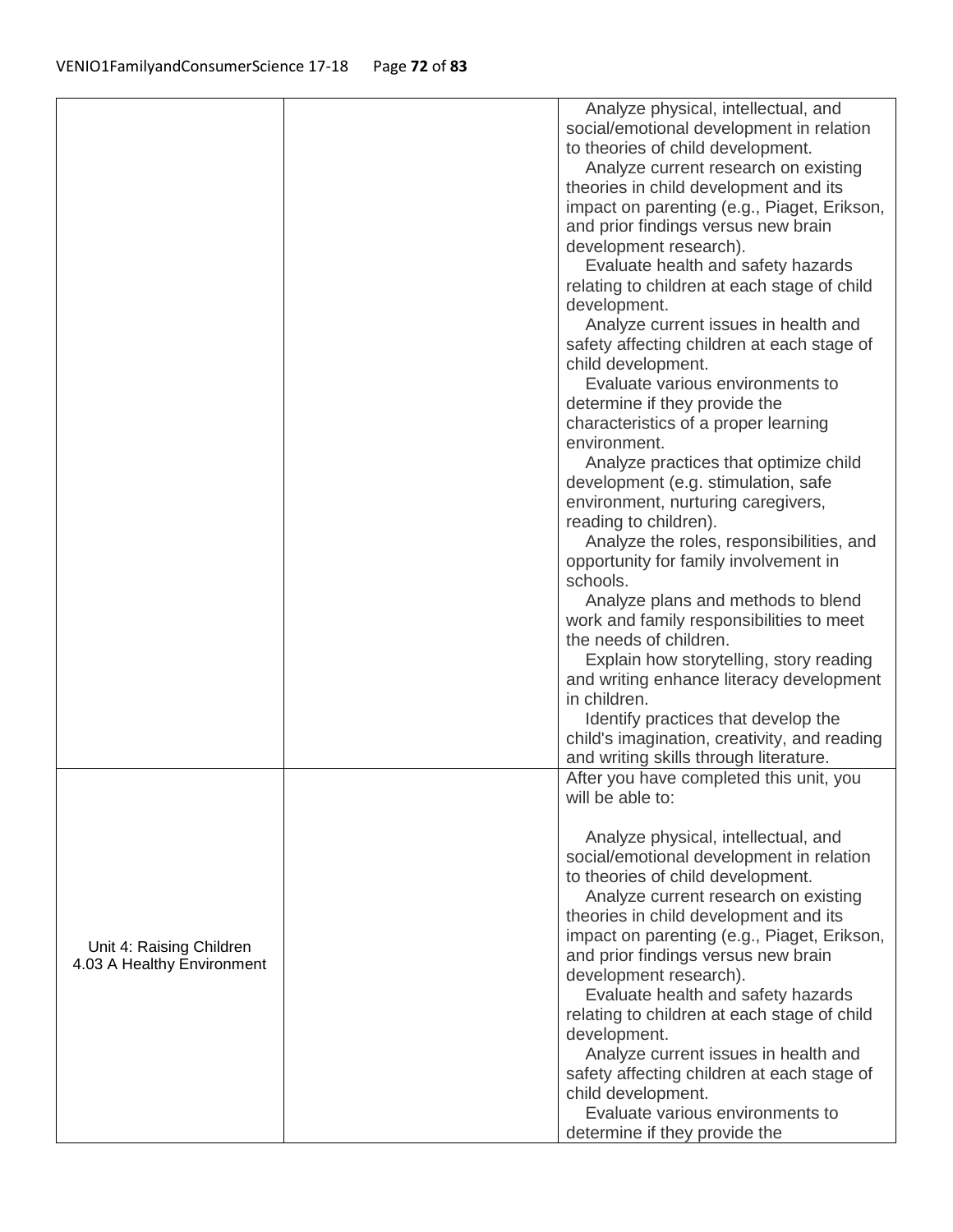|                            | characteristics of a proper learning         |
|----------------------------|----------------------------------------------|
|                            | environment.                                 |
|                            | Analyze practices that optimize child        |
|                            | development (e.g. stimulation, safe          |
|                            | environment, nurturing caregivers,           |
|                            | reading to children).                        |
|                            | Analyze the roles, responsibilities, and     |
|                            | opportunity for family involvement in        |
|                            | schools.                                     |
|                            | Analyze plans and methods to blend           |
|                            | work and family responsibilities to meet     |
|                            | the needs of children.                       |
|                            | Explain how storytelling, story reading      |
|                            | and writing enhance literacy development     |
|                            | in children.                                 |
|                            | Identify practices that develop the          |
|                            |                                              |
|                            | child's imagination, creativity, and reading |
|                            | and writing skills through literature.       |
|                            | After you have completed this unit, you      |
|                            | will be able to:                             |
|                            |                                              |
|                            | Analyze physical, intellectual, and          |
|                            | social/emotional development in relation     |
|                            | to theories of child development.            |
|                            | Analyze current research on existing         |
|                            | theories in child development and its        |
|                            | impact on parenting (e.g., Piaget, Erikson,  |
|                            | and prior findings versus new brain          |
|                            | development research).                       |
|                            | Evaluate health and safety hazards           |
|                            | relating to children at each stage of child  |
|                            | development.                                 |
|                            | Analyze current issues in health and         |
|                            | safety affecting children at each stage of   |
|                            | child development.                           |
| Unit 4: Raising Children   | Evaluate various environments to             |
| 4.03 A Healthy Environment | determine if they provide the                |
|                            | characteristics of a proper learning         |
|                            | environment.                                 |
|                            | Analyze practices that optimize child        |
|                            | development (e.g. stimulation, safe          |
|                            | environment, nurturing caregivers,           |
|                            | reading to children).                        |
|                            | Analyze the roles, responsibilities, and     |
|                            | opportunity for family involvement in        |
|                            | schools.                                     |
|                            |                                              |
|                            | Analyze plans and methods to blend           |
|                            | work and family responsibilities to meet     |
|                            | the needs of children.                       |
|                            | Explain how storytelling, story reading      |
|                            | and writing enhance literacy development     |
|                            | in children.                                 |
|                            | Identify practices that develop the          |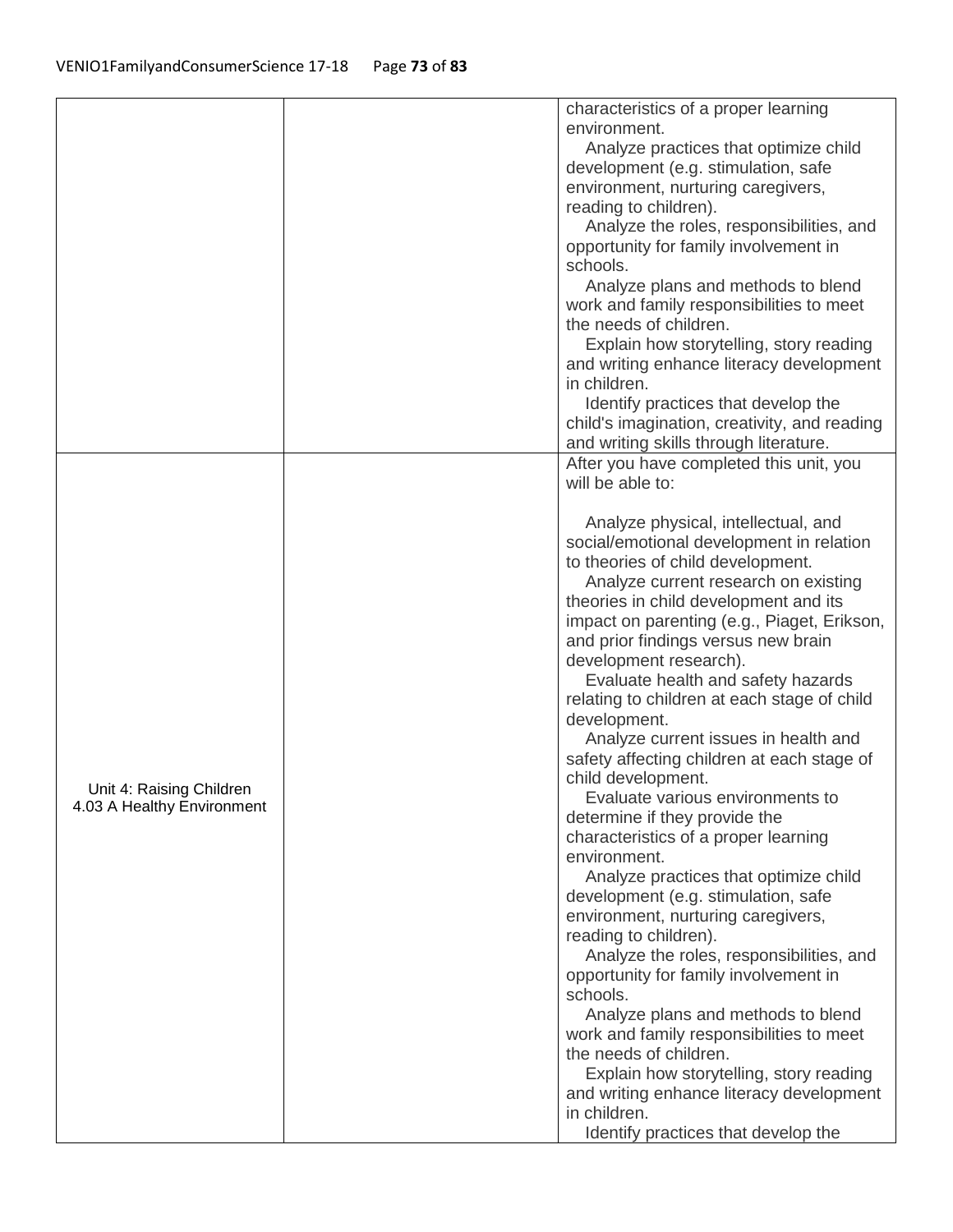|                                                        | child's imagination, creativity, and reading<br>and writing skills through literature.                                                                                                                                                                                                                                                                                                                                                                                                                                                                                                                                                                                                                                                                                                                                                                                                                                                                                                                                                                                                                                                 |
|--------------------------------------------------------|----------------------------------------------------------------------------------------------------------------------------------------------------------------------------------------------------------------------------------------------------------------------------------------------------------------------------------------------------------------------------------------------------------------------------------------------------------------------------------------------------------------------------------------------------------------------------------------------------------------------------------------------------------------------------------------------------------------------------------------------------------------------------------------------------------------------------------------------------------------------------------------------------------------------------------------------------------------------------------------------------------------------------------------------------------------------------------------------------------------------------------------|
|                                                        | After you have completed this unit, you<br>will be able to:                                                                                                                                                                                                                                                                                                                                                                                                                                                                                                                                                                                                                                                                                                                                                                                                                                                                                                                                                                                                                                                                            |
| Unit 4: Raising Children<br>4.03 A Healthy Environment | Analyze physical, intellectual, and<br>social/emotional development in relation<br>to theories of child development.<br>Analyze current research on existing<br>theories in child development and its<br>impact on parenting (e.g., Piaget, Erikson,<br>and prior findings versus new brain<br>development research).<br>Evaluate health and safety hazards<br>relating to children at each stage of child<br>development.<br>Analyze current issues in health and<br>safety affecting children at each stage of<br>child development.<br>Evaluate various environments to<br>determine if they provide the<br>characteristics of a proper learning<br>environment.<br>Analyze practices that optimize child<br>development (e.g. stimulation, safe<br>environment, nurturing caregivers,<br>reading to children).<br>Analyze the roles, responsibilities, and<br>opportunity for family involvement in<br>schools.<br>Analyze plans and methods to blend<br>work and family responsibilities to meet<br>the needs of children.<br>Explain how storytelling, story reading<br>and writing enhance literacy development<br>in children. |
|                                                        | Identify practices that develop the<br>child's imagination, creativity, and reading<br>and writing skills through literature.                                                                                                                                                                                                                                                                                                                                                                                                                                                                                                                                                                                                                                                                                                                                                                                                                                                                                                                                                                                                          |
|                                                        | After you have completed this unit, you<br>will be able to:                                                                                                                                                                                                                                                                                                                                                                                                                                                                                                                                                                                                                                                                                                                                                                                                                                                                                                                                                                                                                                                                            |
| Unit 4: Raising Children<br>4.04 Nurturing Children    | Analyze physical, intellectual, and<br>social/emotional development in relation<br>to theories of child development.<br>Analyze current research on existing<br>theories in child development and its<br>impact on parenting (e.g., Piaget, Erikson,<br>and prior findings versus new brain<br>development research).<br>Evaluate health and safety hazards                                                                                                                                                                                                                                                                                                                                                                                                                                                                                                                                                                                                                                                                                                                                                                            |
|                                                        | relating to children at each stage of child                                                                                                                                                                                                                                                                                                                                                                                                                                                                                                                                                                                                                                                                                                                                                                                                                                                                                                                                                                                                                                                                                            |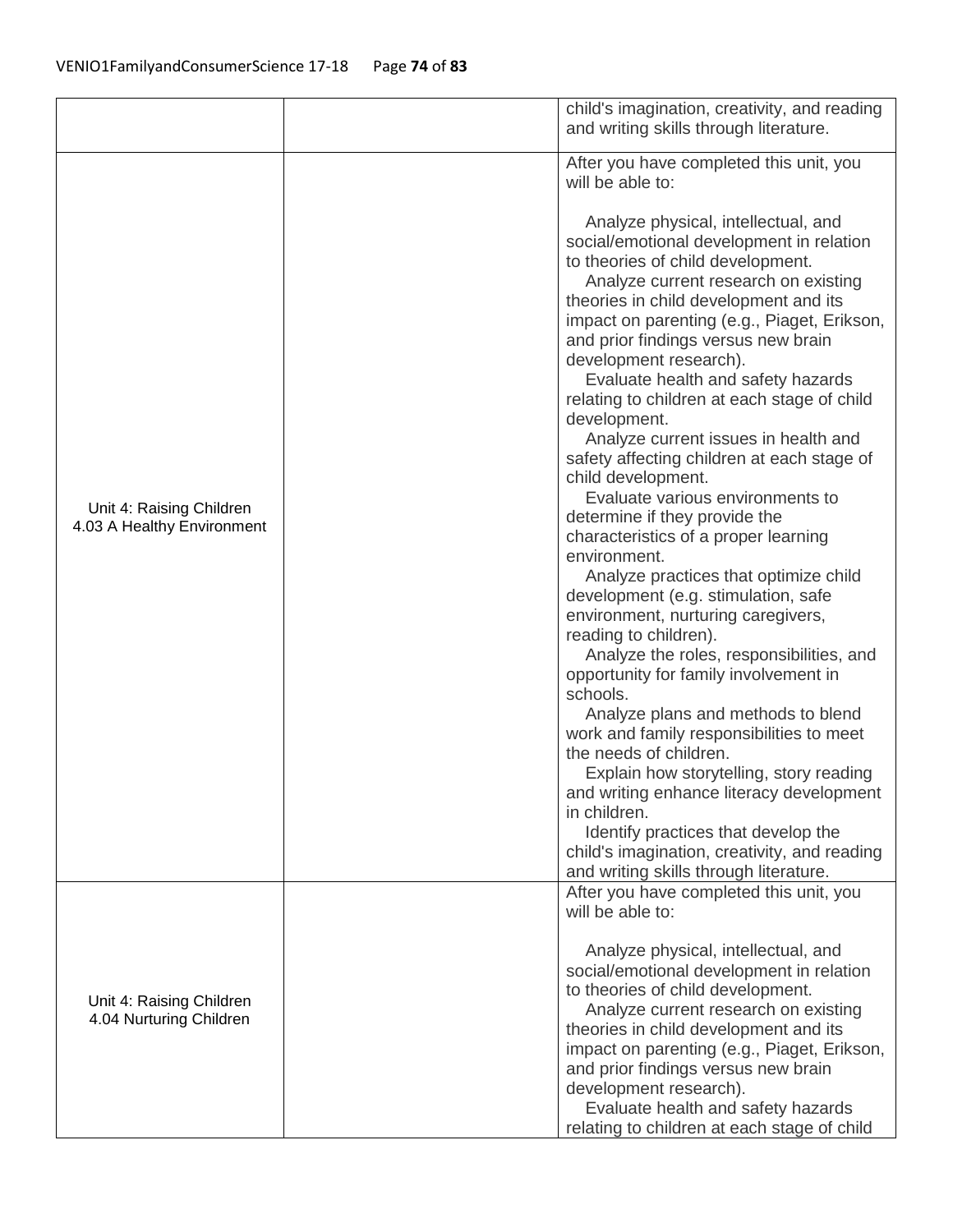|                                                     | development.                                   |
|-----------------------------------------------------|------------------------------------------------|
|                                                     | Analyze current issues in health and           |
|                                                     | safety affecting children at each stage of     |
|                                                     | child development.                             |
|                                                     | Evaluate various environments to               |
|                                                     | determine if they provide the                  |
|                                                     | characteristics of a proper learning           |
|                                                     | environment.                                   |
|                                                     | Analyze practices that optimize child          |
|                                                     | development (e.g. stimulation, safe            |
|                                                     | environment, nurturing caregivers,             |
|                                                     |                                                |
|                                                     | reading to children).                          |
|                                                     | Analyze the roles, responsibilities, and       |
|                                                     | opportunity for family involvement in          |
|                                                     | schools.                                       |
|                                                     | Analyze plans and methods to blend             |
|                                                     | work and family responsibilities to meet       |
|                                                     | the needs of children.                         |
|                                                     | Explain how storytelling, story reading        |
|                                                     | and writing enhance literacy development       |
|                                                     | in children.                                   |
|                                                     | Identify practices that develop the            |
|                                                     | child's imagination, creativity, and reading   |
|                                                     | and writing skills through literature.         |
|                                                     | After you have completed this unit, you        |
|                                                     | will be able to:                               |
|                                                     |                                                |
|                                                     | Analyze physical, intellectual, and            |
|                                                     | social/emotional development in relation       |
|                                                     | to theories of child development.              |
|                                                     | Analyze current research on existing           |
|                                                     | theories in child development and its          |
|                                                     | impact on parenting (e.g., Piaget, Erikson,    |
|                                                     | and prior findings versus new brain            |
| Unit 4: Raising Children<br>4.04 Nurturing Children | development research).                         |
|                                                     | Evaluate health and safety hazards             |
|                                                     | relating to children at each stage of child    |
|                                                     | development.                                   |
|                                                     |                                                |
|                                                     |                                                |
|                                                     | Analyze current issues in health and           |
|                                                     | safety affecting children at each stage of     |
|                                                     | child development.                             |
|                                                     | Evaluate various environments to               |
|                                                     | determine if they provide the                  |
|                                                     | characteristics of a proper learning           |
|                                                     | environment.                                   |
|                                                     | Analyze practices that optimize child          |
|                                                     | development (e.g. stimulation, safe            |
|                                                     | environment, nurturing caregivers,             |
|                                                     | reading to children).                          |
|                                                     | Analyze the roles, responsibilities, and       |
|                                                     | opportunity for family involvement in          |
|                                                     | schools.<br>Analyze plans and methods to blend |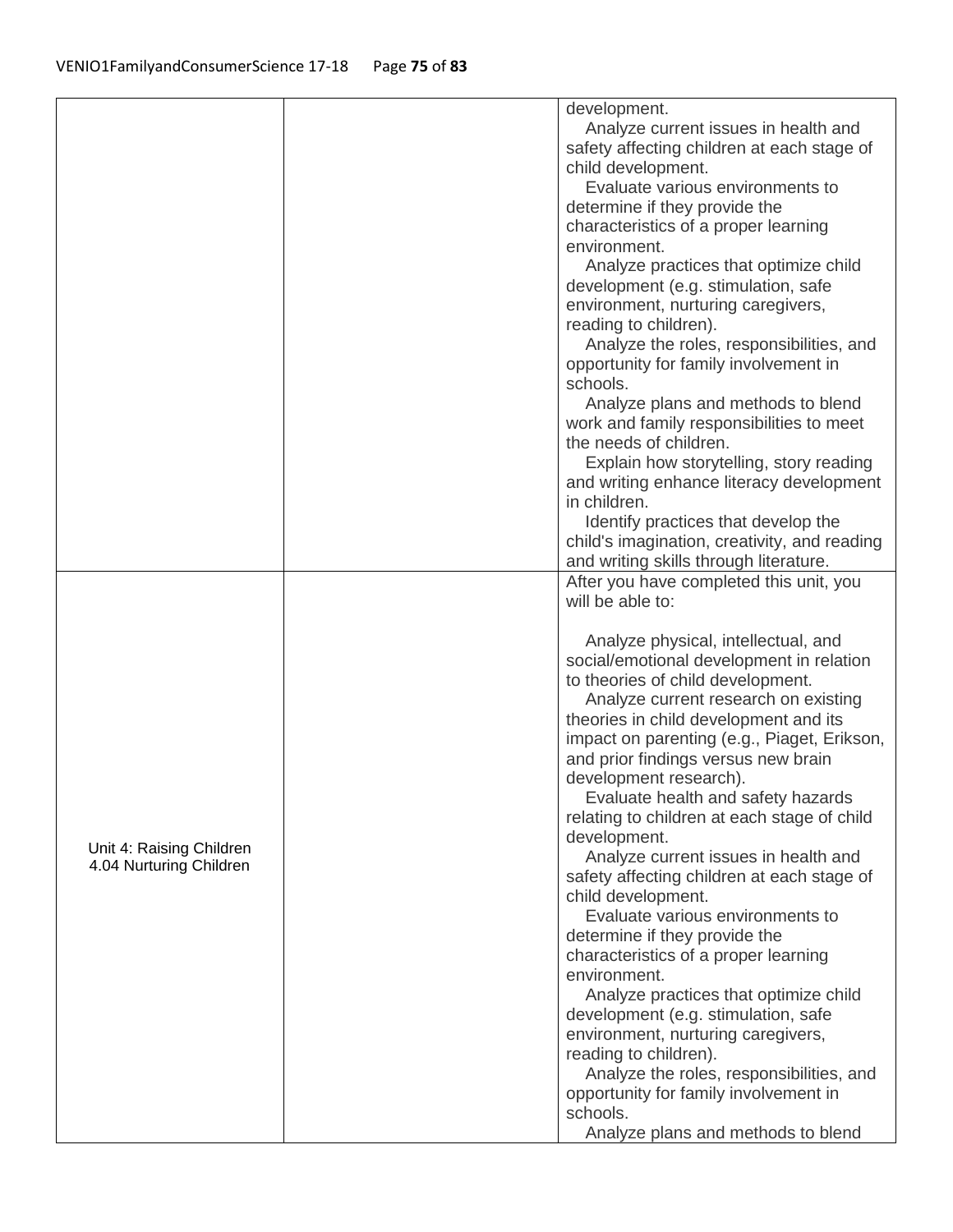|                          | work and family responsibilities to meet     |
|--------------------------|----------------------------------------------|
|                          | the needs of children.                       |
|                          | Explain how storytelling, story reading      |
|                          | and writing enhance literacy development     |
|                          | in children.                                 |
|                          | Identify practices that develop the          |
|                          | child's imagination, creativity, and reading |
|                          | and writing skills through literature.       |
|                          | After you have completed this unit, you      |
|                          | will be able to:                             |
|                          |                                              |
|                          | Analyze physical, intellectual, and          |
|                          | social/emotional development in relation     |
|                          | to theories of child development.            |
|                          | Analyze current research on existing         |
|                          | theories in child development and its        |
|                          | impact on parenting (e.g., Piaget, Erikson,  |
|                          | and prior findings versus new brain          |
|                          | development research).                       |
|                          | Evaluate health and safety hazards           |
|                          | relating to children at each stage of child  |
|                          | development.                                 |
|                          | Analyze current issues in health and         |
|                          | safety affecting children at each stage of   |
|                          | child development.                           |
|                          | Evaluate various environments to             |
| Unit 4: Raising Children |                                              |
| 4.04 Nurturing Children  | determine if they provide the                |
|                          | characteristics of a proper learning         |
|                          | environment.                                 |
|                          | Analyze practices that optimize child        |
|                          | development (e.g. stimulation, safe          |
|                          | environment, nurturing caregivers,           |
|                          | reading to children).                        |
|                          | Analyze the roles, responsibilities, and     |
|                          | opportunity for family involvement in        |
|                          | schools.                                     |
|                          | Analyze plans and methods to blend           |
|                          | work and family responsibilities to meet     |
|                          | the needs of children.                       |
|                          | Explain how storytelling, story reading      |
|                          | and writing enhance literacy development     |
|                          | in children.                                 |
|                          | Identify practices that develop the          |
|                          | child's imagination, creativity, and reading |
|                          | and writing skills through literature.       |
|                          | After you have completed this unit, you      |
|                          | will be able to:                             |
|                          |                                              |
| Unit 4: Raising Children | Analyze physical, intellectual, and          |
| 4.04 Nurturing Children  | social/emotional development in relation     |
|                          | to theories of child development.            |
|                          | Analyze current research on existing         |
|                          | theories in child development and its        |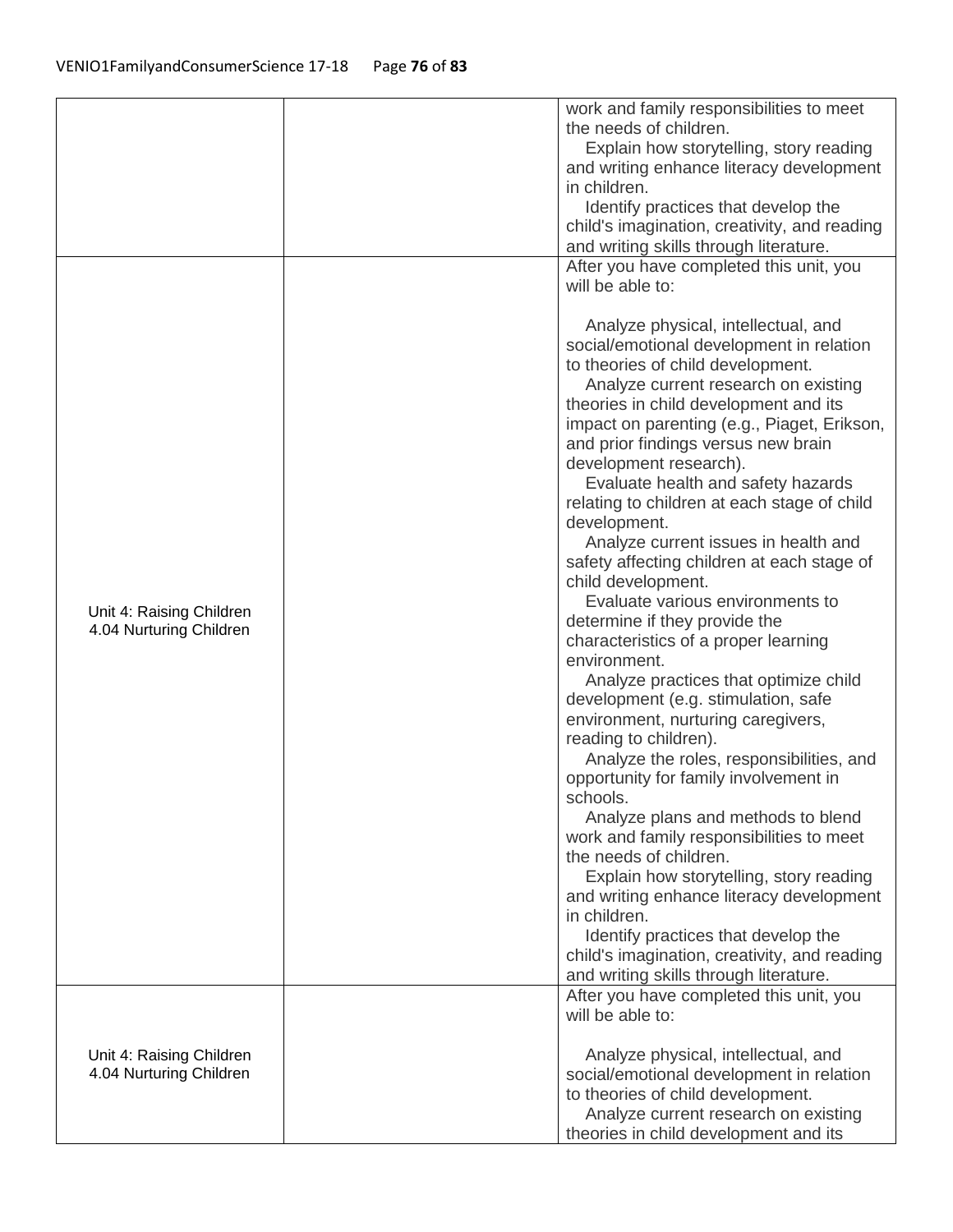| Analyze current issues in health and<br>safety affecting children at each stage of<br>child development.<br>Evaluate various environments to<br>determine if they provide the<br>characteristics of a proper learning<br>environment.<br>Analyze practices that optimize child<br>development (e.g. stimulation, safe<br>environment, nurturing caregivers,<br>reading to children).<br>Analyze the roles, responsibilities, and<br>opportunity for family involvement in<br>schools.<br>Analyze plans and methods to blend<br>work and family responsibilities to meet<br>the needs of children.<br>Explain how storytelling, story reading<br>and writing enhance literacy development<br>in children.<br>Identify practices that develop the<br>child's imagination, creativity, and reading<br>and writing skills through literature.<br>After you have completed this unit, you<br>will be able to:<br>Analyze physical, intellectual, and | impact on parenting (e.g., Piaget, Erikson,<br>relating to children at each stage of child |
|-------------------------------------------------------------------------------------------------------------------------------------------------------------------------------------------------------------------------------------------------------------------------------------------------------------------------------------------------------------------------------------------------------------------------------------------------------------------------------------------------------------------------------------------------------------------------------------------------------------------------------------------------------------------------------------------------------------------------------------------------------------------------------------------------------------------------------------------------------------------------------------------------------------------------------------------------|--------------------------------------------------------------------------------------------|
|                                                                                                                                                                                                                                                                                                                                                                                                                                                                                                                                                                                                                                                                                                                                                                                                                                                                                                                                                 |                                                                                            |
|                                                                                                                                                                                                                                                                                                                                                                                                                                                                                                                                                                                                                                                                                                                                                                                                                                                                                                                                                 |                                                                                            |
|                                                                                                                                                                                                                                                                                                                                                                                                                                                                                                                                                                                                                                                                                                                                                                                                                                                                                                                                                 |                                                                                            |
|                                                                                                                                                                                                                                                                                                                                                                                                                                                                                                                                                                                                                                                                                                                                                                                                                                                                                                                                                 |                                                                                            |
|                                                                                                                                                                                                                                                                                                                                                                                                                                                                                                                                                                                                                                                                                                                                                                                                                                                                                                                                                 |                                                                                            |
|                                                                                                                                                                                                                                                                                                                                                                                                                                                                                                                                                                                                                                                                                                                                                                                                                                                                                                                                                 |                                                                                            |
|                                                                                                                                                                                                                                                                                                                                                                                                                                                                                                                                                                                                                                                                                                                                                                                                                                                                                                                                                 |                                                                                            |
|                                                                                                                                                                                                                                                                                                                                                                                                                                                                                                                                                                                                                                                                                                                                                                                                                                                                                                                                                 |                                                                                            |
| social/emotional development in relation                                                                                                                                                                                                                                                                                                                                                                                                                                                                                                                                                                                                                                                                                                                                                                                                                                                                                                        |                                                                                            |
| to theories of child development.<br>Analyze current research on existing                                                                                                                                                                                                                                                                                                                                                                                                                                                                                                                                                                                                                                                                                                                                                                                                                                                                       |                                                                                            |
| theories in child development and its                                                                                                                                                                                                                                                                                                                                                                                                                                                                                                                                                                                                                                                                                                                                                                                                                                                                                                           |                                                                                            |
| impact on parenting (e.g., Piaget, Erikson,<br>and prior findings versus new brain                                                                                                                                                                                                                                                                                                                                                                                                                                                                                                                                                                                                                                                                                                                                                                                                                                                              |                                                                                            |
| development research).                                                                                                                                                                                                                                                                                                                                                                                                                                                                                                                                                                                                                                                                                                                                                                                                                                                                                                                          |                                                                                            |
| Evaluate health and safety hazards<br>Unit 4: Raising Children<br>4.04 Nurturing Children<br>relating to children at each stage of child<br>development.                                                                                                                                                                                                                                                                                                                                                                                                                                                                                                                                                                                                                                                                                                                                                                                        |                                                                                            |
| Analyze current issues in health and<br>safety affecting children at each stage of<br>child development.                                                                                                                                                                                                                                                                                                                                                                                                                                                                                                                                                                                                                                                                                                                                                                                                                                        |                                                                                            |
| Evaluate various environments to                                                                                                                                                                                                                                                                                                                                                                                                                                                                                                                                                                                                                                                                                                                                                                                                                                                                                                                |                                                                                            |
| determine if they provide the<br>characteristics of a proper learning                                                                                                                                                                                                                                                                                                                                                                                                                                                                                                                                                                                                                                                                                                                                                                                                                                                                           |                                                                                            |
| environment.                                                                                                                                                                                                                                                                                                                                                                                                                                                                                                                                                                                                                                                                                                                                                                                                                                                                                                                                    |                                                                                            |
| Analyze practices that optimize child<br>development (e.g. stimulation, safe<br>environment, nurturing caregivers,                                                                                                                                                                                                                                                                                                                                                                                                                                                                                                                                                                                                                                                                                                                                                                                                                              |                                                                                            |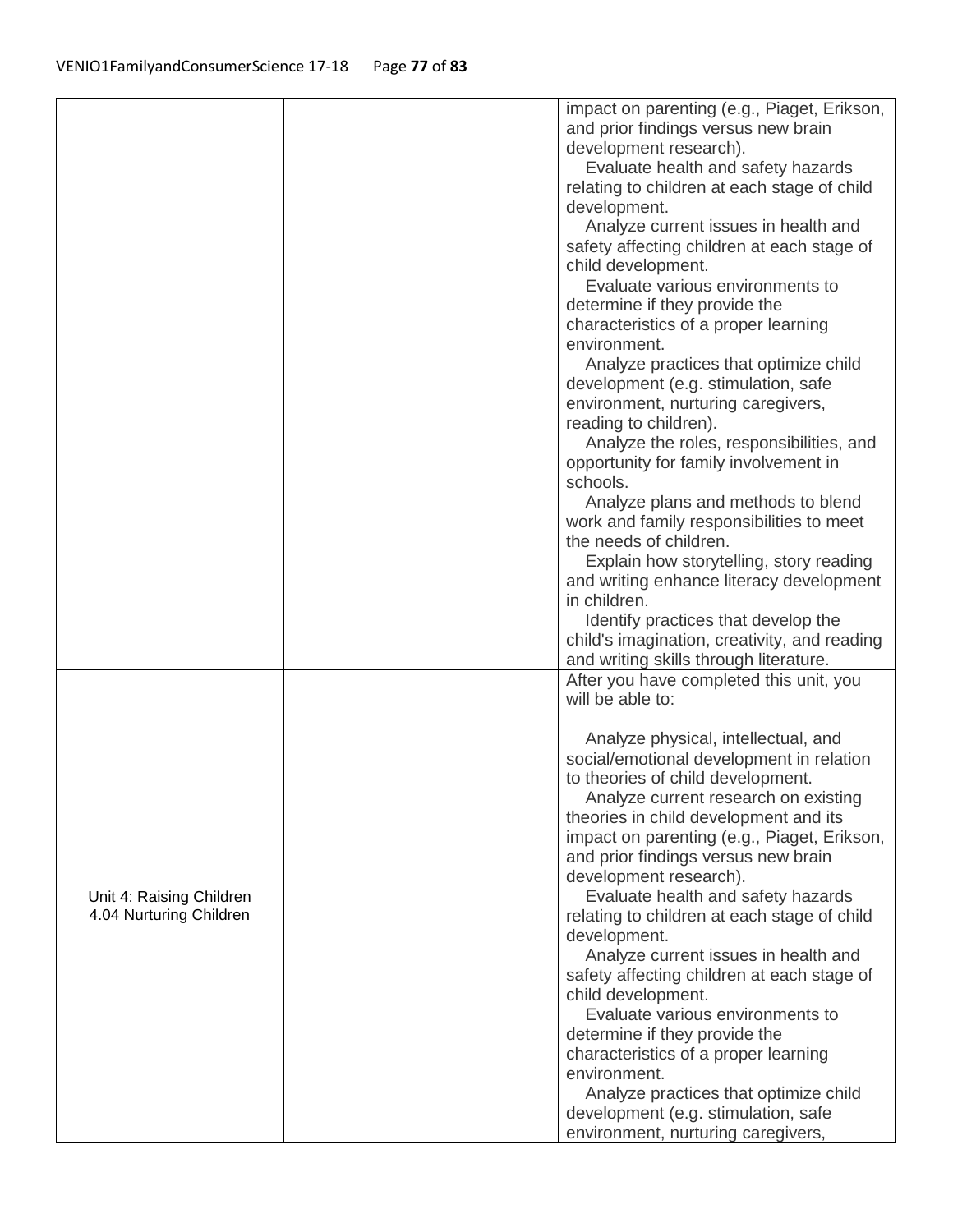|                                                          |                                                                                                                                       | reading to children).<br>Analyze the roles, responsibilities, and<br>opportunity for family involvement in<br>schools.<br>Analyze plans and methods to blend<br>work and family responsibilities to meet<br>the needs of children.<br>Explain how storytelling, story reading<br>and writing enhance literacy development<br>in children.<br>Identify practices that develop the<br>child's imagination, creativity, and reading<br>and writing skills through literature.                                                                                                                                                                                                                                                                                                                                                                                                                                                                                                                                                                                                                                                                                                                                                                                                                                                                                                        |
|----------------------------------------------------------|---------------------------------------------------------------------------------------------------------------------------------------|-----------------------------------------------------------------------------------------------------------------------------------------------------------------------------------------------------------------------------------------------------------------------------------------------------------------------------------------------------------------------------------------------------------------------------------------------------------------------------------------------------------------------------------------------------------------------------------------------------------------------------------------------------------------------------------------------------------------------------------------------------------------------------------------------------------------------------------------------------------------------------------------------------------------------------------------------------------------------------------------------------------------------------------------------------------------------------------------------------------------------------------------------------------------------------------------------------------------------------------------------------------------------------------------------------------------------------------------------------------------------------------|
| Unit 4: Raising Children<br>4.04 Nurturing Children      | CV12.1.4, CV12.2.1,<br>CV12.2.2, CV12.2.4,<br>CV12.3.1, CV12.3.2,<br>CV12.3.3, CV12.3.4,<br>CV12.4.1, CV12.4.2,<br>CV12.4.3, CV12.5.4 | After you have completed this unit, you<br>will be able to:<br>Analyze physical, intellectual, and<br>social/emotional development in relation<br>to theories of child development.<br>Analyze current research on existing<br>theories in child development and its<br>impact on parenting (e.g., Piaget, Erikson,<br>and prior findings versus new brain<br>development research).<br>Evaluate health and safety hazards<br>relating to children at each stage of child<br>development.<br>Analyze current issues in health and<br>safety affecting children at each stage of<br>child development.<br>Evaluate various environments to<br>determine if they provide the<br>characteristics of a proper learning<br>environment.<br>Analyze practices that optimize child<br>development (e.g. stimulation, safe<br>environment, nurturing caregivers,<br>reading to children).<br>Analyze the roles, responsibilities, and<br>opportunity for family involvement in<br>schools.<br>Analyze plans and methods to blend<br>work and family responsibilities to meet<br>the needs of children.<br>Explain how storytelling, story reading<br>and writing enhance literacy development<br>in children.<br>Identify practices that develop the<br>child's imagination, creativity, and reading<br>and writing skills through literature.<br>After you have completed this unit, you |
| Unit 5: Supporting the<br>Community<br>5.01 Introduction |                                                                                                                                       | will be able to:                                                                                                                                                                                                                                                                                                                                                                                                                                                                                                                                                                                                                                                                                                                                                                                                                                                                                                                                                                                                                                                                                                                                                                                                                                                                                                                                                                  |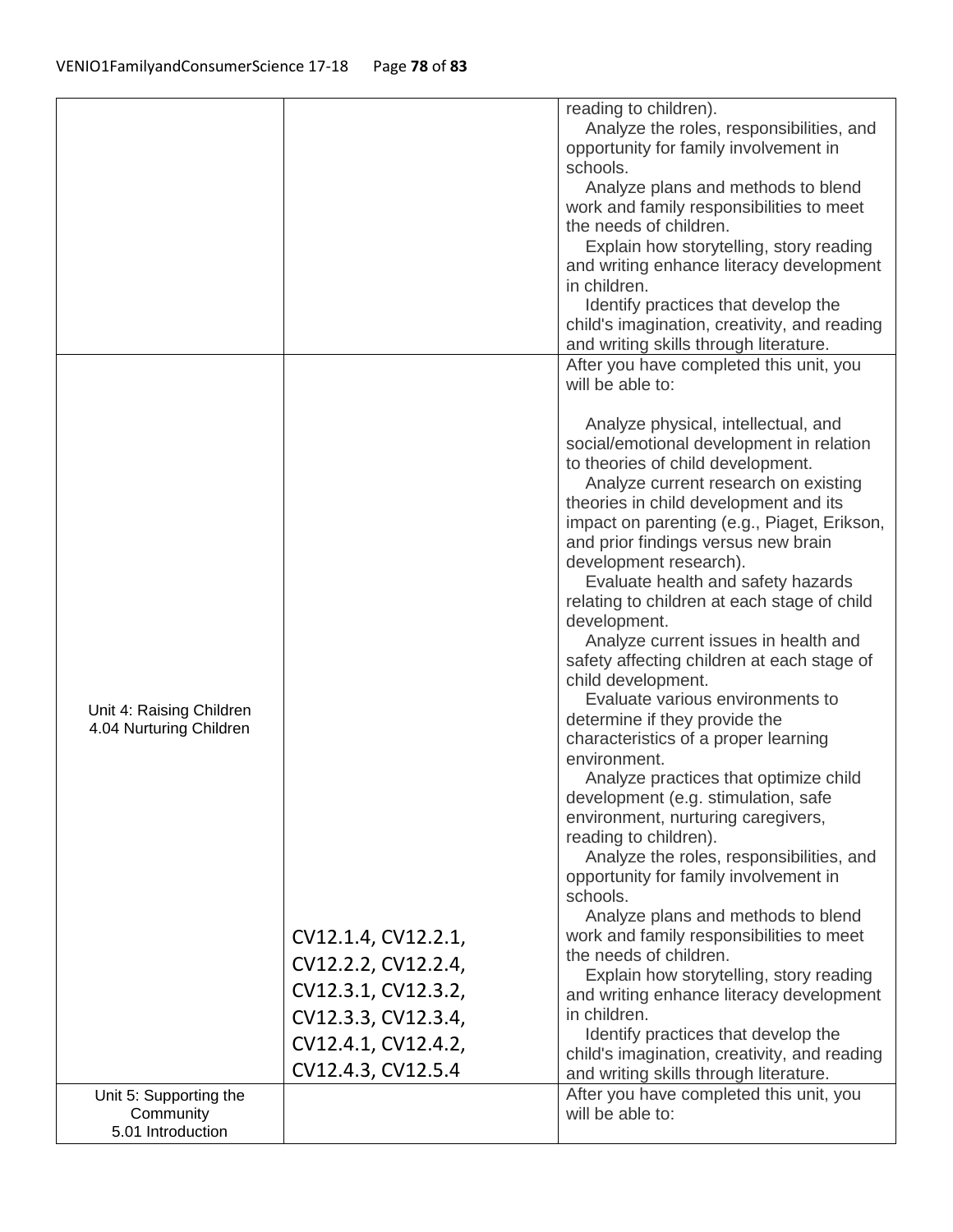|                                                                  | Analyze current conservation practices<br>and their effect on future renewable and<br>non-renewable resources: refuse, reduce,<br>reuse, and recycle.<br>Evaluate the impact of family resource<br>management on the global community.<br>Analyze how public, nonpublic and for-<br>profit service providers serve the family.<br>Compare the availability, costs and<br>benefits of accessing public, nonpublic<br>and for-profit services to assist the family.<br>Explain the influences of family life<br>cycle stages on the needs of families and<br>communities (e.g., a large number of<br>young families needing day care, fixed<br>income senior citizens, school age<br>children).<br>Hypothesize the impact of present<br>family life-cycle trends on the global<br>community (e.g., over population,<br>increase in an aging population, economic<br>base).                                                                |
|------------------------------------------------------------------|-----------------------------------------------------------------------------------------------------------------------------------------------------------------------------------------------------------------------------------------------------------------------------------------------------------------------------------------------------------------------------------------------------------------------------------------------------------------------------------------------------------------------------------------------------------------------------------------------------------------------------------------------------------------------------------------------------------------------------------------------------------------------------------------------------------------------------------------------------------------------------------------------------------------------------------------|
| Unit 5: Supporting the<br>Community<br>5.02 Conserving Resources | After you have completed this unit, you<br>will be able to:<br>Analyze current conservation practices<br>and their effect on future renewable and<br>non-renewable resources: refuse, reduce,<br>reuse, and recycle.<br>Evaluate the impact of family resource<br>management on the global community.<br>Analyze how public, nonpublic and for-<br>profit service providers serve the family.<br>Compare the availability, costs and<br>benefits of accessing public, nonpublic<br>and for-profit services to assist the family.<br>Explain the influences of family life<br>cycle stages on the needs of families and<br>communities (e.g., a large number of<br>young families needing day care, fixed<br>income senior citizens, school age<br>children).<br>Hypothesize the impact of present<br>family life-cycle trends on the global<br>community (e.g., over population,<br>increase in an aging population, economic<br>base). |
| Unit 5: Supporting the<br>Community<br>5.02 Conserving Resources | After you have completed this unit, you<br>will be able to:<br>Analyze current conservation practices<br>and their effect on future renewable and<br>non-renewable resources: refuse, reduce,                                                                                                                                                                                                                                                                                                                                                                                                                                                                                                                                                                                                                                                                                                                                           |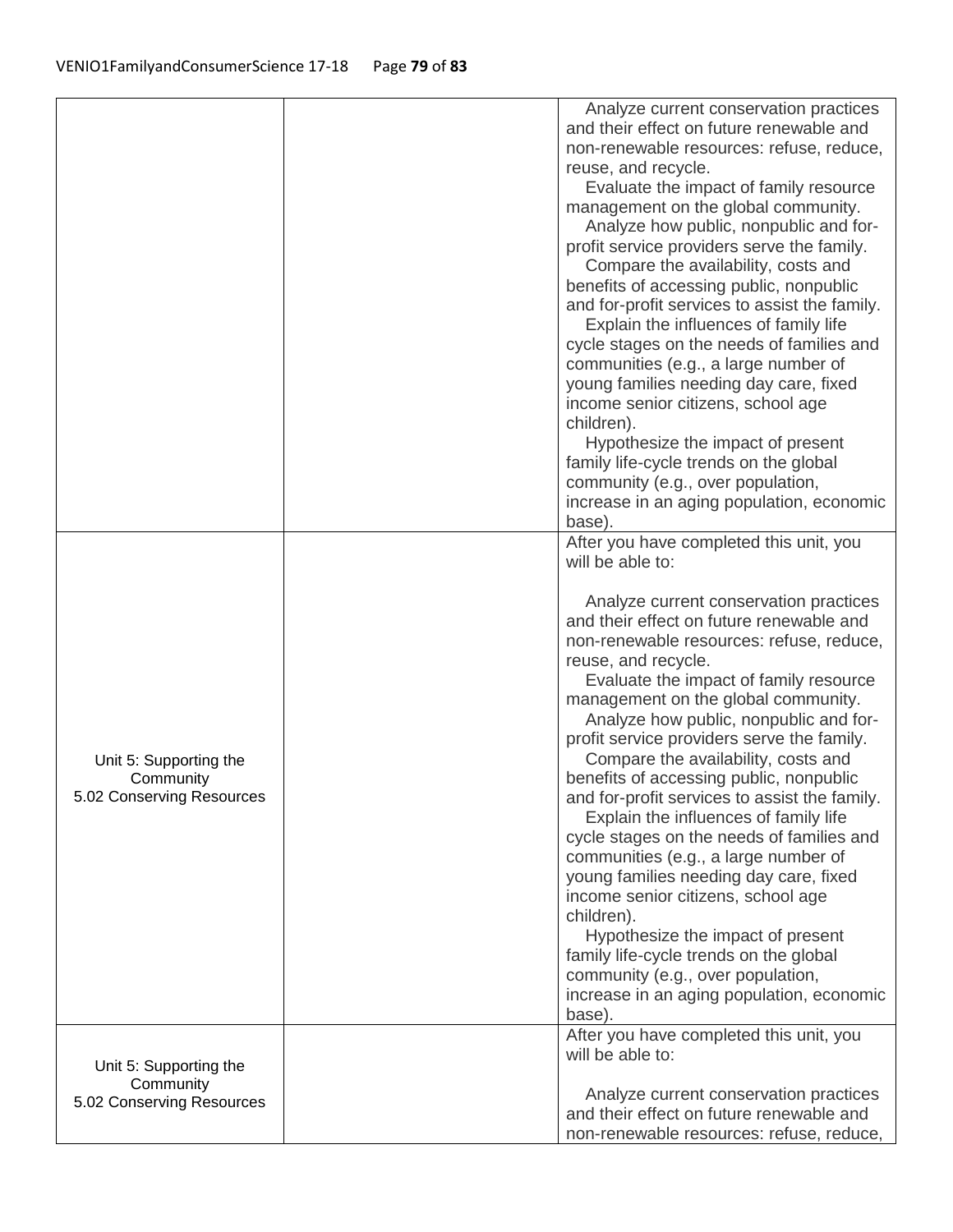|                                                                  | reuse, and recycle.<br>Evaluate the impact of family resource<br>management on the global community.<br>Analyze how public, nonpublic and for-<br>profit service providers serve the family.<br>Compare the availability, costs and<br>benefits of accessing public, nonpublic<br>and for-profit services to assist the family.<br>Explain the influences of family life<br>cycle stages on the needs of families and<br>communities (e.g., a large number of<br>young families needing day care, fixed<br>income senior citizens, school age<br>children).<br>Hypothesize the impact of present<br>family life-cycle trends on the global<br>community (e.g., over population,<br>increase in an aging population, economic<br>base).                                                                                                      |
|------------------------------------------------------------------|---------------------------------------------------------------------------------------------------------------------------------------------------------------------------------------------------------------------------------------------------------------------------------------------------------------------------------------------------------------------------------------------------------------------------------------------------------------------------------------------------------------------------------------------------------------------------------------------------------------------------------------------------------------------------------------------------------------------------------------------------------------------------------------------------------------------------------------------|
| Unit 5: Supporting the<br>Community<br>5.02 Conserving Resources | After you have completed this unit, you<br>will be able to:<br>Analyze current conservation practices<br>and their effect on future renewable and<br>non-renewable resources: refuse, reduce,<br>reuse, and recycle.<br>Evaluate the impact of family resource<br>management on the global community.<br>Analyze how public, nonpublic and for-<br>profit service providers serve the family.<br>Compare the availability, costs and<br>benefits of accessing public, nonpublic<br>and for-profit services to assist the family.<br>Explain the influences of family life<br>cycle stages on the needs of families and<br>communities (e.g., a large number of<br>young families needing day care, fixed<br>income senior citizens, school age<br>children).<br>Hypothesize the impact of present<br>family life-cycle trends on the global |
|                                                                  | community (e.g., over population,<br>increase in an aging population, economic<br>base).<br>After you have completed this unit, you                                                                                                                                                                                                                                                                                                                                                                                                                                                                                                                                                                                                                                                                                                         |
| Unit 5: Supporting the<br>Community<br>5.03 Assisting the Family | will be able to:<br>Analyze current conservation practices<br>and their effect on future renewable and<br>non-renewable resources: refuse, reduce,<br>reuse, and recycle.<br>Evaluate the impact of family resource<br>management on the global community.                                                                                                                                                                                                                                                                                                                                                                                                                                                                                                                                                                                  |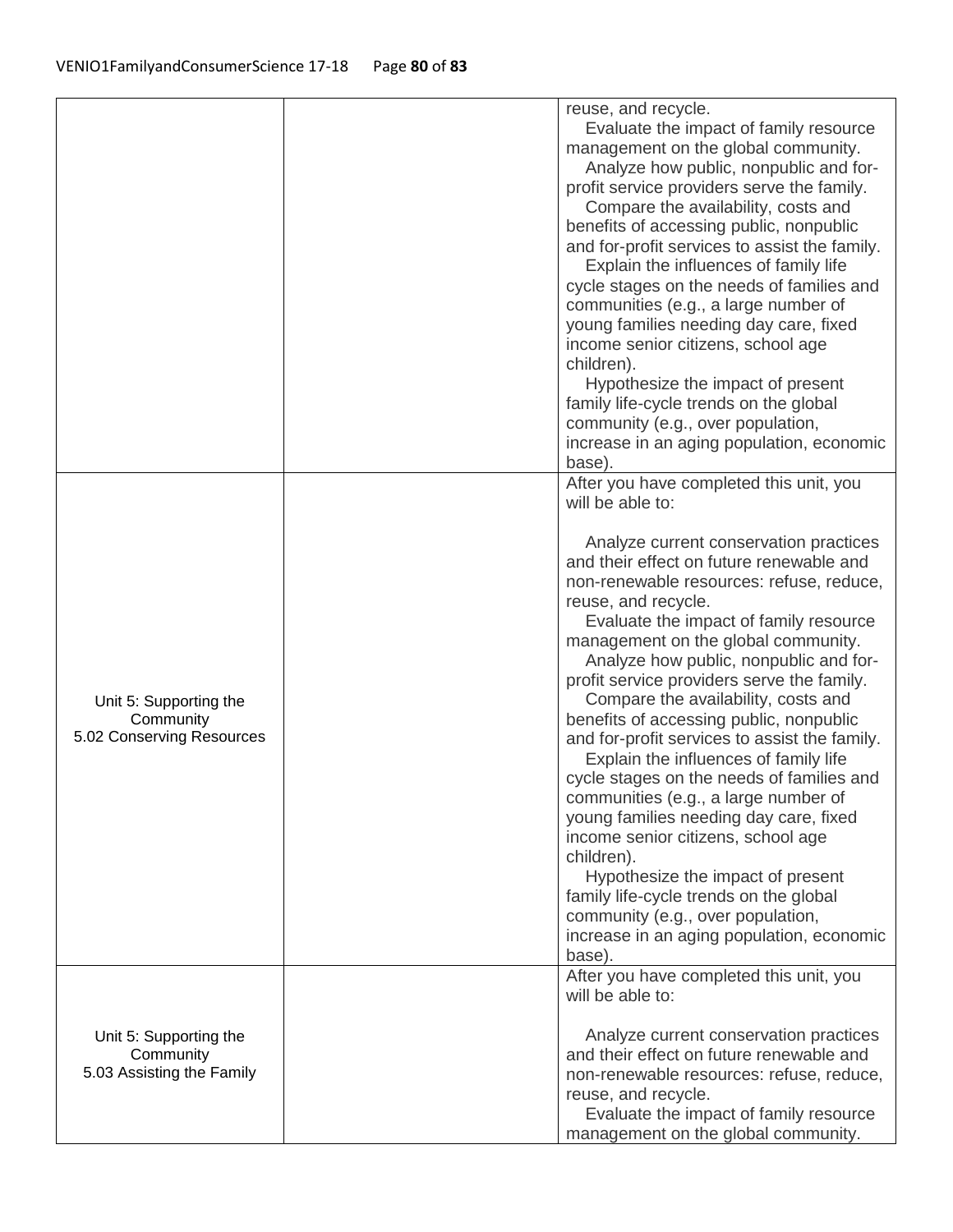|                                                                  | Analyze how public, nonpublic and for-<br>profit service providers serve the family.<br>Compare the availability, costs and<br>benefits of accessing public, nonpublic<br>and for-profit services to assist the family.<br>Explain the influences of family life<br>cycle stages on the needs of families and<br>communities (e.g., a large number of<br>young families needing day care, fixed<br>income senior citizens, school age<br>children).<br>Hypothesize the impact of present<br>family life-cycle trends on the global<br>community (e.g., over population,<br>increase in an aging population, economic<br>base).                                                                                                                                                                                                                                           |
|------------------------------------------------------------------|--------------------------------------------------------------------------------------------------------------------------------------------------------------------------------------------------------------------------------------------------------------------------------------------------------------------------------------------------------------------------------------------------------------------------------------------------------------------------------------------------------------------------------------------------------------------------------------------------------------------------------------------------------------------------------------------------------------------------------------------------------------------------------------------------------------------------------------------------------------------------|
|                                                                  | After you have completed this unit, you<br>will be able to:                                                                                                                                                                                                                                                                                                                                                                                                                                                                                                                                                                                                                                                                                                                                                                                                              |
| Unit 5: Supporting the<br>Community<br>5.03 Assisting the Family | Analyze current conservation practices<br>and their effect on future renewable and<br>non-renewable resources: refuse, reduce,<br>reuse, and recycle.<br>Evaluate the impact of family resource<br>management on the global community.<br>Analyze how public, nonpublic and for-<br>profit service providers serve the family.<br>Compare the availability, costs and<br>benefits of accessing public, nonpublic<br>and for-profit services to assist the family.<br>Explain the influences of family life<br>cycle stages on the needs of families and<br>communities (e.g., a large number of<br>young families needing day care, fixed<br>income senior citizens, school age<br>children).<br>Hypothesize the impact of present<br>family life-cycle trends on the global<br>community (e.g., over population,<br>increase in an aging population, economic<br>base). |
| Unit 5: Supporting the<br>Community<br>5.03 Assisting the Family | After you have completed this unit, you<br>will be able to: Analyze current<br>conservation practices and their effect on<br>future renewable and non-renewable<br>resources: refuse, reduce, reuse, and<br>Evaluate the impact of family<br>recycle.<br>resource management on the global<br>community. Analyze how public,<br>nonpublic and for-profit service providers<br>serve the family. Compare the<br>availability, costs and benefits of<br>accessing public, nonpublic and for-profit                                                                                                                                                                                                                                                                                                                                                                         |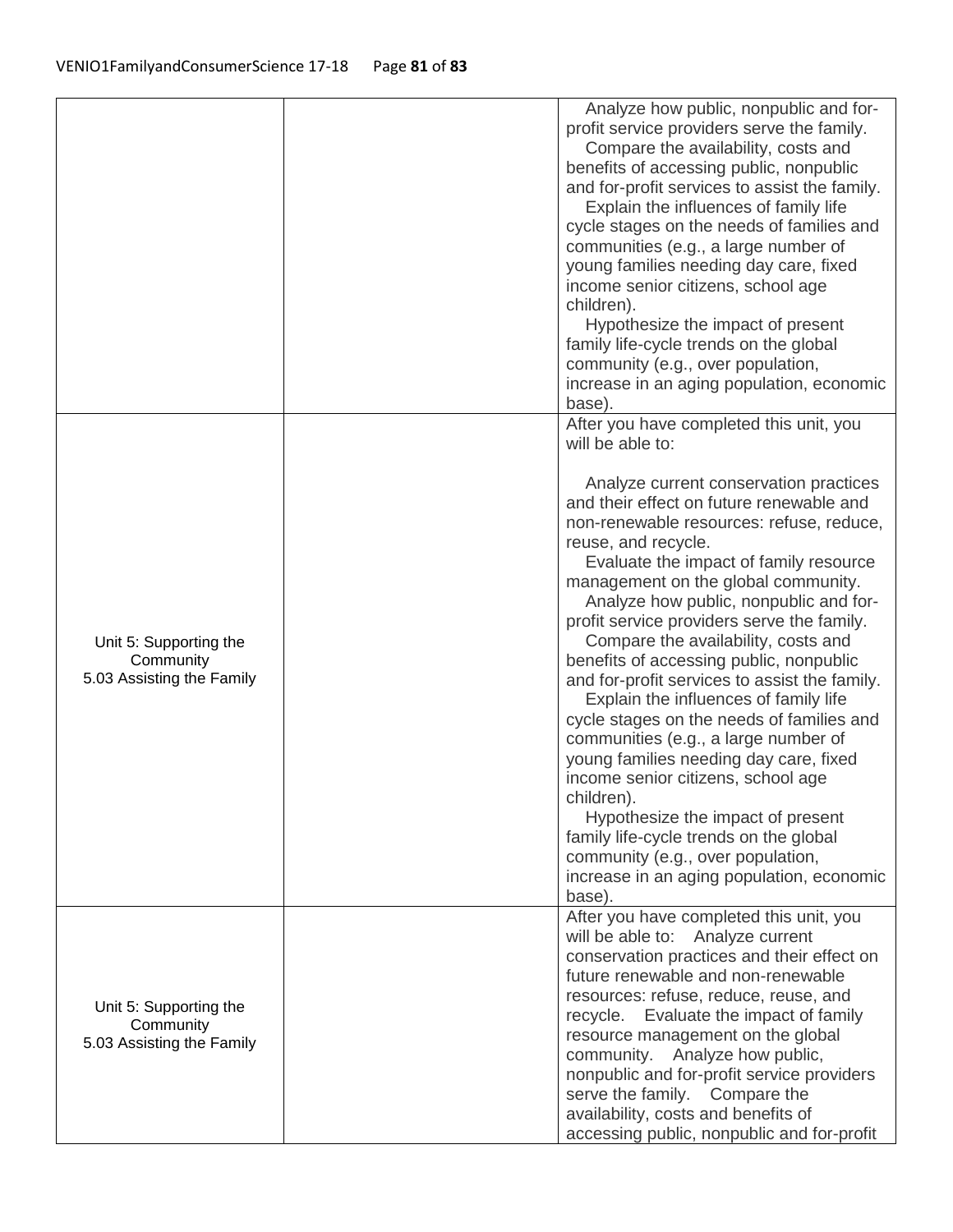|                                                                  |                                                                                                                                                    | services to assist the family. Explain the<br>influences of family life cycle stages on<br>the needs of families and communities<br>(e.g., a large number of young families<br>needing day care, fixed income senior<br>citizens, school age children).<br>Hypothesize the impact of present family<br>life-cycle trends on the global community<br>(e.g., over population, increase in an<br>aging population, economic base).                                                                                                                                                                                                                                                                                                                                                                                                                                          |
|------------------------------------------------------------------|----------------------------------------------------------------------------------------------------------------------------------------------------|--------------------------------------------------------------------------------------------------------------------------------------------------------------------------------------------------------------------------------------------------------------------------------------------------------------------------------------------------------------------------------------------------------------------------------------------------------------------------------------------------------------------------------------------------------------------------------------------------------------------------------------------------------------------------------------------------------------------------------------------------------------------------------------------------------------------------------------------------------------------------|
|                                                                  |                                                                                                                                                    | After you have completed this unit, you<br>will be able to:                                                                                                                                                                                                                                                                                                                                                                                                                                                                                                                                                                                                                                                                                                                                                                                                              |
| Unit 5: Supporting the<br>Community<br>5.03 Assisting the Family |                                                                                                                                                    | Analyze current conservation practices<br>and their effect on future renewable and<br>non-renewable resources: refuse, reduce,<br>reuse, and recycle.<br>Evaluate the impact of family resource<br>management on the global community.<br>Analyze how public, nonpublic and for-<br>profit service providers serve the family.<br>Compare the availability, costs and<br>benefits of accessing public, nonpublic<br>and for-profit services to assist the family.<br>Explain the influences of family life<br>cycle stages on the needs of families and<br>communities (e.g., a large number of<br>young families needing day care, fixed<br>income senior citizens, school age<br>children).<br>Hypothesize the impact of present<br>family life-cycle trends on the global<br>community (e.g., over population,<br>increase in an aging population, economic<br>base). |
| Unit 5: Supporting the<br>Community<br>5.03 Assisting the Family | CV12.1.4, CV12.2.1,<br>CV12.2.2, CV12.2.3,<br>CV12.2.4, CV12.3.1,<br>CV12.3.2, CV12.3.3,<br>CV12.3.4, CV12.4.1,<br>CV12.4.2, CV12.4.3,<br>CV12.5.2 | After you have completed this unit, you<br>will be able to:<br>Analyze current conservation practices<br>and their effect on future renewable and<br>non-renewable resources: refuse, reduce,<br>reuse, and recycle.<br>Evaluate the impact of family resource<br>management on the global community.<br>Analyze how public, nonpublic and for-<br>profit service providers serve the family.<br>Compare the availability, costs and<br>benefits of accessing public, nonpublic<br>and for-profit services to assist the family.<br>Explain the influences of family life<br>cycle stages on the needs of families and<br>communities (e.g., a large number of<br>young families needing day care, fixed                                                                                                                                                                 |